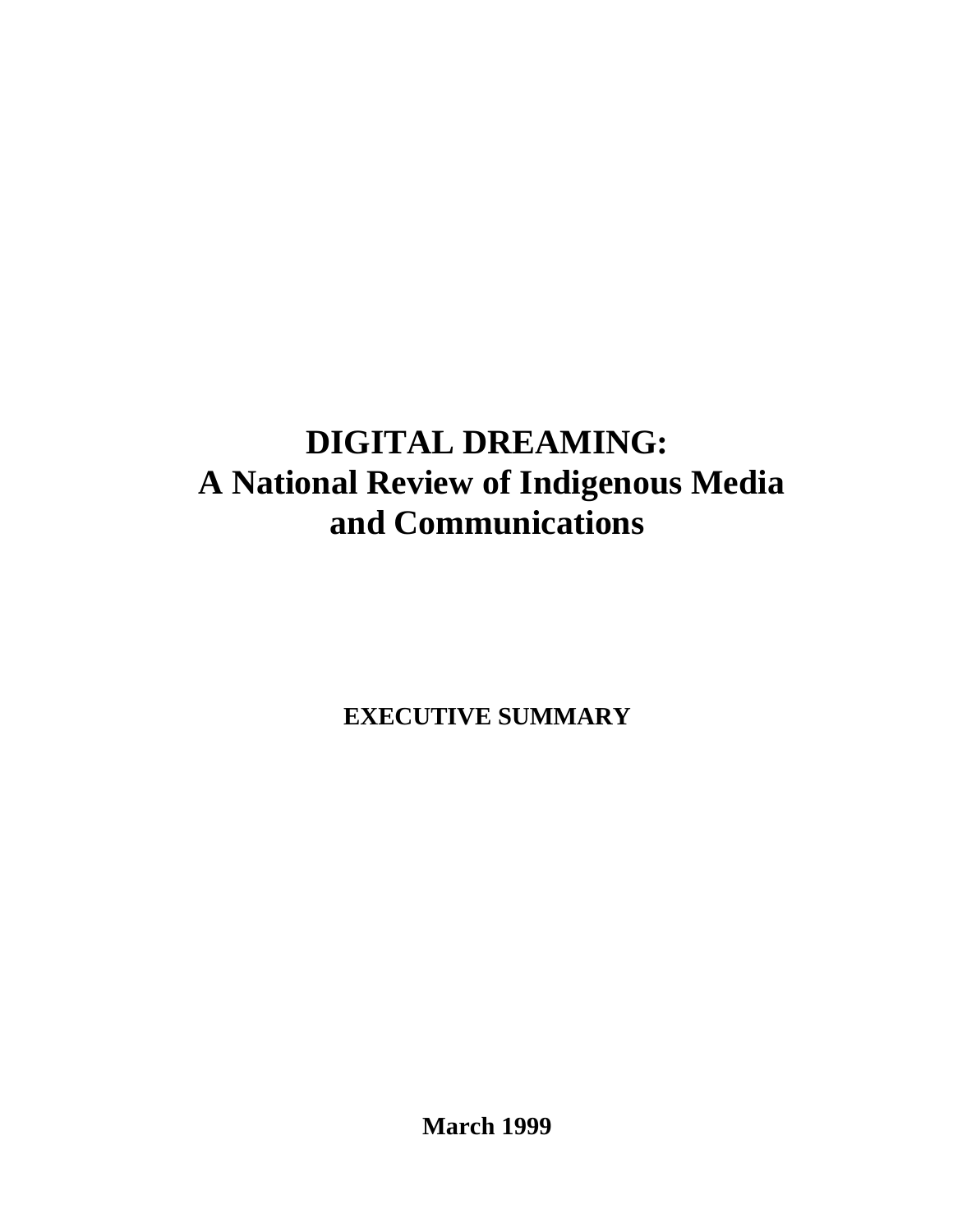This work is copyright. Apart from any use as permitted under the *Copyright Act 1968*, no part may be reproduced without prior permission from the Aboriginal and Torres Strait Islander Commission. Requests and inquiries concerning reproduction rights should be directed to the:

Director, Office of Public Affairs, ATSIC PO Box 17, Woden, ACT 2606

**Cover design and maps:** Cameron Goold, IndigiNet Multimedia and Internet Services.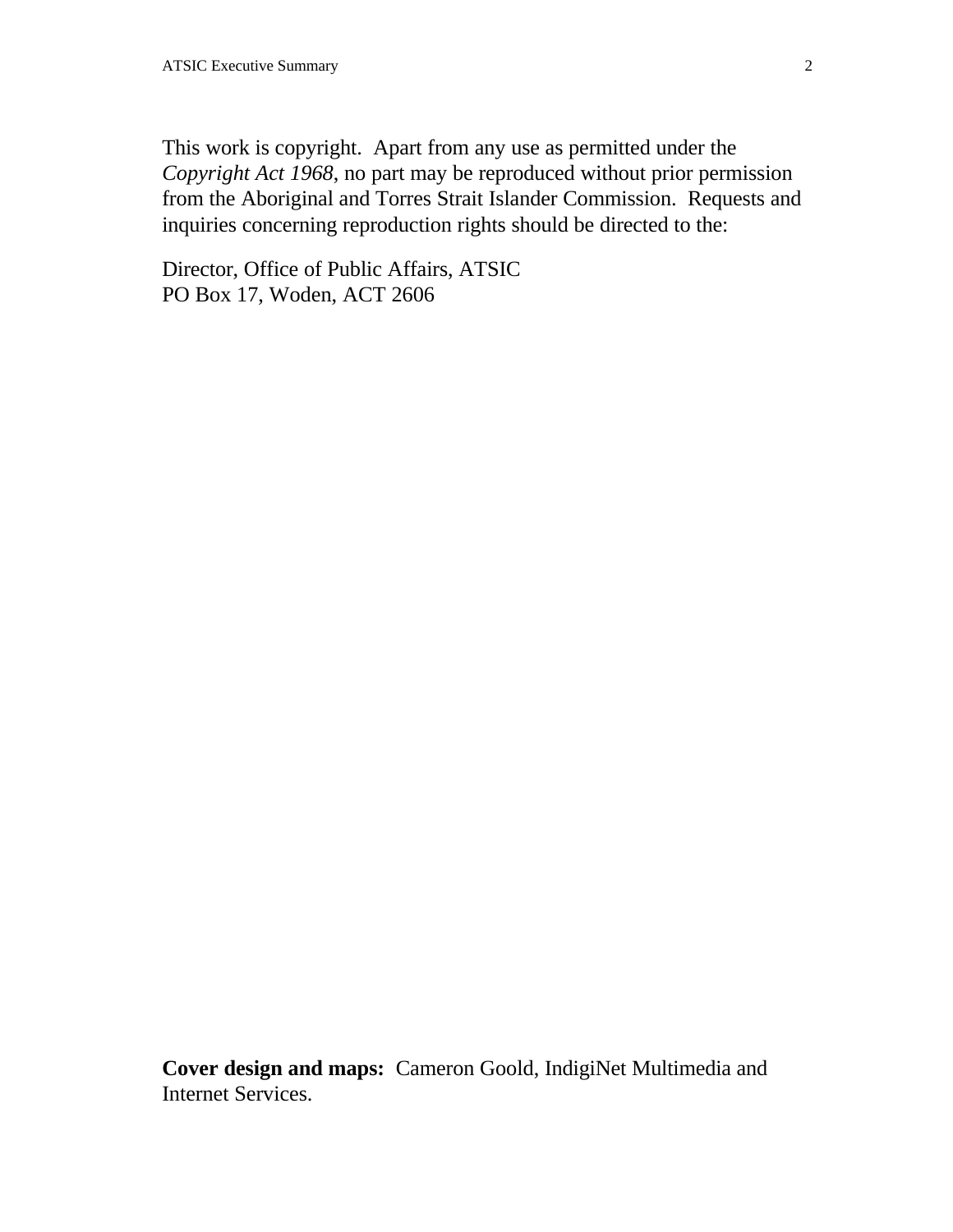# **TABLE OF CONTENTS**

| <b>PREFACE</b>                                                               | 4   |
|------------------------------------------------------------------------------|-----|
| 1. Introduction: TERMS OF REFERENCE<br>THE REVIEW TEAM<br><b>METHODOLOGY</b> | 6   |
| 2. Part A: POLICY ISSUES                                                     | 10  |
| 3. Part B: TRAINING ISSUES                                                   | 46  |
| 4. Part C: TECHNOLOGICAL DEVELOPMENTS                                        | 82  |
| 5. Part D: FUTURE DIRECTIONS                                                 | 101 |
| 6. Appendix 1: SUMMARY OF CASE STUDIES                                       | 112 |
| 7. Appendix 2: LIST OF RECOMMENDATIONS                                       | 138 |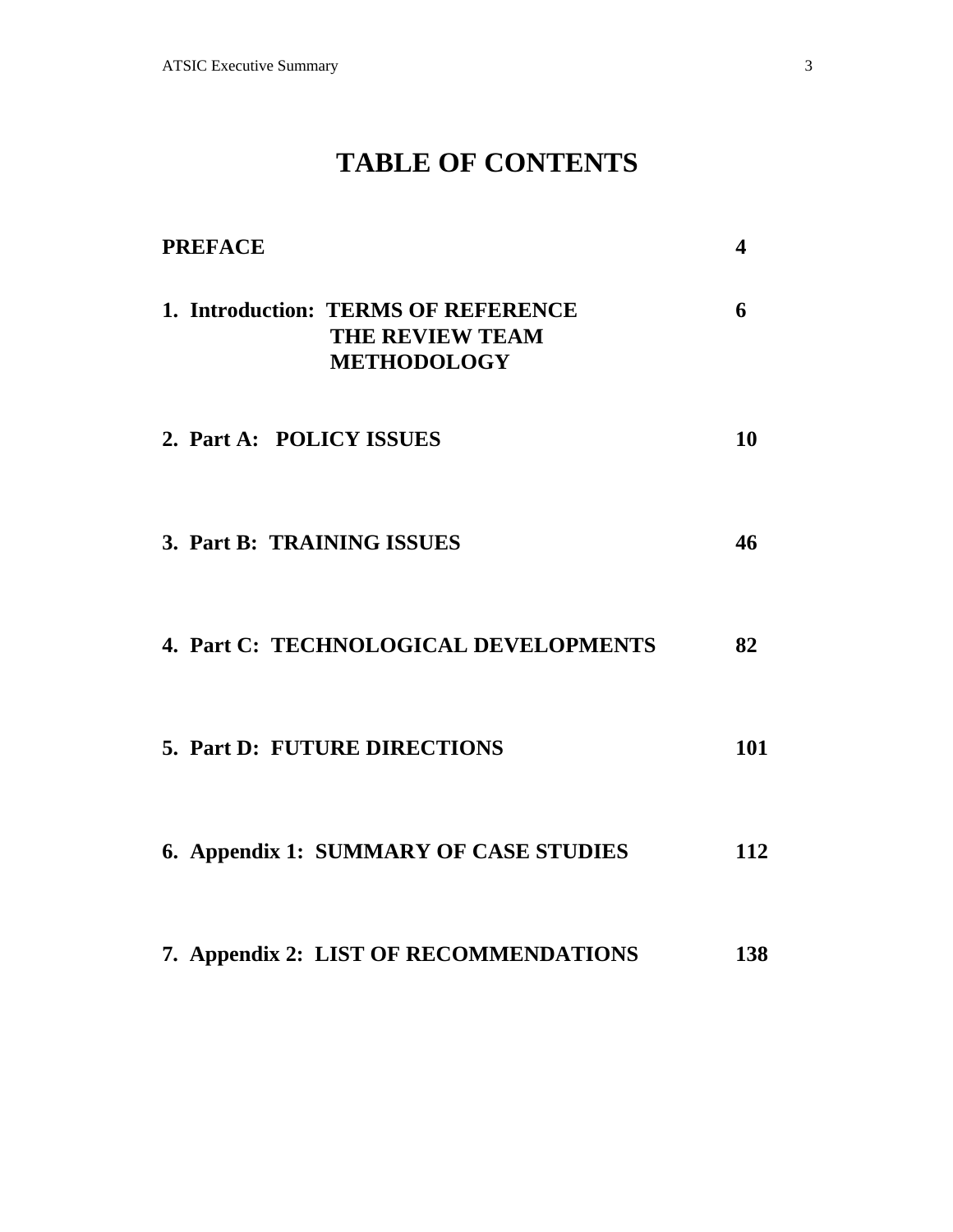# **Preface**

The report, *Digital Dreaming: A National Review of Indigenous Media and Communications,* is the result of a year long study undertaken by Indigenous Management Australia (IMA). The review was initiated by the Aboriginal and Torres Strait Islander Commission to assess the current status of indigenous media and communications and identify further developments. The last review of Indigenous media, *Out of the Silent Land*, was completed in 1984.

The original report is a detailed empirical study of 500 pages. An Executive Summary has been produced for distribution purposes; to provide a summary of the issues addressed in some 130 recommendations. All of the recommendations are listed at *Appendix* 2 of the Executive Summary.

The report and its recommendations are based on extensive consultation with Indigenous people and representatives of various State and Commonwealth Government agencies. Indigenous Management Australia present a series of case studies of indigenous media associations and individuals to highlight their aims, the extent of the services they provide, the constraints under which these groups or individuals operate and any issues considered relevant to their future development. An outline of the case studies upon which the report is based are at *Appendix 1* of the Executive Summary.

*Digital Dreaming* outlines the involvement of Aboriginal and Torres Strait Islander people in community radio, print and multimedia as well as in video and film production and it emphasises the importance of these media in providing a service to the Indigenous and the wider community. The review begins with the premise that all people should have access to a communications service of relevance to them. It suggests that Indigenous people are either invisible in the mainstream media or else negative images are perpetuated through systemic stereotyping. The review argues that a "first level of service" is provided by Indigenous media as they counteract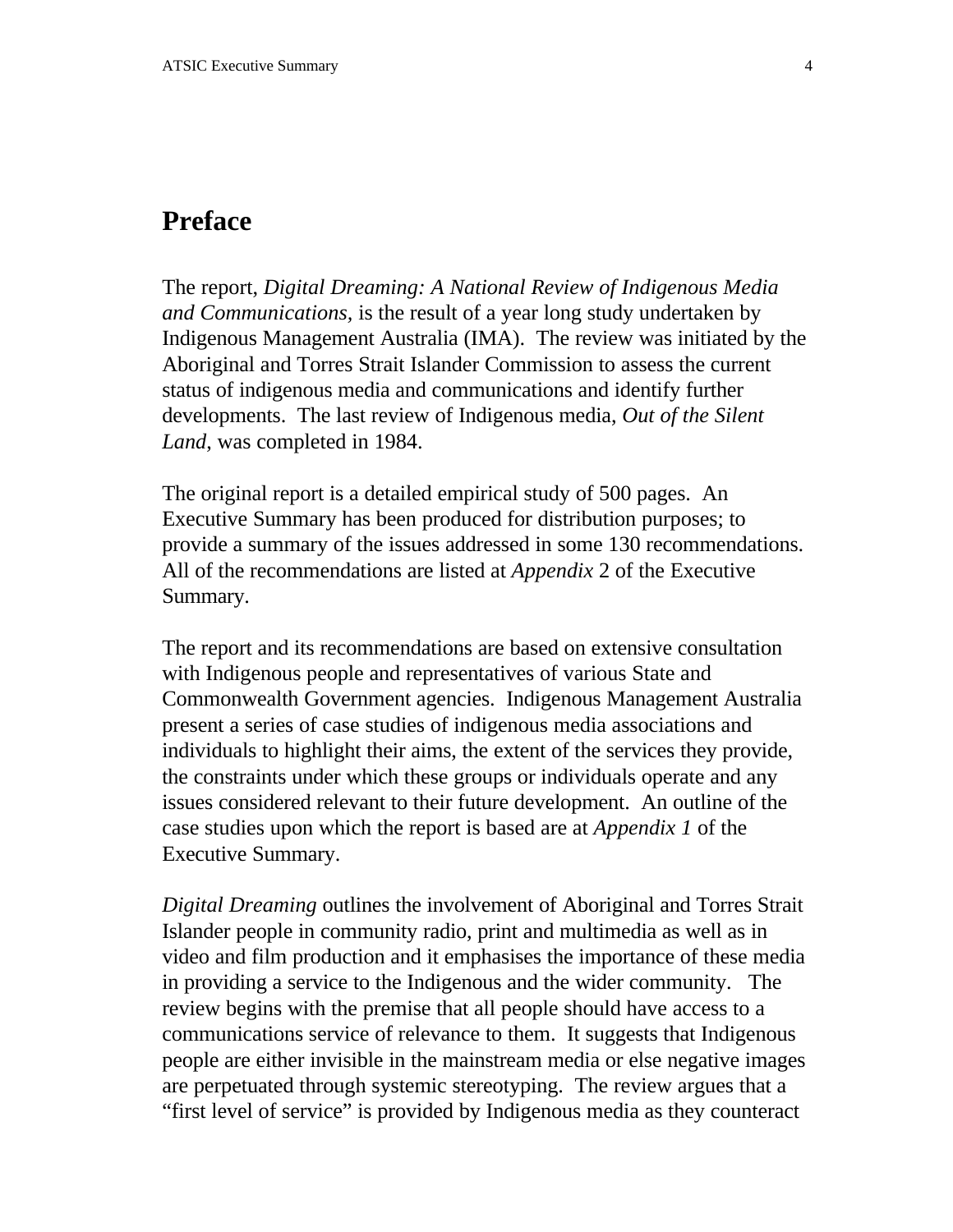such images, disseminate information to, and interact with, their own communities and are also active in educating Australians about each other.

The review aimed to identify factors affecting the provision of effective media and communications services to Indigenous people and found that:

- issues of self-determination, cultural respect and indirect racial discrimination are central in assessing the provision of adequate services to Indigenous communities;
- the involvement of indigenous people in the development of projects, and at all levels of the production and decision making process, is important to their success;
- adequate resources and training, including in management and marketing, should be accessible to Indigenous media groups and individuals;
- increased interaction between Government agencies, service providers and Indigenous people is crucial for the provision of adequate services; and
- increased co-ordination and strategic planning at the local and national levels.

It is argued that, given Indigenous media offer an invaluable first level service, it is important to consider funding as an 'investment'. The review emphasises that Indigenous media are made up of a number of industry sectors with extraordinary growth in all sectors over the last decade. There are many projects across the different sectors with income generation and commercial potential. However, it is also important to recognise that it will never be possible for some Indigenous media associations to be independent of government funding – due to the demographics of their audiences, their location and their important community service obligations.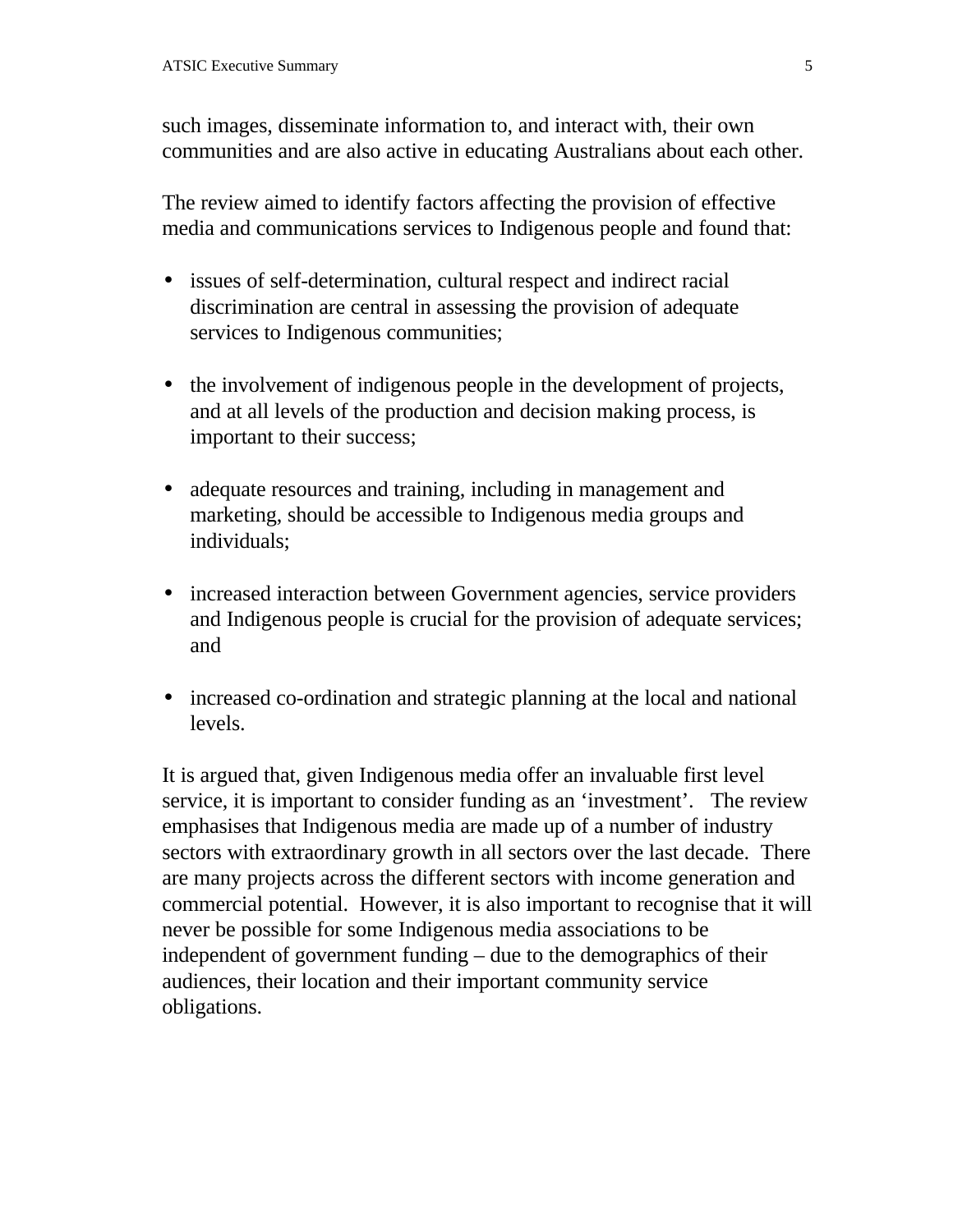# **1. INTRODUCTION**

Indigenous Management Australia commenced this review for the Aboriginal and Torres Strait Islander Commission (ATSIC) in May 1997. *Digital Dreaming: A National Review of Indigenous Media and Communications* was completed in June 1998.

### **Terms of Reference**

The study team was asked to provide a user-friendly report that:

- explains current and new telecommunications technologies in radio, television, film, print and multimedia;
- identifies current developments in Indigenous media and outlines its effectiveness in meeting its stated objectives;
- considers the regulatory framework within which they operate;
- considers the strategic analyses and plans provided by Indigenous representatives in each sector;
- identifies the costs associated with the delivery of these service options;
- investigates viable commercial options for assistance from outside government; and
- makes detailed, costed recommendations on the future needs of the Indigenous media sectors, providing a detailed five-year plan for the staged coordinated and most cost-effective development of Indigenous media, including the role of government.

### **The Review Team**

The Review Team consisted of:

1 Dr Helen Molnar, *Director, MC Media & Associates, Melbourne.*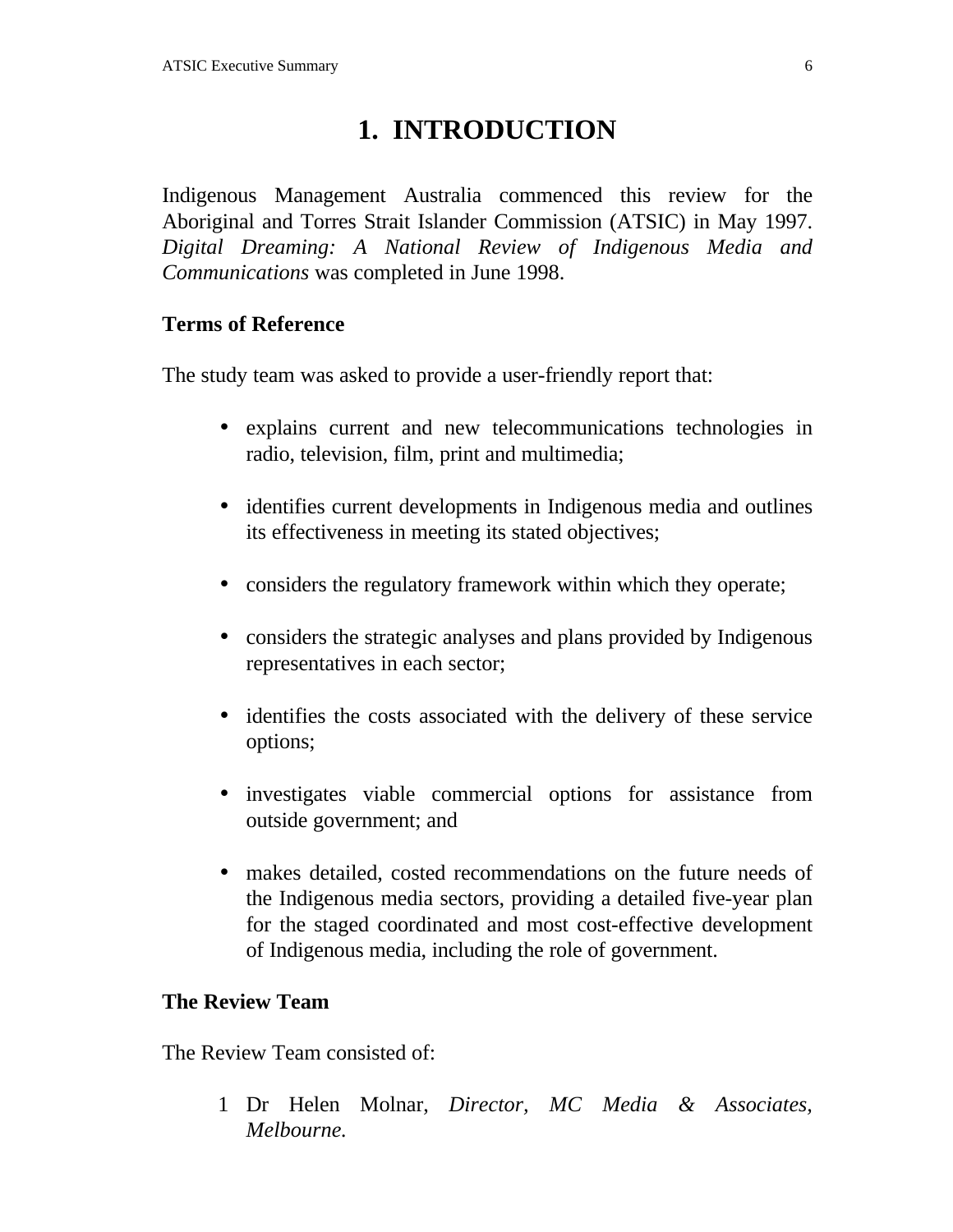- *2* Dr Michael Meadows, *Senior Lecturer in Print and Broadcast Journalism, Australian Key Centre for Cultural and Media Policy, Griffith University, Brisbane.*
- 3 Paul Scott, *Lecturer and Course Coordinator, BA (Communications Studies), University of Newcastle.*
- 4 David Soothill, *Director, Communications and Planning, SBS Corporation.*
- 5 Christine Morris*, Indigenous writer and Research Fellow, Australian Key Centre for Cultural and Media Policy, Griffith University, Brisbane.*
- 6 David Melzer, *General Manager, 3MBS-FM Melbourne, formerly Manager, Wangki Yupurnanupurra Association at Fitzroy Crossing and 3ZZZ in Melbourne.*
- *7* Ian Peter, *Ian Peter & Associates, NSW.*
- 8 Tracey Watts-Sen, *Manager, Indigenous Management Australia.*
- 9 Judi Cooper*, Director, MC Media & Associates, Melbourne.*
- 10 Kitty Van Vuuren, *PhD student, Griffith University.*
- 11 Peter Kepreotes, *Broadcast Communications Development Manager, ABC, Sydney.*

This Review would not have been possible without generous involvement of the Aboriginal and Torres Strait Islander media people with whom the study team consulted.

Thanks are also due to Cameron Goold, Managing Director, IndigiNet Multimedia and Internet Services for the cover design and maps, as well as representatives of the National Indigenous Media Association of Australia (NIMAA), the Regional Telecommunications Infrastructure Fund (RTIF), the Outback Digital Network Working Party and ATSIC staff for offering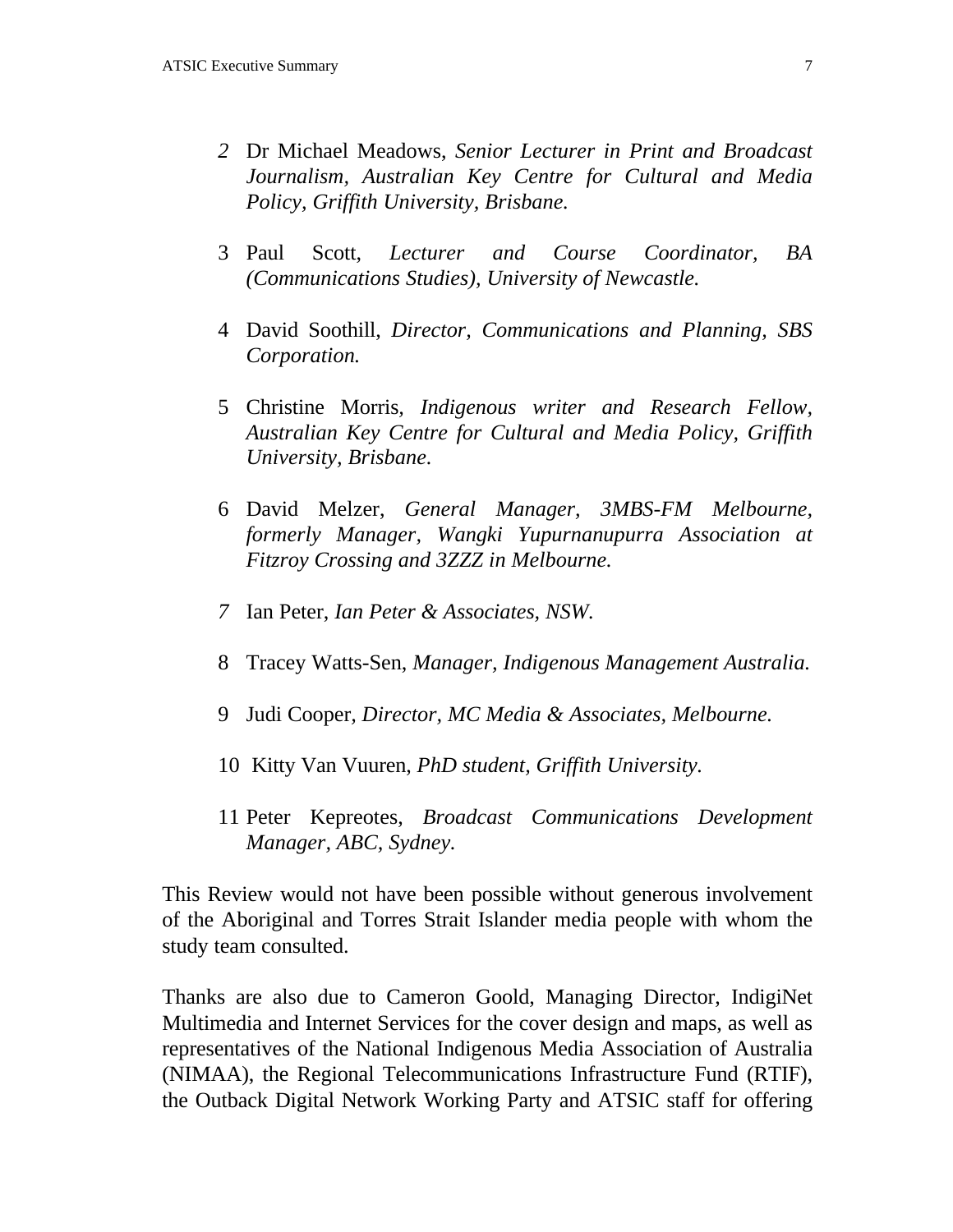their time and advice. The Executive Summary was prepared by Peter Westerway.

## **Methodology**

In order to collect comprehensive data and information on the different media sectors – print, community radio, remote community radio and video (BRACS), film, television and multimedia – the Review team:

- circulated requests for submissions through NIMAA and ATSIC;
- distributed questionnaires to a selection of representatives from each sector;
- conducted over 100 interviews with indigenous media people from the different sectors over a period of six months – the majority were telephone interviews; and
- sought input from a range of organisations and Government agencies (approximately 25), including policy makers in Canada and New Zealand, NIMAA, multimedia and educational institutions in various States and Territories, the (former) Department of Communications and the Arts; the (former) Department of Education, Employment, Training and Youth Affairs, Commonwealth agencies involved broadcasting amongst others.

In addition, a number of ATSIC internal documents were analysed. Three main reports informed the review, these were the:

- Human Rights and Equal Opportunity Commission 1991, *Racist Violence: Report of the National Inquiry into Racist Violence in Australia*, Canberra, AGPS.
- *Royal Commission into Aboriginal Deaths in Custody 1991*, volume 4, Canberra, AGPS.
- Human Rights and Equal Opportunity Commission 1997, *Bringing Them Home: Report of the National Inquiry into the Separation of Aboriginal and Torres Strait Islander Children from their Families*, April, Sydney.

# **Structure of the Report**

The Report falls into four parts: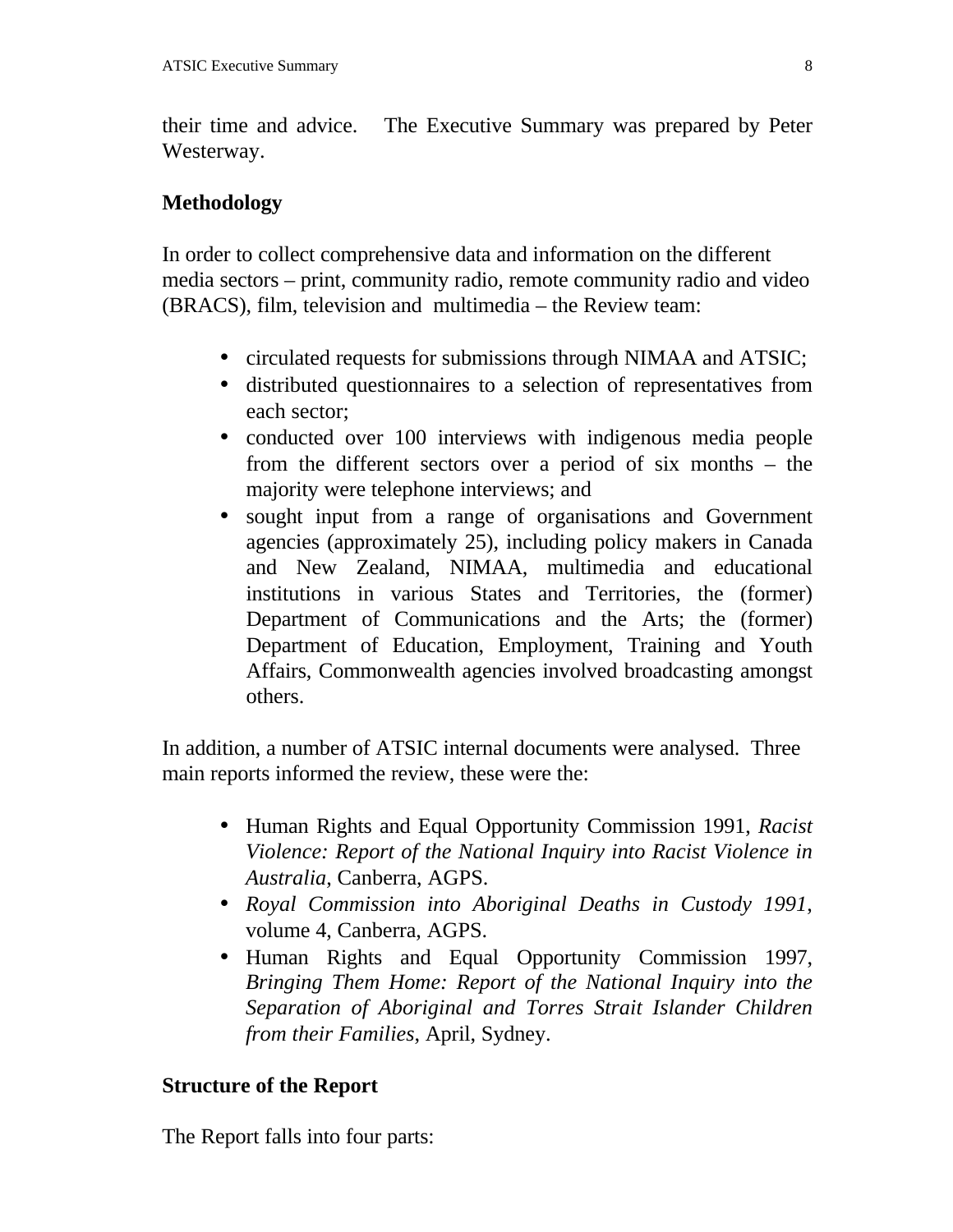**Part A: POLICY ISSUES** (Chapters 2-4) is a wide-ranging discussion of systemic issues, but also includes considerable case material. In this Executive Summary, material dealing with specific cases is presented at *Appendix 1*.

**Part B: TRAINING ISSUES** (Chapters 5-10) is concerned with various forms of training required by the sector.

**Part C: TECHNOLOGICAL DEVELOPMENTS** (Chapters 11-13) addresses new technologies with relevance to Indigenous broadcasting; and

Part D: FUTURE DIRECTIONS (Chapter 14) makes general policy recommendations.

**Editorial note:** This Executive Summary provides an Abstract at the start of each chapter which sets out the broad argument. For the full list of recommendations, please refer to *Appendix 2*.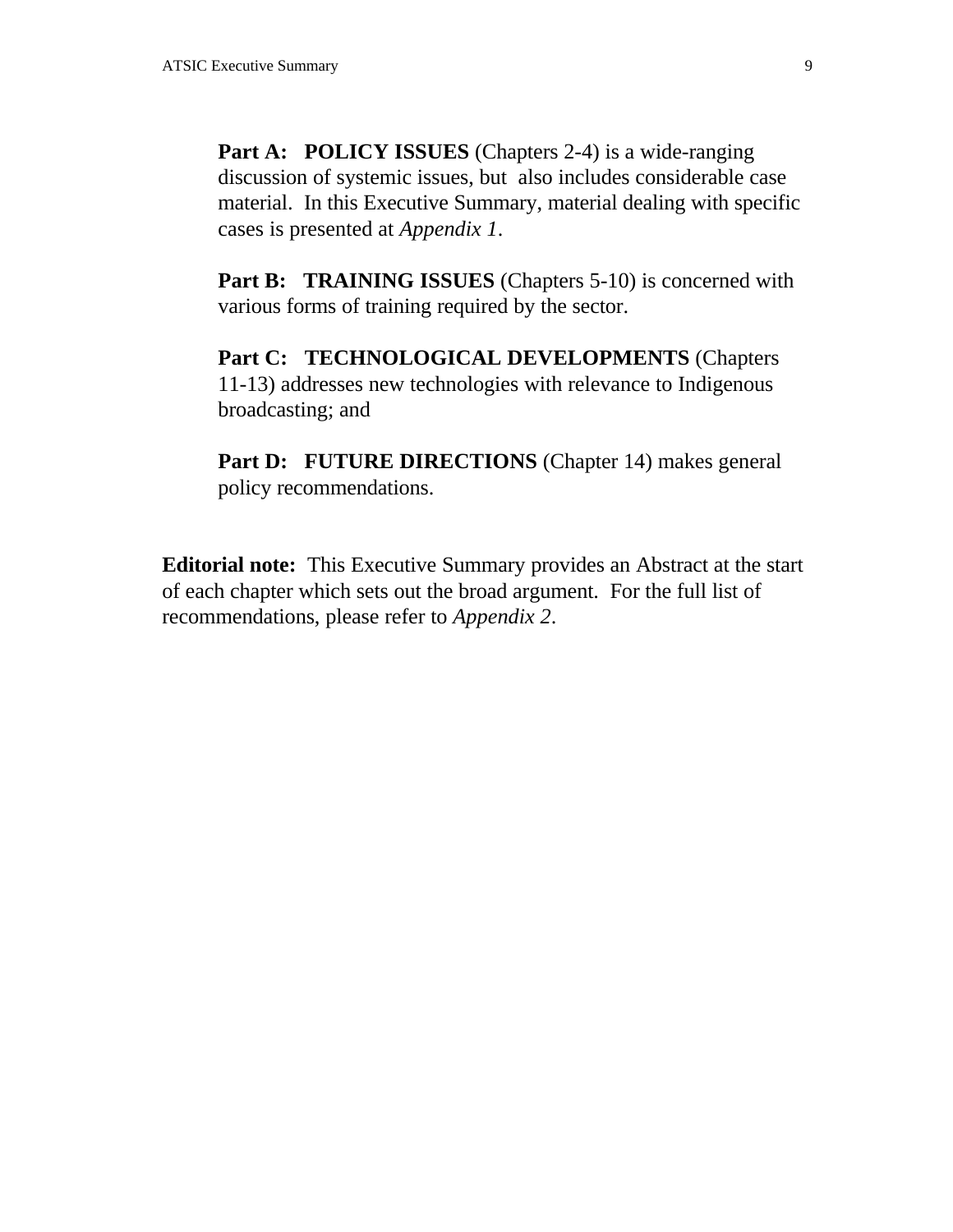# **Part A: POLICY ISSUES**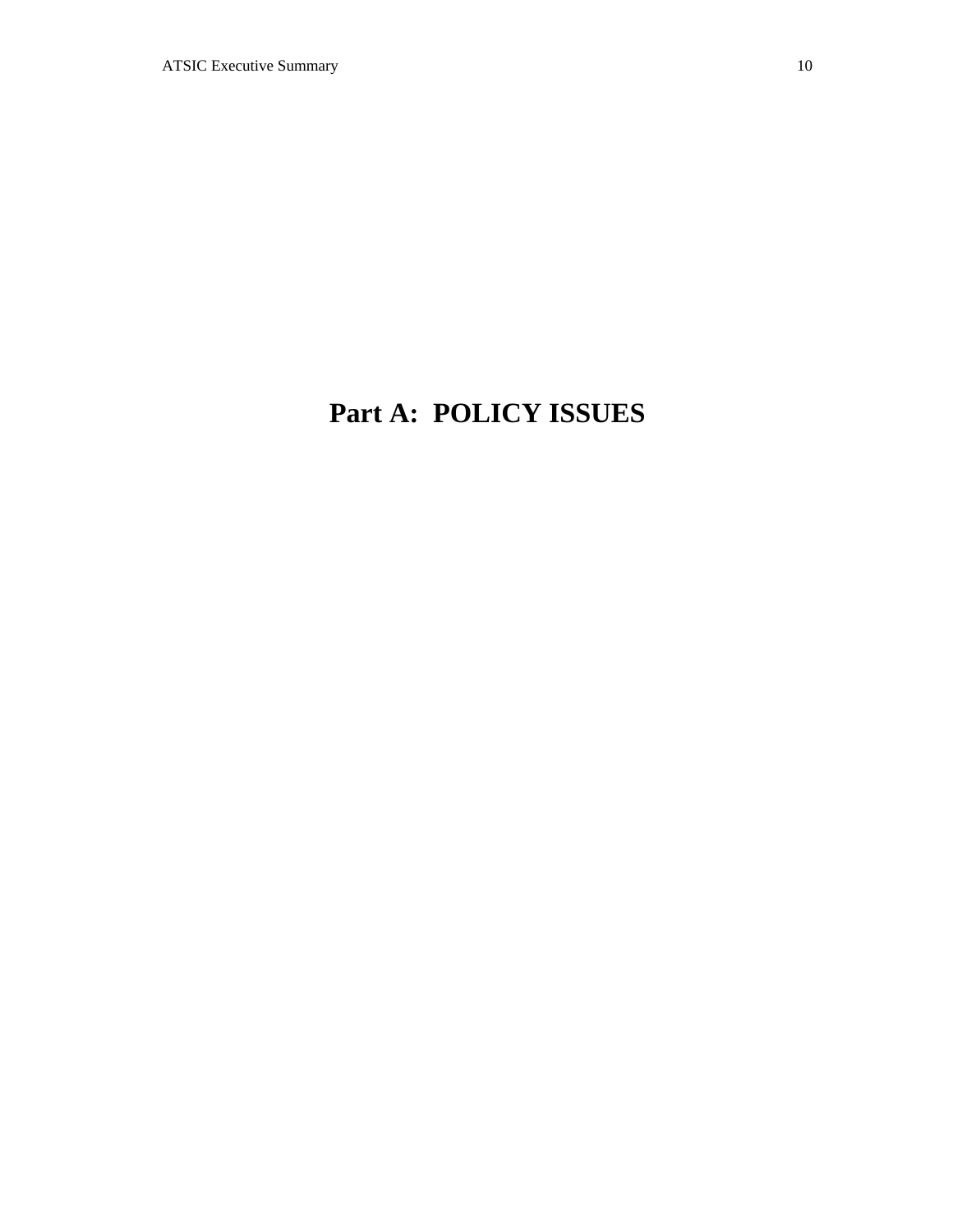# **2. INDIGENOUS MEDIA DEVELOPMENT & BROADCASTING POLICY**

*ABSTRACT: The Indigenous media are heterogeneous, comprising print, radio, film & television and multimedia. There are some fifty Indigenous media associations represented nationally by NIMAA.*

*Radio is the most highly developed sector. It is an appropriate medium because it is can easily provide Indigenous control, as compared to access. The Broadcasting for Remote Aboriginal Communities Scheme (BRACS), though poorly planned and implemented, is capable of making an invaluable contribution, providing information, entertainment and education to disadvantaged Indigenous Australians in a culturally appropriate manner.*

*Indigenous media are crucially important in maintaining and regenerating Indigenous languages and cultures. At a first level of service, Indigenous Australians should be assisted both to disseminate information to their own communities and actively to inform and educate Australians about each other.*

*The Review recommends that:*

1

- *ATSIC, NIMAA and the ABA assist Indigenous aspirant groups in applying for grant of a radio licence; and*
- *DCA, the ABA and NIMAA reintroduce specialist Indigenous community radio licences.*

**\*\*\***

Indigenous people have a long communications history which includes song, performance, artistic genres of different kinds and the use of message sticks and smoke signals for distant transmissions (Michaels 1986: $2<sup>1</sup>$ ). At colonisation there was an estimated 250 Aboriginal and Torres Strait

<sup>&</sup>lt;sup>1</sup> Eric Michaels, 1986, *Aboriginal Invention of Television Central Australia 1982-1985*, Canberra, Australian Institute of Aboriginal Studies.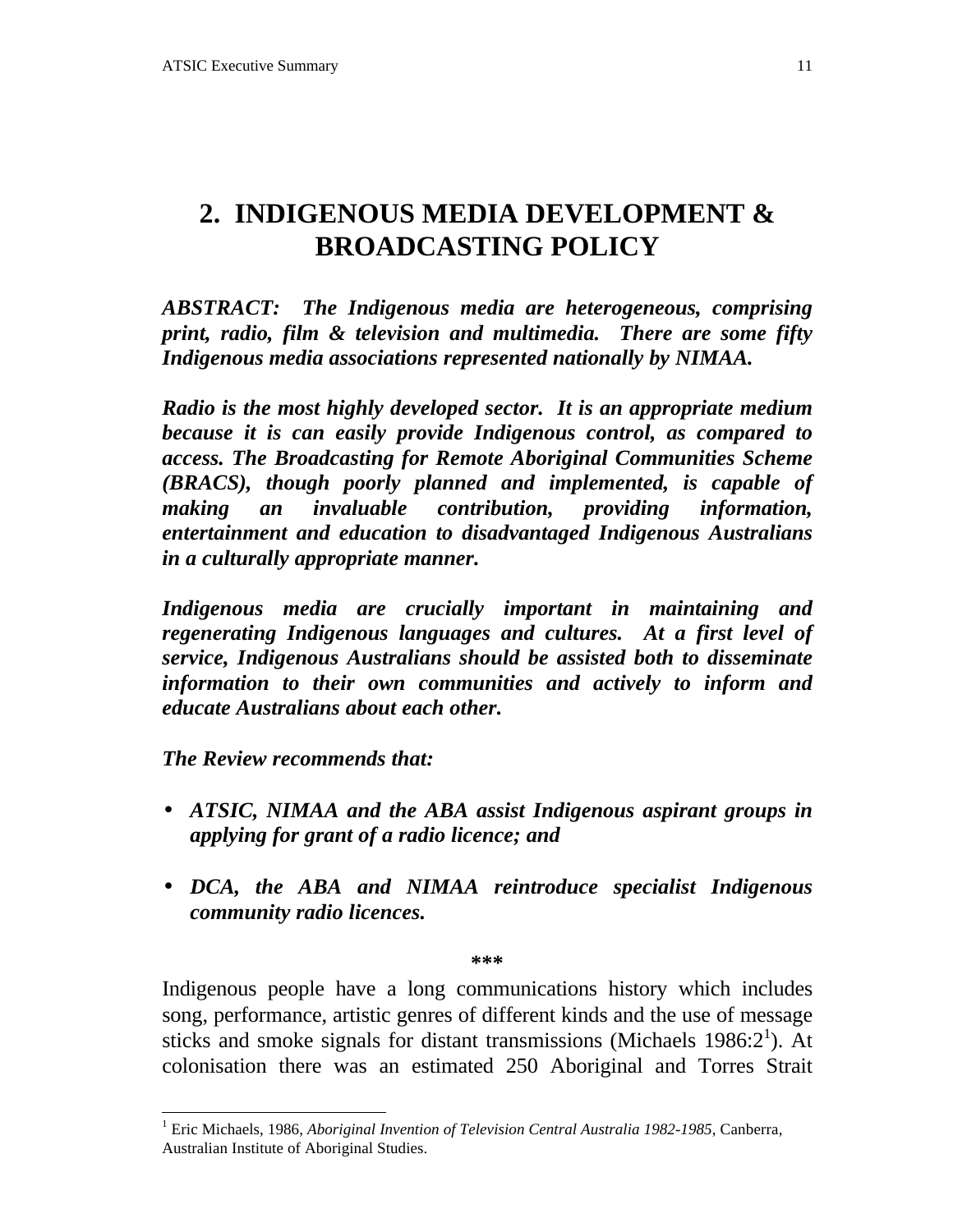Islander languages. There is less linguistic diversity today, however new forms of communication such as *Creole,* and new forms of communication technology serve to link Indigenous people.

## **Indigenous print media**

Indigenous print media have a long history and serve an essential function in providing a forum for community-generated information as well as countering a generally negative coverage in the mainstream media. Funding is largely from subscription or government advertising, although ATSIC has provided occasional funds.

### **Indigenous radio**

Radio has considerable advantages for Indigenous communications. It

- is relatively cheap to establish;
- has low operating costs;
- is low-tech, providing significant opportunities for training and employment;
- is informal in tone and content:
- provides an appropriate outlet for many aspects of Indigenous culture; e.g. music, drama and comedy;
- depends on the spoken, not the written, word; and
- is an intensely personal medium.

There have been a number of significant attempts to provide Indigenous communications through radio.

Since the 1980s the Australian Broadcasting Corporation (ABC) has been actively involved with Indigenous media associations, has established some channel-sharing arrangements and employs Indigenous broadcasters to produce two national programs. The Special Broadcasting Service (SBS) also provides a limited outlet.

Indigenous radio *per se* began as part of community broadcasting in the early 1970s. Currently there are 94 licensed Aboriginal stations: 10 community stations in urban areas, 80 stations under the Broadcasting for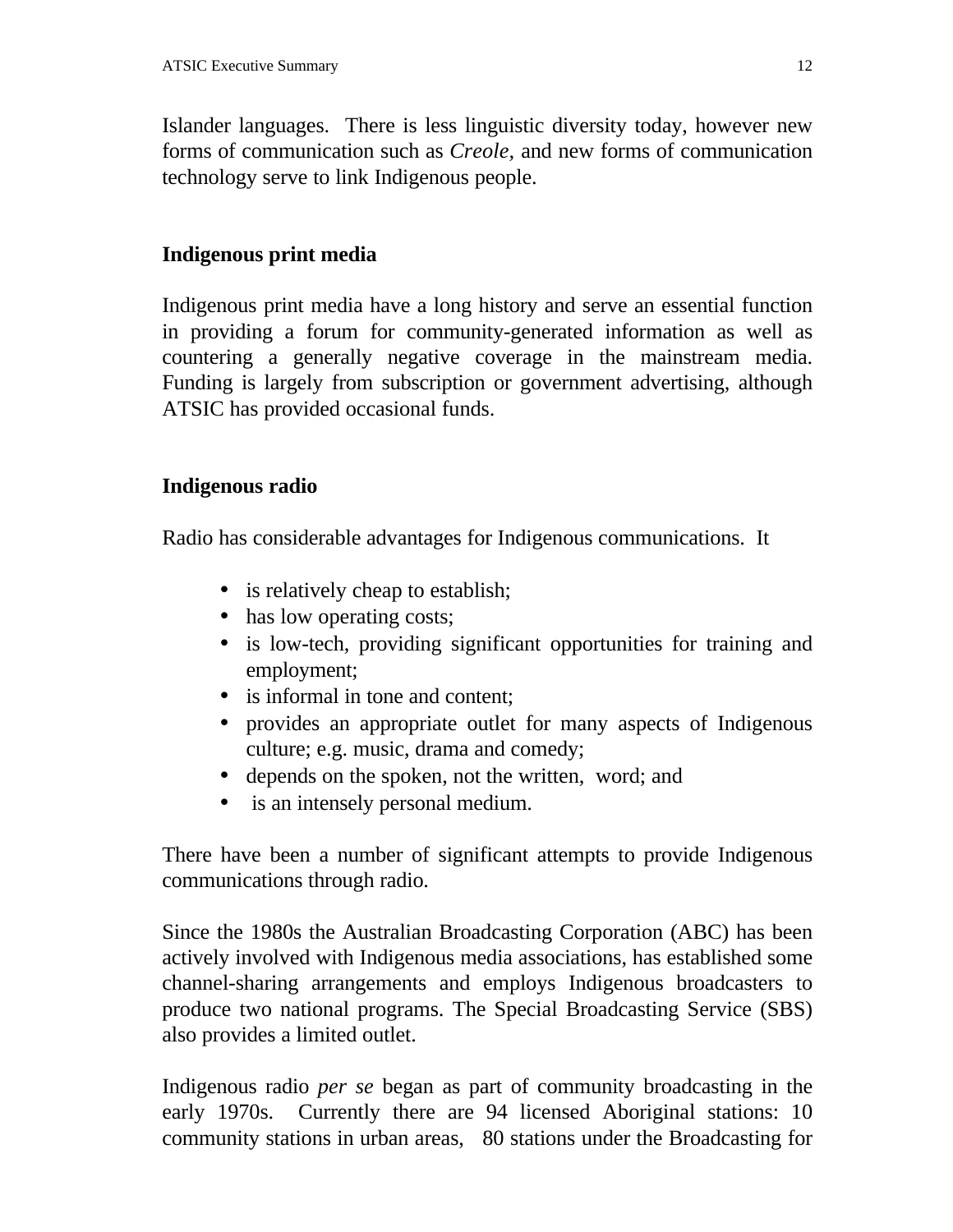Remote Aboriginal Communities Scheme (BRACS), 3 narrowcast stations and one commercial station. There is also one temporary licensee, plus 30- 40 aspirant groups. Over one thousand hours of Indigenous radio are now broadcast each week.

Stations are served by two national distribution networks. The Aboriginal Program Exchange (TAPE) weekly distributes sound tapes compiled from material submitted by Indigenous broadcasters and stations. The National Indigenous Radio Service (NIRS) provides a continuous stream of quality programming for downloading via satellite to Indigenous stations.

*Access*, where one is a client, is not *control*, where one sets the agenda. However well-intentioned, neither mainstream stations (ABC, SBS or commercial), nor even general community stations, are able to provide wholly satisfactory vehicles for Indigenous communications. Radio is neither capital nor skill-intensive, yet it is a very effective communications medium in communities with a strong oral tradition.

Radio should be recognised as a highly appropriate medium for Indigenous communications. Moreover, it is capable of accommodating Indigenous control.

#### **Indigenous Media Associations**

There are up to fifty Indigenous media associations, ranging from large, sophisticated organisations like the Central Australian Aboriginal Media Association (CAAMA), with a television licence and major production capacity, to small associations like those at Halls Creek or Fitzroy Crossing. They are represented by an umbrella organisation funded by ATSIC: the National Indigenous Media Association of Australia (NIMAA).

#### **Indigenous film, television and radio (FTV)**

FTV production is very capital and skill-intensive. The ABC and the SBS have attempted to provide occasional markets for Indigenous productions and both have at times themselves produced relevant material.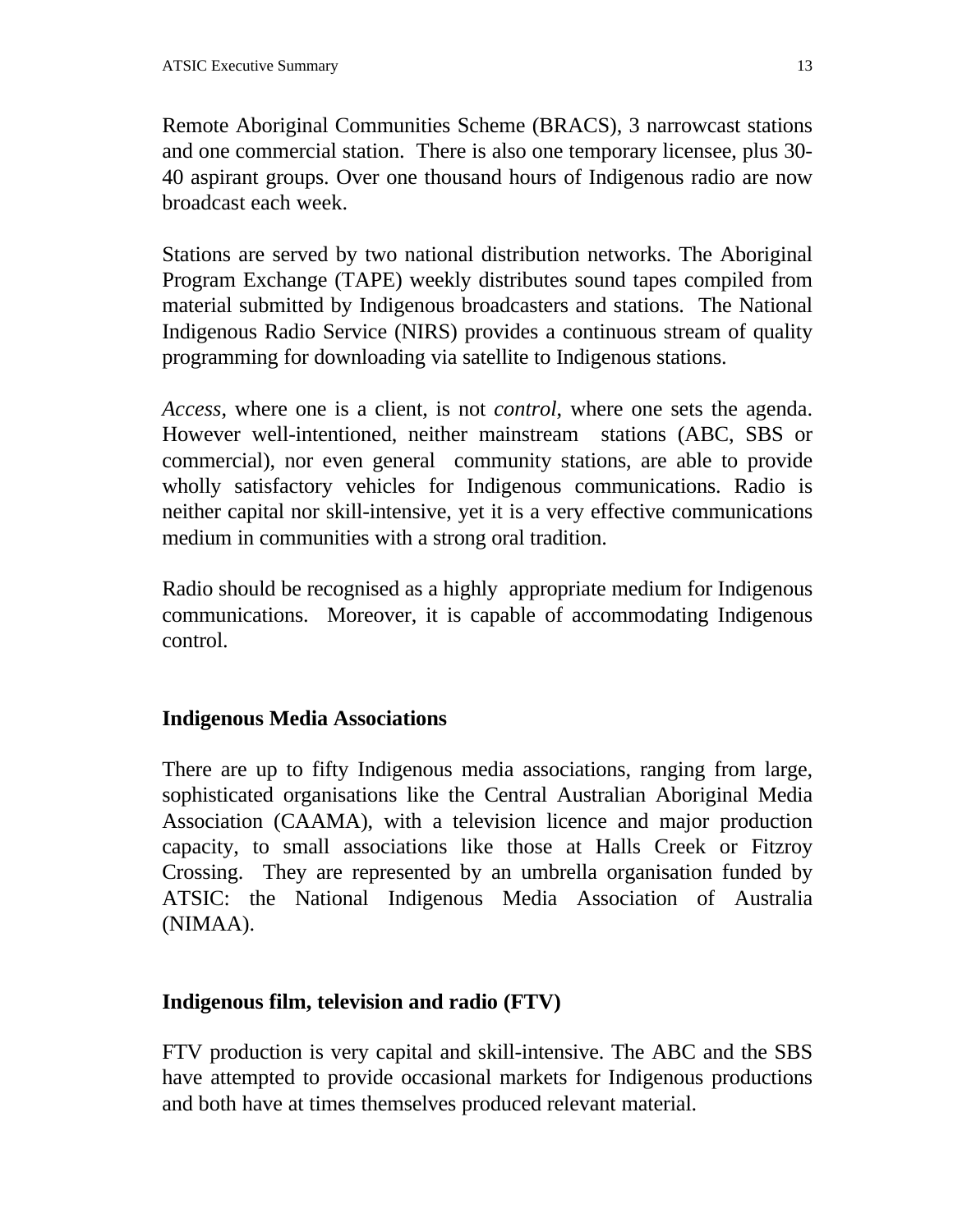ATSIC at one time made its own magazine program for regular distribution, *Aboriginal Australia*. However, the program was never given favourable exposure (usually shown midnight to dawn). After criticism from Indigenous producers that it (a) used a non-Indigenous production house; and (b) was primarily directed to educating non-Indigenous Australians, the program was dropped and funding was transferred to CAAMA, then to NIMAA. Currently it is split between SBS and a National Indigenous Documentary Fund administered by NIMAA.

CAAMA operates a remote commercial television service (RCTS) for Central Australia. Programming is 99% non Indigenous.

Some Indigenous communities have demonstrated considerable capacity to establish and operate television networks fashioned to their own design. Four desert communities (Yuendumu, Kintore, Lajamanu and Willowra) currently control the Tanami Network. This Network is funded by selling airtime to government and other users and since 1993/1994 has made a small operating profit. Significantly, the Network is locally controlled and governed by Warlpiri community cultural rules.

# **The Broadcasting for Remote Aboriginal Communities Scheme (BRACS)**

BRACS was introduced in 1987 to deliver radio and television programs via satellite to Indigenous peoples in remote areas. The stations are capable of receiving one ABC radio service, the ABC television service and an RCTS. These are then re-transmitted to local communities.

Significant features of the BRACS model are that:

- it enables radio or television programs to be produced locally;
- these programs can use the language(s) chosen by the local community;
- local program material can then be embedded in broadcasts; and
- the local community can choose not to broadcast mainstream material.

Properly resourced and managed, the BRACS stations are capable of making an invaluable contribution, providing information, entertainment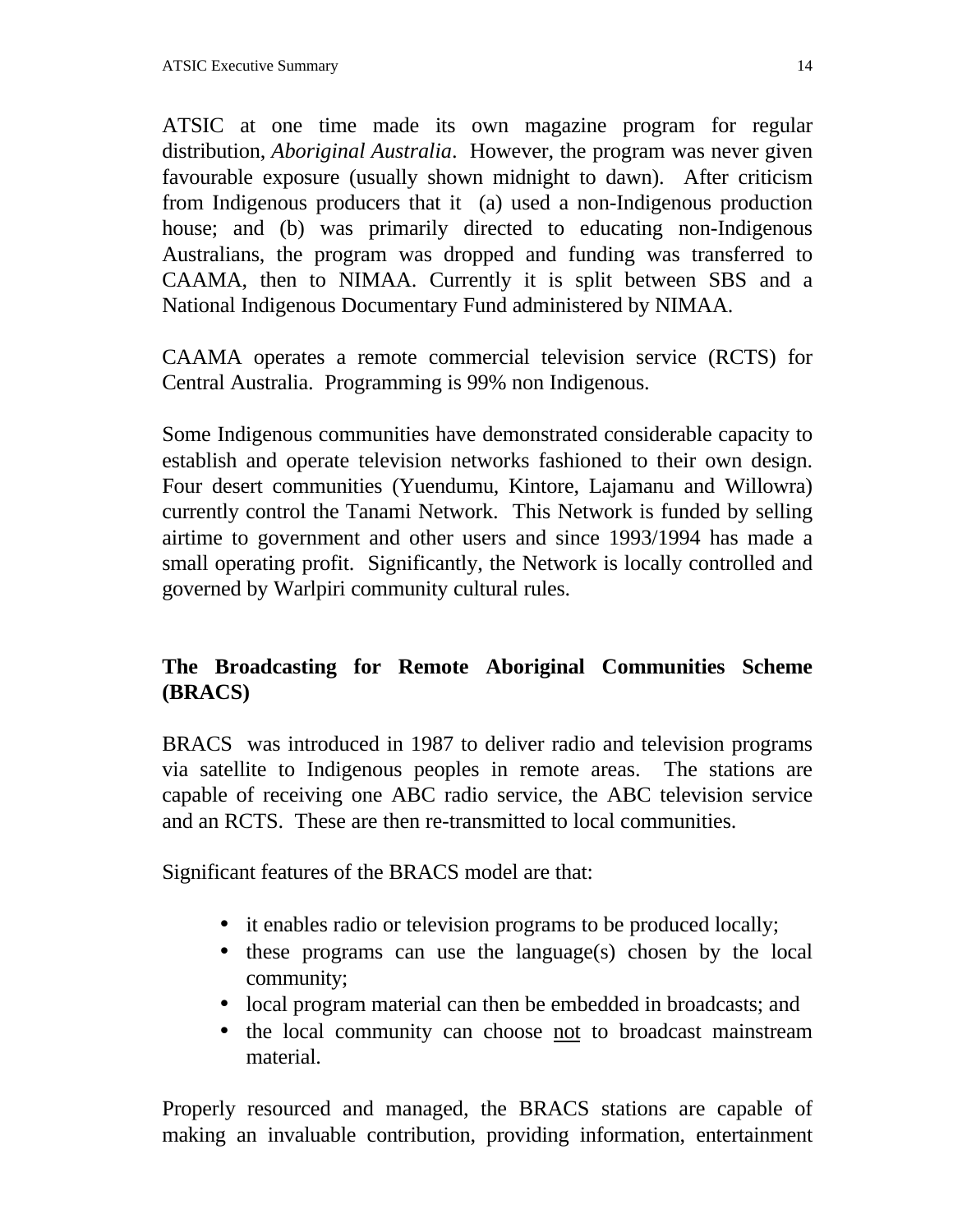and education to severely disadvantaged Indigenous Australians. They are also capable of providing a wide range of services, such as government information in Indigenous languages, cultural programs for school-age children and telemedicine.

Unfortunately, the roll-out of BRACS stations was poorly planned, consultation was minimal and training schemes, while valuable, need to be greatly expanded. Above all, arrangements for the funding of operational staff proved to be inadequate for the magnitude of the task.

Between 1993 and 1997 ATSIC funded a BRACS Revitalisation project costing \$7.6 million. This has been effective in providing for equipment upgrades and training (although not in the Torres Strait). The principal outstanding issues are operational funding, including wages, and a more comprehensive strategy on training. [Note: These issues are addressed in the Turner Report: *National Report on the Broadcasting for Remote Aboriginal Communities Scheme (1998)*].

# **A first level of service**

Indigenous people are largely invisible in the mainstream media and what coverage is provided tends to reinforce and perpetuate negative stereotypes. Despite attempts by organisations such as the ABC and the SBS to counter the stereotypes, the coverage they can provide is inadequate.

Since most Australians will never meet an Indigenous person, let alone get to know them well, this is a matter for serious public concern. Studies by bodies such as the Office of Multicultural Affairs and the Human Rights and Equal Opportunity Commission confirm the perpetuation and promotion of negative racial stereotypes in Australia. An Australian Broadcasting Tribunal study (1992) found that commercial radio talkback programs are a major source of stereotyping. This finding has been reinforced by the approach taken by these programs to issues such as the Mabo and Wik debates and the emergence of One Nation.

Much of this stereotyping is systemic, rather than individual. That is, journalists and others adopt the routines for news gathering, the editorial policies and the news values already in place. These are based upon a set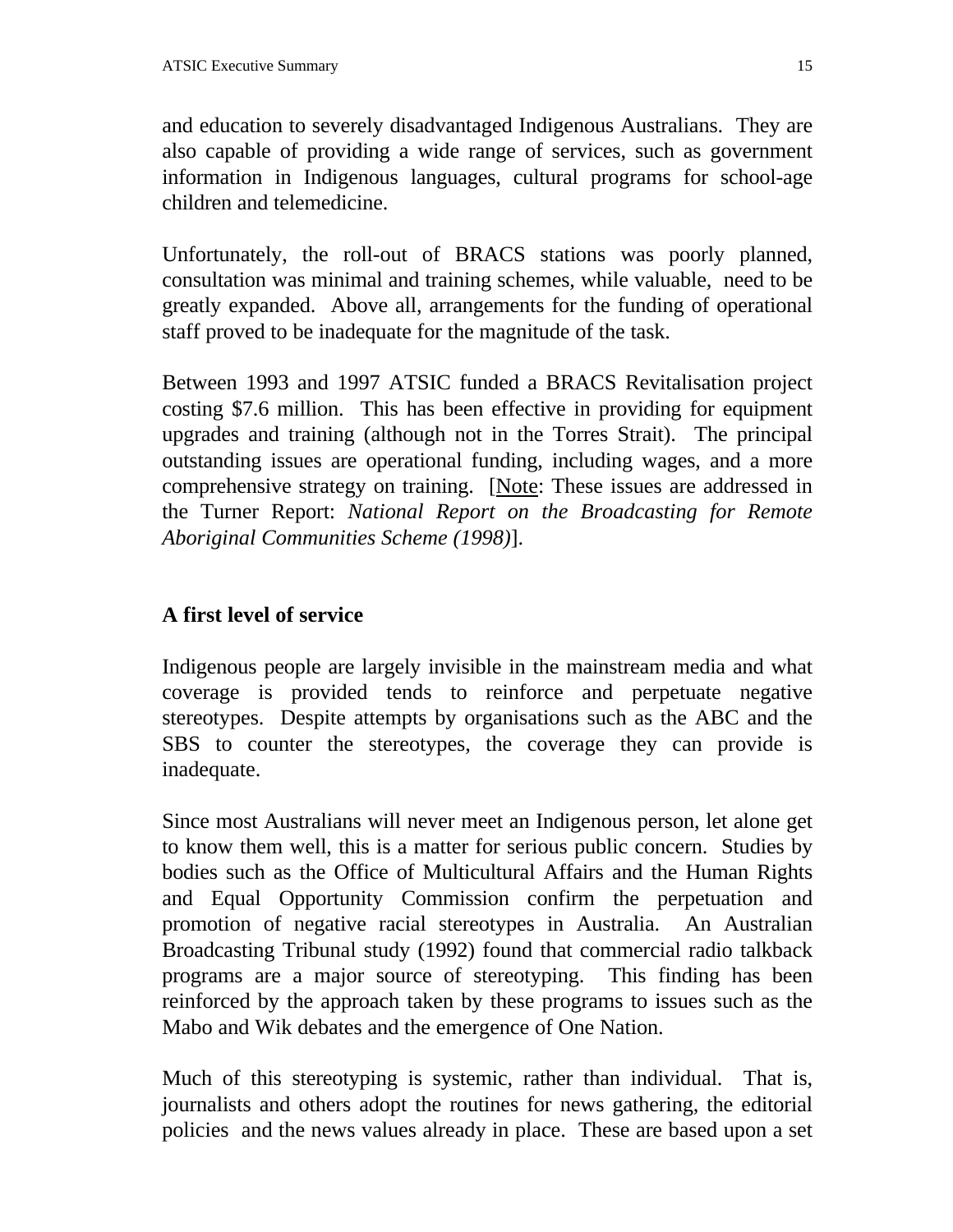of assumptions about what is commercially attractive which exclude Indigenous Australians. The result is that, while mainstream media can and should make changes, these are unlikely to have any but a marginal effect.

The basic requirement of any reconciliation process is mutual understanding. Many well disposed people from non-Indigenous as well as Indigenous communities understand this.

At a first level of service, Indigenous Australians should be assisted to perform two distinct, but mutually reinforcing, roles:

- to disseminate information to their own communities; and
- to be active in informing and educating Australians about each other.

### **Indigenous culture and identity**

As early as 1948 the United Nations declared that communication was a basic human right.

Communication is not just imparting information, but the representation of shared beliefs. It therefore does not meet a people's need for communication that others, no matter how well-intentioned, should speak on their behalf.

Indigenous media organisations commonly note that the dissemination of information must be culturally appropriate in order to be effective. While the Indigenous population may appear homogeneous to non-Indigenous Australians, it is in fact culturally and linguistically very diverse. It may be appropriate to encourage the use of English as the Australian *lingua franca*, but there is no substitute for a community's language in identifying suitable role models, identities and values - "If we lose our language, if we lose our culture … we become lost ourselves" [Buzzacott in Aboriginal Languages Association Conference Report 1989, p 15].

The wider Australian public is unaware that the diverse Aboriginal and Islander languages record quite distinct histories, cultures and views of the world. In the 1980s, there was a significant resurgence of language awareness among many Indigenous peoples, which was closely linked to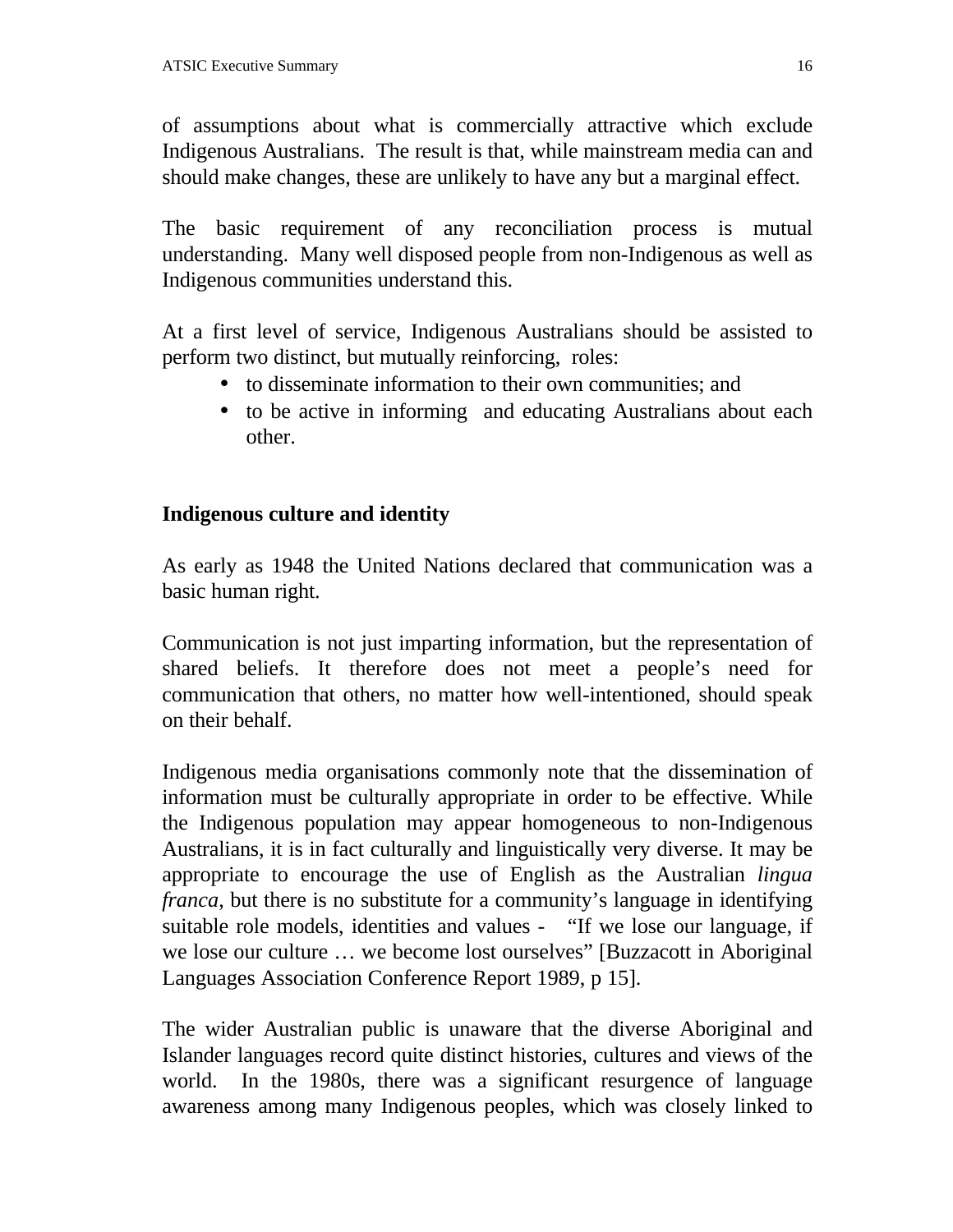the awakening of Indigenous identity and a concurrent demand for social and political rights.

Indigenous media should be recognised as crucially important in maintaining and regenerating Indigenous languages and cultures.

# **Towards an Indigenous media policy**

Current *ATSIC Programme Policy & Guideline Statements* say that the goal of Indigenous broadcasting is to empower Aboriginal and Torres Strait Islander peoples through:

- *control* of their own broadcasting and communications services;
- *access* to other broadcasting and communications services; and
- *production* of their own linguistically and culturally relevant programmes.

ATSIC does play a major role in the development of Indigenous broadcasting. Indeed, given that it is a public service, the sector would not be so significant as it is today without ATSIC funding.

However, there are different, sometimes conflicting, criteria applied when allocating funds. For example:

- ATSIC total budget in 1997/1998 was \$931 million, while the allocation specifically for broadcasting was just over \$12 million;
- the broadcasting allocation
	- consists of projects funded at the national, multi-regional and regional council level; and
	- was largely used to fund regional media associations and the satellite subsidy to Imparja Television.
- meanwhile, \$495 million of the total ATSIC budget was allocated by 35 regional councils.
- each regional council determines its own funding priorities so that some councils allocated funds to media associations and/or BRACS, while others did not.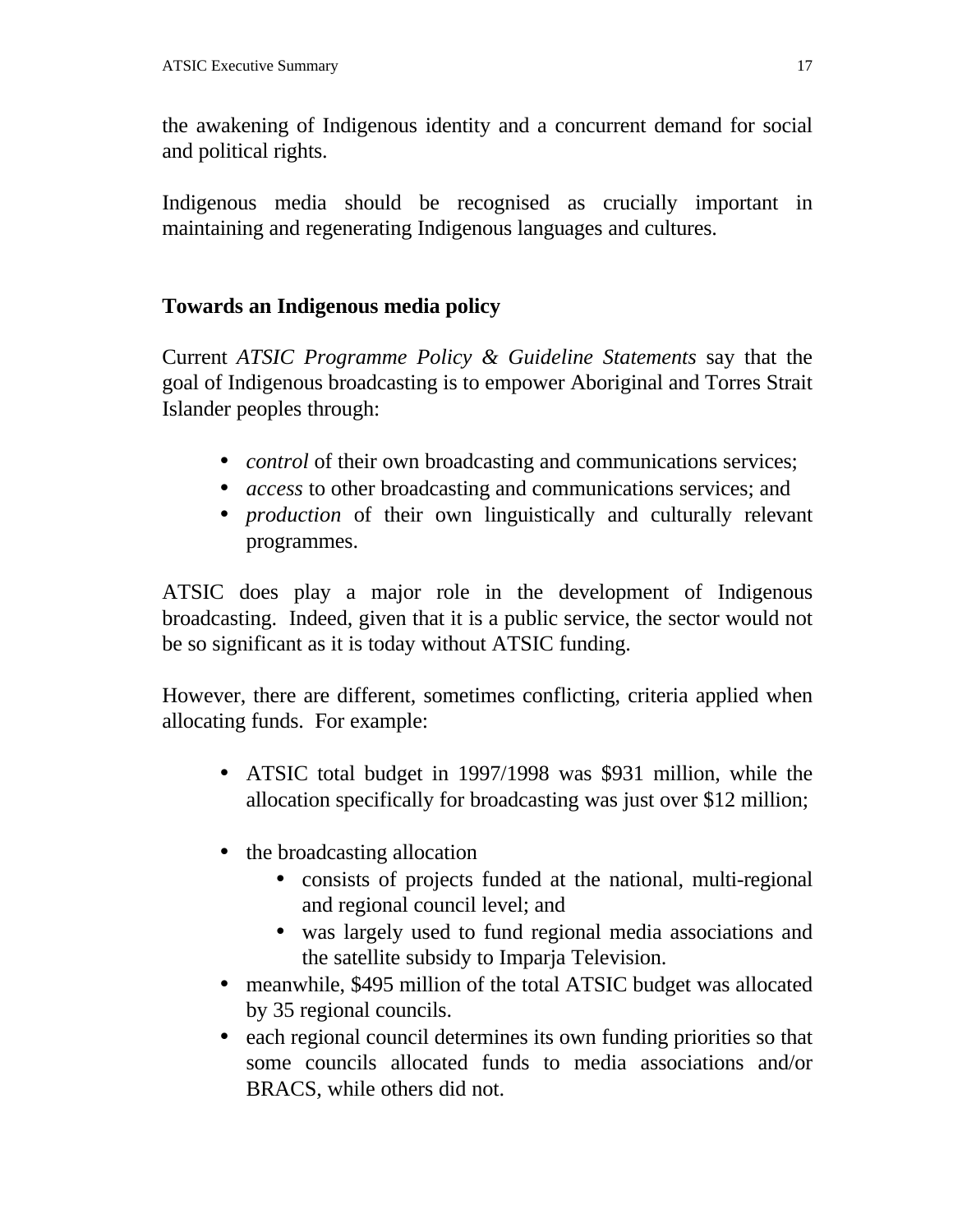Thus, while the national office provided \$7.6 million between 1993 and 1997 for BRACS Revitalisation (training and equipment), a considerable number of BRACS stations, which are at the very heart of Indigenous broadcasting, have been denied annual operational funding (Turner estimates 19 unfunded and 40 underfunded in the last six years).

ATSIC's decision to focus on funding Indigenous radio is commended, as are its efforts to fund the revitalisation of BRACS. However, better coordination of general funding would be achieved by adapting the model used for allocating BRACS Revitalisation funds; i.e. a joint approach by the national office and the NIMAA BRACS Working Party.

The current ATSIC budget is demonstrably inadequate for funding Indigenous media. If recurrent funding for the BRACS stations is included, current funding cannot properly support even Indigenous radio.

ATSIC funding for the recurrent costs of Indigenous broadcasting needs to be increased to \$22.35 million per annum. This is almost double the existing budget. The following estimates were developed by the study team.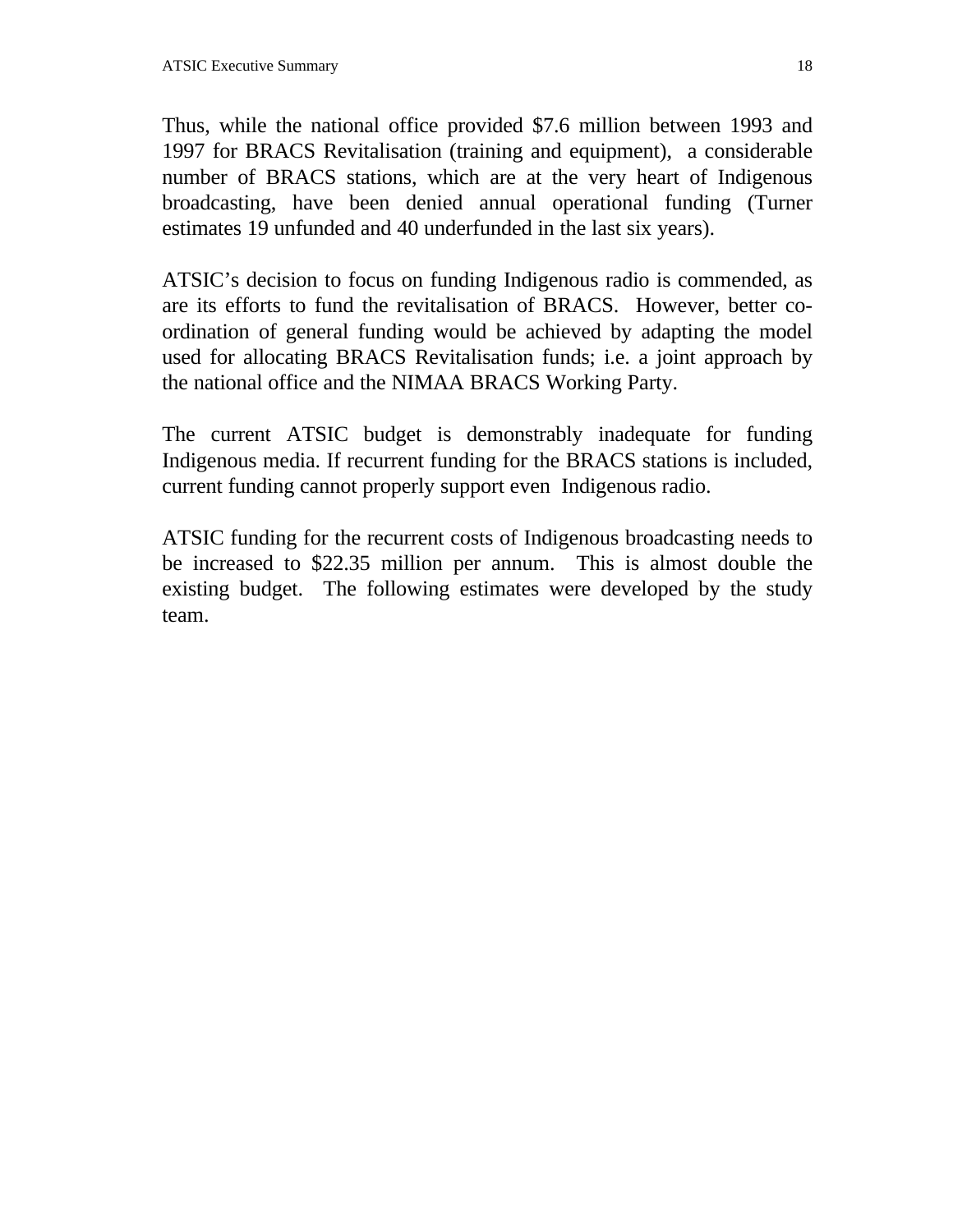## **Estimated Minimum ATSIC funding levels for recurrent operational costs (media associations, FTV and BRACS)\***

| 1 Media Associations       | N <sub>0</sub> | Rate<br>(\$million) | <b>Total</b><br>(\$million) |
|----------------------------|----------------|---------------------|-----------------------------|
| Large                      | 8              | 0.8                 | 6.4                         |
| Average size (4 aspirants) | 9              | 0.5                 | 4.5                         |
| Small (5 aspirants)        | 7              | 0.35                | 2.45                        |
| 2 Video production houses  | 7              | 0.5                 | 3.5                         |
| 3 BRACS                    | 101            | 0.05                | 5.5                         |
| TOTAL                      |                |                     | 22.35                       |

*\*These estimates do not take into account ancillary matters, such as establishment costs (e.g. offices, furniture, studios, transmitters and antennae), or funding for non-broadcasting activities, such as print, multimedia, or on-line communications or additional aspirant groups.*

### **New Policy Directions**

To date ATSIC has limited its policy and funding to broadcasting, and has not yet addressed issues involving information technology and telecommunications infrastructure.

However, all people are not equal in the information age. As previously noted, Aborigines and Torres Strait Islanders do not present a demographic that is attractive to commercial interests. This is particularly so for those Indigenous communities who live in rural and remote Australia.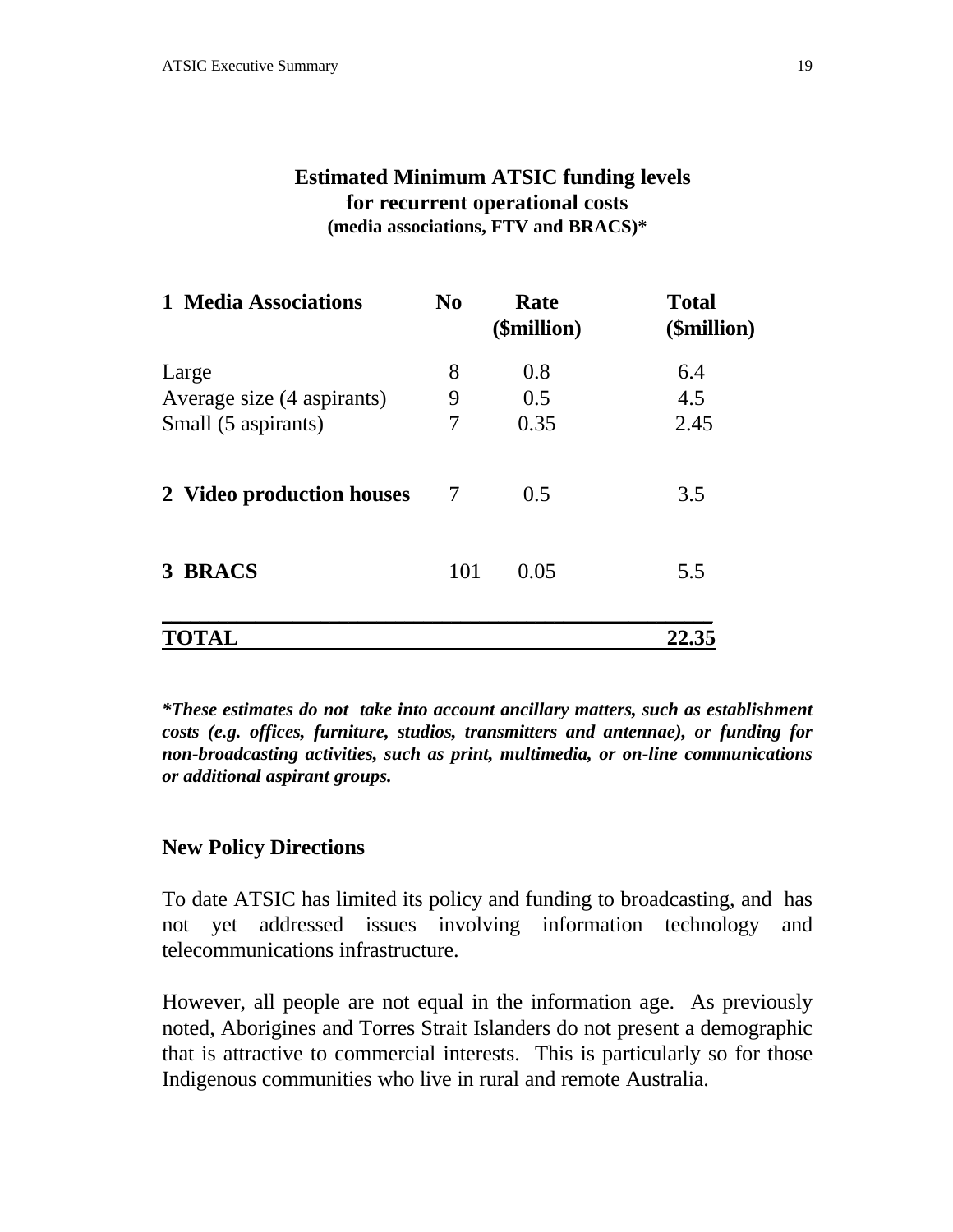It is therefore critically important that public policy should not rely upon market forces to address the communication needs of Indigenous peoples.

## **The Department of Communications and the Arts (DCA)**

The Commonwealth Government funds community media through a specialised grant-making body, the Community Broadcasting Foundation (CBF), which is an outrider to DCA. CBF was set up by community broadcasters themselves as a means of ensuring peer group assessments of applications for funds. Funds are channelled to CBF through both ATSIC and DCA.

CBF funding is allocated on the recommendation of four Grants Advisory Committees. In the case of Indigenous broadcasting, the relevant committee is the Aboriginal Grants Advisory Committee (AGAC), which is nominated by NIMAA.

In 1996/1997, CBF funded 129 hours of Aboriginal broadcasting. Historically the ATSIC component has been allocated to assist aspirant groups to purchase equipment. Other significant allocations have been for program costs, such as CD ROMS, mini-discs, travel and payments for airtime. These grants are made on the basis of hours broadcast. In 1996- 1997 the largest grant was to NIRS for satellite equipment, an uplink, a computer, furniture and a project officer. NIMAA also received significant funding for its annual conference.

CBF reports concern over the falling number of applications from Indigenous broadcasters. It is suggested that this results from a combination of factors:

- the increasing number of Indigenous licensees (if these are already ATSIC funded they are ineligible for CBF funding);
- the level of fees charged for airtime by community stations;
- delays in planning by the Australian Broadcasting Authority  $(ABA);$
- demanding requirements of CBF guidelines; and
- a preference for Indigenous staff on funding bodies.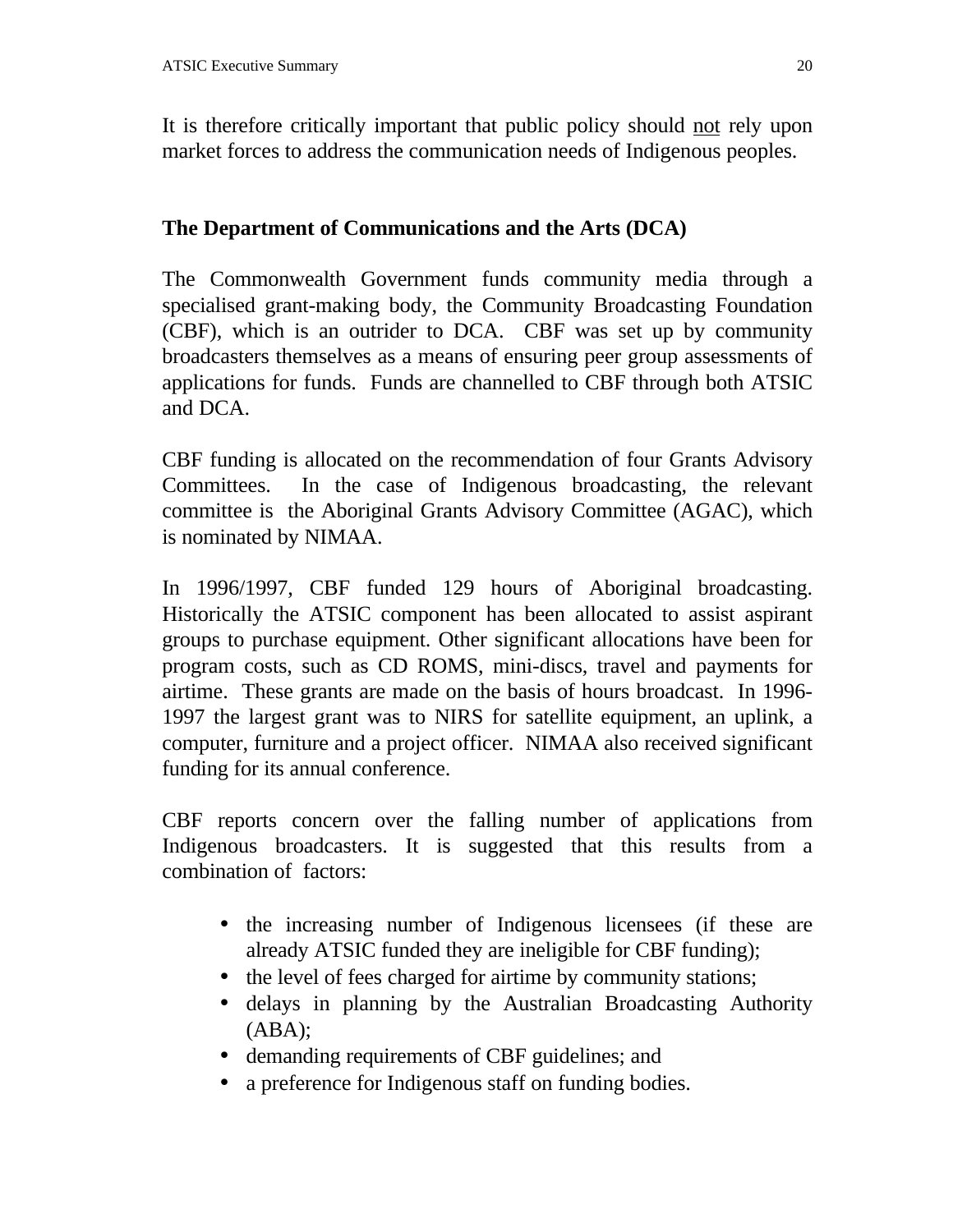CBF has recently funded an Indigenous field officer position to assist applicants in applying for funds. It has also introduced a Special Project Fund category that is open to Indigenous media associations and licensees, even if already funded by ATSIC.

#### **The Australian Broadcasting Authority (ABA)**

The ABA plans the development of broadcasting and allocates grant licences. During the late 1980s and early 1990s the Department (then known as the Department of Transport, Communications and the Arts) and the ABA (then known as the Australian Broadcasting Tribunal) interacted closely with ATSIC. This interaction allowed all relevant parties to monitor effectively the existence and development of aspirant broadcasters.

This interaction no longer occurs. Moreover, funding for aspirant groups is now handled by regional councils, not the national office. With no agreed policy criteria for funding aspirants, the availability of funding varies widely from region to region.

Secondly, NIMAA has no strategic plan setting out the stage of development, the rationale for existence (including proposed service area) and the proposed timetable for aspirant broadcasting groups.

The *Broadcasting Services Act 1992* abolished the S (Specialist) class of community broadcasting licence, which had been used for Aboriginal stations, subsuming all specialist licences into the broad category of community licences. Indigenous broadcasters feel that this implies :

- general access; and
- programming addressing all sectors of the community.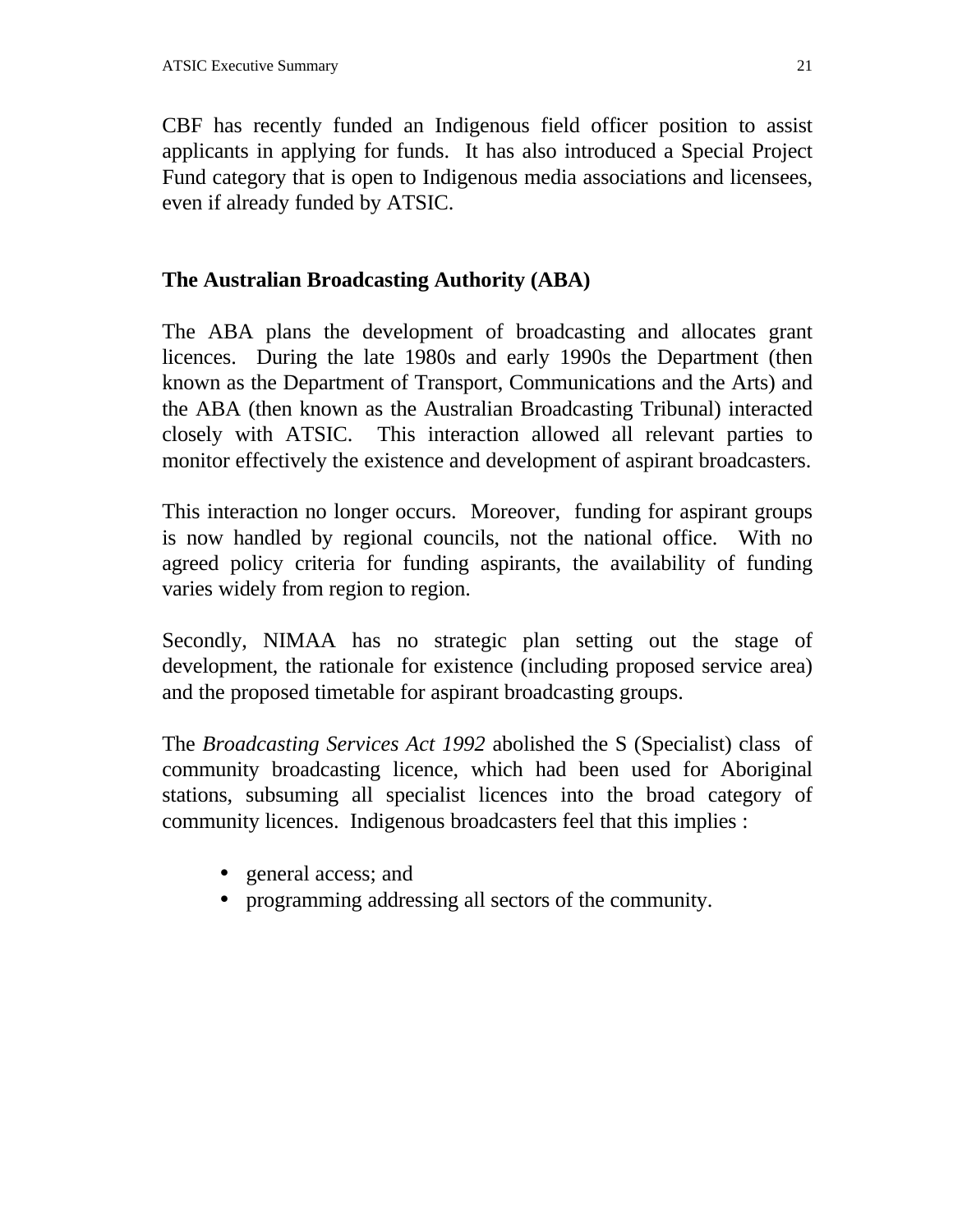1

# **Department of Employment, Education, Training and Youth Affairs (DEETYA)**

DEETYA and ATSIC both fund training in Indigenous media. The relevant issues are examined at Chapters 5-10.

# **Indigenous consultation, cultural protocols and intellectual property rights**

Non-Indigenous policy makers must be alert to the diversity of Indigenous languages, beliefs and lifestyles. As the Department of Aboriginal Affair's planning and implementation of BRACS illustrates, although widespread consultation is both difficult and costly, it is the only method available to avoid flaws in policy.

The main policy issues involved in Indigenous media are not about choosing between delivery systems, but about defining appropriate social and cultural uses for a variety of technologies. It is necessary always first to define the service required.

Many Indigenous people regard even a process of widespread consultation as inadequate. They argue for *self determination*, as defined by the Human Rights and Equal Opportunity Commission (HREOC) in 1997.Self determination involves not only consultation and participation in service delivery, but control of the whole decision-making process, from policy analysis and development through to implementation.

*Equality* in the provision of services is not enough. Services designed to address the needs of non-Indigenous Australians will often fail to meet the needs of Aboriginal and Torres Strait Islander communities. "Cultural and language differences, remoteness, unique histories and particular emotional needs" (*HREOC 1997*, pp 329-20<sup>2</sup>) will not be met without distinctive approaches. "The objective of specialist services is to ensure equity of access and to overcome the discrimination which clients would otherwise

<sup>22</sup> Human Rights and Equal Opportunity Commission 1997, *Bringing Them Home: Report of the National Inquiry into the Separation of Aboriginal and Torres Strait Islander Children from their Families*, April, Sydney.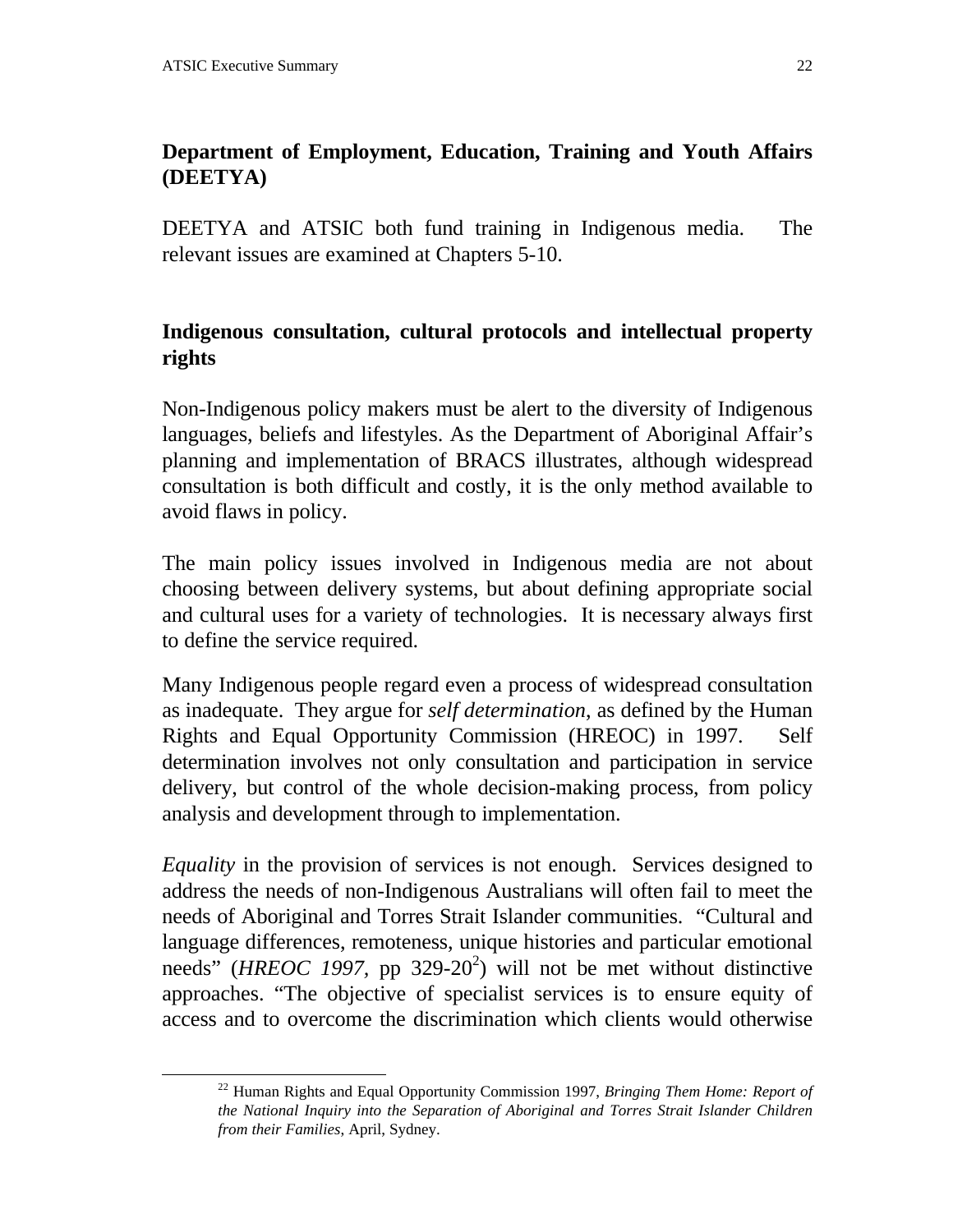experience if required to have their needs met by mainstream services." (*ibid*)

There is a need for policies that:

- acknowledge Indigenous culture and identity; i.e. *The Law*;
- recognise and protect Indigenous cultural and intellectual property rights (IPR); e.g literature, art, languages, cultural property, knowledge and resources and documentation of heritage; and
- identify both generic and specific *cultural protocols* for interaction with local communities; i.e. accepted customs and processes for dealing with them.

Indigenous media can play a pivotal role in these areas. They are dynamic and flexible, able to assist in raising community awareness and capable of helping to maintain the custodial ethic, where everything is interconnected.

After consultation with the community it serves, each media organisation should put in place a set of specific cultural protocols.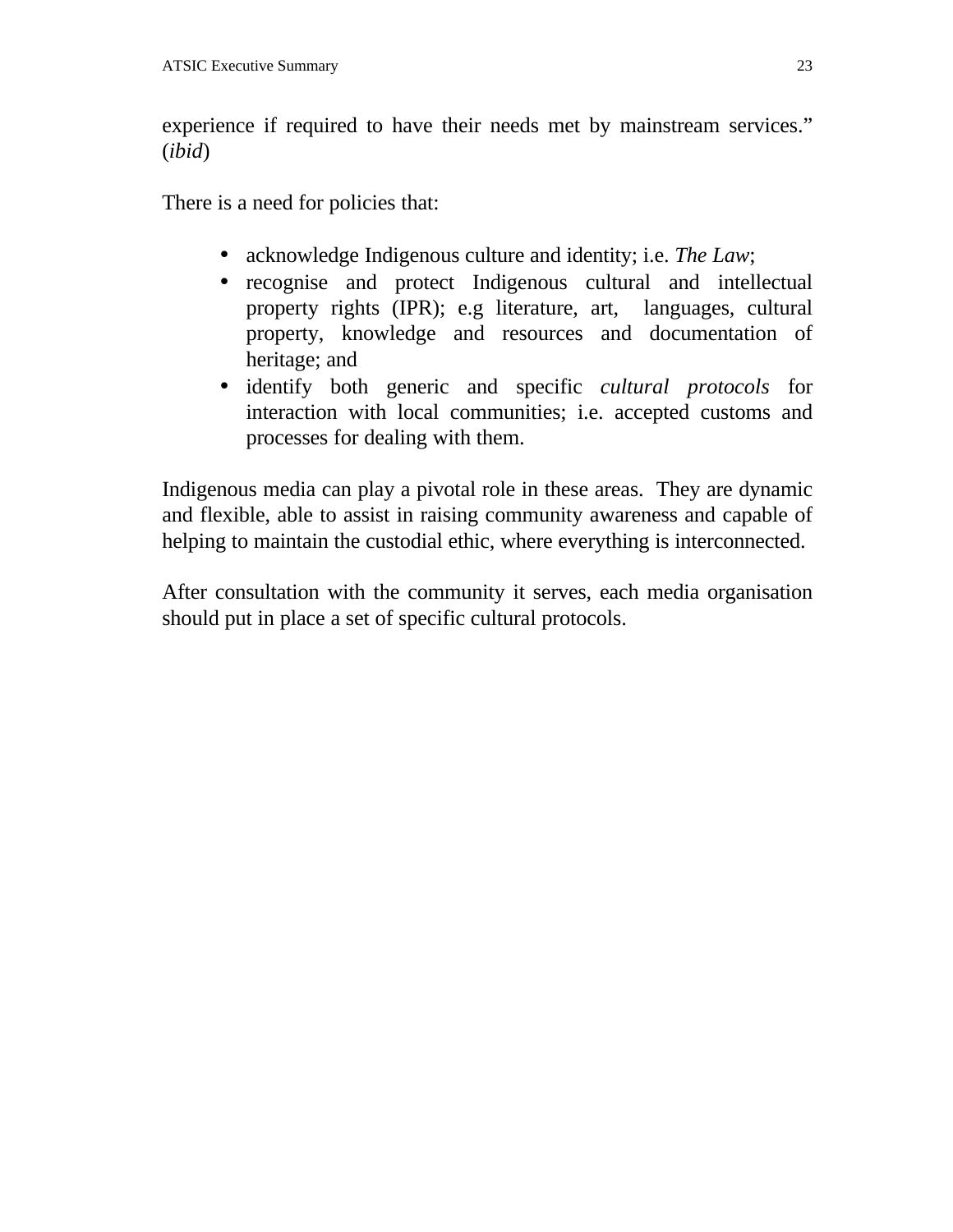# 3. **INDIGENOUS MEDIA CASE STUDIES: GOVERNMENT AND NON-GOVERNMENT FUNDING ISSUES**

*ABSTRACT: Case studies from Indigenous media are presented at Appendix 1.*

*Indigenous radio is unique and has unique problems. It is not simply another form of community radio. Therefore, it cannot be addressed successfully simply by re-cycling approaches prepared with quite different types of broadcasting in mind. Most Indigenous people see working in radio not as* **pro bono** *work, but as one of the very few careers to which they have access. Voluntarism may be useful in the first instance, as a means of attracting young people to the stations, but essentially Indigenous radio requires staff to be paid.*

*BRACS stations are under-funded, particularly in terms of wages and operating costs. Each BRACS station need a minimum of two core paid staff, plus volunteers.*

*The Yuendumu and Ernabella communities have demonstrated that video can be effective in preserving local traditions and cultures as well as a powerful tool for communicating with others. The most important issues regarding television are entry-level training, Indigenous protocols and the lack of production funding.*

*Indigenous print media can be very effective in reaching local audiences. They suffer from a lack of funding and opportunities to tender for print work. Indigenous multimedia are comparatively new, but suffer from the same lack of revenue.*

*The Review makes fifty-one recommendations, some of which relate specifically to particular case studies (See Appendix 1). The general recommendations are that ATSIC:*

- *arrange for the training of Directors of Indigenous radio stations;*
- *periodically review station performance;*
- *fund audience research;*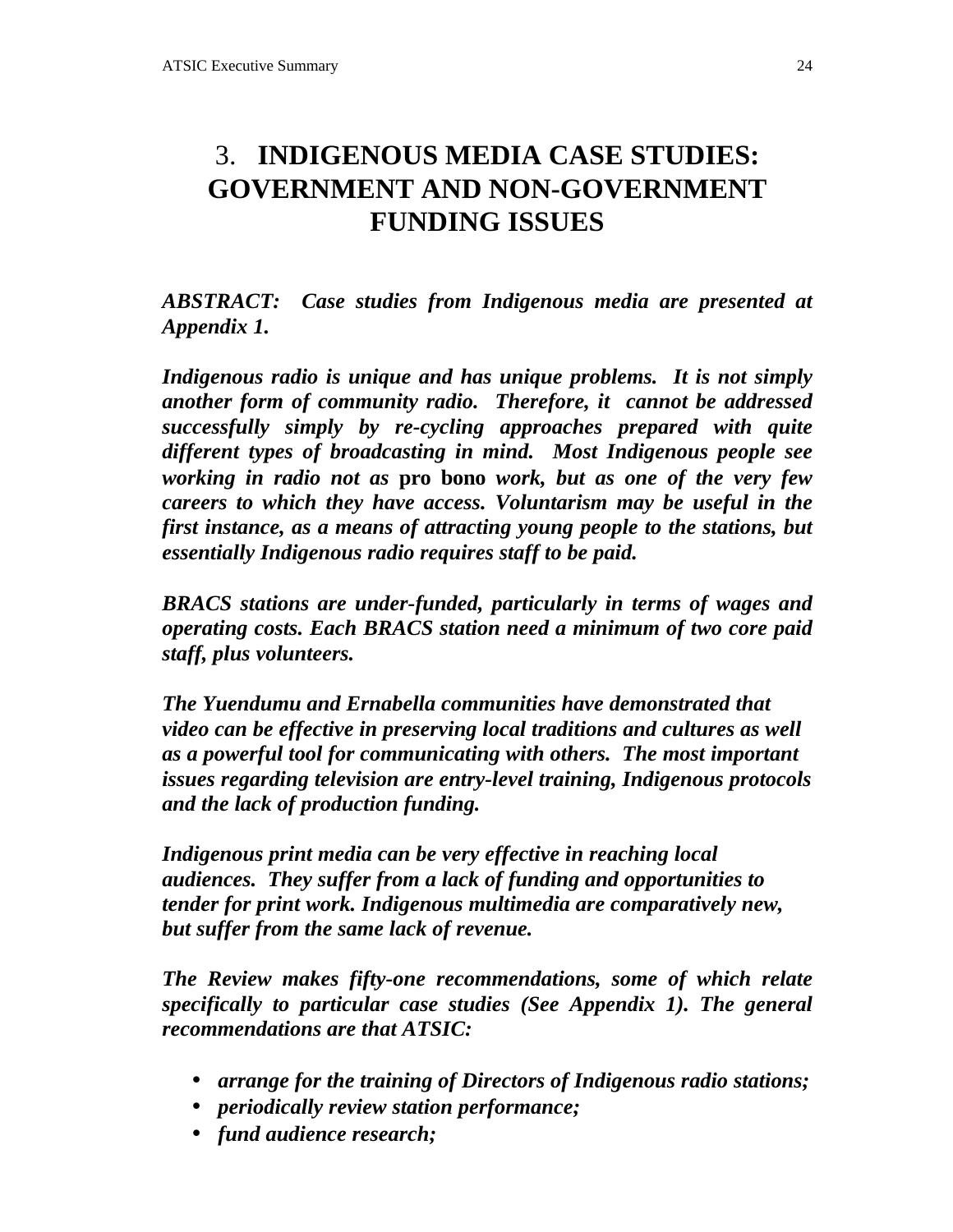- *cease to fund BRACS retransmission sites;*
- *develop criteria for future BRACS development;*
- *consider funding staff for BRACS stations;*
- *give urgent attention to the non-payment of BRACS operational funding in some areas;*
- *provide funding for a consultancy to draft a set of Indigenous protocols;*
- *together with SOCOG and the Office of National Tourism, convene an Indigenous working party on protocols for the Olympic Games 2000;*
- *provide funding for a consultancy to produce a data base on Indigenous film and television companies;*
- *streamline its funding processes;*
- *seek legal advice on giving Indigenous publishers first option on printing its material;*
- *investigate incentives for Indigenous printers;*
- *review its funding criteria to allow for print media to apply in the same way as radio;*
- *explore the possibility of funding Indigenous initiatives in multimedia and on-line production;*
- *resource effective media business plans;*
- *resource regional marketing workshops for Indigenous stations and print media;*
- *ensure that Indigenous media organisation have access to tendering processes;*
- *facilitate a working party to develop guidelines for federal government departments to use Indigenous media for language translation services;*
- *fund a national campaign to promote awareness of the Indigenous media sector;*
- *encourage and support regional and local cultural protocols;*
- *fund a feasibility study for the establishment of an Indigenous Investment and Marketing Agency to promote Indigenous media industries; and*
- *consider funding marketing positions in each State.*

*The Review also recommends that:*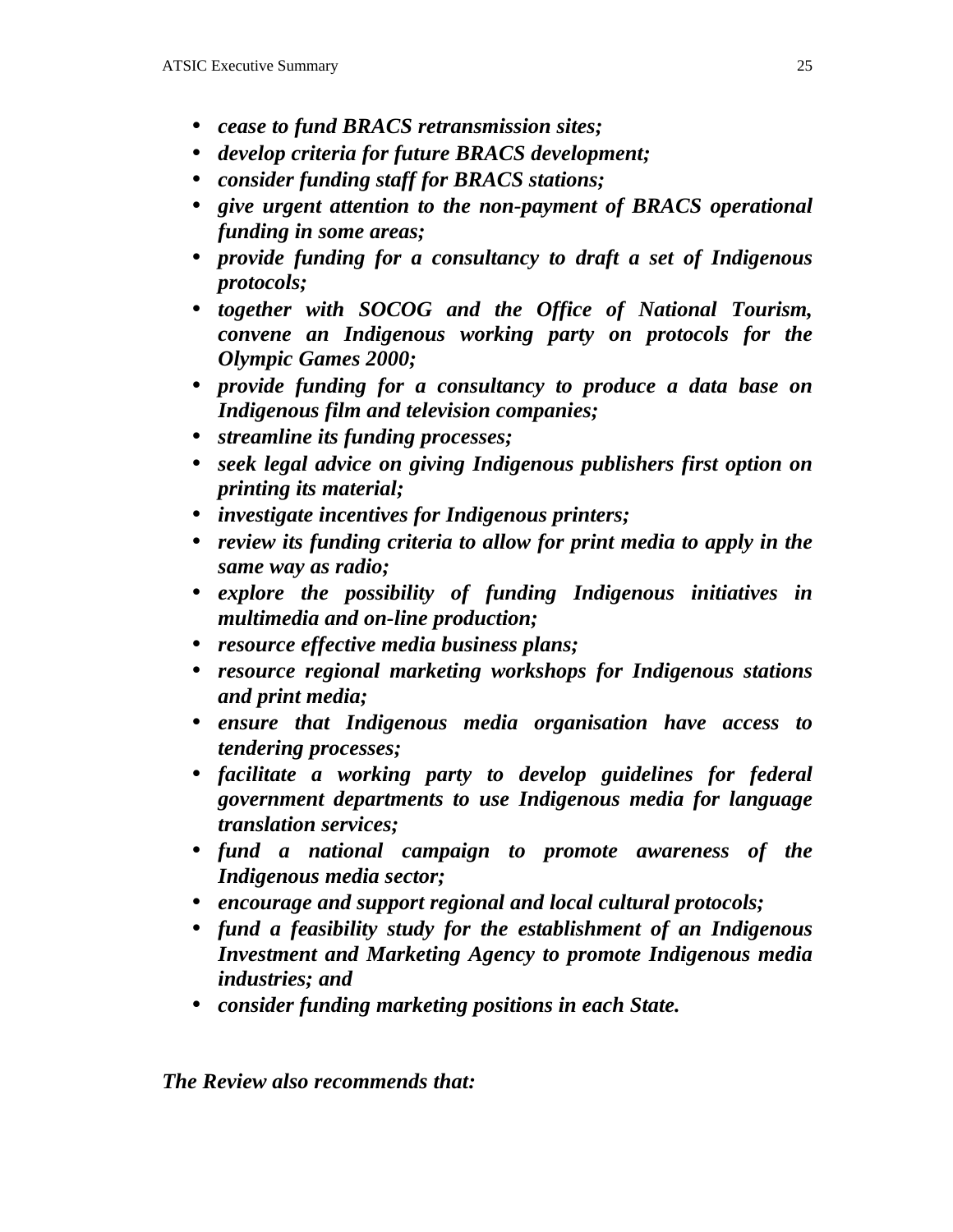- *ATSIC and DCA jointly fund a consultancy on the feasibility of establishing a national Indigenous television channel;*
- *DCA set up an investment fund of \$3.5 million, increasing to \$6.0 million, to support the Indigenous film and television industry. This fund should only be available to Indigenous film-makers;*
- *The Council for Aboriginal Reconciliation use Indigenous print media wherever possible;*
- *A high quality booklet be produced by an Indigenous media print organisation setting out details of the Indigenous media; and*
- *The Office of Government Information and Advertising (OGIA) adopt a policy of directing 2.5% of its budget to Indigenous media.*

**\*\*\***

### **Introduction**

The Review extensively surveyed Indigenous media organisations. Case studies based on these surveys are summarised at *Appendix 1*.

This chapter examines :

- the experiences of Indigenous media in raising revenue;
- the strengths and weaknesses of each sector's approach;
- how Indigenous media can attract non-government revenue; and
- relevant social and cultural factors involved in moving towards a private enterprise model.

#### **Issues**

Radio offers the greatest potential for Indigenous access and control. However, print, film, video and multimedia are also significant. Moreover, as the technologies converge, traditional distinctions between these media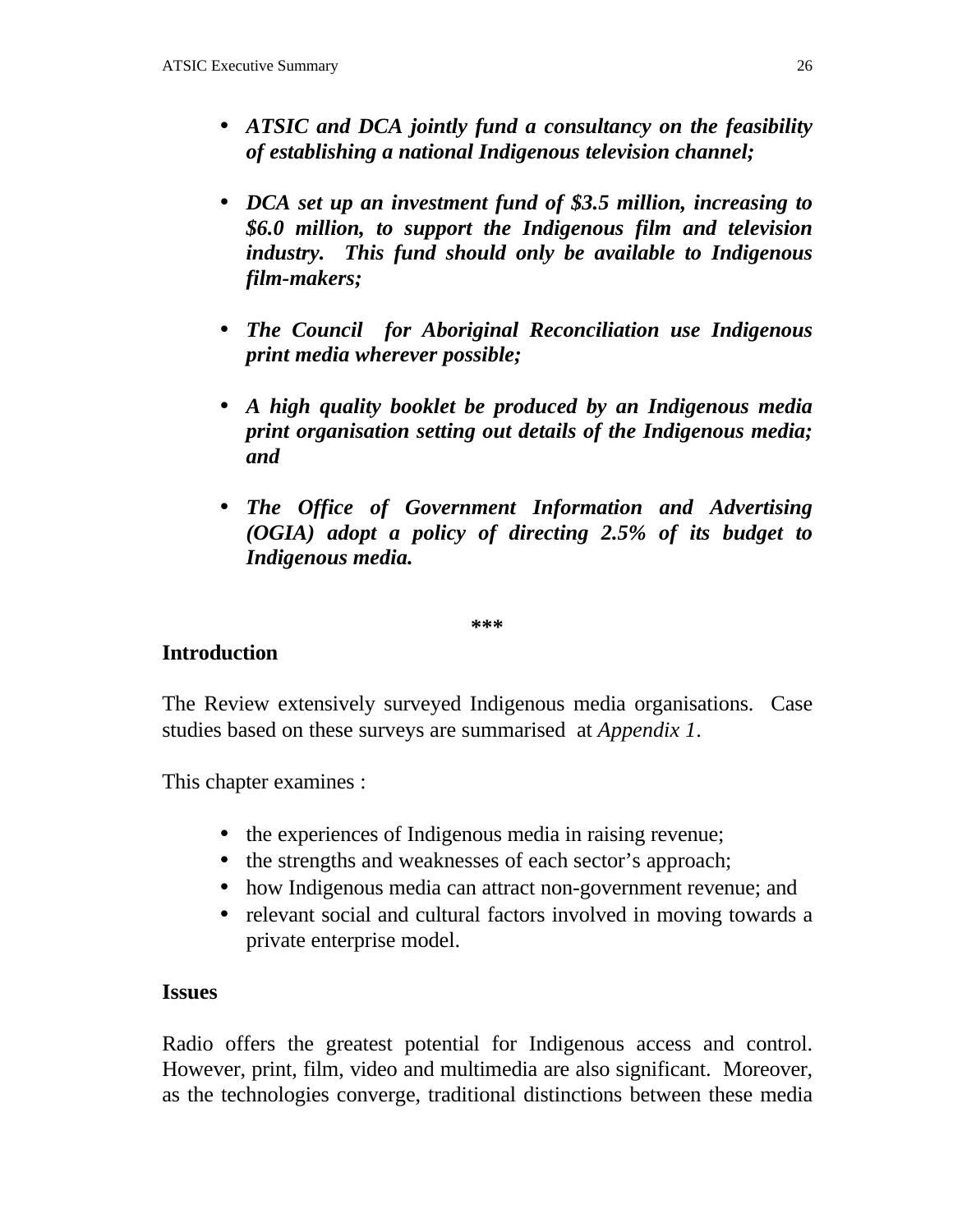will be difficult to sustain. The general issue is how Indigenous media can best position themselves to maximise output and potential earnings.

Despite considerable effort, few Indigenous media workers have succeeded in generating substantial non-government revenue. Relevant factors are:

- lack of expertise and/or access to
	- business planning; and
	- marketing
- community service obligations that conflict with commercial imperatives
- limited funding options
- available funding is *ad hoc* and annual, preventing forward planning
- communities to be served (i.e. available markets) are often:
	- isolated and/or small; and
	- relatively poor
- limited understanding among potential sponsors (government and non-government)
- government, including ATSIC and the Council for Aboriginal Reconciliation, are slow to use opportunities; and
- racism and perceptions that Indigenous media are 'second rate'.

# **PART A: RADIO**

Three major issues need to be addressed:

- 1. Commercialisation of content
- 2. Audience research
- 3. Voluntarism

# **1 Commercialisation of content**

Indigenous radio is supposed to offer a first (basic) level of service to the community it serves. This involves broadcasting in language and featuring Indigenous culture and concerns.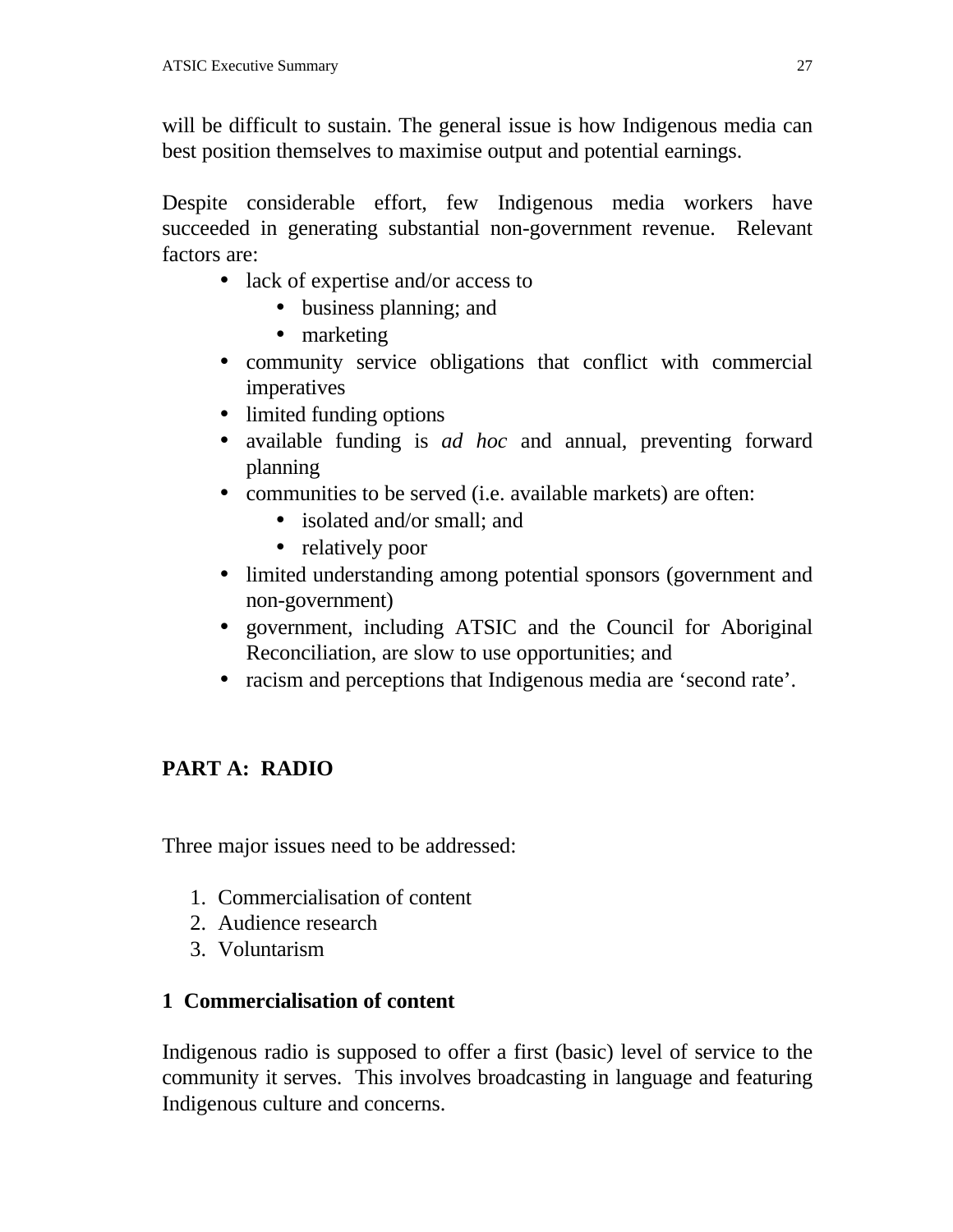However, Indigenous stations are chronically under funded and the easiest way to earn extra revenue is to adopt one of several 'commercial' program formats. In terms of maximising revenue this succeeds; in terms of addressing the community the station is licensed to serve, it demonstrably fails.

The Review concludes that 'commercialisation' of Indigenous stations will be less likely to occur if two critical issues are addressed:

- the need for directors to have media experience and business skills as well as cultural understanding; and
- the need for regular, ongoing reviews of station performance.

# **2 Audience research**

National, commercial (and even community) broadcasters rely heavily upon the feedback provided through quantitative and qualitative surveys. The information provided is essential in approaching potential advertisers, sponsors, or even government departments and authorities, for financial support.

Although they may recognise how crucial survey information is in developing a business plan, Indigenous stations are effectively prevented from using this tool because of the high costs involved, their relatively small audiences and their very large service areas.

In 1997 station 4AAA Brisbane undertook a pilot project designed to identify an appropriate approach to surveying the audiences of Indigenous stations. CAAMA and the ABC have also jointly developed a model for surveying audiences in Central Australia. Although they may still need to be adapted to individual station needs, these models provide a basic research methodology for broadcasters serving remote and other Indigenous communities.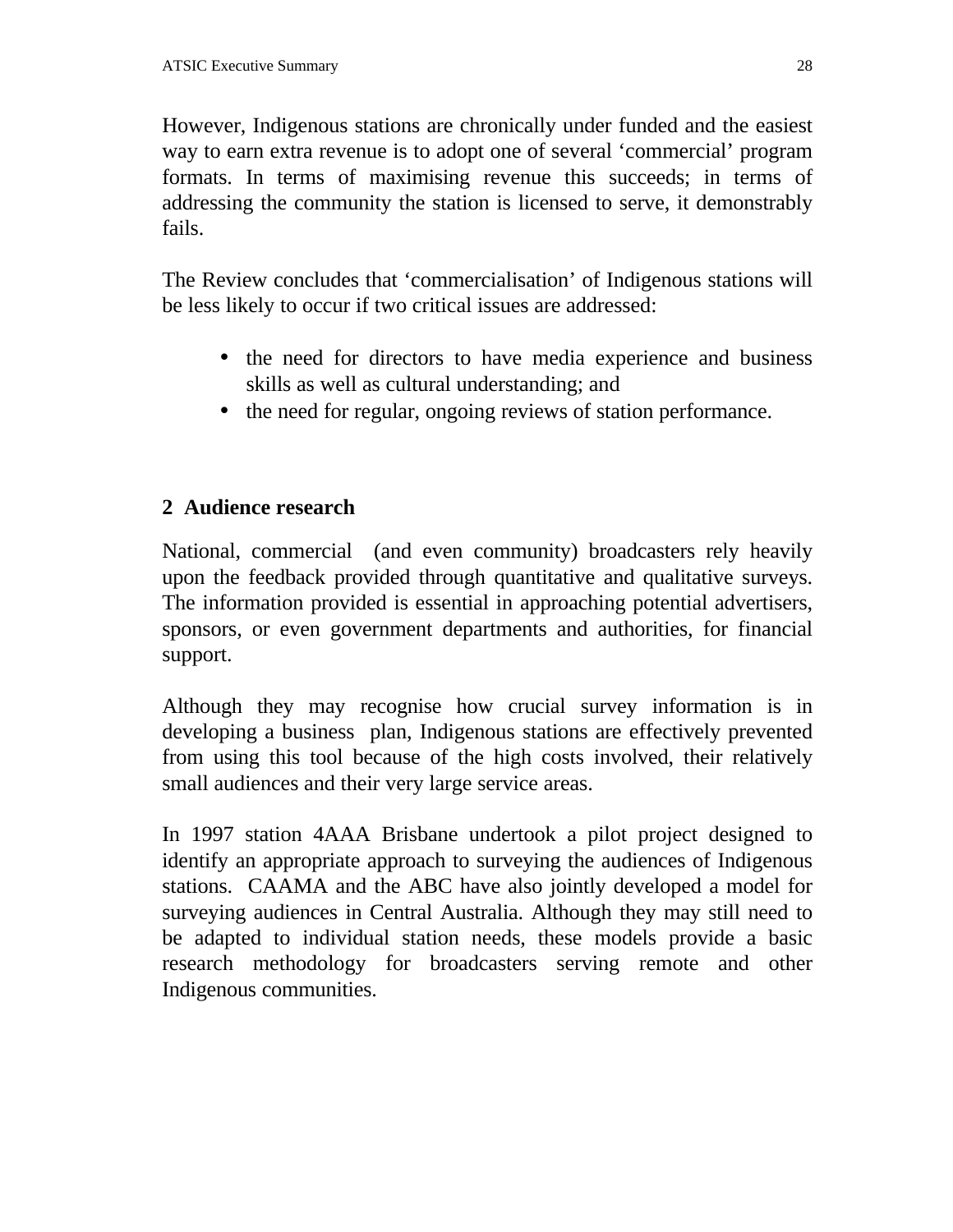### **3 Voluntarism**

Apart from government funding, the major source of revenue for community stations is program sponsorship; i.e. payments received in return for on-air acknowledgement of support. Reported returns from sponsorship range widely; i.e. from less than \$500 per annum for BRACS stations to \$160 000 per annum for a community station serving a regional city. Most Indigenous stations are at the lower end of this scale.

The most successful community stations enjoy either long term institutional backing (e.g. educational stations) or an affluent target audience and subscribers (e.g. fine music stations). They therefore have a stable funding base and good infrastructure. They also have substantial paid, specialist staff and a considerable force of volunteers.

The largest stations have quite substantial incomes. For example, in 1997 3RRR Melbourne had 11 500 subscribers and its total income from radiothons, subscriptions and donations reached \$0.53 million. The year before 4MBS FM Brisbane raised \$222 000 from subscriptions and \$99 000 from sponsorships. A typical subscription rate is \$50 per annum.

The correct volunteer to staff ratio for these stations differs greatly according to its program format, with the level of paid staff required rising the more talk programs are produced. Specialist staff are required not only to produce quality talk programs, but also to train volunteers so that they in turn can do the same. So a progressive music and talk station like 3RRR has 150 volunteers and 14 paid staff; whereas a fine music station like 4MBS has 250 volunteers, but needs only 4.5 staff.

Indigenous stations rarely have affluent audiences (and therefore subscribers). Even a \$50 subscription rate would be well beyond the reach of most of their listeners.

The non-Indigenous community sector is quite different to the Indigenous sector. It provides alternatives to the mainstream media, whereas Indigenous radio provides communities with their first level of service.

And although some stations have attracted volunteers, these tend to be sympathetic non-Indigenous people. There is no body of affluent middle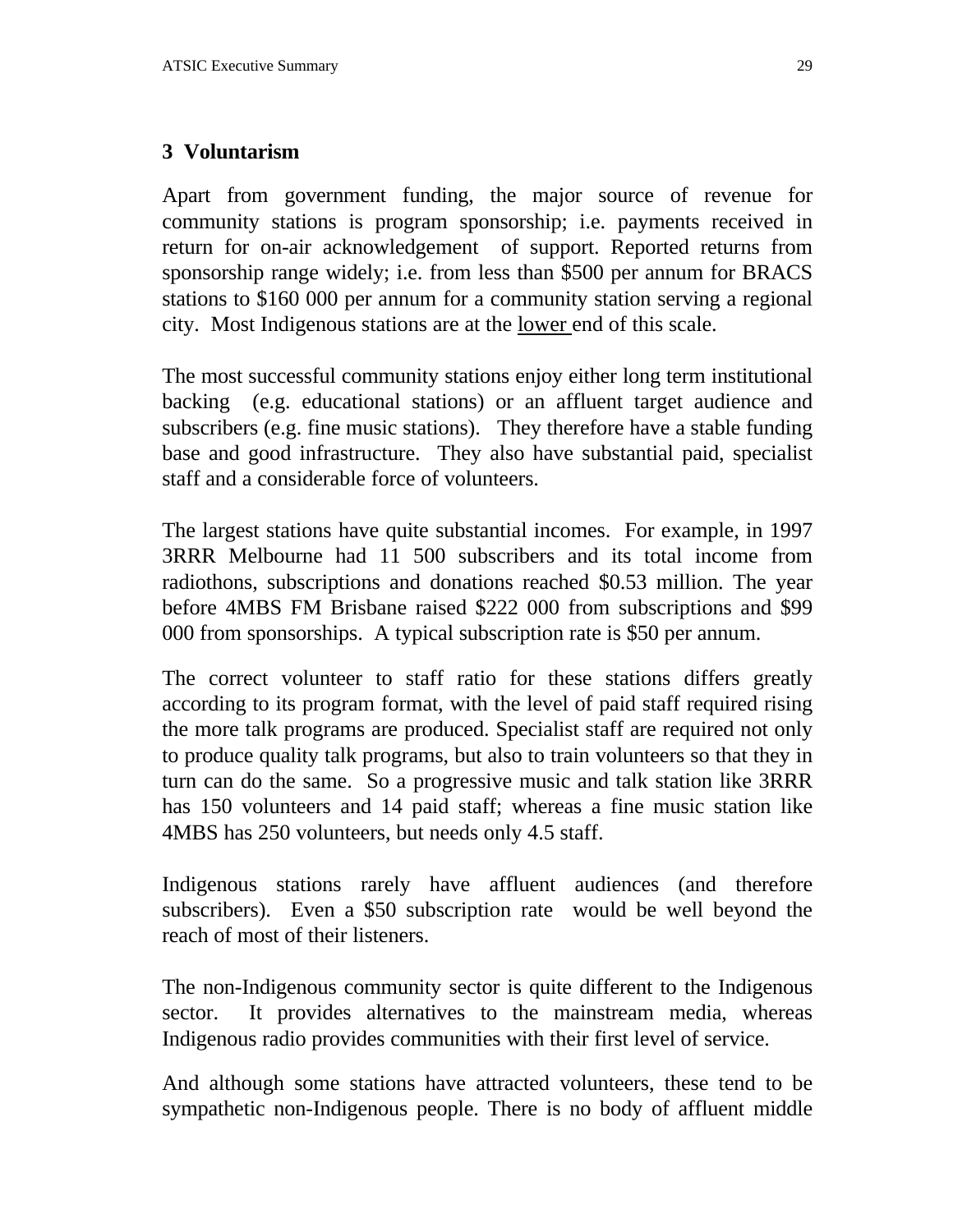class Indigenous people available to be mobilised, let alone 'work' for the station after retirement, bringing their professional skills with them.

Most Indigenous people see working in radio as one of the very few careers to which they have access. Voluntarism may be useful in the first instance, as a means of attracting young people to the stations, but essentially Indigenous radio requires staff to be paid.

### **Government assistance**

The majority of Indigenous media organisations would prefer to be financially independent, but in the case of BRACS some level of government assistance will always be necessary. The areas served are too large and too remote; the communities served too small; and their levels of income too low. They simply do not provide – and never will provide – the basis for commercially attractive markets.

Yet BRACS has been woefully under-funded.

For example, the Yuendumu BRACS must rank among the most successful experiments in Indigenous community broadcasting. But it has received minimal funding. Despite having produced hundreds of hours of video and an award-winning children's program, *Manyu wana (Have fun),* the Warlpiri Media Association (WMA) has received only a 'one-off' grant of \$25 000 from DAA for equipment and a co-ordinator's salary from DEETYA. (It has also received some funding to coordinate and train BRACS operators in the region). It badly needs recurrent funding for training and equipment upgrades.

Similarly, Ernabella BRACS produced the first Aboriginal video program, documenting developments on nearby homelands, in 1983. This led to requests from other homelands for similar programs and establishment of the Ernabella Video Television Project (EVTV), aimed at producing, broadcasting and selling videos, in 1984. EVTV used capital equipment funded by the Australian Film Commission.

In 1985 the Pitjantjatjara Yankunytjatjara Media Association (PY Media) used \$1 000 worth of cheap transmission equipment to begin local broadcasting. It financed this by a ten-cent surcharge on cool drinks from the store.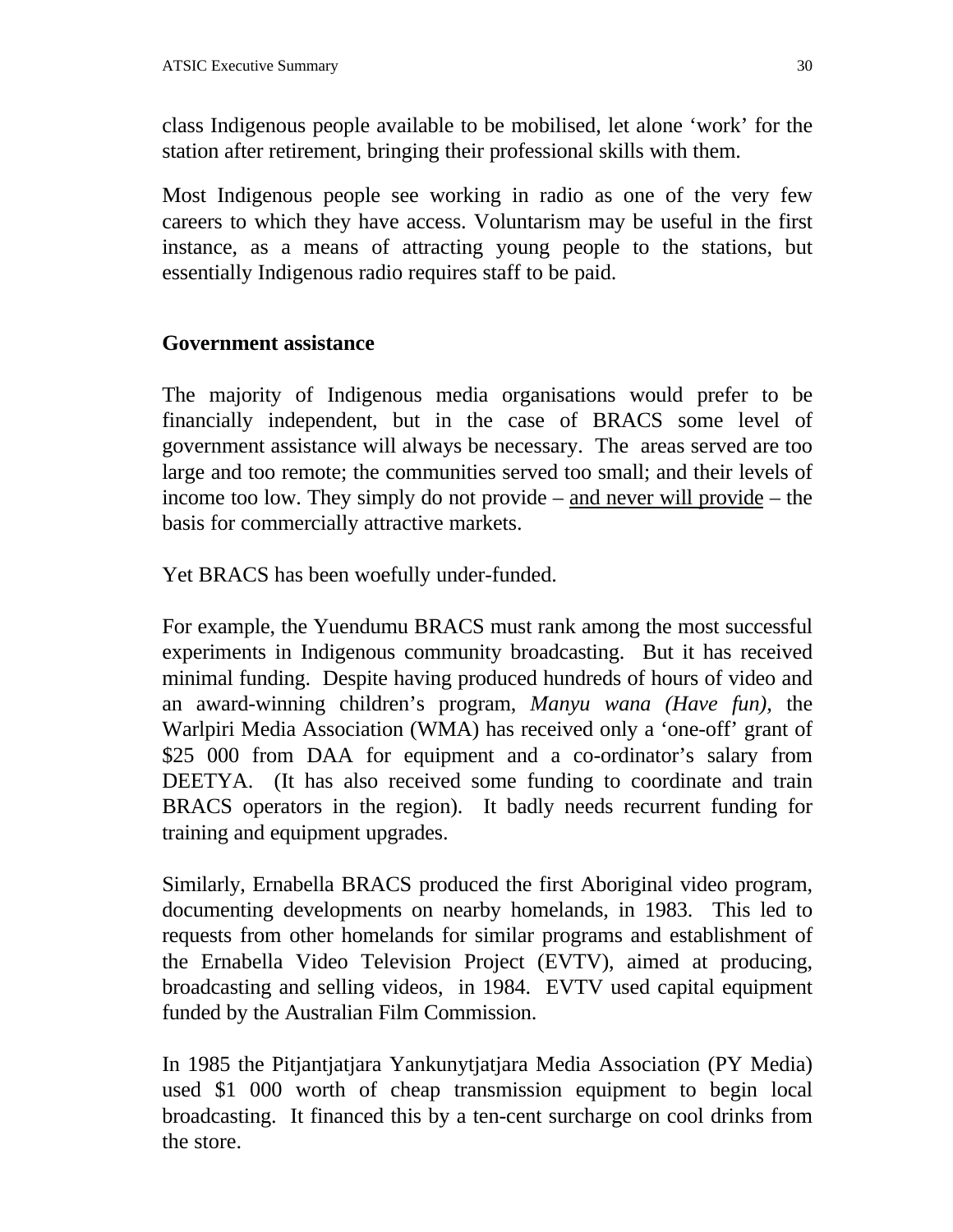Like the Warlpiri, the Pitjantjatjara people regard their television station as culturally and socially significant. They have used it to record the *Dreaming* lines and encourage new interest in traditional dance, performance and singing, as well as recording community projects, sports events, rock groups, etc. The station even ran its own Aid for Africa appeal, raising \$1 600 for Eritrean famine relief.

PY Media has also been active in BRACS coordination and training. The Pitjantjatjara language radio station, 5PY Umuwa (30 kilometres south of Ernabella), serves a network of nine BRACS stations and provides a model for other BRACS regional networks.

In 1996/97 PY Media received \$50 476 from the Regional Council, increased in 1997/98 to \$154 864 to assist in establishing the BRACS network. But it still needs funding to upgrade the television studios and building as well as wages for staff.

The Review comments that both WMA and PY Media are very poorly funded in comparison with CAAMA in the same region.

# **Conclusion**

Finally, the Review considers that the following questions are relevant to many Indigenous stations and suggests that they are worth further investigation:

- how to produce convincing data on audience demographics, habits, interests;
- how to define stations' program strategies;
- how to package sponsorship presentations; and
- how to devise a sliding rate for subscriptions.

It considers that the experiences most likely to be helpful to Indigenous stations are those of the ethnic language programs.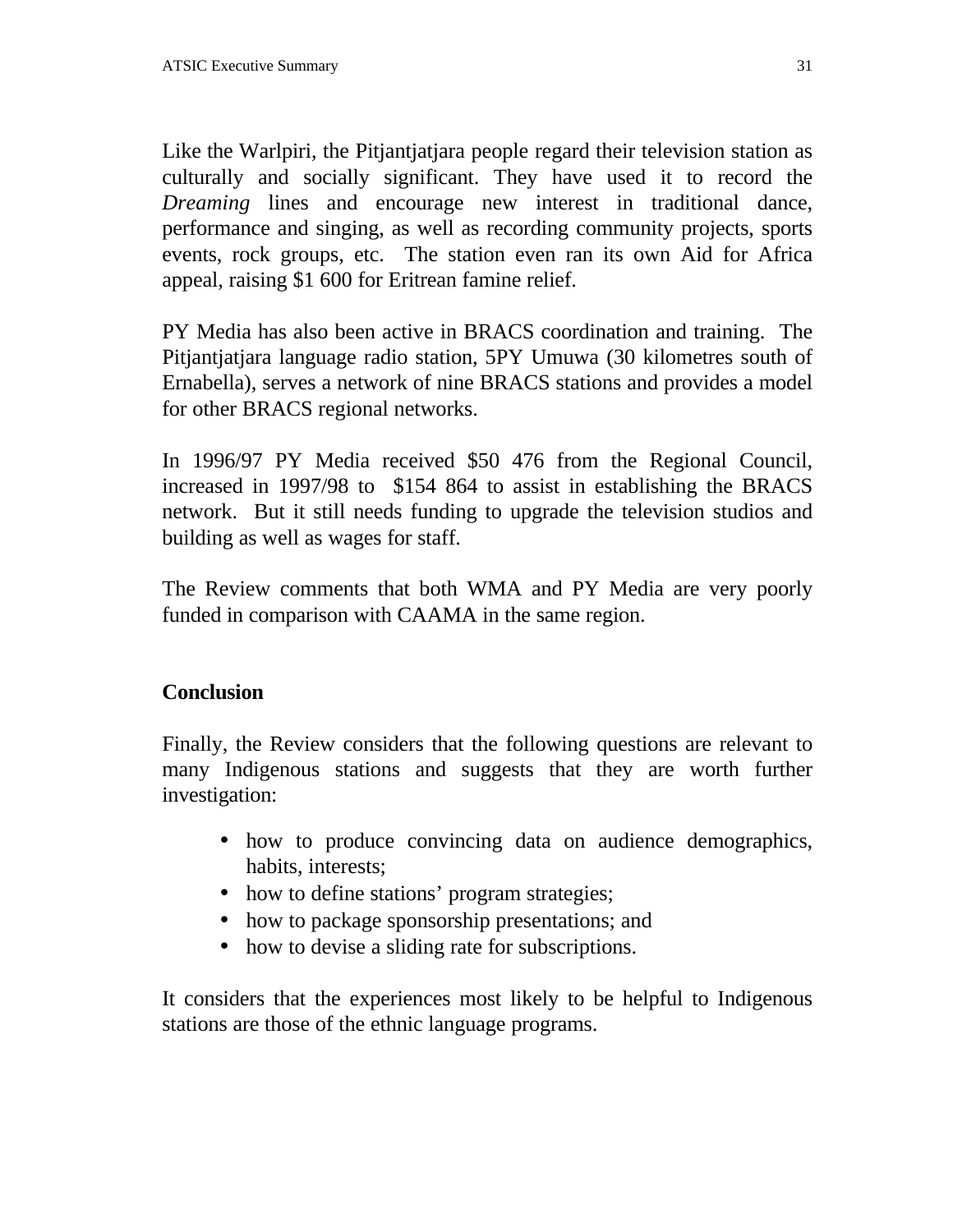# **PART B: BROADCASTING FOR REMOTE ABORIGINAL COMMUNITIES SCHEME (BRACS)**

BRACS stations are more fully covered in the *National Report on the Broadcasting for Remote Aboriginal Communities Scheme* written by Neil Turner. However, the Review was given access to Turner's early findings. Relevant case studies are summarised at *Appendix 1*.

There are 101 BRACS stations, 80 of which are licensed as community radio stations. These stations:

- provide an essential free-to-air community service in socially and economically disadvantaged regions;
- have the potential to serve as hubs for community information on health, education and business; and
- may in future generate employment.

Because the stations are close to their communities and have the ability to act as "a community loudspeaker", they have the potential to be the most interesting and important development in Indigenous media. (Note that these comments do not apply to retransmission sites).

However, the original (1987) criteria for establishing BRACS stations were poorly administered. There was no program of informing and educating communities in their use and no recurrent funding for wages and operational costs.

Very few BRACS stations receive revenue from sources other than their ATSIC Regional Council. ATSIC funding has now (1997-1998), reached the level of \$18 423 per station per annum. However, the stations are very small and relying on one or two part-time operators is unrealistic, particularly if they are expected to work as volunteers. Each station requires a minimum of two core paid staff, plus access to experienced volunteers.

The BRACS Revitalisation Project (1993-1997) improved equipment and training, except in the Torres Strait, but the essential issues of training and funding wages are yet to be addressed.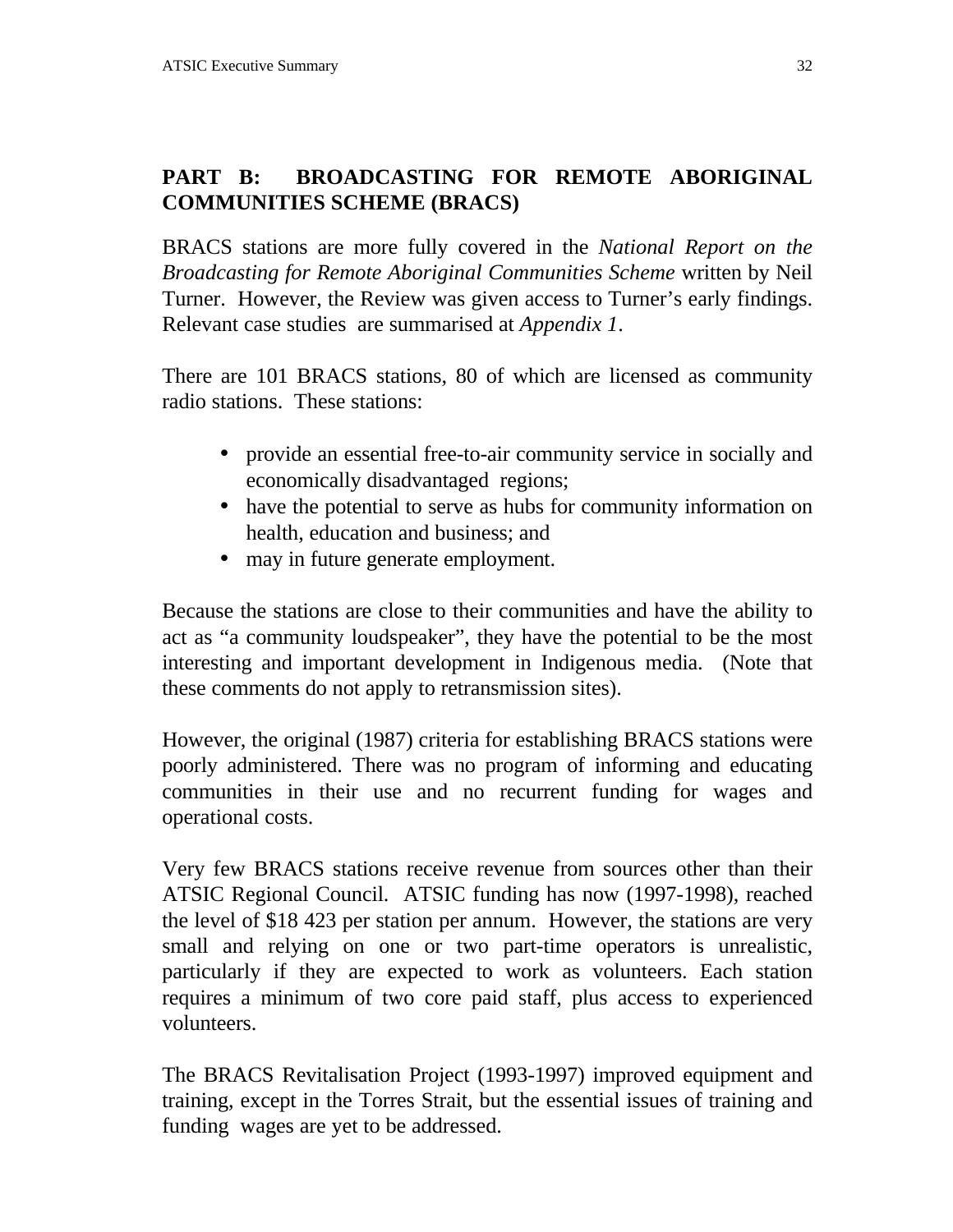The Review believes that it is vital to:

- develop a co-ordinated national strategy;
- train BRACS operators; and
- fund recurring costs, particularly wages.

# **PART C: INDIGENOUS FILM AND TELEVISION PRODUCTION - METROPOLITAN AND REGIONAL AREAS**

Indigenous film and television (FTV) has developed more slowly than either radio or print.

This is partly a question of comparative costs. For example, it costs \$125 000 for a single, half-hour television documentary, which is the equivalent of the annual wages of 2-3 staff in radio.

The industry consists of a number of small companies and self-employed film-makers centred on Sydney, Wollongong and Newcastle. Technical standards are high and there is a general commitment to challenging dominant ways of thinking about issues relating to Indigenous peoples.

Significant government funding comes from ATSIC and DEETYA as well as the Australian Film Commission (AFC). The main source of nongovernment funding is producing corporate videos. The industry finds it very difficult to generate enough commercial income to remain viable while continuing to meet the needs of Indigenous communities.

Common concerns are:

- the need for entry-level training for new participants in the industry with a view to increasing the number of Indigenous producers;
- lack of understanding of Indigenous protocols;
- increasing pressure for community based production houses to become self-sustaining; and
- difficulties in attracting production funding.

### **Training**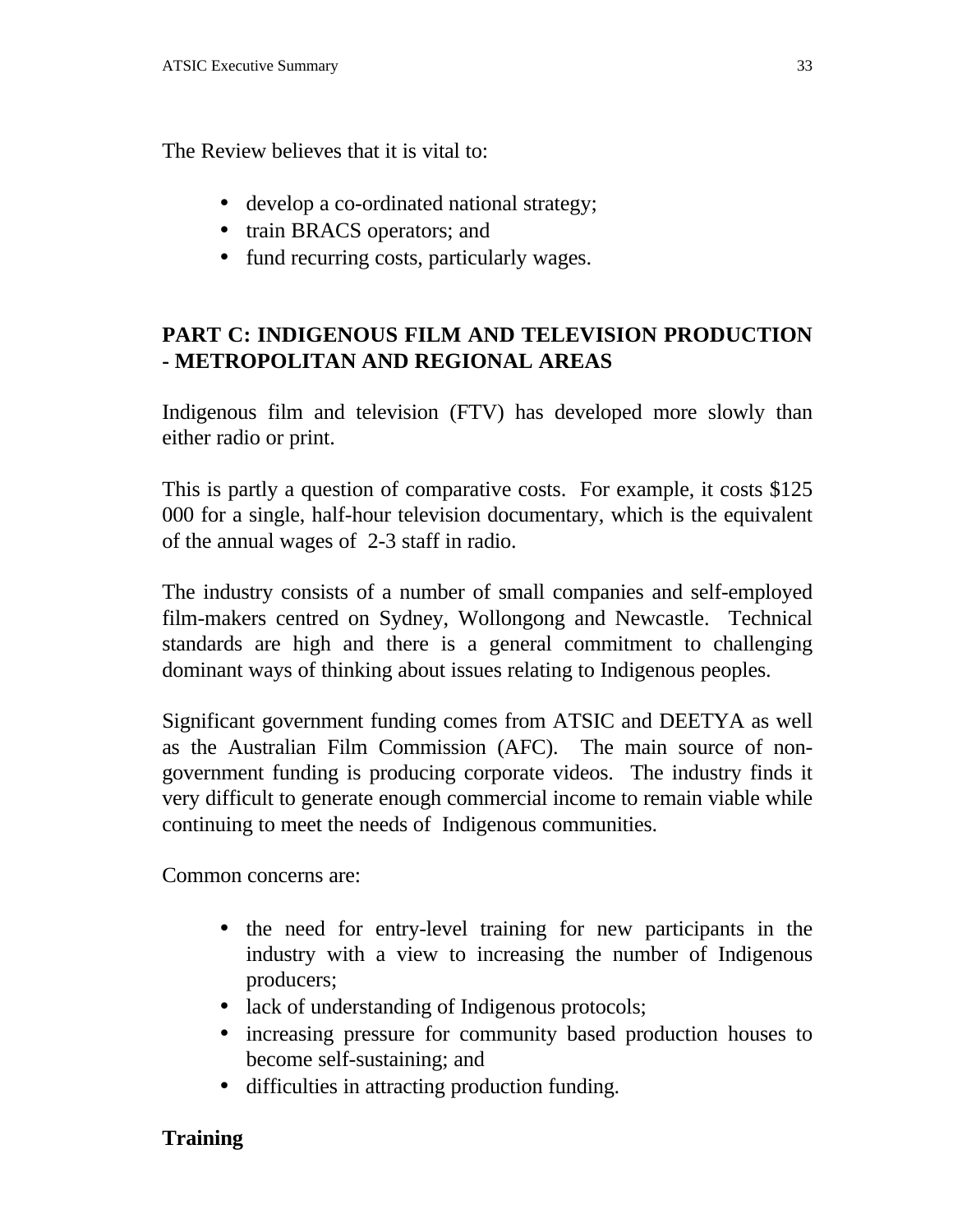The training issue is considered in detail in *Chapter 9.*

### **Indigenous protocols**

Many organisations, including government authorities and departments, do not understand the protocols of working with Indigenous communities. Too often, they award tenders to producers on the basis of quotations that ignore the considerable costs involved in effective consultation, then have to commission 'clean-ups' by Indigenous companies; i.e. re-working of material so that it is culturally appropriate.

It is anticipated that this will be a major problem for overseas media units during the Sydney 2000 Olympic Games.

### **Production funding**

Many respondents complained about the lack of funding or inappropriate processing of funding applications. They also stated that there were insufficient Indigenous producers and scriptwriters to ensure a flourishing industry.

Specific comments were:

### **ATSIC**

- does not generally fund FTV production;
- does not understand the production process, particularly FTV budgeting;
- funding approval processes are slow and bureaucratic;
- it places only irregular advertising with Indigenous programs e.g. on Imparja TV; and
- Office of Public Affairs distribution of funds is too slow and sometimes inappropriate.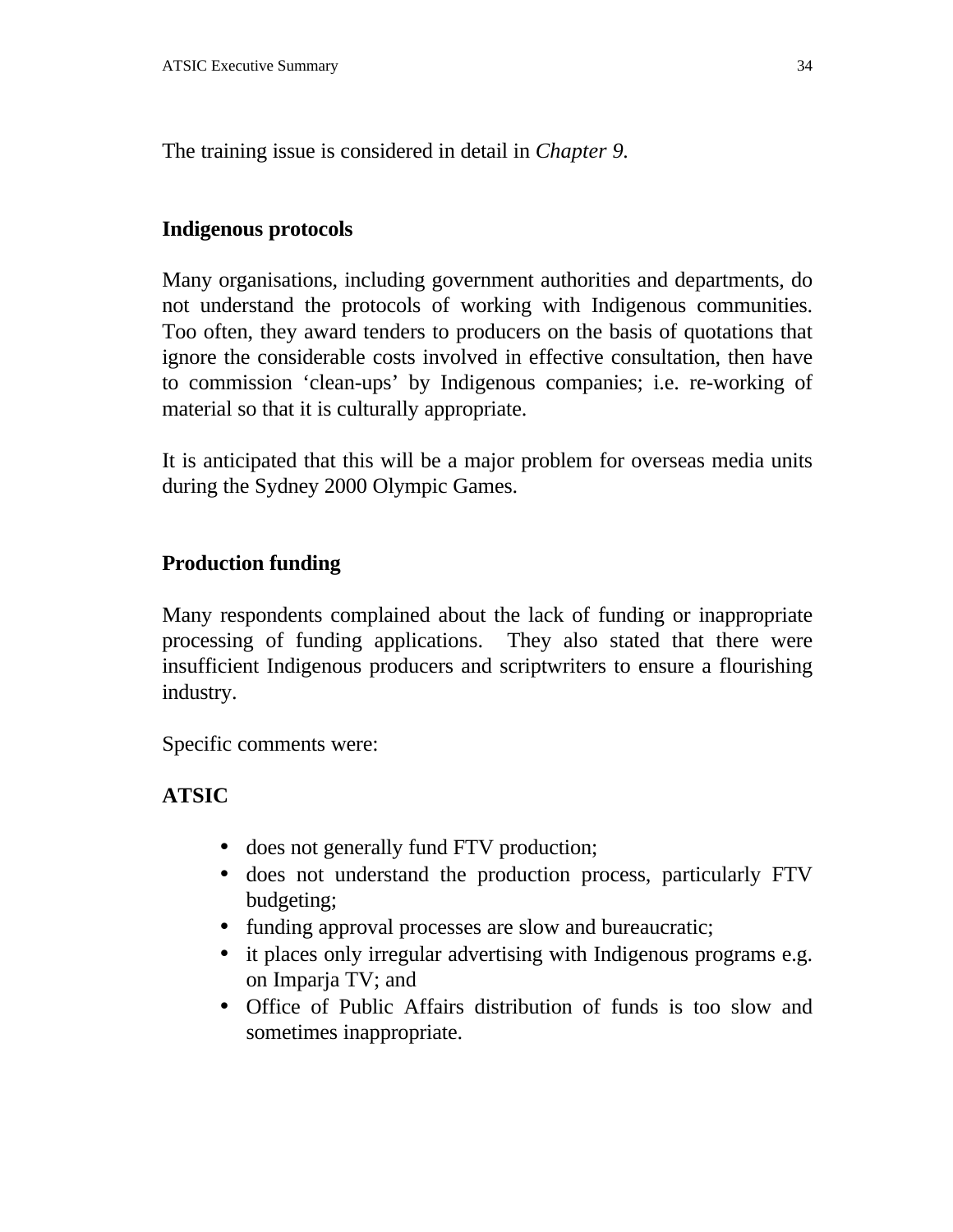# **AUSTRALIAN Film Finance Corporation (AFFC)**

• potential Indigenous applicants are unaware of funding possibilities.

### **Australian Film Commission (AFC)**

- Indigenous Branch funds are inadequate; and
- questions professionalism of BRACS productions.

### **ABC and SBS**

- act as 'gatekeepers', choosing to fund on the basis of dominant community standards rather than on Indigenous values; and
- should increase involvement with, and investment in, indigenous media organisations.

### **Indigenous community television**

Sponsorship of Indigenous programs is negligible. The Review argues for the establishment of an Indigenous Film Production Development Fund, modelled on those of Canada and New Zealand. The general argument is that globalisation of the media is homogenising FTV content under centralised control. It is therefore necessary to produce material representing local cultures and ideals.

The Fund aim should be to develop "a more active Indigenous screen culture" and encourage development of "a critical mass of broadly-trained craftspeople, artists and producers".

Therefore:

- a minimum quota of trainees should be required on each production;
- because of unusually high travel costs, a single line travel budget should always be required;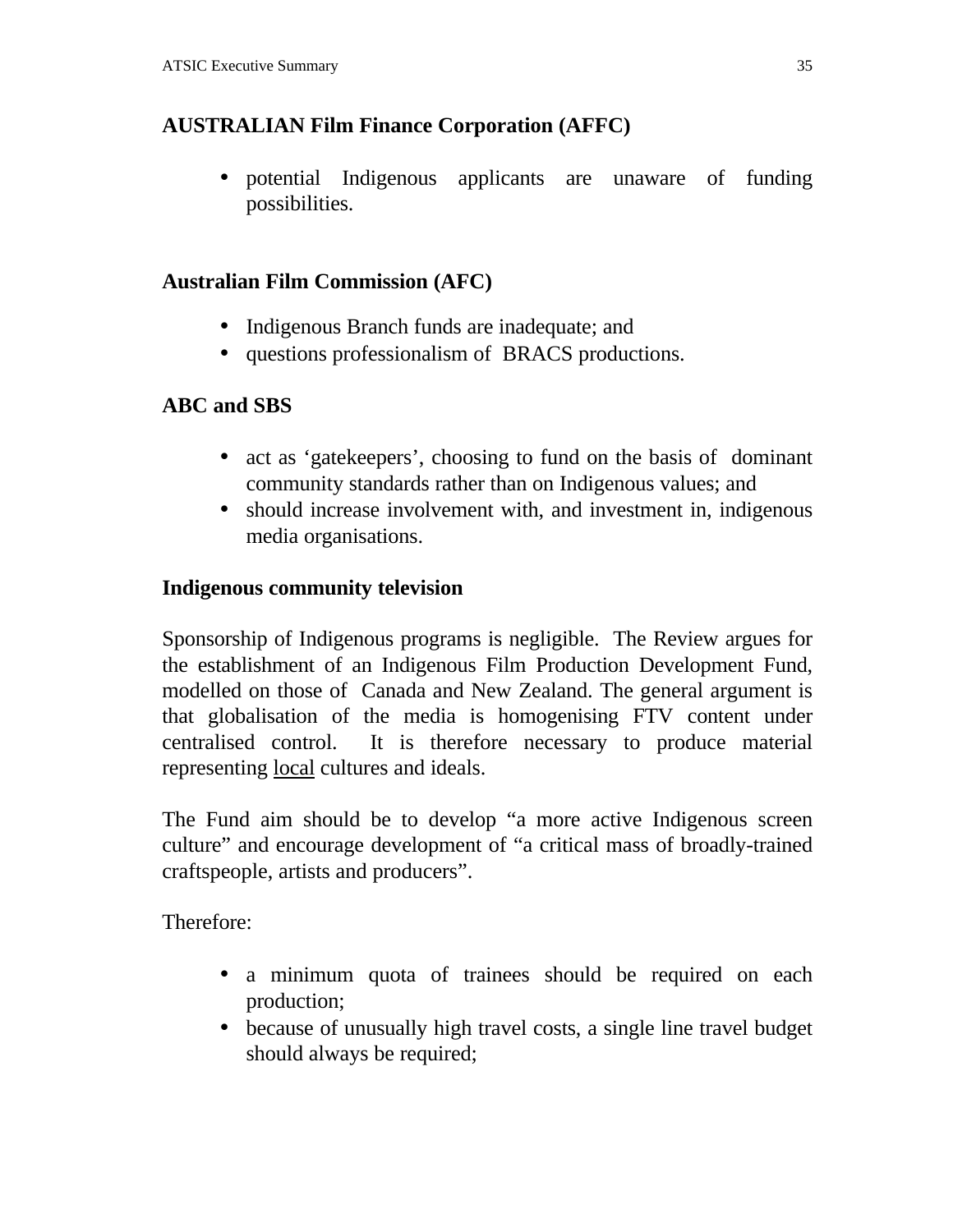Indigenous people have been largely excluded from discussions about how they might want to use satellite technology. A national Indigenous television channel controlled by an Indigenous FTV company is feasible. It could be established along similar lines to Television North Canada (discussed in detail in Chapter 4). Such a channel would:

- boost the profile of Indigenous FTV;
- help generate further growth in the industry; and
- guarantee a distribution outlet for Indigenous products.

Indigenous FTV needs better coordination. A Film and Television Policy Officer at NIMAA is required to:

- represent the industry to government funding bodies;
- write funding and policy submissions;
- assist with accessing funds; and
- coordinate training for the sector.

# **PART D: INDIGENOUS PRINT MEDIA**

Indigenous print media have persisted since the early  $19<sup>th</sup>$  century because of the deep-seated desire of communities for local information. The Review focused on newspapers and magazines rather than more specialised publications, such as newsletters. Major issues include:

- low funding priority as ATSIC concentrates on broadcasting;
- lack of work from government bodies;
- need for business/market strategies;
- need for trained Indigenous personnel; and
- future as content for Internet, on-line services and multimedia.

The Indigenous print media argue that more of the money spent by government on reaching Indigenous people should be directed through them because:

- they have a better knowledge of the target audiences;
- the skills to make those audiences accessible, in English or language; and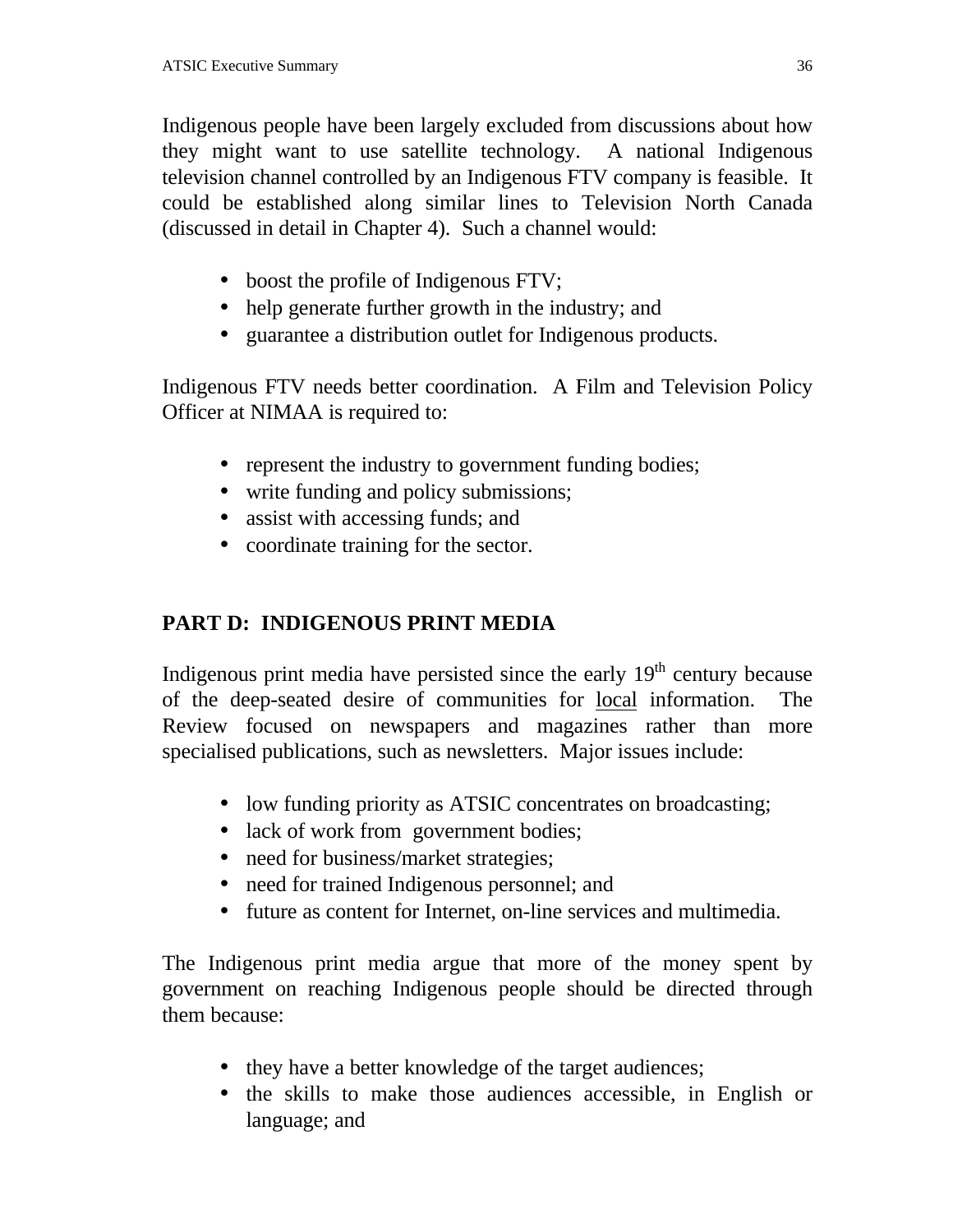• they provide a source of training in transferable skills.

# **PART E: INDIGENOUS MULTIMEDIA**

Multimedia and on-line services are new to most non-Indigenous, as well as Indigenous, Australians. However, access for Indigenous peoples is an issue.

Because it is so easy for material to be misappropriated on-line, the issue of Indigenous cultural protocols is extremely relevant.

ATSIC could take a leading role in encouraging a whole-of-government approach to:

- the use of multimedia and on-line services in disseminating information to Indigenous peoples;
- promoting the work of Indigenous producers; and
- encouraging Indigenous business development in multimedia.

# **PART F: MOVES TOWARDS ECONOMIC INDEPENDENCE**

Features generic to Indigenous media organisations are:

- non-profit;
- not self sufficient (this includes community radio stations, BRACS, print and FTV);
- serving relatively small, commercially unattractive, communities; and
- having a low level of business and marketing expertise.

Since these features are generic, the problems that arise from them should be addressed on a whole-of-industry basis.

For example, ATSIC could assist media associations with the development of business and marketing plans, then make the existence of such plans one of its performance indicators for grants. In co-operation with applicants, ATSIC could: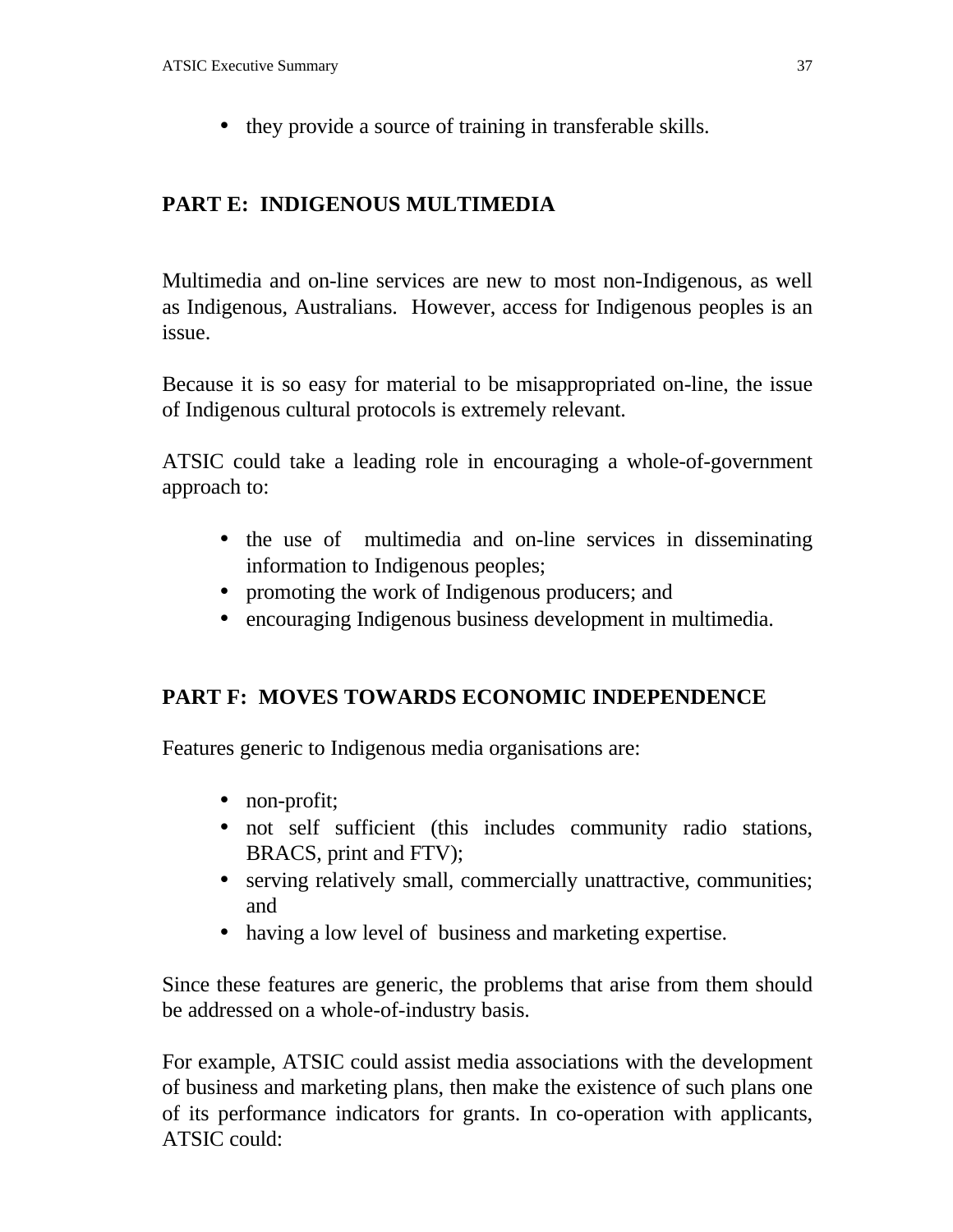- identify sources of funding (State and federal);
- maintain a register of appropriate advisors; and
- provide funds for development (and review) of business plans.

Government contracts are always going to be important to Indigenous media. They therefore need policies ensuring them of the opportunity to tender.

Since neither government departments nor private corporations will consider tenders from organisations they know nothing about, it is also necessary to correct the extraordinary lack of knowledge in Australia generally about the extent, complexity and professionalism of the Indigenous media sectors.

Because Indigenous media organisations will face conflicts of interest in selling advertising, it would be helpful to have available *cultural protocols* to guide approaches to programming and advertising.

Although communities with shared language and culture (e.g the *Tanami* communities) may be able to develop appropriate regional protocols, what is appropriate for one community is often inappropriate for another. Therefore the protocols need to be regional or local. Accordingly, it will also be necessary to develop national guidelines – covering the major issues to be addressed at the local level.

#### **Revenue from advertising and sponsorship**

The primary obligation of all Indigenous media is to provide a first level of service that is accountable to their communities.

This inevitably limits their capacity to act commercially. For example, some communities will ban the advertising of alcohol and other products – even sponsorship by associated companies. Other factors that may limit the ability to earn income from non-government sources are:

- endemic racism in the community;
- the need to avoid commercialisation of programs; and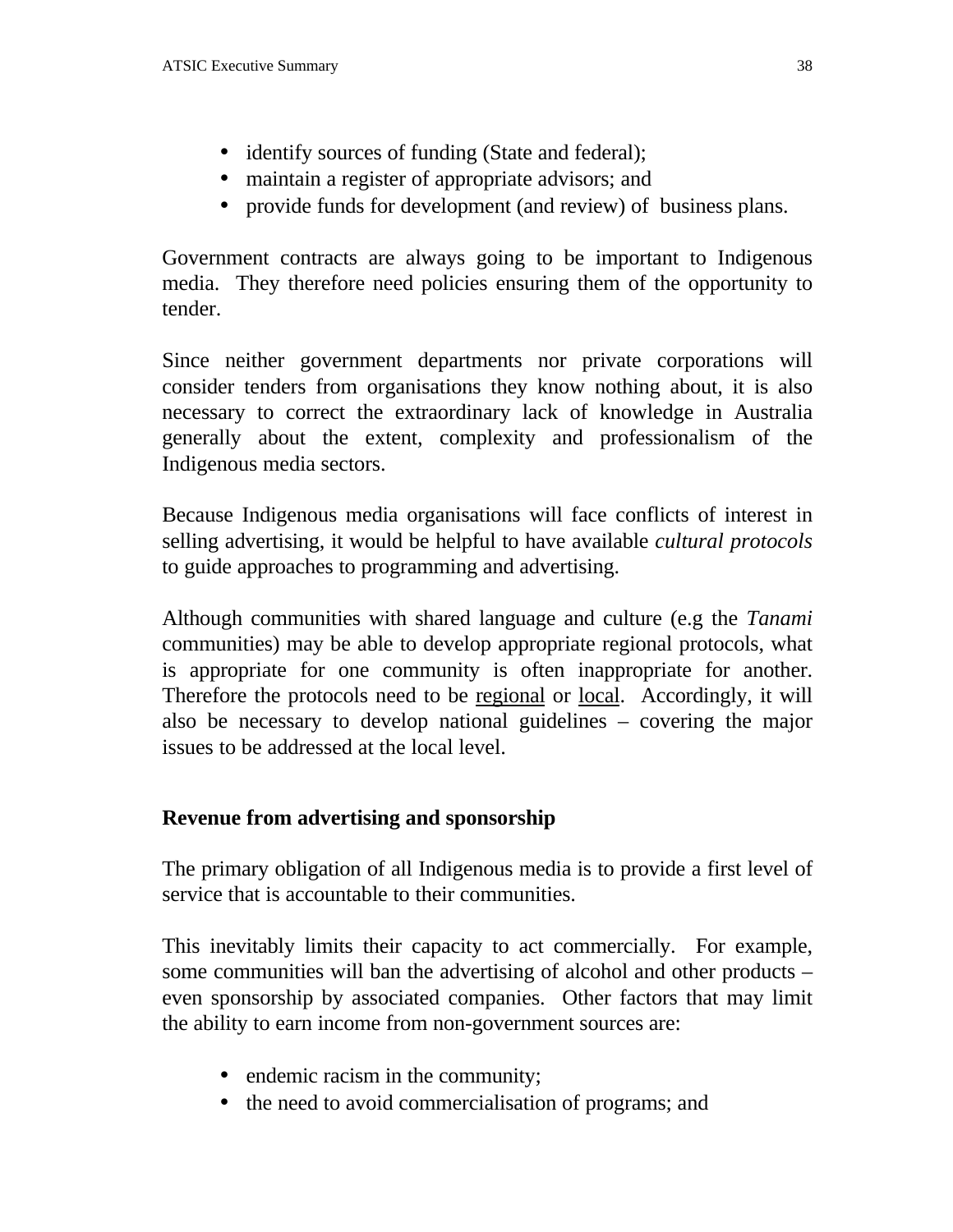• a tendency at station level to overlook small sponsors in the search for large ones.

The Review surveyed ten private corporations and found that not one had a policy regarding Indigenous media; nor did they seem likely to develop such a policy.

The only recognised differentiation between target groups was on the basis of language; e.g. Cantonese-speakers - and even this was only regarded as significant if it indicated a niche market with buying power. Corporations made their buying decisions (both commissioning production and media placements) on the basis of cost-effectiveness among English-speaking, urban consumers.

There is need for industry-wide co-ordination. For example, a company wanting to buy sponsorship in Western Australian Indigenous media would currently need to identify and approach six radio stations, thirteen BRACS stations and at least three newspapers.

The industry also needs focused marketing expertise in:

- promoting the benefits of using Indigenous media;
- identifying and matching corporate sponsors with elements of the Indigenous media;
- packaging regional and national advertising proposals;
- responding to corporate inquiries; and
- assisting with submissions (proposals) for funding or sponsorship.

Accordingly, the Review proposes the establishment of a one-stop agency to promote advertising and sponsorship on the Indigenous media. This agency would act as the first point of call for interested parties, whether government or non-government. It would need staff specialising in the different forms of Indigenous media and have to be capable of formulating local, regional of national campaigns. It would also need regional marketing officers.

Finally, the Review canvassed the Office of Government Information and Advertising (OGIA). The Commonwealth Government is consistently one of the top five advertisers in Australia. It is anomalous that OGIA, as a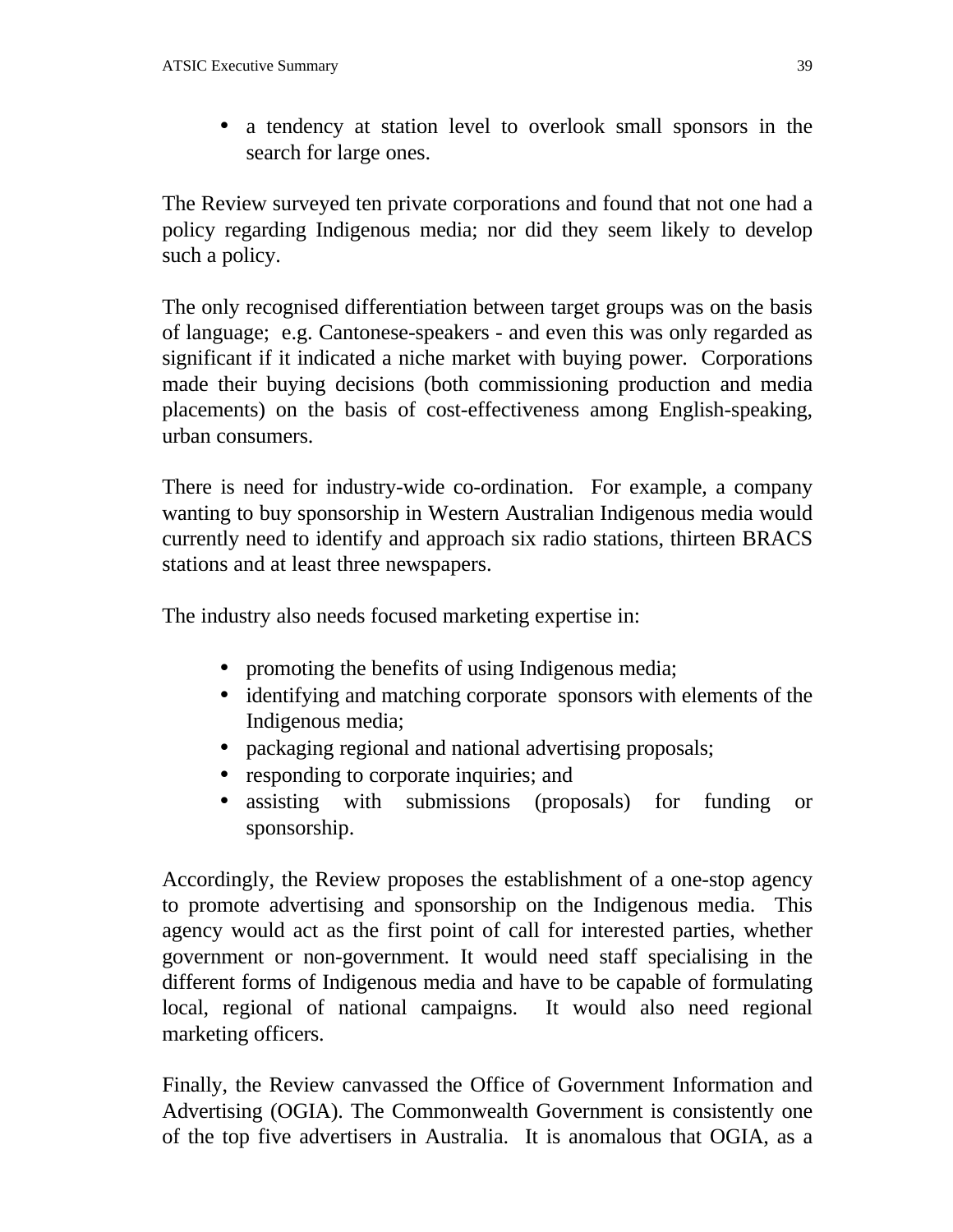matter of policy, directs a minimum 7% of its press and radio budgets towards media that target people of non-English speaking background (NESB), yet it has no such policy on the targeting of Indigenous peoples.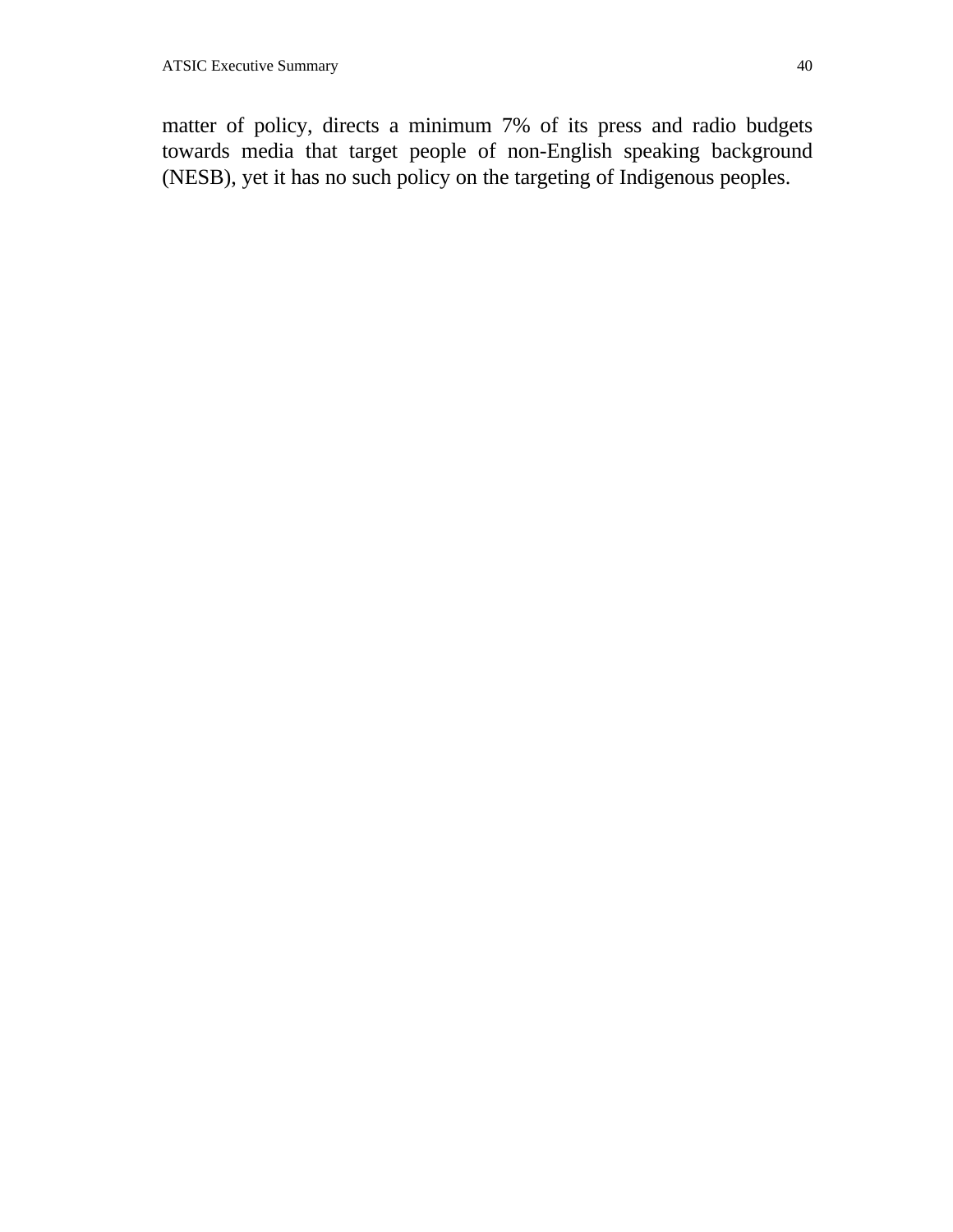# **4. INDIGENOUS MEDIA REVENUE: INTERNATIONAL EXPERIENCES**

*ABSTRACT: Like Australia, New Zealand and Canada have pioneered the development of Indigenous media. The differences are that they have formally recognised the links between language and cultural maintenance, codified national attitudes in legislation and designated specific funding programs.*

*The Review recommends that ATSIC:*

- *should adopt the management plan criteria used in Canada as a model for funding applications; and*
- *should amalgamate the portfolios of language, culture and media*

**\*\*\***

Like Australia, both New Zealand and Canada have pioneered the development of Indigenous media. But there are important differences.

#### **New Zealand**

Broadcasting is seen by many Maori as critical to language maintenance and cultural revival. A series of legal decisions, largely based on the Treaty of Waitangi, have upheld the view that the Maori language is a social asset and that the Crown has a responsibility to protect it.

The *Broadcasting Act 1989* established an agency, Te Mangai Paho, specifically charged with promoting Maori language and culture by funding

- broadcasting; and
- programs for broadcast.

The significance of language and cultural maintenance is also recognised in the *Maori Language Act 1987*, the *Education Act 1989* and the *New Zealand Bill of Rights 1990*.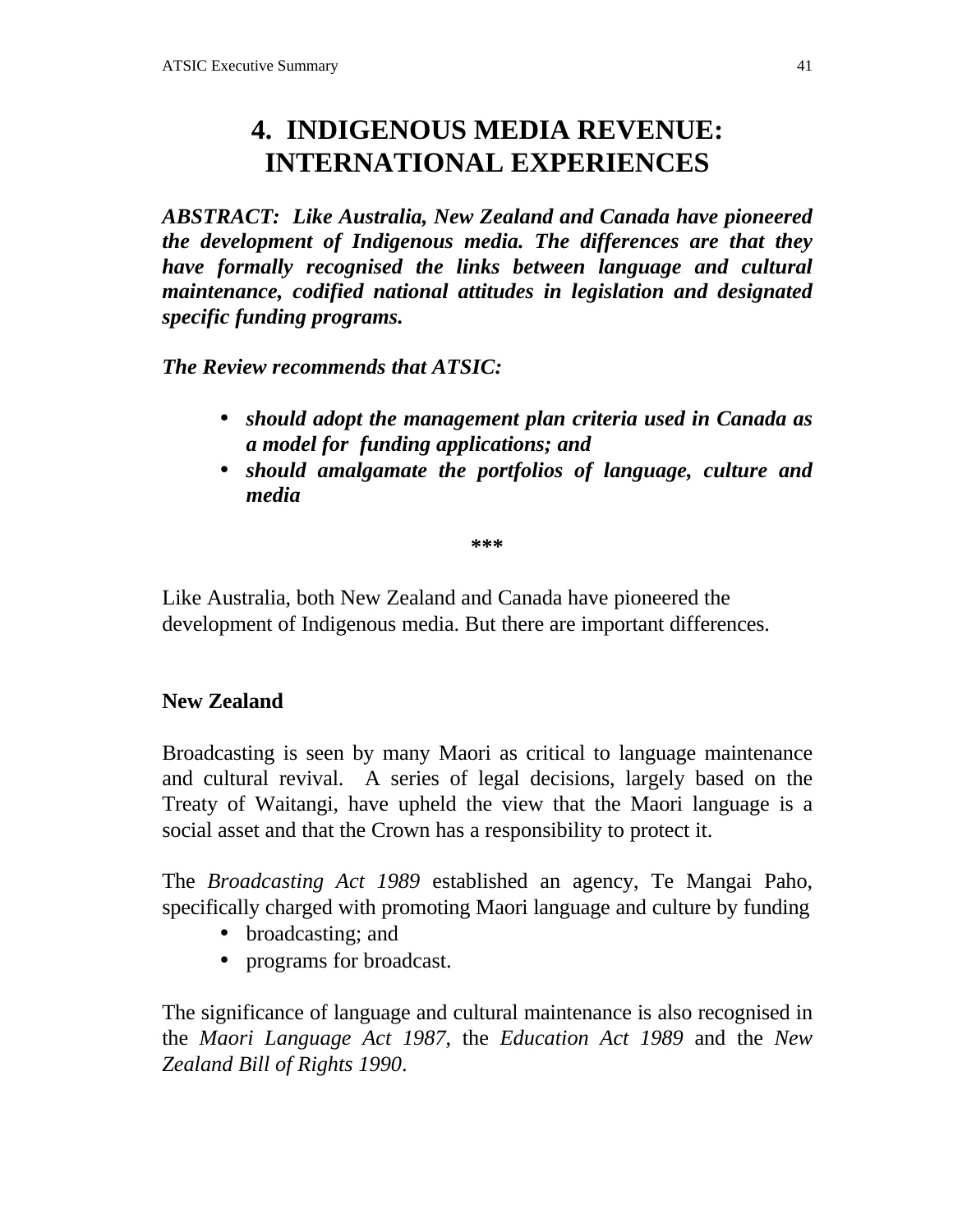Major sources of funding are:

- television licence fees (14%);
- Department of Communications budget; and
- expenditure, including cross-subsidies, by New Zealand On Air (NZOA - the national broadcaster).

Maori culture, especially music, has substantial appeal to mainstream audiences. NZOA funds a minimum of 250 hours of Maori programming on National Radio and funds production of music videos. About 15% of videos played since 1991 have been by Maori artists. Two of the ten mostplayed videos on N.Z. television are by Maori performers.

There are three major elements in Maori radio: Radio Aotearoa*,* the *iwi* stations and Mana Maori Media:

- Radio Aotearoa (RA) is a national radio network dedicated to serving urban Maori;
- the *iwi* stations are independent. Originally established with volunteer staff, 22 of the 24 are now funded for five full-time staff by NZOA. They have to demonstrate that they have a potential Maori audience of at least 10 000;
- Mana Maori Mediais an independent Maori news agency. It produces five daily news bulletins, nightly current affairs, sports coverage and a general interest program, *Mana Hour*, in both English and Maori. Its programs are networked to RA and Radio New Zealand and are available for re-broadcast by *iwi* stations.

The Review makes three comments:

1 the system may not be particularly effective in maintaining Maori language and culture. The best performance indicators would seem to be the amount and quality of broadcasts on Maori issues, in language. However, content is not regulated and there are disagreements about Maori *control*, as opposed to Maori *content* and/or focus on Maori audiences. In fact,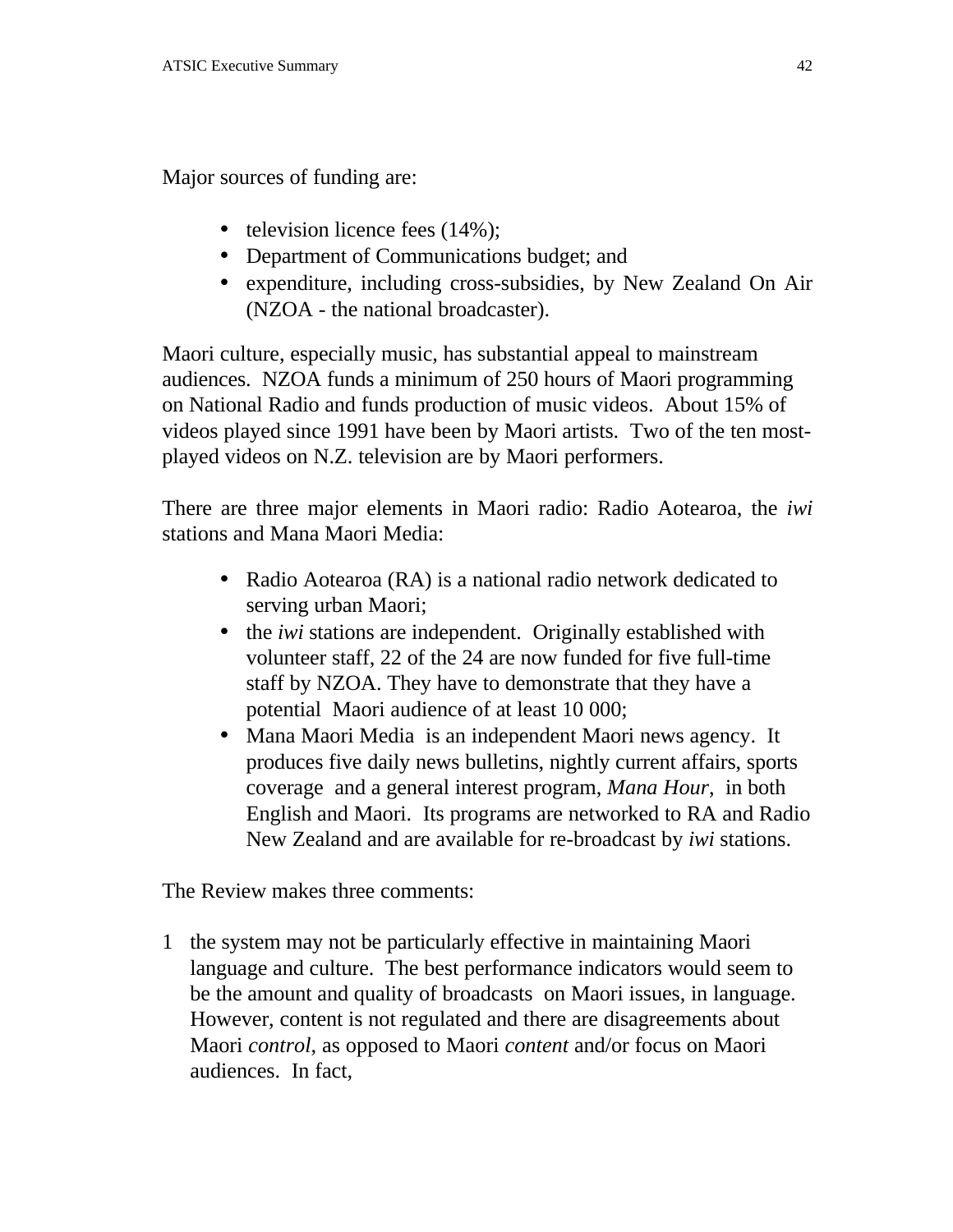- most stations use music, rather than talk, formats (easy listening or country music, interspersed with traditional Maori music);
- Radio Aotearoa, the national radio network designed to serve urban Maoris, plays Classic Hits, plus American urban dance and rap; and
- the most successful *iwi* station, MAI FM Auckland (weekly cumulative audience of 100 000) plays black urban dance music, with some Maori artists.
- 2 there is mutually destructive conflict between rival Maori groups; and
- 3 there is no provision for training.

#### **Canada**

Canada's Indigenous peoples have a long history of media involvement. Early Native publications were supported by tribal governments and churches; the first broadcasts took place in Alaska in the 1930s.

Short wave broadcasting in language began in 1960, under the aegis of the Canadian Broadcasting Corporation (CBC), which has been heavily involved in Indigenous broadcasting.

In 1970 the CBC created the Northern Service, a group of five stations broadcasting in eight languages which reaches 98% of the population north of the sixtieth parallel. In 1974 it set up an Office of Community Radio to provide access for communities where there was no provision for local programming in French, English or Aboriginal languages. Fifty-seven transmitters across the north provide radio and television services to remote communities of more than 500 people. (Note, however, that the majority of the Indigenous population live in urban centres to the south.)

Since the 1960s, thirteen independent Native Communications Societies (NCS) have concentrated on radio, partly through community stations, and print. However, they jointly lobbied for a satellite television network, and some do produce television programs or bilingual magazines or pages for the Internet. The NCS employ 200 Aboriginal staff and produce more than 300 hours of language programming weekly. They reach an estimated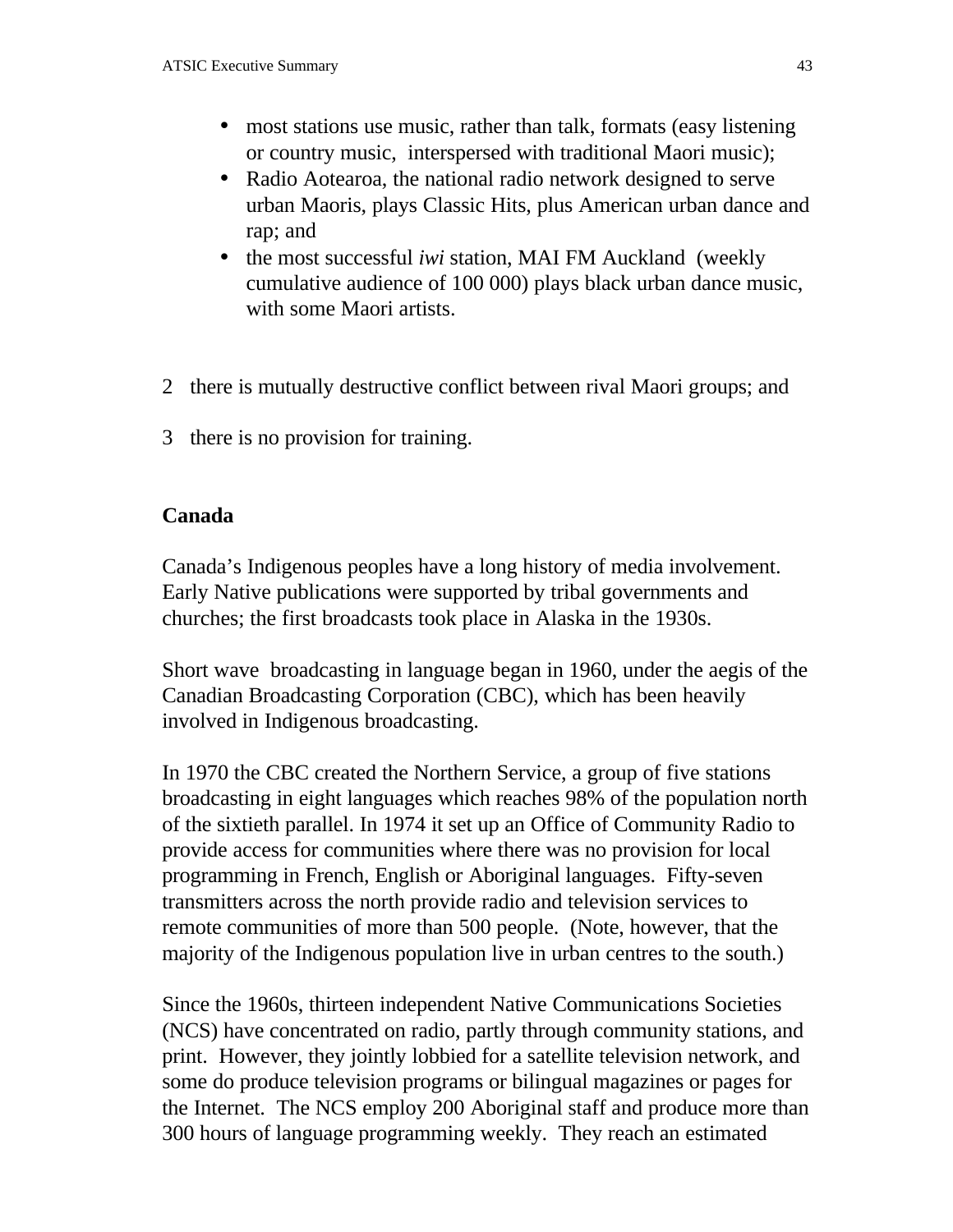audience of 240 000 in 300 communities – about 37% of the total Native population.

Community radio stations affiliated with the NCS broadcast in a fashion similar to BRACS; i.e. they re-transmit programs from their local NCS, but can interrupt this to insert their own programming. The sector as a whole provides news and information in twenty languages, employs about 400 staff (full and part-time) as well as volunteers, and produces some 5 000 hours of programming per week.

Between 1970 and 1990, NCS were well funded under a **Native Communications Program**, but this was suddenly abandoned and many now suffer viability problems. The federal government is one of Canada's largest advertisers, but makes little use of Indigenous stations. Between 40 and 45% of revenue now comes from non-government sources. The print sector has suffered worst, with some being forced to close and others sacking staff or reducing the frequency of publication.

In 1983 the **Northern Native Broadcast Access Program** was created to fund the *production and distribution* of regional radio and television programming aimed at protecting and enhancing Indigenous languages and culture in northern Canada.

The Program makes 'one-off' grants directed at assisting NCS to gain access to existing broadcasting services, but it has sometimes funded the establishment of radio networks. Current rates are CAN\$500 per hour and \$8 500 per hour for television. The level of funding depends upon a global amount allocated in the annual budget and this has fallen recently – mainly because broadcasters in the thirteen identified regions are now well established.

This Program is administered by the Department of Canadian Heritage. NCS applying for funds must be:

- incorporated as non-profit companies;
- managed and controlled by Indigenous people;
- responsible to the communities they serve; and
- independent of organisations with political or religious goals.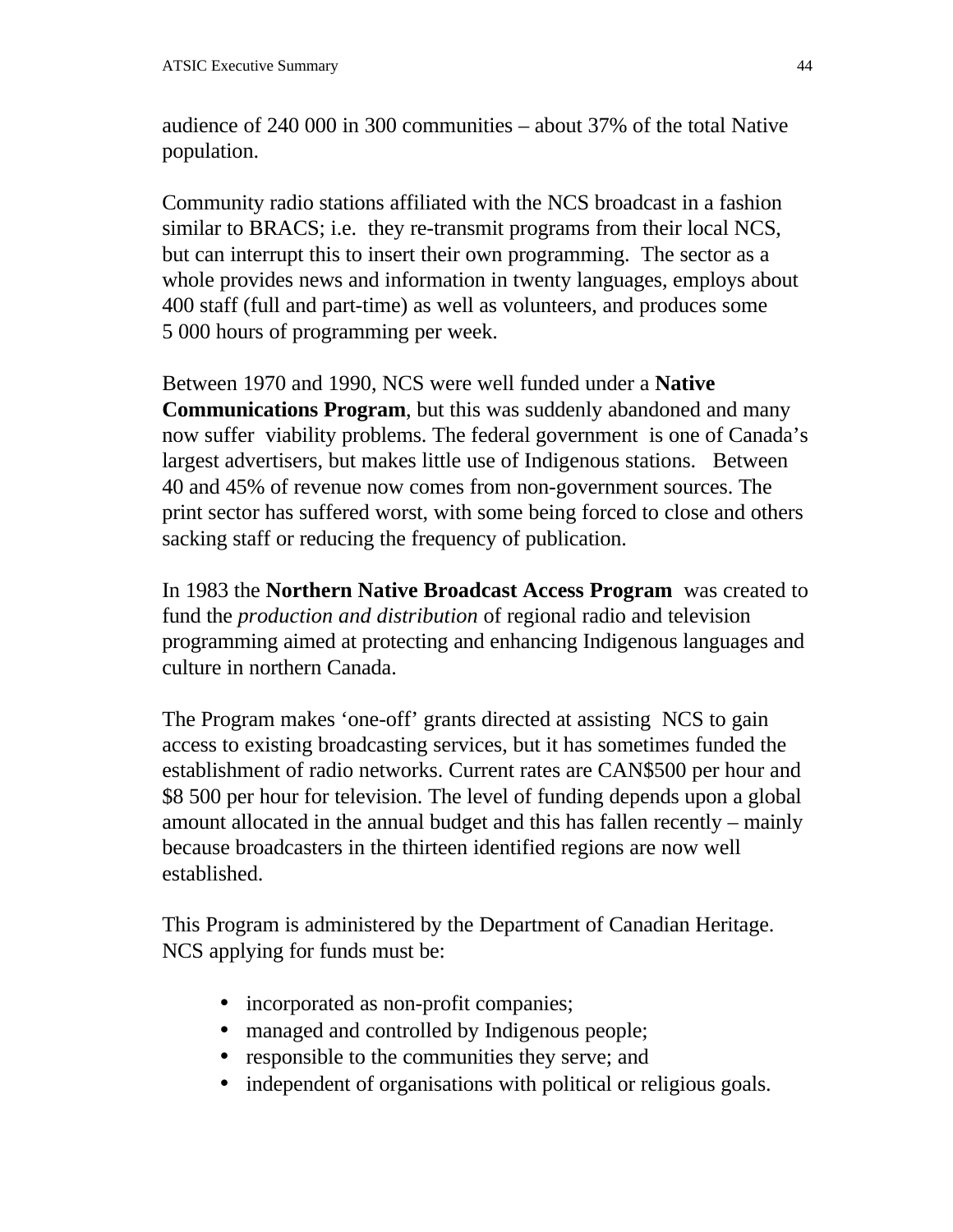Among other things, the Department requires NCS applying for funding to provide a **business plan** based upon six elements:

- mission statement
- programming plans
- annual budget, including cash-flow projections
- proposed distribution system
- training of staff and board members; and
- detailed staffing and management plan.

#### The **staffing and management plan** includes:

- current staff list
- organisation chart
- salary scale
- job descriptions
- minutes of most recent board meeting
- schedule of future board meetings; and
- list of members of the board, with names, addresses, telephone numbers and expiry of term.

In addition to these requirements, NCS are also obliged to commission annual audience surveys by independent consultants. The cost is shared with the government, which contributes CAN\$15 000 per survey.

# **Television Northern Canada (TVNC)**

After the launch of the *Anik* satellite system in the early 1970s, the NCS lobbied for a dedicated Native television network. A federal task force on broadcasting policy recommended that:

- the rights of Indigenous peoples to broadcasting services should be recognised in the *Broadcasting Act*; and
- NCS should share a transponder with the CBC Northern Service.

TVNC is a non-profit corporation controlled by a number of NCS and other interested parties, including CBC North, who provide all of the programming .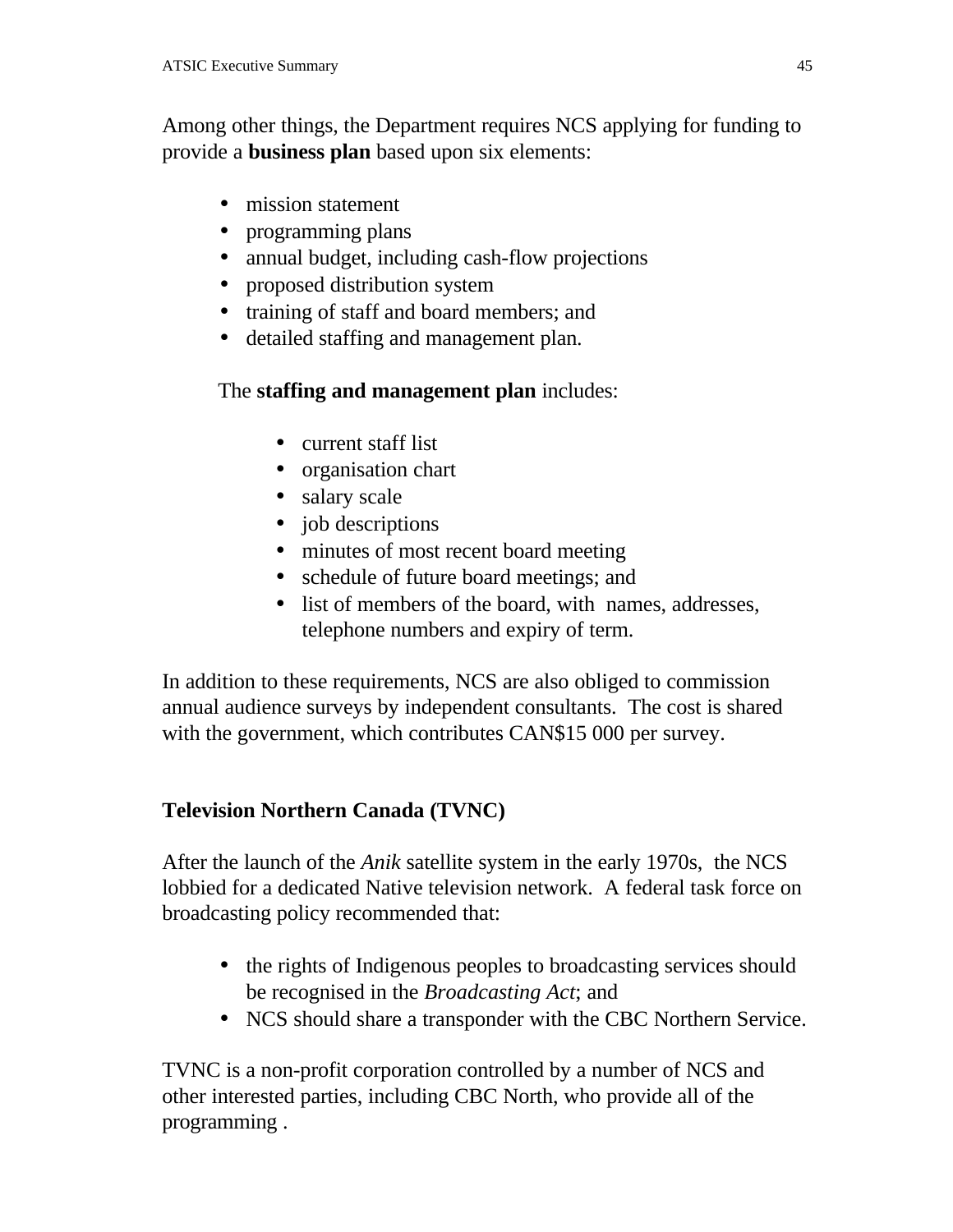TVNC has a pan-Aboriginal approach; i.e. it broadcasts in thirteen Native languages, as well as English and French. The audience is about 100 000, spread across five time zones, and more than 50% of this is Indigenous. Audience surveys reveal high levels of interest, with the audience learning language and traditional skills.

Funding is through the Department of Communications, which allocated CAN\$10 million for establishment costs and now provides some \$3 million per annum.

TVNC is licensed as a commercial network and can advertise for up to 12 minutes per hour (ten minutes for members and two minutes for the network). However, about 60% of its budget is spent on transponder costs and its audience is remote, relatively poor and often unemployed, making it unattractive to advertisers.

# **Conclusion**

Unlike Australia, both New Zealand and Canada have:

- **formally recognised** the links between language and cultural maintenance and the media;
- **codified** national attitudes towards Indigenous languages and cultures in legislation (especially their *Broadcasting Acts*); and
- **designated specific programs** through which Indigenous media are to be funded.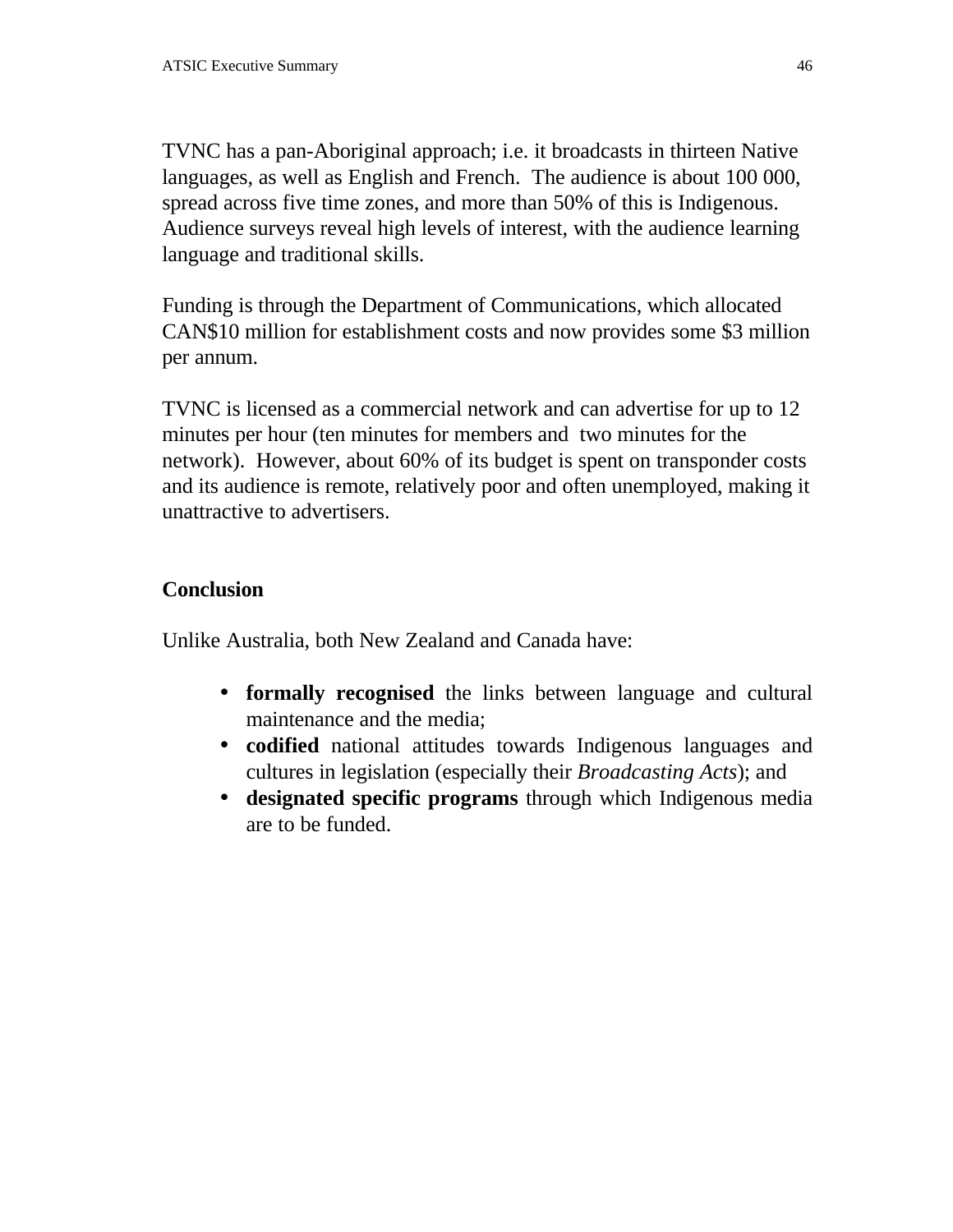# **Part B: TRAINING ISSUES**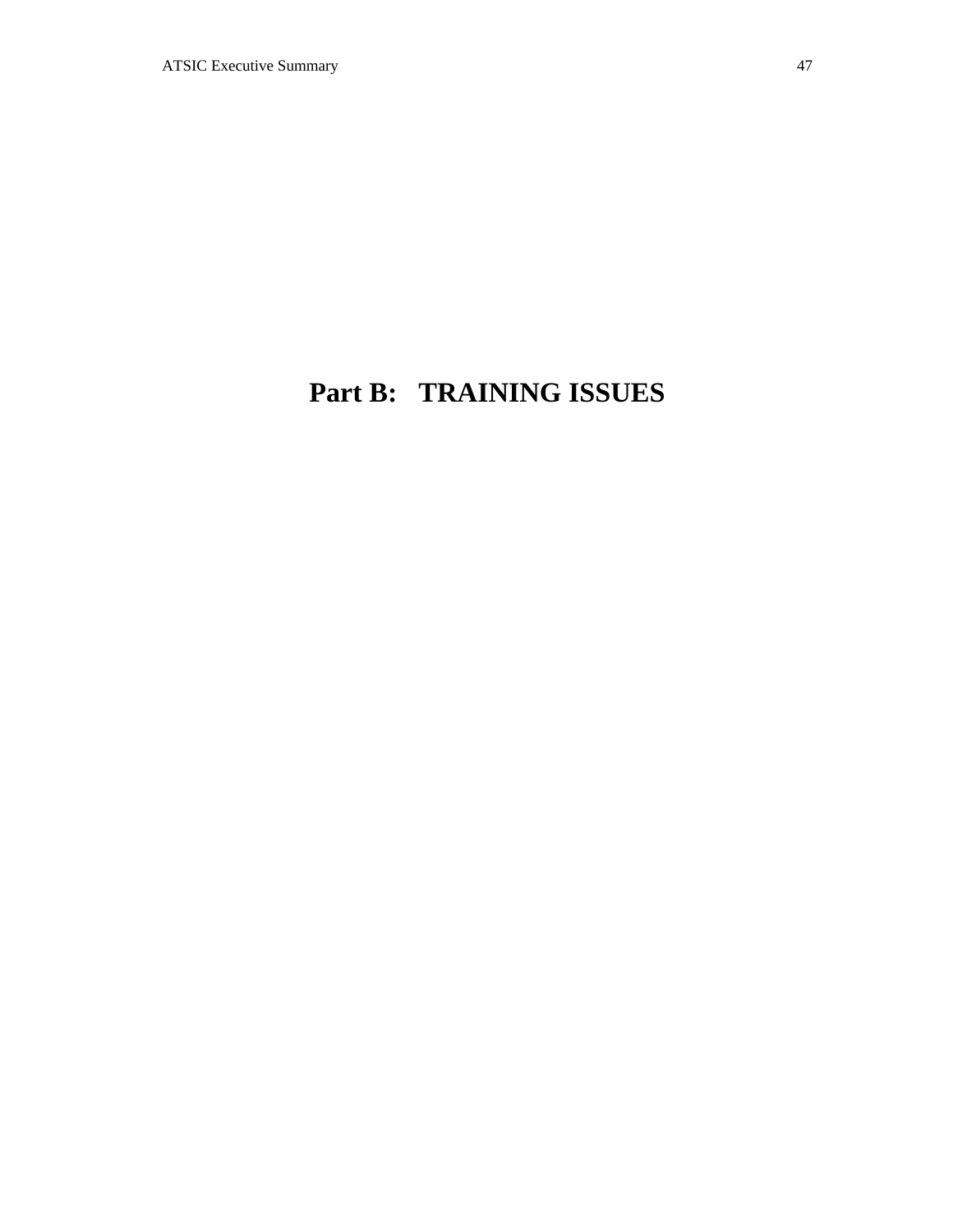# **5 INDIGENOUS MEDIA TRAINING: POLICIES AND FUNDING**

*ABSTRACT: ATSIC and DEETYA have not understood the diversity of the Indigenous media. This has resulted in uncoordinated and inconsistent approaches to training.*

*DEETYA should take a whole-of-organisation approach to training, directed at multi-skilling trainees, abandon the approach of demanding 'real jobs' after training and encourage those trainers who are controlled by Indigenous people.*

*The Review recommends that:*

- *ATSIC and DEETYA should devise more appropriate, equitable and flexible training policies, funding criteria and implementation strategies*
- *DEETYA should:*
	- *require mainstream organisations training Indigenous people to monitor the subsequent employment of trainees; and*
	- *devise a national training policy taking into account the diversity of Indigenous media, the differing needs of media organisations and their cultural context*
- *ATSIC should provide DEETYA with detailed sector employment profiles*

**\*\*\***

The key funding agencies, ATSIC and DEETYA (and their predecessors), have not understood the diversity of Indigenous media, the cultural and public service obligations impinging upon them, or their need for multiskilling and commercial diversification.

They do not have a whole-of-media approach and are technology-led, rather than human resources-led.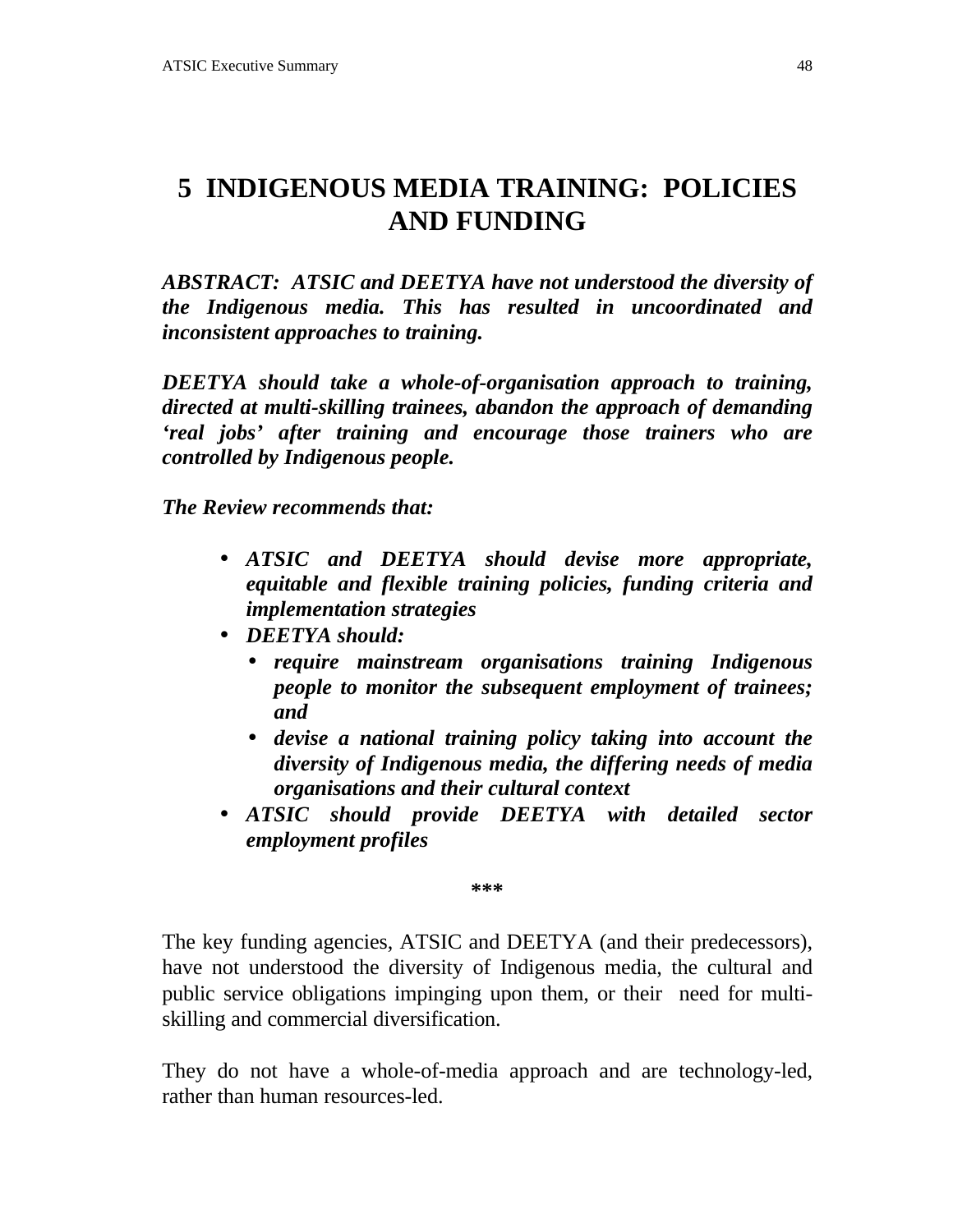These misunderstandings have resulted in:

- uncoordinated and inconsistent approaches to funds allocation;
- poorly designed and implemented courses, which:
	- do not address media organisations' specific requirements; and
	- fail to reflect the cultural context.
- duplication of courses:
- inappropriate training;
- one-off, short courses with no follow up; and
- funding to media organisations that lack the required staff and equipment.

ATSIC and DEETYA, which currently provides all the funds for training, should re-think their approaches. Training is an investment in future growth and development. The Indigenous media offer:

- opportunities for Indigenous **participation, access and control;**
- **employment opportunities**, offering real career paths;
- **employment in related industries;**
- development of **transferable skills**; and
- the potential for **commercial production**.

# **Flexible policies and multi-skilling**

DEETYA takes a media-specific, job/skill-specific approach to training. A **whole-of-organisation approach** would recognise that the media environment is changing and that multi-skilling is therefore highly valued.

It is necessary to assess the long-term training requirements of each media organisation and to develop a specific **training profile** (covering a two to three year period) linked to operational and programming outcomes.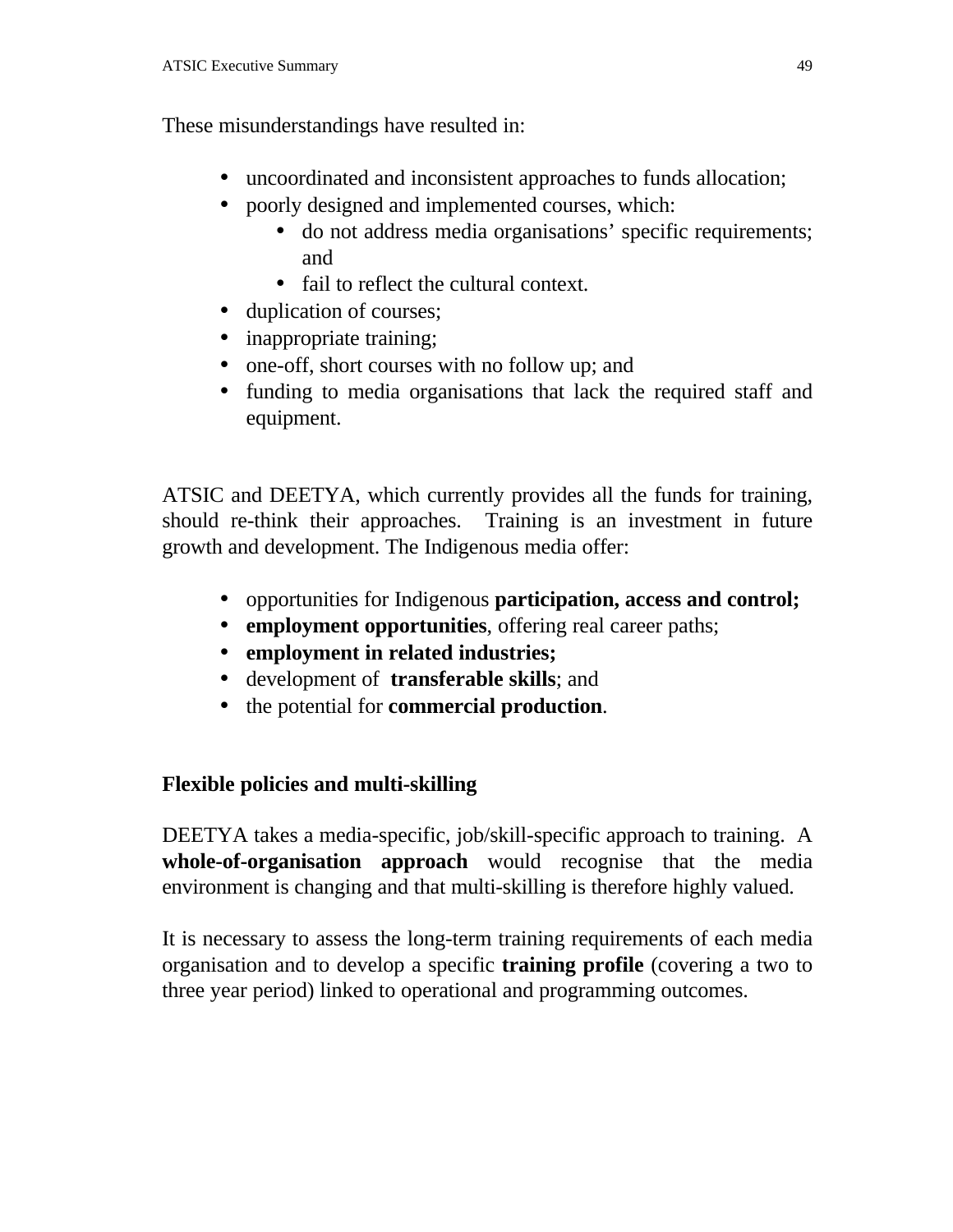#### **The question of 'Real jobs'**

Funded training opportunities have shrunk dramatically since 1996.

ATSIC now funds training only through the BRACS Revitalisation Scheme. This involves a complicated process of assessment by Regional Offices, Regional Councils, the National Office and the BRACS Working Party. Moreover, it is irrelevant for non-BRACS organisations. The Review notes that ATSIC's current low level of commitment in the training area will make it difficult for it to meet its stated broadcasting objectives… "to ensure that Aboriginal and Torres Strait Islander people are given the opportunity to participate in radio and television broadcasting and communications" and "linguistically and culturally relevant programs"<sup>3</sup>.

DEETYA has also suffered severe budget cuts in the training area. Only the Training for Aboriginals and Torres Strait Islander Program (TAP) remains. This is funded at \$30 million.

DEETYA has a conceptual problem with training Indigenous peoples, because it uses **mainstream models** of professional training. In these models, the preferred outcome is achieving **'real jobs'**. These mainstream models are also unlikely to reflect the emphasis in ATSIC's broadcasting policy which is to "secure the empowerment of Aboriginal and Torres Strait Islander people through control of their own broadcasting and communications services; and preservation, development and promotion of their arts, cultures and languages"<sup>4</sup>.

Predictably, DEETYA guidelines conflict with ATSIC's funding cycle. For example, ATSIC funding is annual, which means that Indigenous media organisations by definition cannot guarantee the future employment of trainees. Yet that is exactly what DEETYA requires of them. Similarly, DEETYA requires considerable competency in non-Indigenous culture and language. Very few Indigenous trainees will already possess these capacities.

The critical need among Indigenous peoples is for **entry-level training**. Instead of regarding training in Indigenous media as an unprofessional

<sup>1</sup> <sup>3</sup> *ATSIC Annual Report 1995- 1996*, p 106.

<sup>4</sup> *Ibid*, p 105.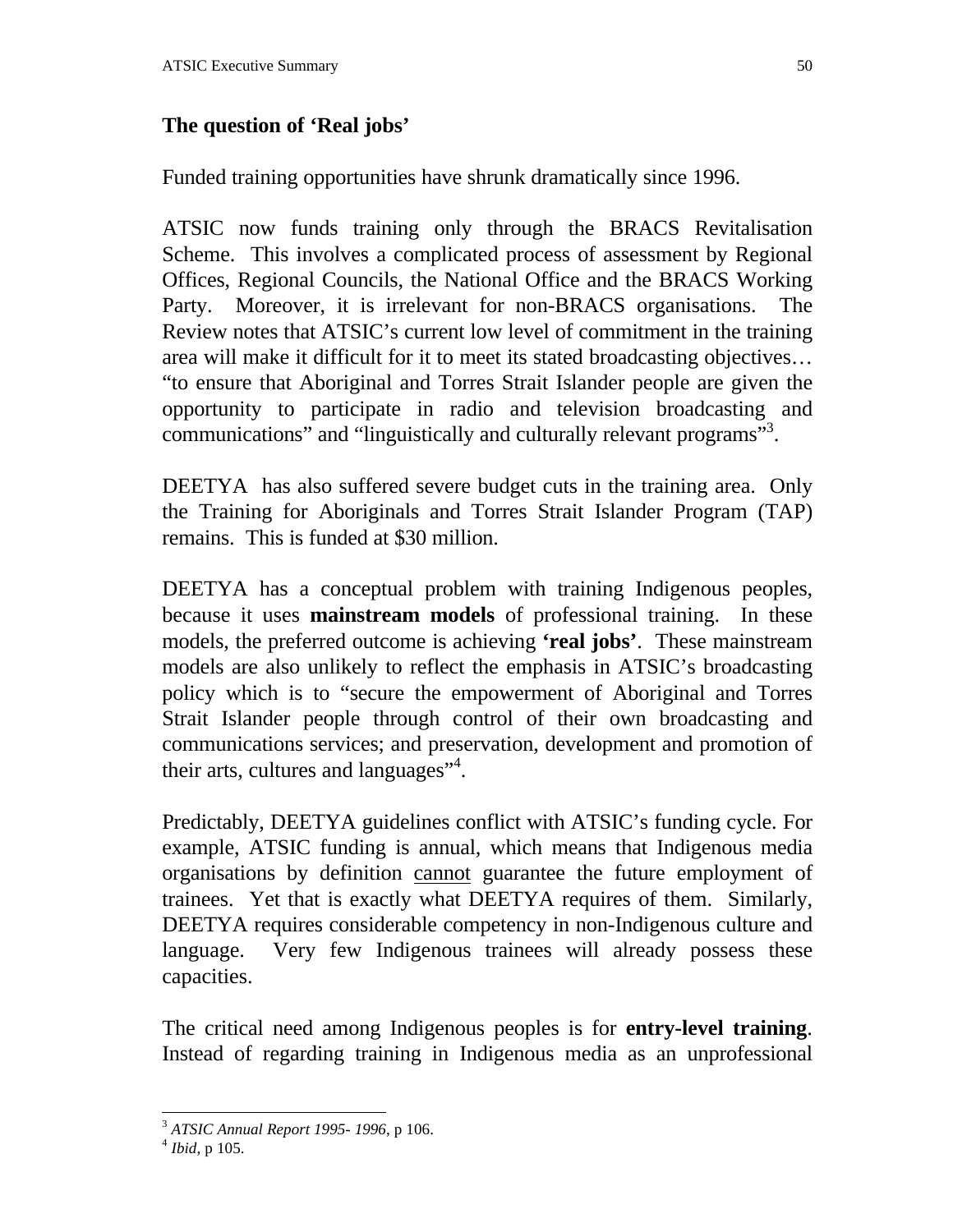option, DEETYA should view it as a stepping stone to future employment. It cannot be regarded as the precursor to a guaranteed job.

DEETYA has shown a preference for training in the mainstream media, most often based in cities or large regional towns. Yet these simply provide access; they are not controlled by Indigenous people. Training should be viewed in a cultural context. Centre-periphery models are less likely to succeed than socially and culturally interactive models.

DEETYA has negotiated employment strategy agreements with the ABC, the SBS and key federal film agencies – the Australian Film Commission, the Film Finance Corporation, the Australian Film Television and Radio School and Film Australia. While these organisations have provided valuable training to Indigenous people, it is necessary to:

- identify what training positions will be made available (and the reasons for these choices);
- examine whether these positions provide trainees with opportunities for multi-skilling;
- determine what level of training is required; and
- outline how the training is to be structured, implemented, monitored and assessed.

Both ATSIC and DEETYA have concentrated upon providing funding, rather than on monitoring and assessing training to ensure that the programs achieve the required outcomes.

# **Mainstream media versus Indigenous media**

The key issue is not whether to devote training funds to mainstream, rather than Indigenous, media. It is how to ensure training opportunities in both.

Trainees attached to mainstream media (ABC, SBS, the film agencies) commonly are offered a package which includes:

- a training wage;
- in-house trainers;
- a career path; and
- optional tertiary training in a capital city.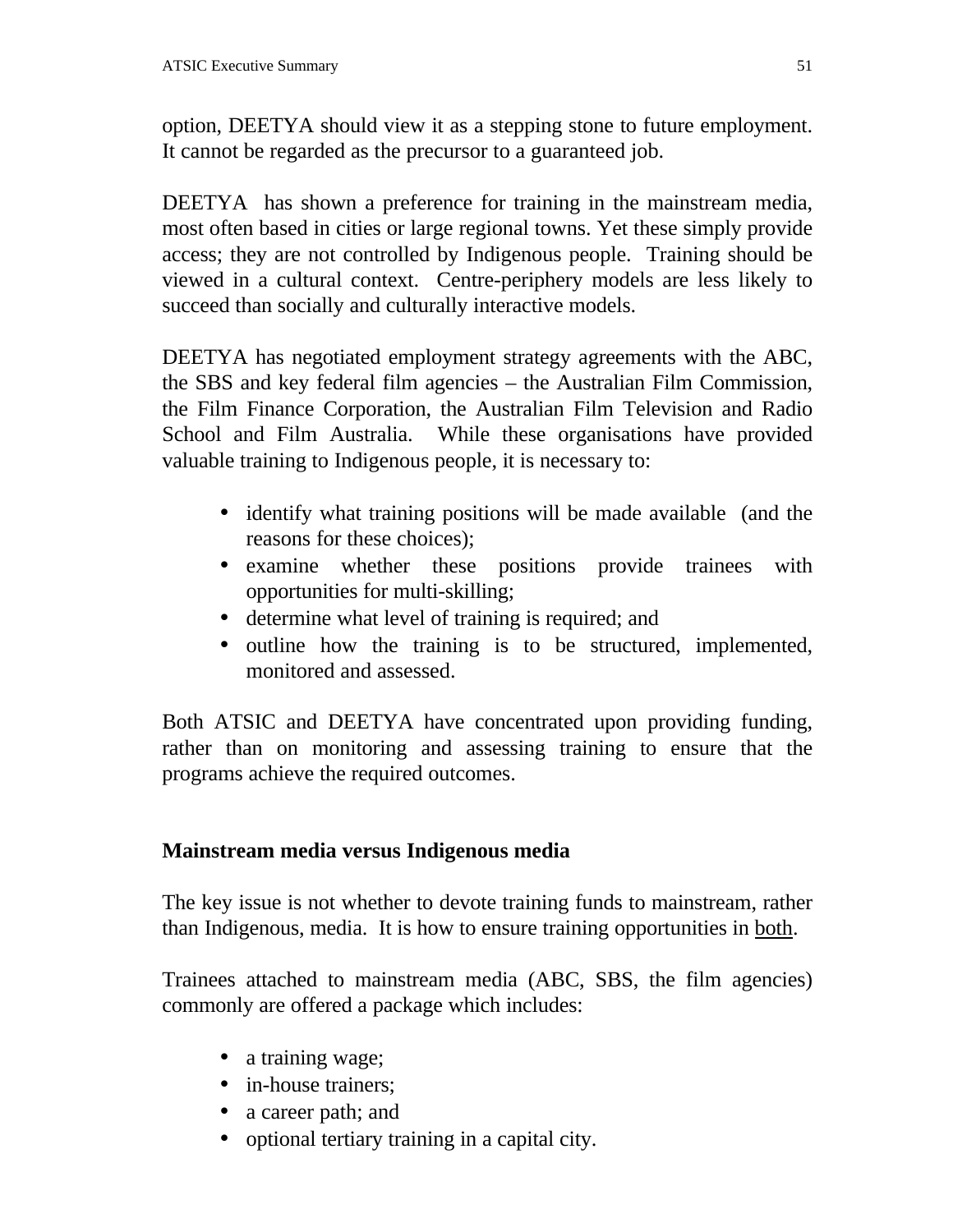On the other hand, trainees attached to Indigenous media are typically offered:

- Abstudy or CDEP (Community Employment Development Project) funding;
- no in-house trainers;
- no career path ; and
- compulsory tertiary study in a regional centre (usually Batchelor College in the Northern Territory or James Cook University, North Queensland).

In addition, mainstream media organisations have extensive administrative infrastructures and are well able to handle the bureaucratic complexities of dealing with DEETYA; Indigenous media organisations are not.

DEETYA shows a marked preference for organisations undertaking training **on behalf** of Indigenous peoples rather than those **controlled by them**. It proactively offers training funds to the ABC and the SBS, but shows no interest in encouraging Indigenous organisations to take training initiatives.

This is at least in part because DEETYA did not realise how quickly Indigenous broadcasting has developed. It also lacks expertise in the area. Unprepared with a policy on funding broadcasting training, and not understanding the field, its officers often apply general guidelines much too literally.

Larger, city-based Indigenous media organisations, such as CAAMA, BIMA, BAMA and the *Koori Mail*, have managed to secure training funds from DEETYA – and sometimes from other sources as well. However, even for them, the requirement to provide 50% of the training subsidy is a burden. Smaller organisations are effectively defined out of the contest; this is particularly relevant to FTV, small print media, BRACS and Indigenous people broadcasting on community radio.

DEETYA's Indigenous Employment Initiatives Branch has responsibility for national policy, but the Department's regional offices determine their own priorities. Similarly, ATSIC devolves prioritising to Regional Councils. Since neither department has formulated a coherent national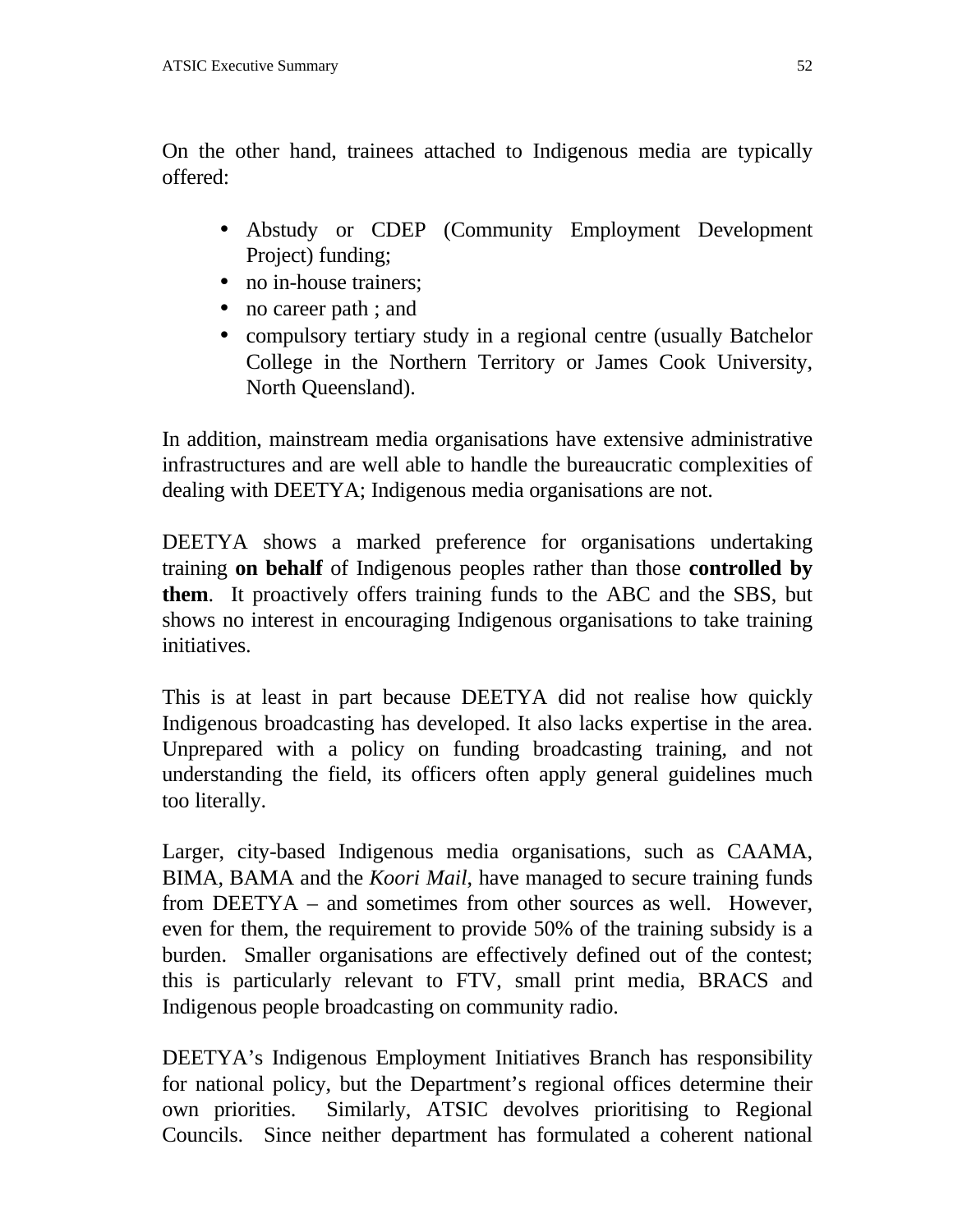policy, there is no consistency in the allocation of training funds. Too often success depends upon the level of knowledge or interest of individual regional officers.

#### **Towards an Indigenous media training policy**

The key problem is this lack of an appropriate, co-ordinated, consistent policy that recognises the diversity of the Indigenous media.

DEETYA states that its core business is getting people into jobs **and training**, but it actually looks for jobs **through training**.

Moreover, if the 'real jobs' it seeks are defined as long-term and permanent; (i.e.. secure, tenured employment with the same organisation), then it is quite unrealistic to speak in these terms. The whole workforce is moving towards short-term, contractual positions.

In 1990s Australia very few industries provide such jobs and employment in the media has always been short-term. Reference to the careers of successful Indigenous broadcasters makes this point obvious. For example, Wayne Binder's career was:

- 1982-4 Community broadcaster 6NR Perth (funded by DAA)
- 1985-6 Broadcaster with CAAMA Alice Springs
- 1986-7 Broadcast officer ABC Perth
- 1987-9 Seconded to Waringarri Media as manager
- 1990 WAAMA as manager and training officer
- 1991-2 ABC Darwin as broadcast officer
- 1993-6 Batchelor College as Lecturer in Broadcasting and Journalism
- 1997 BAMA as relieving manager
- 1997+ Freelance in Darwin, plus part-time lecturing at Batchelor College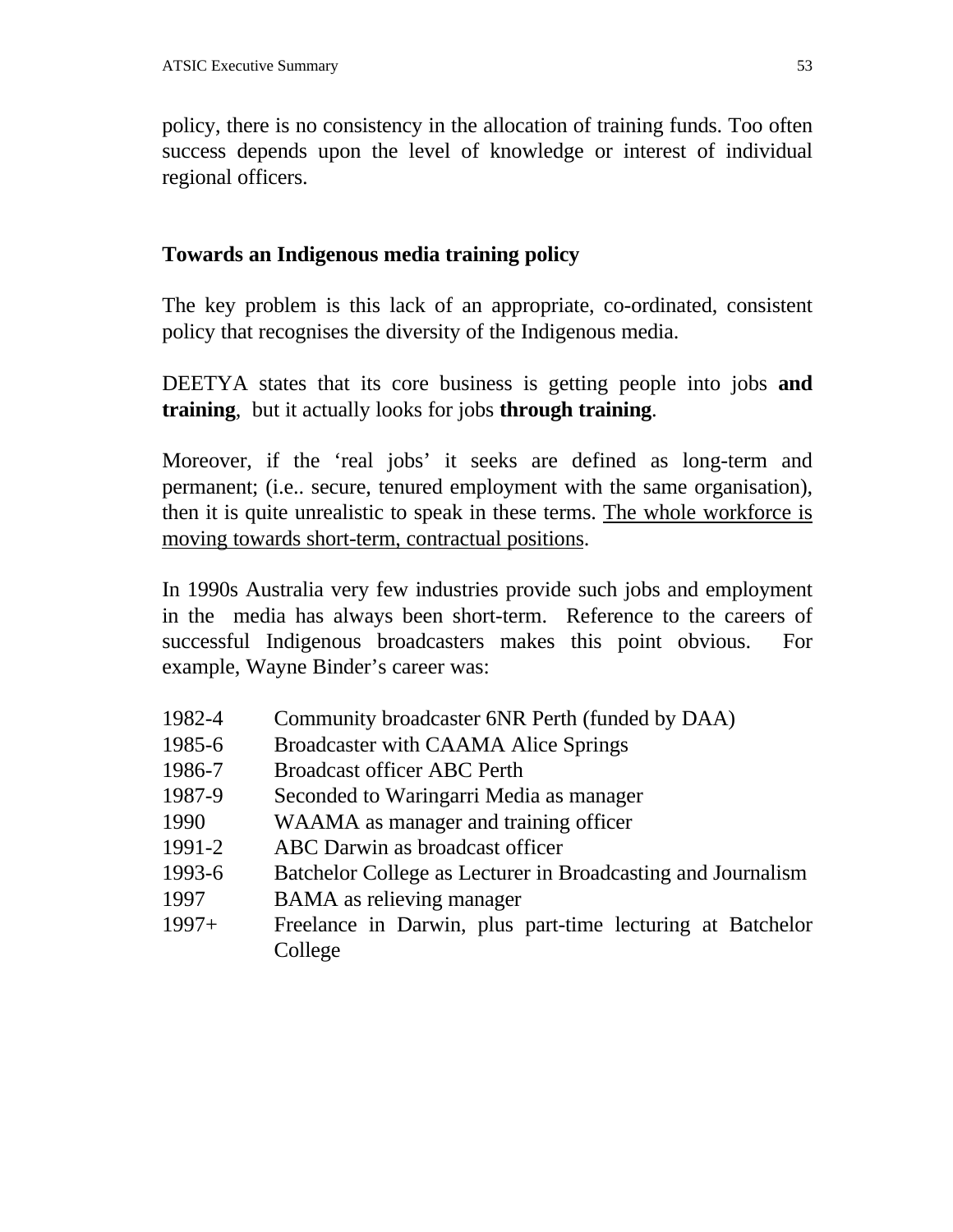# **6. INDIGENOUS TERTIARY TRAINING**

*ABSTRACT: Formal education for Indigenous people must be culturally appropriate; i.e. it should recognise the validity of diverse value systems, reflect cultural differences in its curriculum, provide a suitable environment and give trainees a sense of ownership of the courses.*

*The Review examines three tertiary courses specifically directed at Indigenous trainees: the Batchelor College Associate Diploma (BCAD) and BRACS course (BCBC) and the James Cook University Diploma in Communications (JCUDC).*

*It makes twelve recommendations:*

- *that DEETYA should:*
	- *adopt more flexible criteria for funding Indigenous media training; and*
	- • *fund an Employment and Training Co-ordinator at NIMAA for three years.*
- *that ATSIC and DEETYA should:*
	- *develop strategies to raise awareness of the benefits of training; and*
	- *consider strategies for funding BRACS positions and developing a career structure for BRACS operators.*
- *that Batchelor College should:*
	- *establish a better relationship with Indigenous media associations in its area;*
	- *regularly communicate with BCBC students;*
	- *provide written reports on students' progress;*
	- *conduct five full-day workshops in community;*
	- *report annually to ATSIC on its use of ATSIC funds;*
	- *better utilise the Aboriginal Tutorial Assistance Scheme (ATAS); and*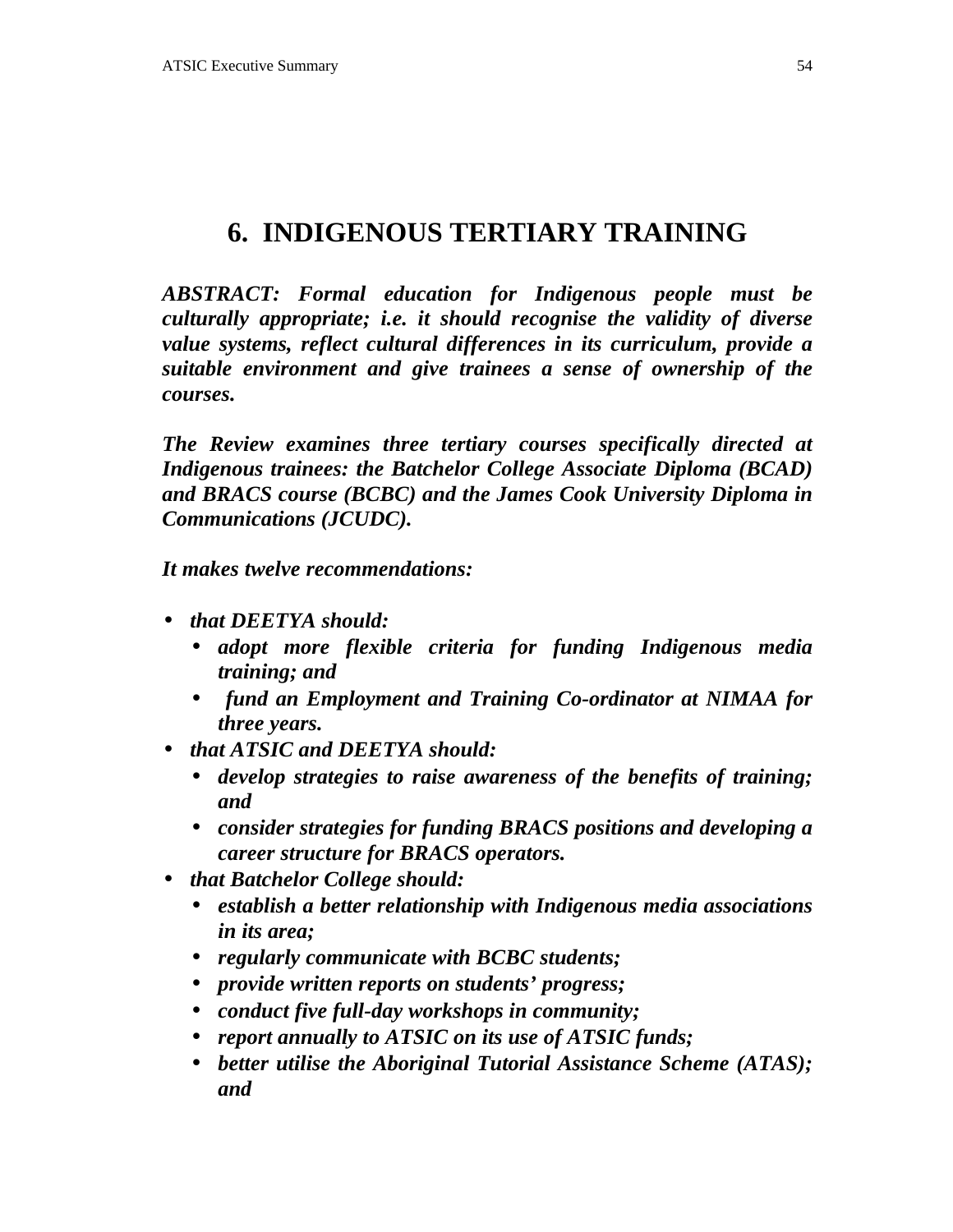# • *that James Cook University should convene a meeting of stakeholders to discuss how its Diploma and Advanced Diploma courses could bet meet the requirements of Indigenous trainees*

*\*\*\**

The primary focus of most media and journalism degrees is to provide middle class students with (a) the theoretical understandings and (b) practical skills, necessary to gain employment in the mainstream media.

In 1996, only 1.1% of tertiary students were Indigenous and even among such students, there was a general tendency to opt for lower level degrees, seen as having a 'practical' application; e.g. education, nursing and Aboriginal studies.

In the case of media studies, this tendency is exacerbated, because:

- entry is highly competitive;
- merit is judged by performance in senior high school;
- industry experience is highly regarded;
- no concessions are made on the basis of:
	- minority cultural values; or
	- lack of competence in written and spoken English.

For formal education to be effective for Indigenous peoples, it is essential that it be **culturally appropriate**; i.e.

- the educational environment must recognise the validity and importance of diverse value systems;
- the cultural differences inherent in different value systems must be reflected in:
	- the contents of the curriculum; and
	- the teaching, learning and assessment strategies utilised.
- there must be a suitable physical and intellectual environment; and
- participants must feel a sense of ownership.

Indigenous people have typically been 'trained' through exposure to the fundamentals of panel operation at a community station or in short, one-off courses, ranging from a few days to two weeks in duration. This led to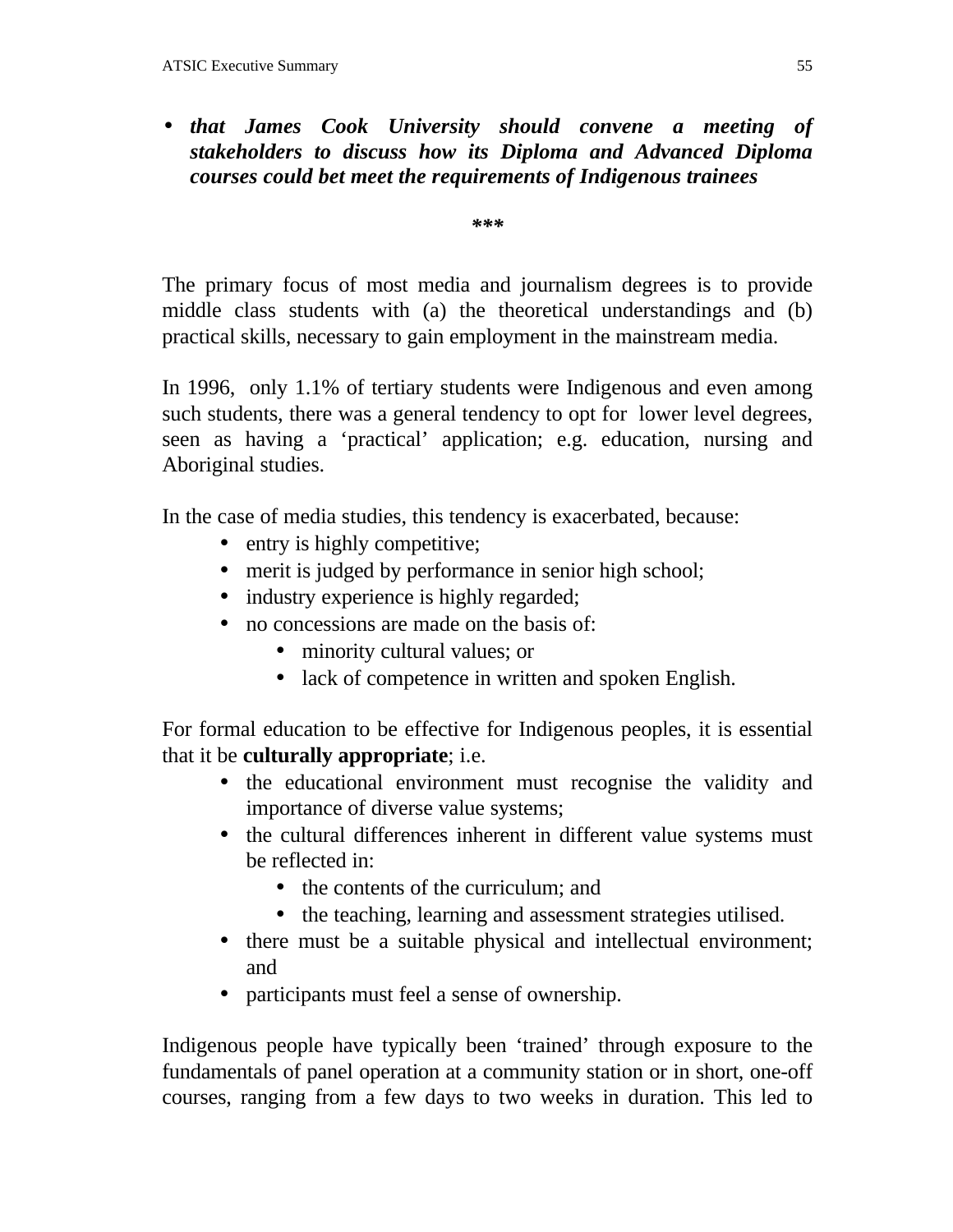demands for media courses that would teach essential media skills in a culturally appropriate manner.

There are now three tertiary courses specifically designed to meet the needs of Indigenous students wanting formal qualifications in media and another planned. They will be discussed in turn:

**1. Batchelor (TAFE) College, Northern Territory**

Associate Diploma (3 years if no recognition of prior learning);

**2. Batchelor (TAFE) College, Northern Territory** BCBC (BRACS) Course (one year if no recognition of prior learning);

# **3. James Cook University, Townsville** Diploma in Communications (2 years); and

4. **Charles Sturt University, Bathurst** plans to introduce a Bachelor of Arts (Indigenous Media) in 1998.

# **1. The Batchelor College Associate Diploma (BCAD)**

From 1988-1993, the College offered majors in print, video production and radio production. However, most students came from regional Indigenous media associations and were only interested in radio. Since 1994, that has become the focus of the BCAD course.

Average annual intake is 20-25 students. Most students work full time at their media association and live in at Batchelor for two-week periods, four times a year. They also undertake work placements at another Indigenous media association (second year) and a mainstream media organisation (third year).

Since discontinuation of the Community Training Program (CTP) in 1996, they are paid through Abstudy or CDEP. However, this is not a training wage. There is considerable dissatisfaction with the present arrangements because: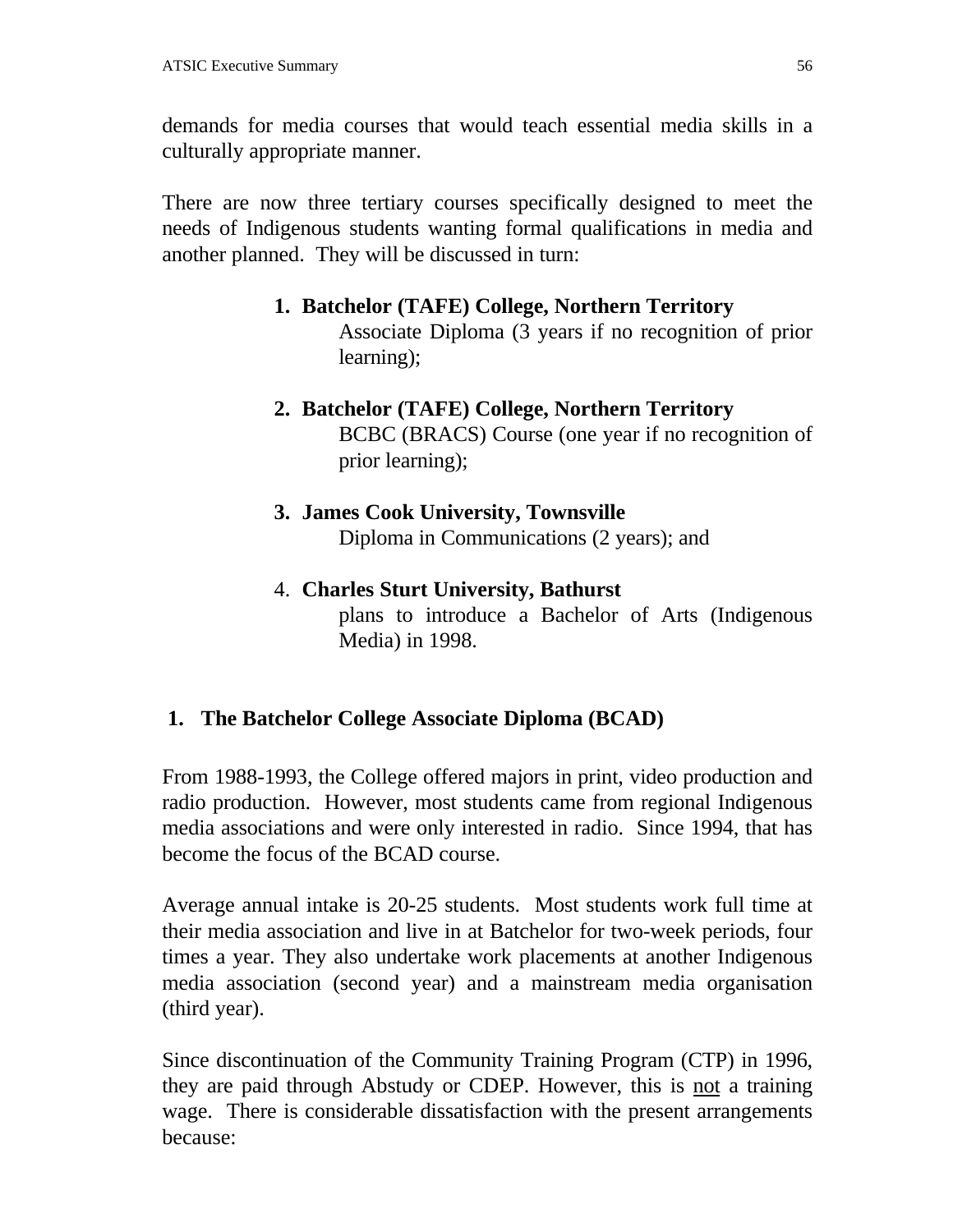- the level of Abstudy or CDEP payments is too low;
- payment is linked to undertaking formal study, which students sometimes regard as irrelevant;
- some components of the course are regarded as 'paper work' (e.g. management) or culturally inappropriate (e.g. journalism);
- formal education may be negatively valued in students' communities ('whitefella credentials' conferring status and power on individuals).

The media associations themselves are often unaware of the potential of formal and informal training to further their aims and objectives. Consequently, students returning to their associations may be unable to put their new-found knowledge and skills into practice. For example, station managers with no comprehensive programming policy expect music shows to be presented as before, showing no evidence of the advanced radio production, pre-production or journalism skills learned by the student.

#### **Outcomes of the BCAD**

From 1988 to 1996, 20-30 students per annum enrolled in the BCAD. Between 1991 and 1997, thirty-seven students graduated. As of 6 August 1997, 62% of graduates were employed in communications industries, while 11 % were self employed in communications.

The Review notes that the BCAD course is highly regarded for the quality of its teaching, its learning outcomes and its culturally appropriate approach.

Probably because of the discontinuation of CTP and the cut-back in DEETYA programs, first-year enrolments in 1997 were down to nine students, with only three of these from non-BRACS communities. However, there has always been a high attrition rate (especially in the first three months), with only 20-25% of students eventually completing the course.

Anecdotal evidence suggests that Batchelor may be too small (population approximately 600) and isolated (110 kilometres south of Darwin) for students from cities and large regional centres.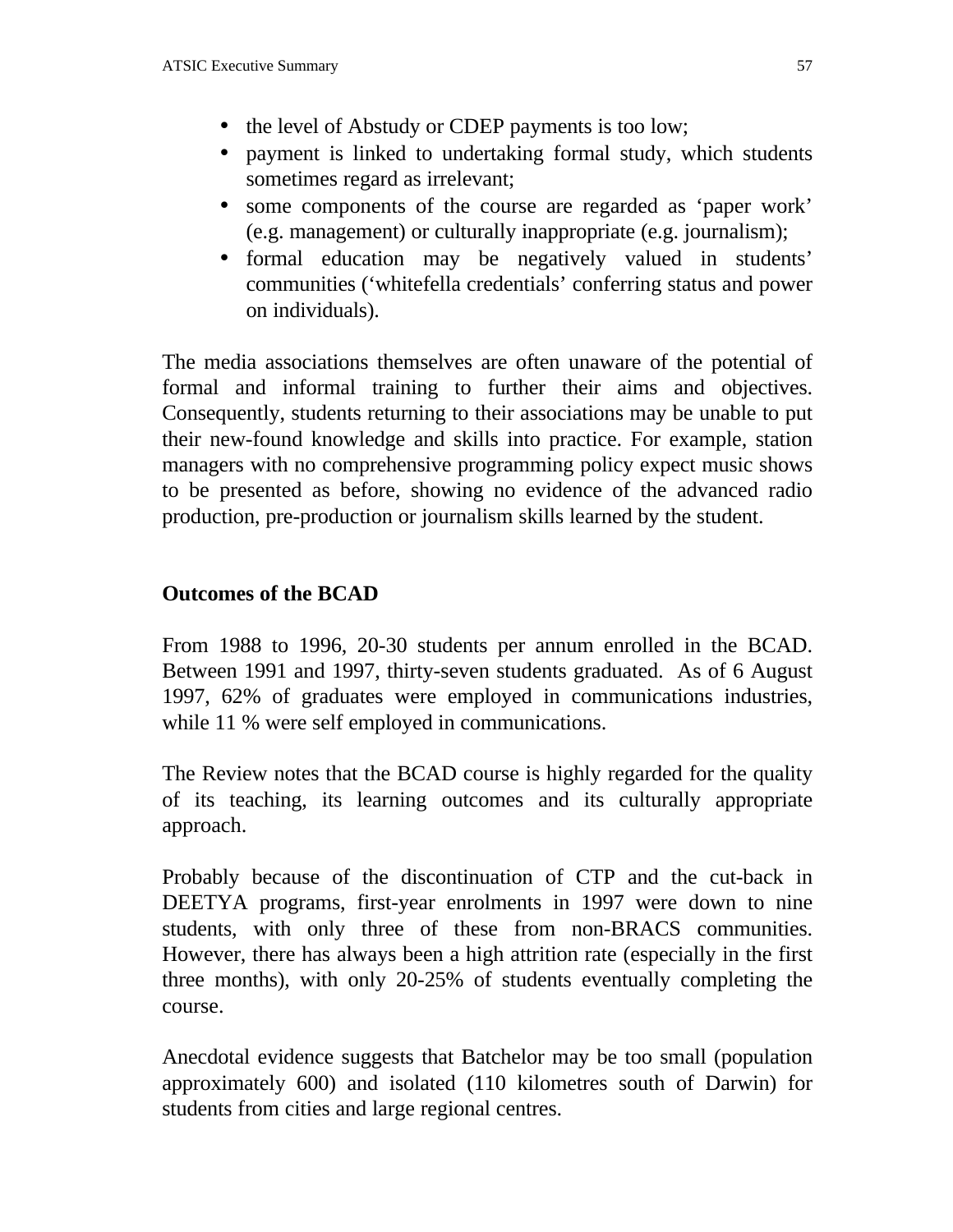However, few Indigenous media associations require students to demonstrate a commitment to radio before nominating them to the BCAD, whereas the Broome Aboriginal Media Association (BAMA), which requires potential nominees to work at the station for up to one year before enrolling, has had a 100% success rate. The answer may be to pay new recruits a training wage for a probationary period before enrolling them for formal study. Batchelor College is also taking steps to further utilise the Aboriginal Tutorial Assistance Scheme (ATAS).

In the light both of technological convergence and the industry's future need for multi-skilling, the current concentration on radio production may need to be reviewed. Students may have to be offered the option of specialising in one or other medium. It should also be noted that courses in management were originally offered, but proved unpopular with students. Since lack of management skills is one of the Indigenous media industry's urgent problems, this issue also needs to be addressed.

# **2. The Batchelor College BRACS Course (BCBC)**

Students from BRACS communities have been attending Batchelor College since 1990. Coming from rural and remote communities, they have different needs to students from regional and metropolitan media associations. For example, they generally speak English as their second or third language, may experience difficulties with literacy in what for them is a foreign language and are unlikely to have attended school beyond the level correlating with year eight in the mainstream education system.

In 1992, Batchelor College demonstrated its responsiveness to these needs by introducing a separate BRACS course: *Certificate II in BRACS Broadcasting and Maintenance*. It is known as the Batchelor College BRACS Course, or BCBC. A significant number of students have progressed from the BCBC to the BCAD.

The College services three regions: the Pilbara/Kimberley region, the Central Australian region and the Top End region. Average enrolment in the course has been 25-30 students, rising in 1997 to 34 students from 12 communities.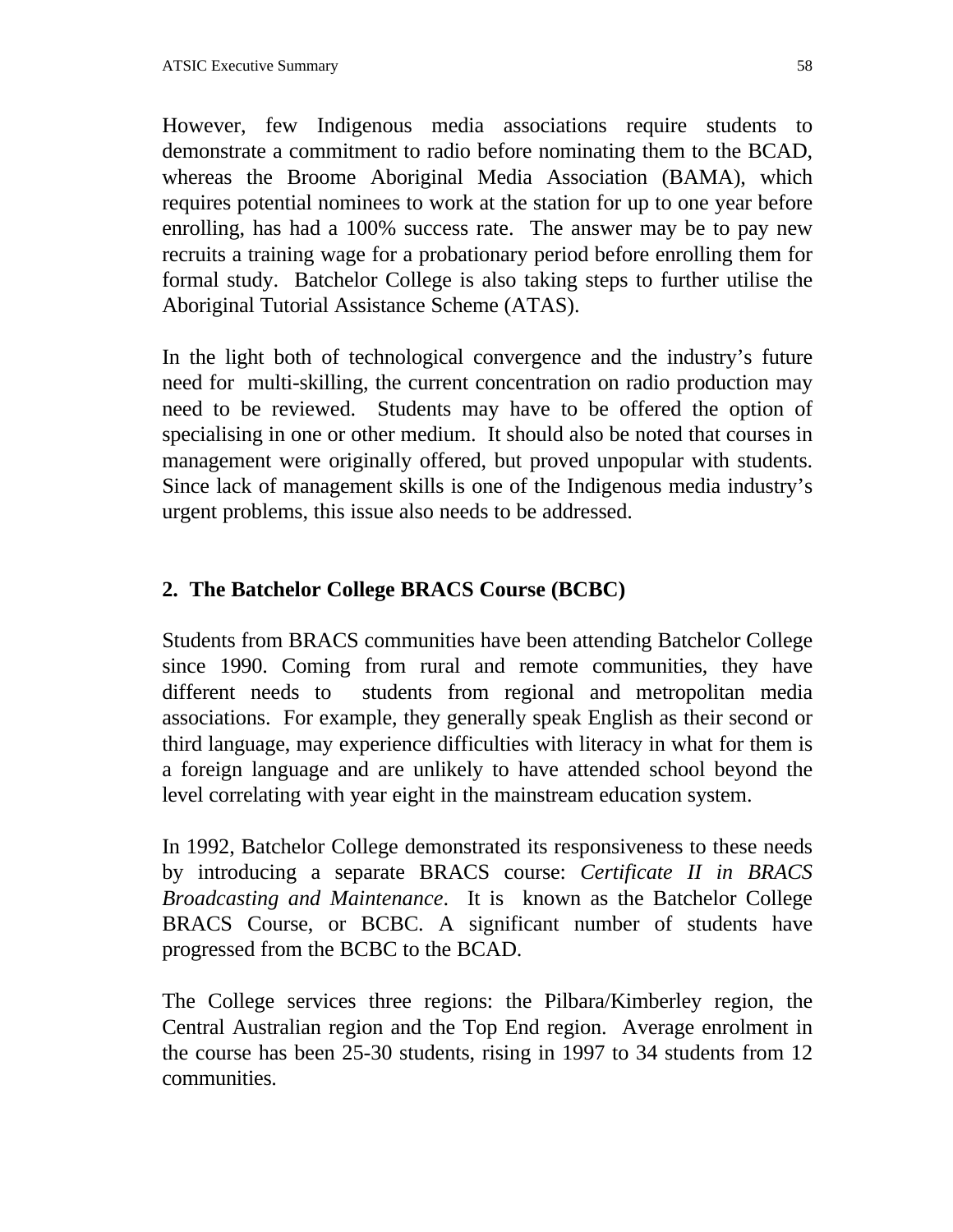There have been complaints that not enough places are offered for all interested media associations in these regions to place students and there are no formal arrangements to co-ordinate training delivery between Batchelor and several media associations which have themselves been granted training funds under BRACS Revitalisation.

#### **Outcomes from the BCBC**

During four years, with an intake of (say) 100-120 students, only 54 have graduated with the BCBC.

The attrition rate is higher than it should be. There are a variety of causes, but some are systemic factors relating to the structure of BRACS itself: professional isolation, the absence of a career structure and inadequate rates of pay.

Firstly, it is vitally important to realise that many BRACS stations are **run by lone operators**. In many cases if the operator leaves the station, even for training purposes, there is nobody to run the BRACS unit. They do not have the infrastructure support enjoyed by school, council and health workers working in regional and metropolitan areas. They have no direct supervision and no mentors. Because of the remoteness of their communities and the absence of reliable communications, consultation with their professional peers is virtually impossible. And we must add to this that their own communities may not value their work.

Secondly, BRACS operators have **no career structure**. No matter how well they perform, there in no place within BRACS for them to seek either recognition or promotion.

Thirdly, BRACS operators are **poorly paid**. They do not receive a training wage (Abstudy and CDEP are used) and even after training, they are given minimal remuneration (CDEP scheme).

The fact is that BRACS has been established and run on the cheap. If the scheme is to fulfil its potential and prove to be culturally significant, this problem must be addressed urgently.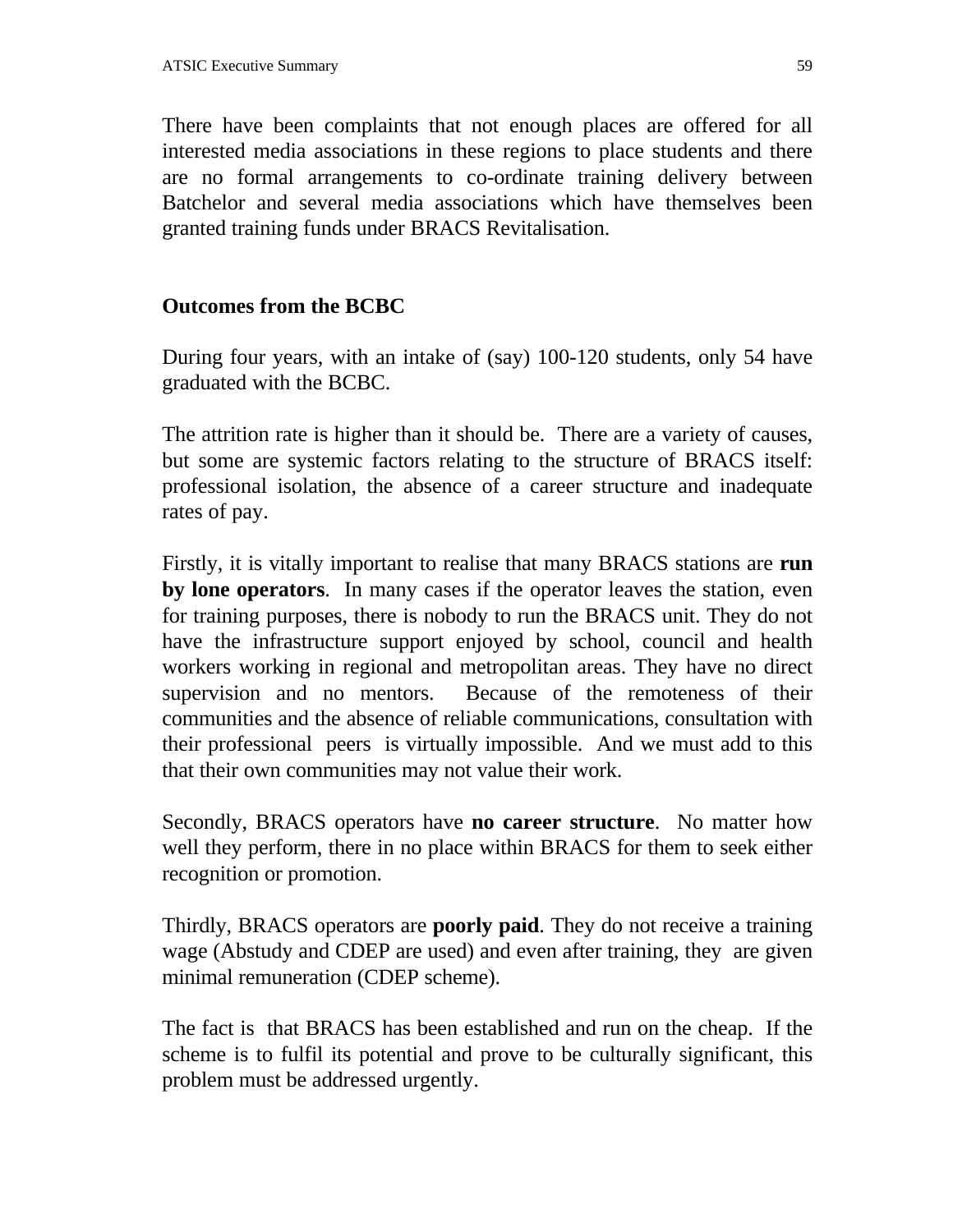The alternative is for the BRACS units to degenerate into mere retransmission sites for mainstream radio and television – thereby becoming a conduit for the cultural devastation the scheme was designed to prevent.

There are also a set of factors relating to the BCBC itself, rather than BRACS. These may be categorised as: cultural difficulties, communication and course structure.

Despite considerable efforts by Batchelor College, **cultural difficulties** are still a factor. For example, the sense of personal isolation is clearly important for many students, particularly those from small communities. The College has attempted to become more user friendly. Because of the time it takes to access Abstudy and the problems caused by the wet season, it has moved to mid-year enrolments. And in 1997 it also begun enrolling 'community crews'; i.e. two to five people from a community at the one time. Nevertheless five of the students enrolled that year were lone operators and for them isolation will remain an important factor.

A related problem is that a significant number of students miss regional workshops. College staff are sympathetic; they accept that a student may need to attend to family or cultural matters instead, and students are not removed from the course for non-attendance. However, it is clearly difficult to ensure continuity in training.

In remote communities **communications** that are taken for granted in regional and metropolitan areas are often non-existent. To contact a student may take a series of telephone calls to organisations within the community; phone messages or faxes are often not passed on; mail is very slow; postal boxes in centres like Alice Springs may not be cleared for weeks; some students have little command of written English. Nevertheless, the BCBC course seems less effective then BCAD in communicating with students.

The **course structure** itself also needs further refinement. Most course work is done during community-based or regional workshops; e.g. students from the host community, as well as others from the same region, work at the BRACS unit. This work is project-based and utilises the unit both as a media centre and as a radio and video production unit.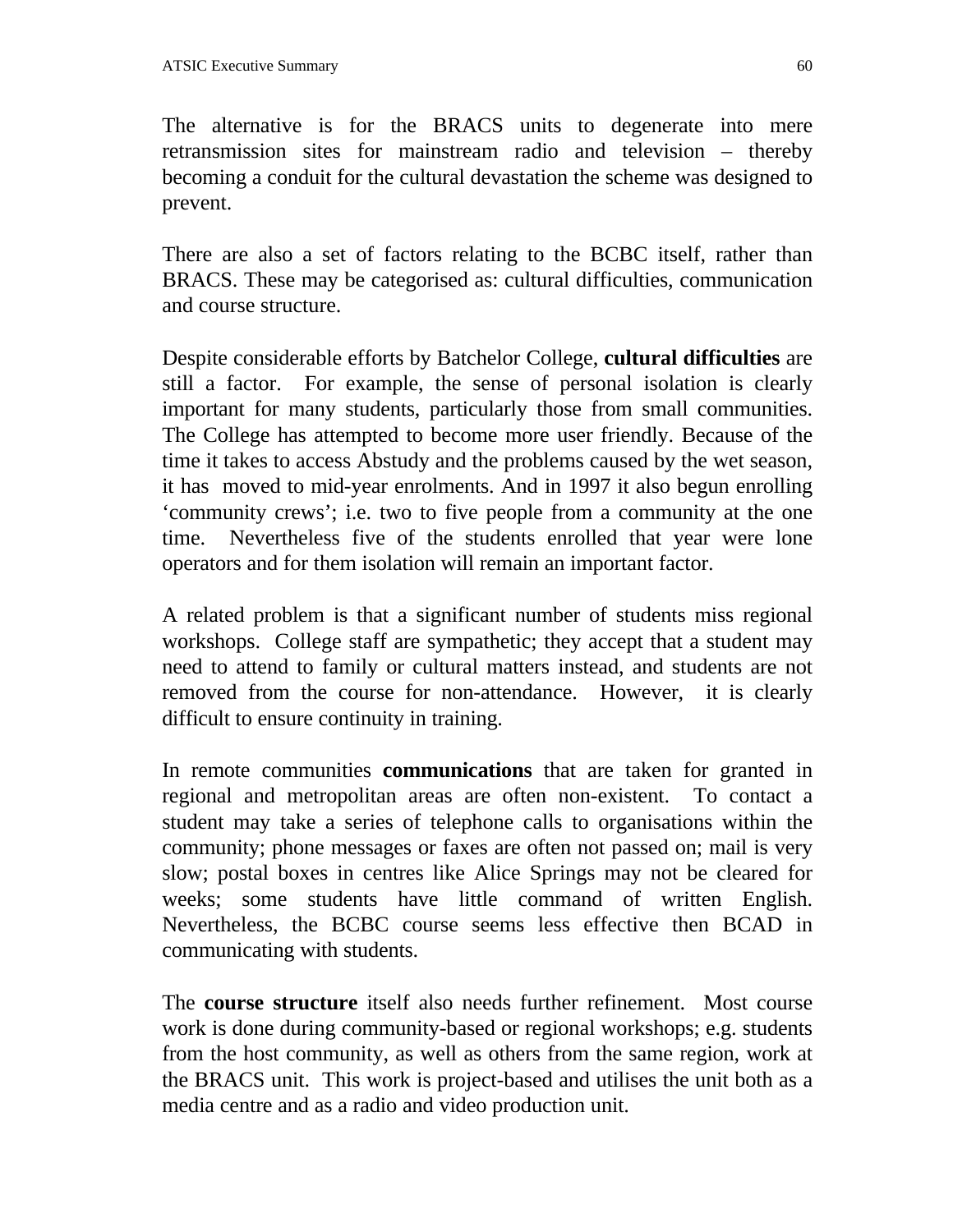The Review comments that:

- because of high travel and accommodation costs, workshops are expensive (up to \$8 000 each);
- they are only run for four days at a time (Tuesday-Friday);
- BCAD staff teach longer hours then BCBC staff;
- no consideration is given to gender difficulties (female and male trainers where students are both sexes);
- no use is made of ATAS tutors; and
- insufficient use is made of Indigenous (part-time) instructors.

# **ATSIC funding**

ATSIC has provided \$400 000 to BCBC since 1993. These funds largely provide travel, travel allowances and wages for two part-time instructors and without them there would be no community delivery (they are now tied specifically to this).

There is no doubt that this is what the communities want: less travel, more community (or regional)-based workshops and direct contact with BRACS trainers.

BCBC is the only tertiary training course established to meet the demands of BRACS. The teaching is regarded as of high quality, but as neither regular nor sufficient.

The Review suggests that the current BCBC is conceptually flawed in treating radio and video as separate streams. Suggestions are:

- better forward planning, organisation, communication and coordination with other BRACS training units;
- combine radio and video workshops over seven days;
- employ Indigenous part-time instructors from the three regions teaching both radio and video; and
- view BCAD and BCBC students as one student body, albeit with differing needs.

# **3. The James Cook University Diploma in Communications (JCUDC)**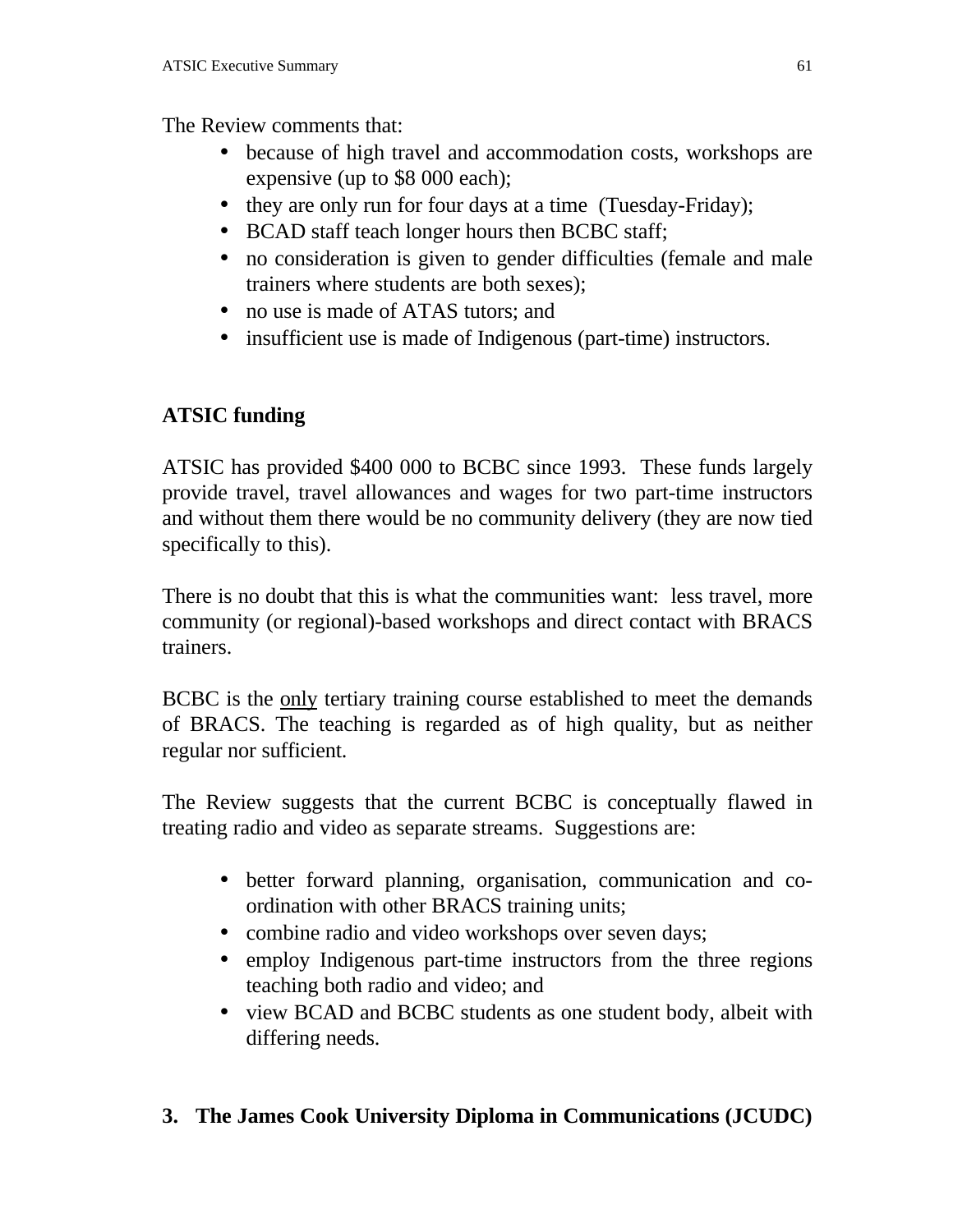This course resulted from negotiations between the Townsville Aboriginal and Islander Media Association (TAIMA) and JCU and was intended to meet the needs of Indigenous students on the Eastern seaboard. DEETYA provided seeding funding, enabling the purchase of 'high-end' equipment. Originally it was also hoped that this equipment would be utilised for community television, using material drawn from TAIMA's Big Eye Productions, the BRACS communities and JCU students.

The JCUDC is the only formally accredited course specifically offering training in print, video, television and radio production for Indigenous peoples. There have been 36 students over two years, including some from BRACS communities, especially in the Torres Strait. As of 1998 it will also offer an Advanced Diploma, demanding one year of study full-time in Townsville.

Although James Cook University is well-positioned to serve BRACS students in Queensland and the Torres Strait Islands, the course has experienced considerable difficulties. The Review noted:

- for two years, only one full-time staff member;
- involves three long (one-month) residential blocks;
- no regional or community-based workshops;
- ATAS used only at the initiative of individual students; and
- minimal consultation with Indigenous media industry.

The JCUDC is 'state of the art', but the Review questions whether it meets the needs of Indigenous students, particularly BRACS students. Since its inception there has been criticism of course content, its relevance to Indigenous media organisations, the level of staffing, the requirement for one-month residentials, lack of consultation and the university's commitment to the course.

#### **4. Charles Sturt University Bachelor of Arts (Indigenous Media)**

In 1998 Charles Sturt (Bathurst Campus) is offering Indigenous people with the Batchelor College Associate Diploma (BCAD) or equivalent the opportunity to upgrade their qualifications to a university degree. The course will require four residential blocks of two weeks over one year and will cover FTV, multimedia and information technology.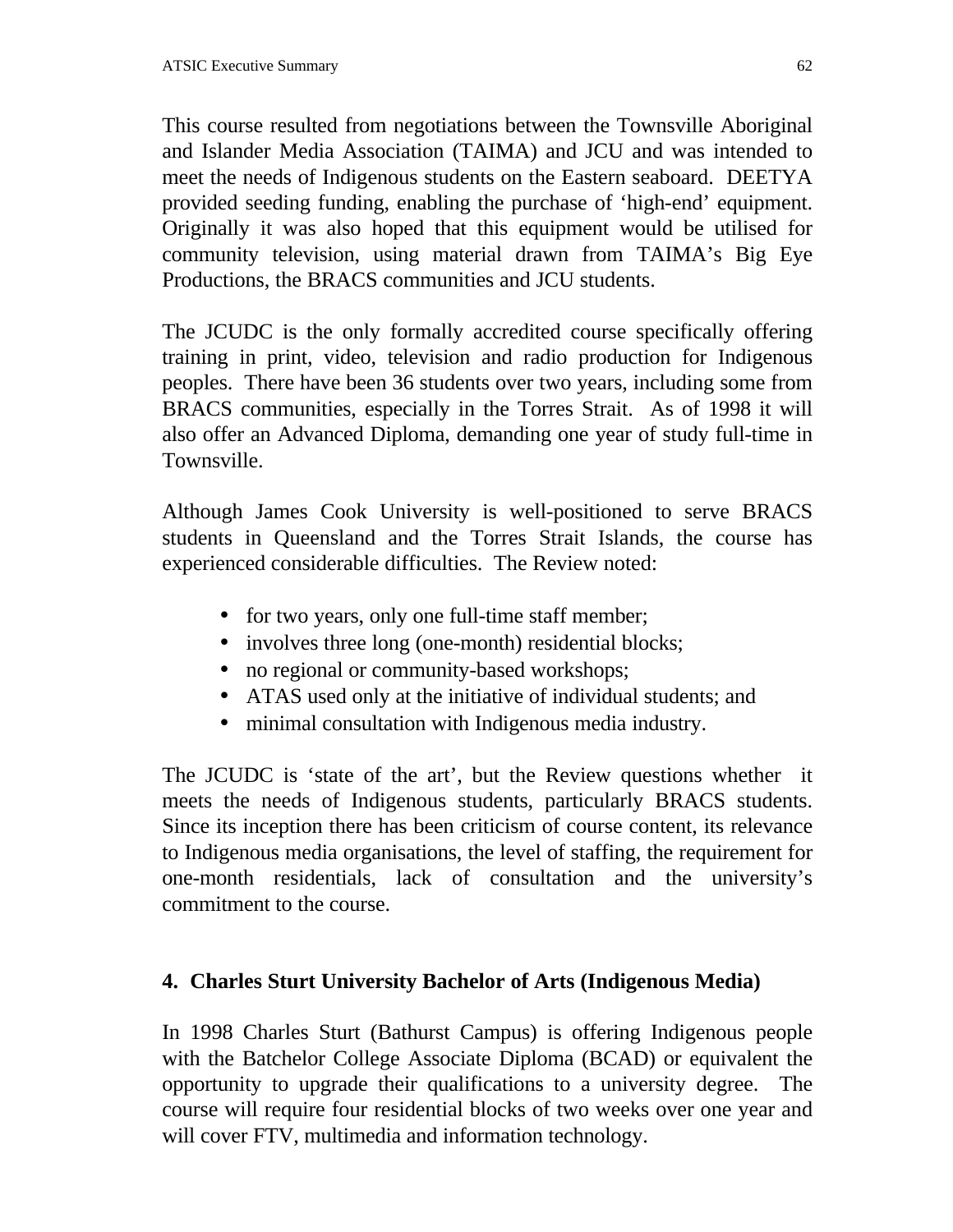#### **Summary**

The media industry is rapidly changing. Accordingly, there will be increased demand for multi-skilling. In the future, today's students will need to be skilled not only in production, but in computing, digital technology, information technology and multimedia. This must be reflected in the curricula they are offered.

Not enough Indigenous staff are involved in these courses full-time. The institutions concerned should be proactive, acknowledging that many Indigenous people now have extensive industry backgrounds and sometimes foregoing formal academic qualifications.

There is no co-ordination between the tertiary institutions offering media courses for Indigenous people. It is essential that the staff from these institutions share teaching strategies, research, curriculum development and plans for expanding courses. They also need to consult with the Indigenous media industry.

Vocational education is changing rapidly and alternatives to the traditional TAFEs and universities should now be considered. The new National Training Framework (NTF) allows for national recognition of training. Under its provisions, interested organisations no longer register as accredited course providers; instead, they register the products and services that they offer.

There are two components:

- *The Australian Recognition Framework (ARF)* allows registration of training delivery, skills recognition services, nationally recognised qualifications and statements of attainment. It aims to encourage diversification, participation in the training market and access to recognised services. Under its provisions, media associations may enter into partnership with a Registered Training Organisation (RTO), or themselves apply to become an RTO.
- *Training packages* comprise a set of competency standards, national qualifications and assessment guidelines applicable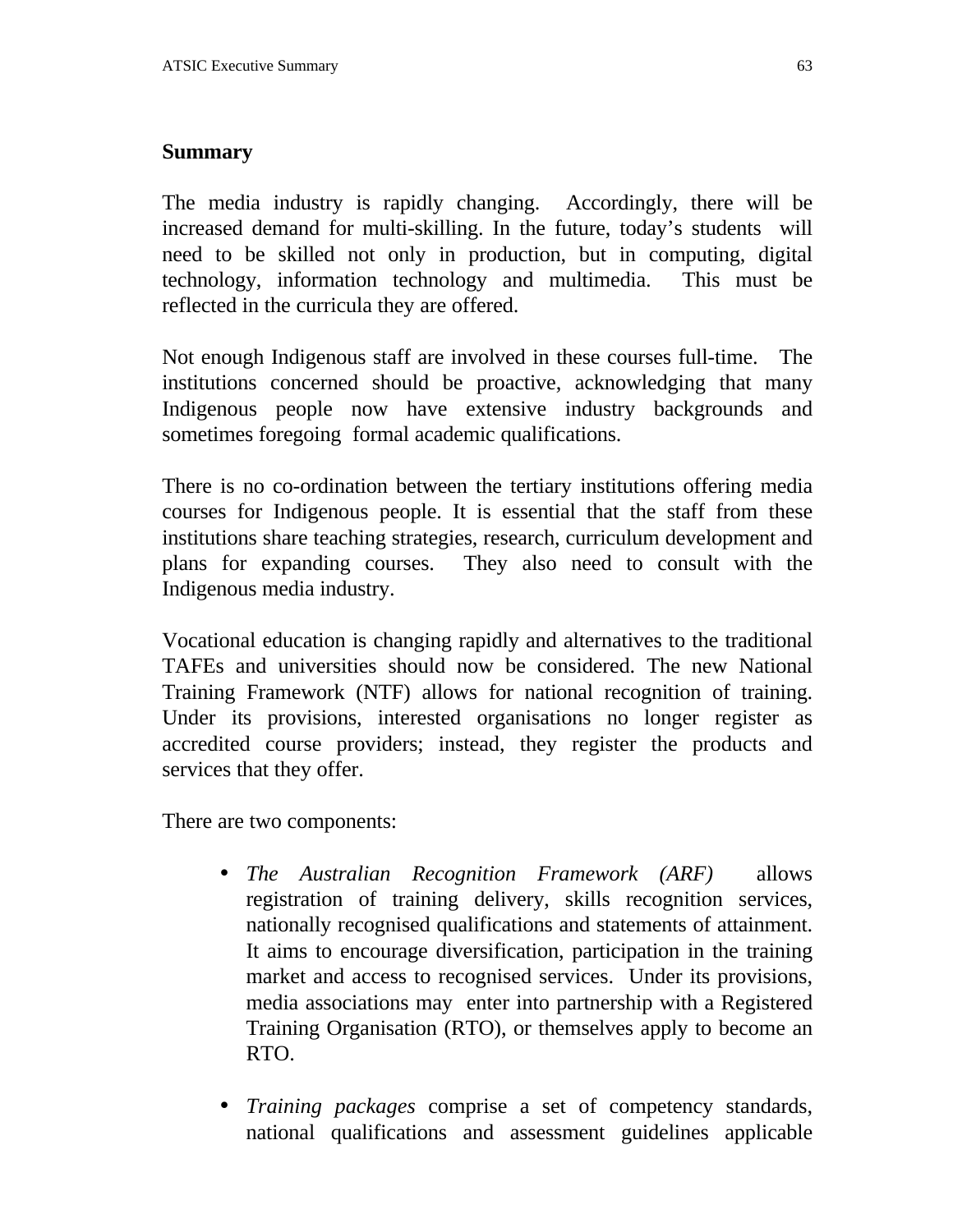across an industry. They will enable RTOs to develop flexible training programs to meet particular individual, or regional, or enterprise-specific training needs, while maintaining the integrity of a nationally recognised qualification.

While the Review considers that few Indigenous media associations will themselves seek to register as RTOs, these provisions do allow them to negotiate directly with educational providers to deliver courses specifically designed for their employees.

The Remote Indigenous Media Association of Queensland (RIMAQ), representing nine BRACS communities, has been working with NIMAA to develop a Community Producer's Certificate (CPC). The intention is to enable trainees from those communities to access accredited, community based, culturally appropriate training. DEETYA has provided a grant of \$112 000, but no curriculum is yet available.

The Review notes that there is a great deal of confusion about training options and funding and that this should be addressed as a matter of urgency.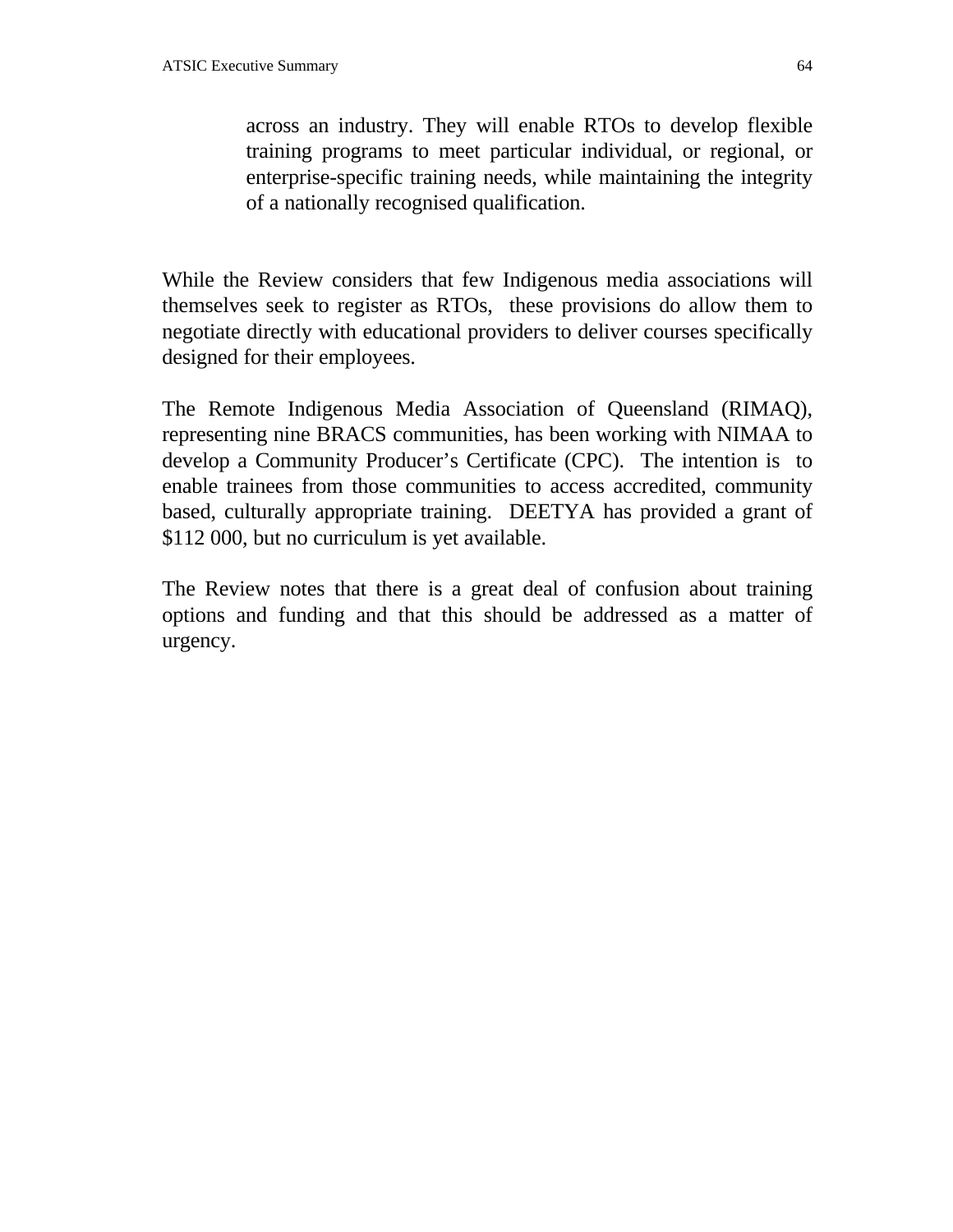# **7. PRINT INDUSTRY TRAINING NEEDS**

*ABSTRACT: Although it makes a significant contribution to contemporary understanding of the issues faced by Indigenous people, the Indigenous print industry has been marginalised. ATSIC funding for print is minimal and the mainstream industry show no interest in Indigenous trainees.*

*The Review recommends:*

- *that ATSIC and DEETYA:*
	- *reconsider their current approaches; and*
	- *urgently consider how to assist in training more Indigenous people in business, marketing and management skills.*
- *that DEETYA consider how to provide more funded training opportunities; and*
- *that NIMAA seek funding for a feasibility study into an Indigenous publishing house based in Western Australia.*

**\*\*\***

The Indigenous print industry is marginalised in terms of funding, but makes a significant contribution to contemporary understanding of Indigenous Australia.

Newspapers have not been embraced with the same enthusiasm shown towards the electronic media because:

- mainstream papers have a non-Indigenous, urban orientation;
- mainstream readers need a high level of literacy in English;
- newspapers are hierarchically organised;
- distribution outside metropolitan areas is difficult; and
- newspapers need advertising to be viable.

National newspapers, such as the *Koori Mail* and *Land Rights News*, have enjoyed relative success and are popular with readers. However, most Indigenous publications, such as community papers, find it impossible to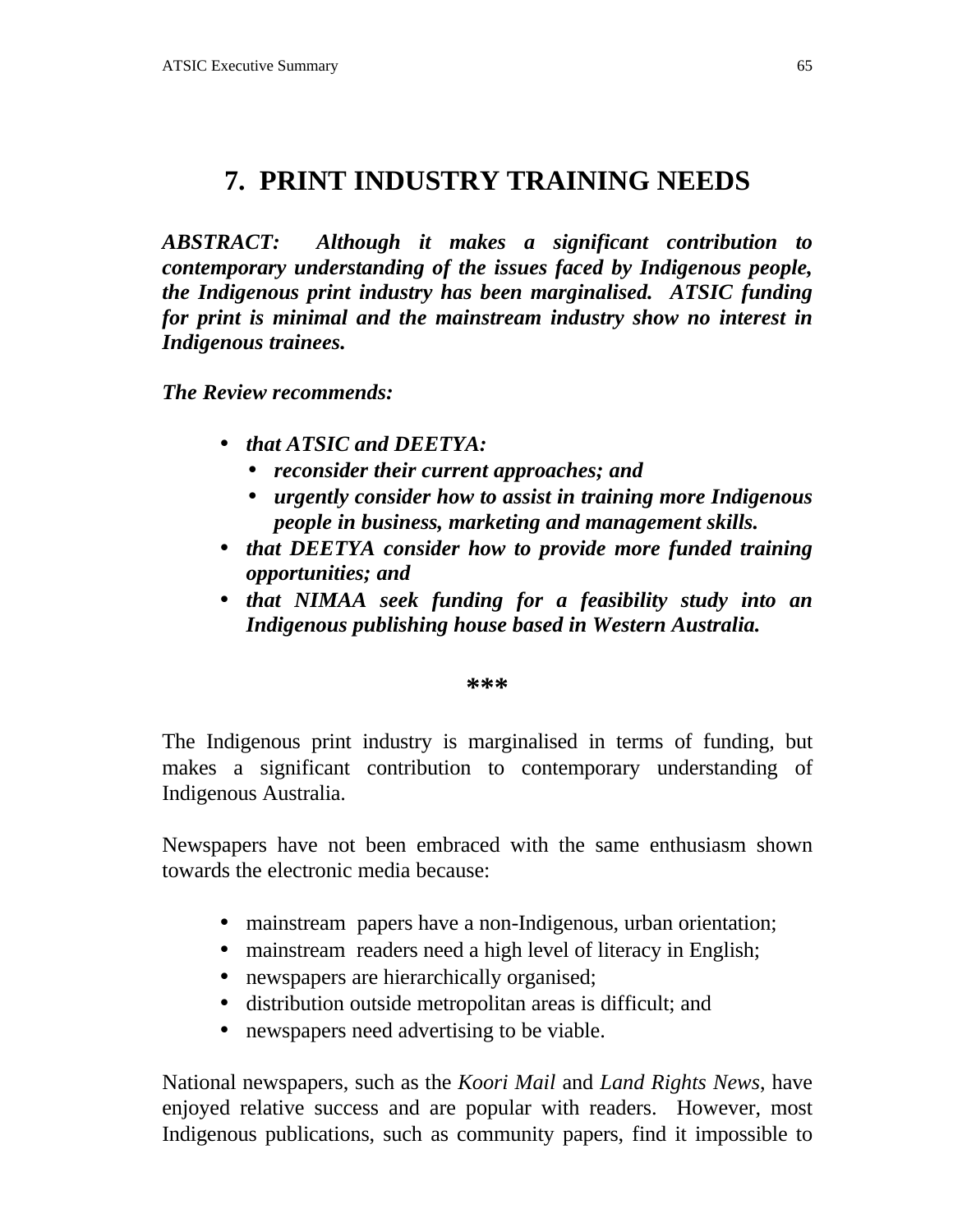raise funds for training. Between 1992-1997, ATSIC funding for print media was only a quarter of a million dollars – about 0.3% of the total media budget.

Marginalisation and neglect of the print sector has led to a low level of expertise. Specific training issues are:

- no clear policy regarding traineeships;
- no appropriate entry-level training;
- no relevant short and formal courses outside metropolitan areas;
- need for journalism skills;
- need for multimedia skills; e.g. electronic publishing and Web design;
- lack of management training; and
- lack of business planning and marketing skills.

Entry into the mainstream industry is highly competitive and now largely via tertiary training; e.g. 'graduate cadetships' of one year leading to grading as a J1 journalist. Few Indigenous aspirants can compete in this field, but even those that do are offered a European model, with little or no reference to Indigenous culture. Mainstream print, television and radio have shown little interest in facilitating Indigenous employment.

In 1996, with the assistance of NIMAA, the *Koori Mail* developed a threeyear training strategy based upon DEET (now DETYA) meeting the training needs of Indigenous staff, while the paper provided funds for non-Indigenous staff. Although the proposal had some shortcomings (e.g. it did not detail the training required or suggest how the outcomes would be evaluated) it allowed the Indigenous media organisation to determine its own training needs and therefore provides a useful model for the future.

During the Review process, some leading Indigenous print media people argued strongly for an Indigenous publishing house which would combine publishing with on the job training. The Review believes that this initiative is suited for the ATSIC Business Incentive Program.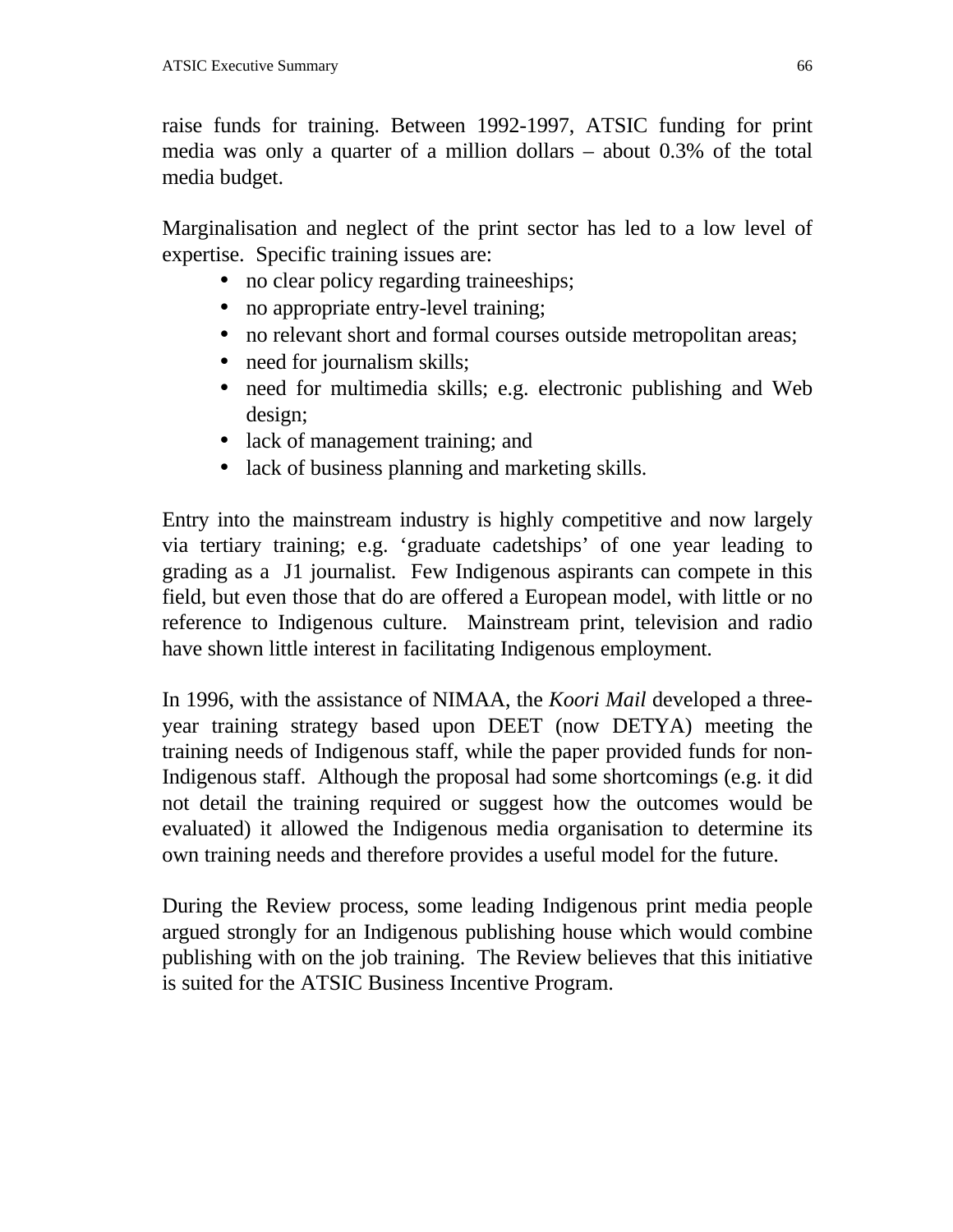# **8. INDIGENOUS RADIO TRAINING**

*ABSTRACT: The Review found that there are a significant number of indigenous people with well developed skills in broadcasting. There remain, however, a number of areas where training is needed, in particular, professional development in areas such as marketing and strategic planning as well as management skills. In addition, on-going training should be maintained and developed as referred to in previous chapters.*

*The Review makes a total of nine recommendations:*

- *that ATSIC and DEETYA:*
	- *support the development of a mentoring scheme for indigenous media managers;*
	- *support the development of an aspirant radio ABC course; and*
	- *provide training opportunities for Indigenous radio technicians.*
- *that ATSIC:*
	- *require training strategies to be developed and implemented for the management of all media associations;*
	- *develop a training program for archival management in indigenous media associations and ensure that all media associations have developed a policy on archival material; and*
	- *establish future needs in multi-media training and equipment and managing program strategies.*
- *that non-indigenous management training programs are assessed by independent experts and closely monitored by funding bodies.*

#### **\*\*\***

There is a now a significant body of Indigenous people trained in radio production, presentation and journalism. However, past concentration on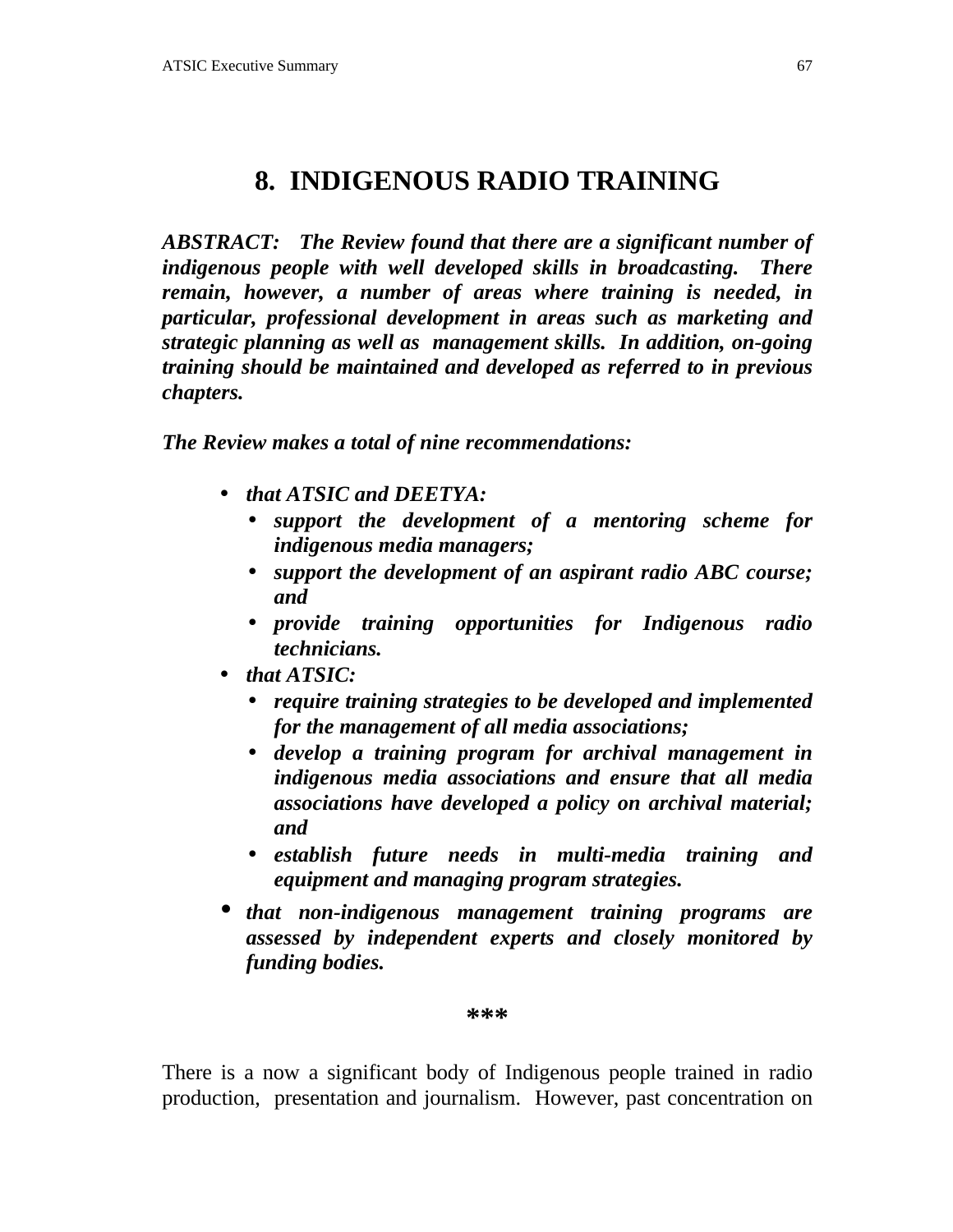developing skills at the front line of broadcasting has created four issues which need to be addressed:

- some (especially younger) staff see radio as simply announcing and playing music - they have few skills in areas like news, documentaries, oral history, drama, jingle and sponsorship production;
- there has been too little emphasis on Indigenous culture;
- training at community stations is often 'hit-and-miss'; and
- other essential areas; e.g. management, financial control and marketing, have been neglected.

Insufficient funds have been provided to develop comprehensive training strategies. Moreover, there has been inadequate concentration on outcomes. For example, ATSIC performance indicators relate simply to the number of trainees; they make no reference to the **type** and **effectiveness** of training undertaken.

General points to be made are that:

- ATSIC has no knowledge of the program content of stations it funds;
- radio is a major employer of Indigenous people; and
- station managers themselves often cannot identify their training needs.

Above all, it must be recognised that Indigenous radio people see themselves as **professionals**.

The Review identifies urgently required skill areas as:

- management training
- human resources, including staff supervision
- financial management and budget control
- strategic planning
- legal requirements
- archival management
- training as directors
- technical training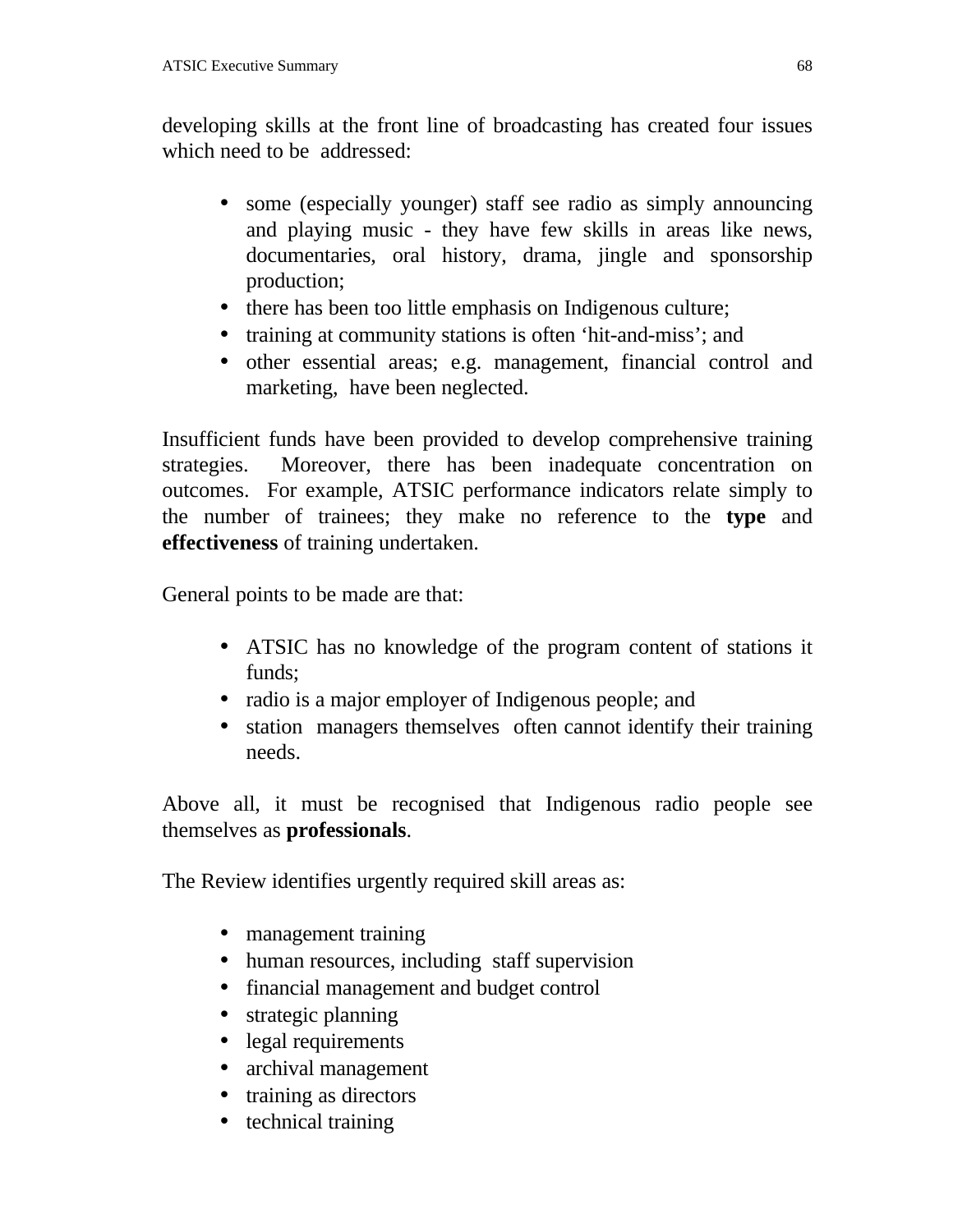- marketing
- programming, including advanced program training and strategies; and
- multimedia and on-line services.

# **Management training**

This is perhaps the most pressing need, but it is difficult to locate appropriate courses for Indigenous people. On-the-job training assumes a career path that does not exist in Indigenous radio because of unpredictable funding cycles. Management courses in tertiary institutions assume cultural homogeneity and target their courses at the mainstream (as well as equating increased profits with good management). Management is ineffective unless it is culturally appropriate.

An approach of 'one suits all' will not work. The management requirements of each media organisation need to be considered individually. For example, it may be possible to use the training modules already developed by the ABC (as BIMA has successfully done), but these would probably have to be adapted to meet the needs of regional and remote, as well as metropolitan, areas. Above all, the approach must be long-term; e.g a ten-year cycle.

Possibilities include a mentor scheme, whereby media managers with significant experience would be engaged to consult with a trainee in identifying areas for skill development, developing a time-frame and strategy to achieve those skills, then report to the funding bodies and the board of the relevant media association.

In Indigenous radio stations where Aboriginalisation policies are already in place, non-Indigenous managers may well be able to train their own replacements. However, the training process and expected outcomes must both be specified in detail. Their performance should be assessed by an independent expert; e.g. the manager of the ABC Indigenous Broadcasting Unit.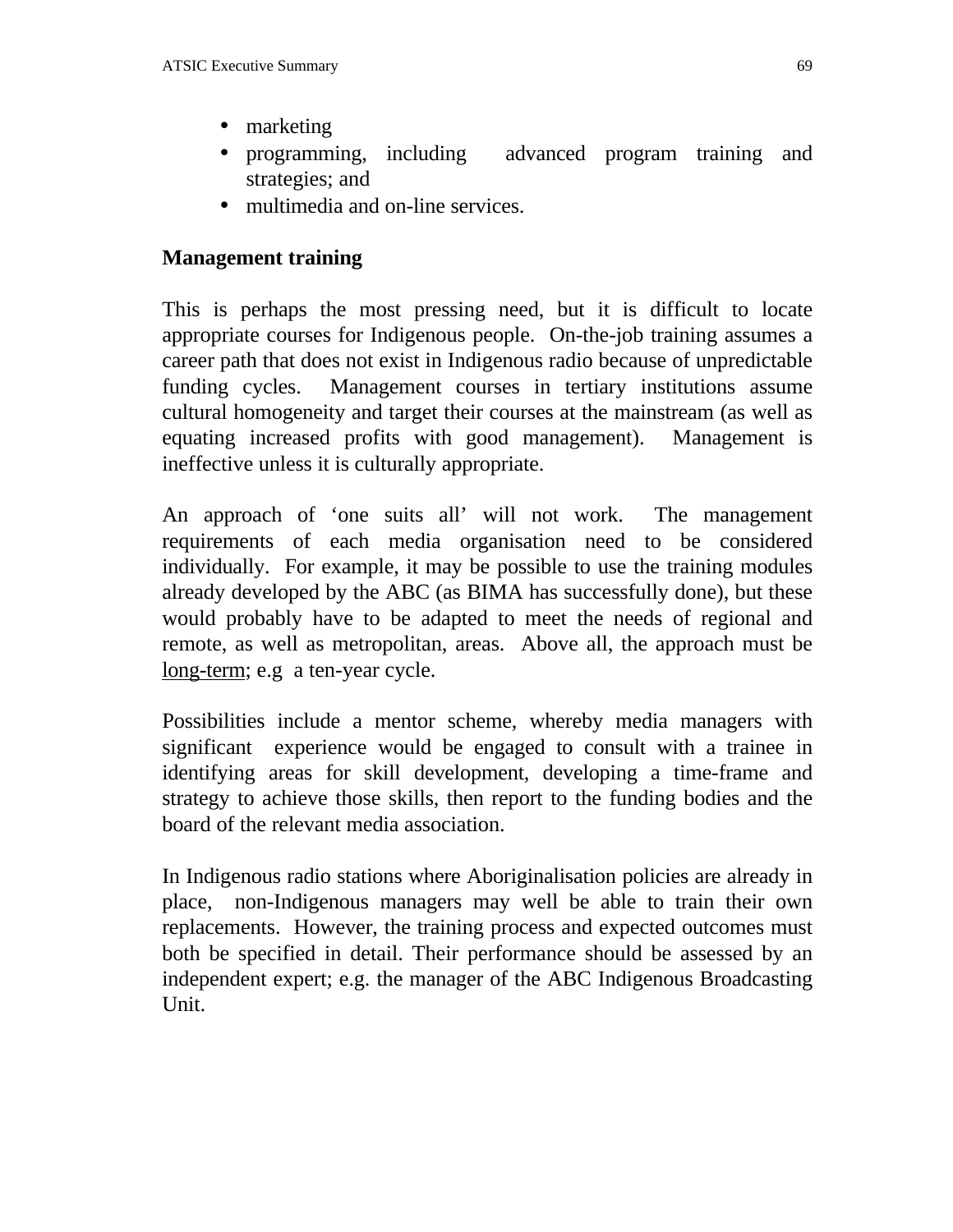# **Training directors**

Directors of Indigenous media associations need training in:

- the aims and operation of the media association;
- the role of the board of directors and its relationship to the staff;
- responsibilities of individual directors; and
- financial and legal responsibilities of directors.

However, directors may be senior persons with significant standing in their communities and considerable experience elsewhere. This would have to be handled carefully.

# **Technical training**

There is a dearth of Indigenous technicians in Indigenous radio.

The Broadcast [Station Operators] Certificate of Proficiency (BCOP) is the essential industry standard of technical training for radio technicians. In 1995 a committee comprising the ABC (technical division and Indigenous Unit), NIMAA and RMIT Department of Technician [sic] Electronics developed a curriculum and delivery strategy for Indigenous trainees to achieve this qualification.

The arrangement was to be that the ABC would provide on-the-job training at sites nearest to the Indigenous media associations concerned. There would also be block-release training in Townsville. Trainees would win the Certificate of Basic Electronics (qualifying them for employment as technical assistants), then the BCOP.

The strategy was well-designed. It provided appropriate training methodologies and was well supported by NIMAA as well as the ABC and RMIT. But it was not funded by ATSIC and DEETYA, mainly because DEETYA would not accept the cost of living and travel allowances involved.

There is a critical need for Indigenous technicians. Moreover, technical qualifications would lead to 'real jobs' for Indigenous trainees.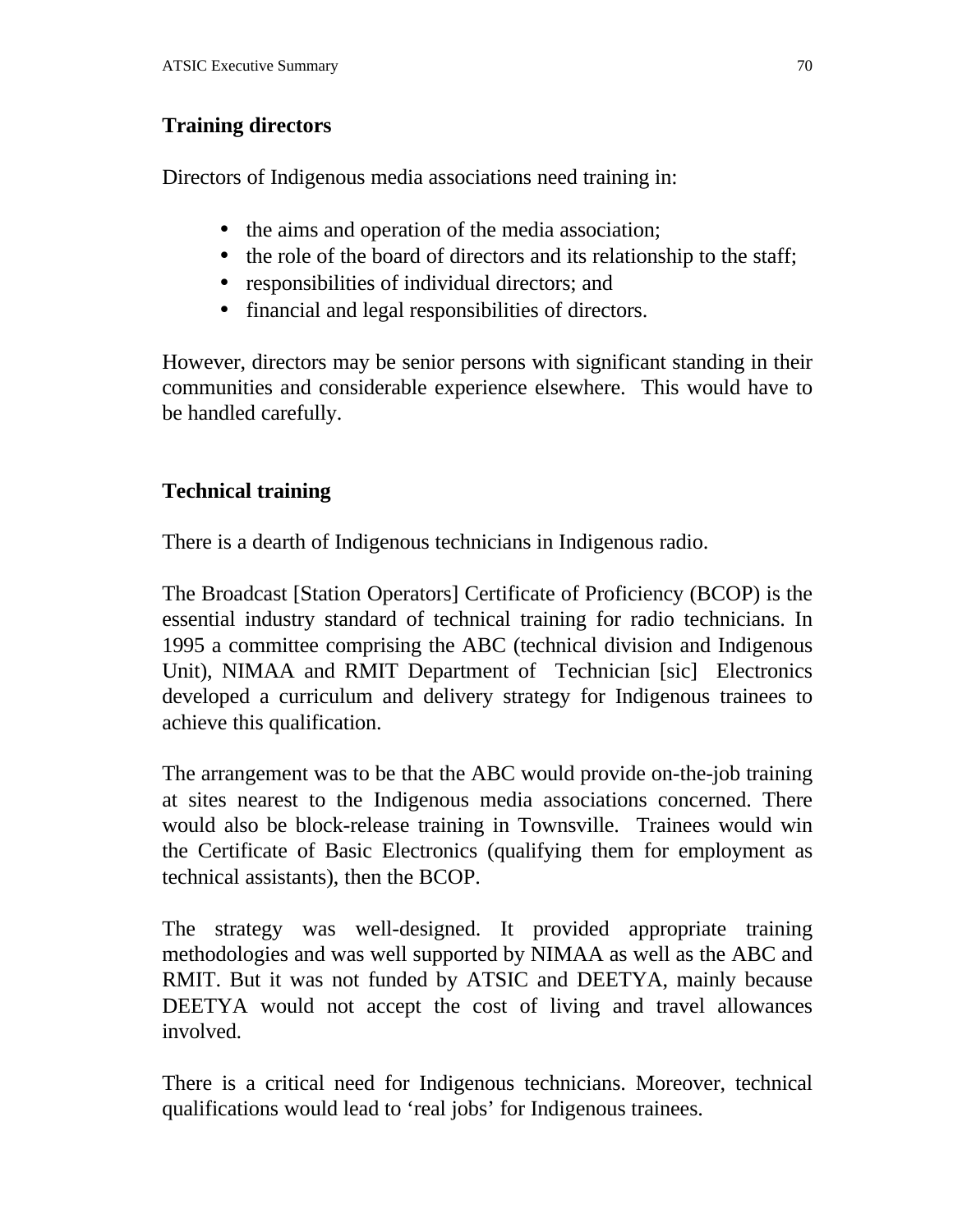### **Marketing training**

All indigenous media associations require business and marketing strategies to ensure less reliance on government funding. Mainstream training in marketing will not necessarily be appropriate for all media associations for the reasons referred to above.

#### **Archival training**

Since some of the material produced by Indigenous media associations will be of significant value to both the Indigenous and non-Indigenous communities, an archives policy should be developed. Some material will also have commercial value. Cultural protocols must be observed and the Australian Institute for Aboriginal and Islander Studies could be of some assistance due its expertise in this area.

#### **Programming training**

It is important that stations reflect the aims and objectives of the relevant media association as well as their mandate from the communities they serve.

Limitations of time, resources and expertise prevent senior managers from:

- commissioning audience research;
- continuously reviewing program content;
- training younger staff; and
- considering other options (such as multimedia and on-line services).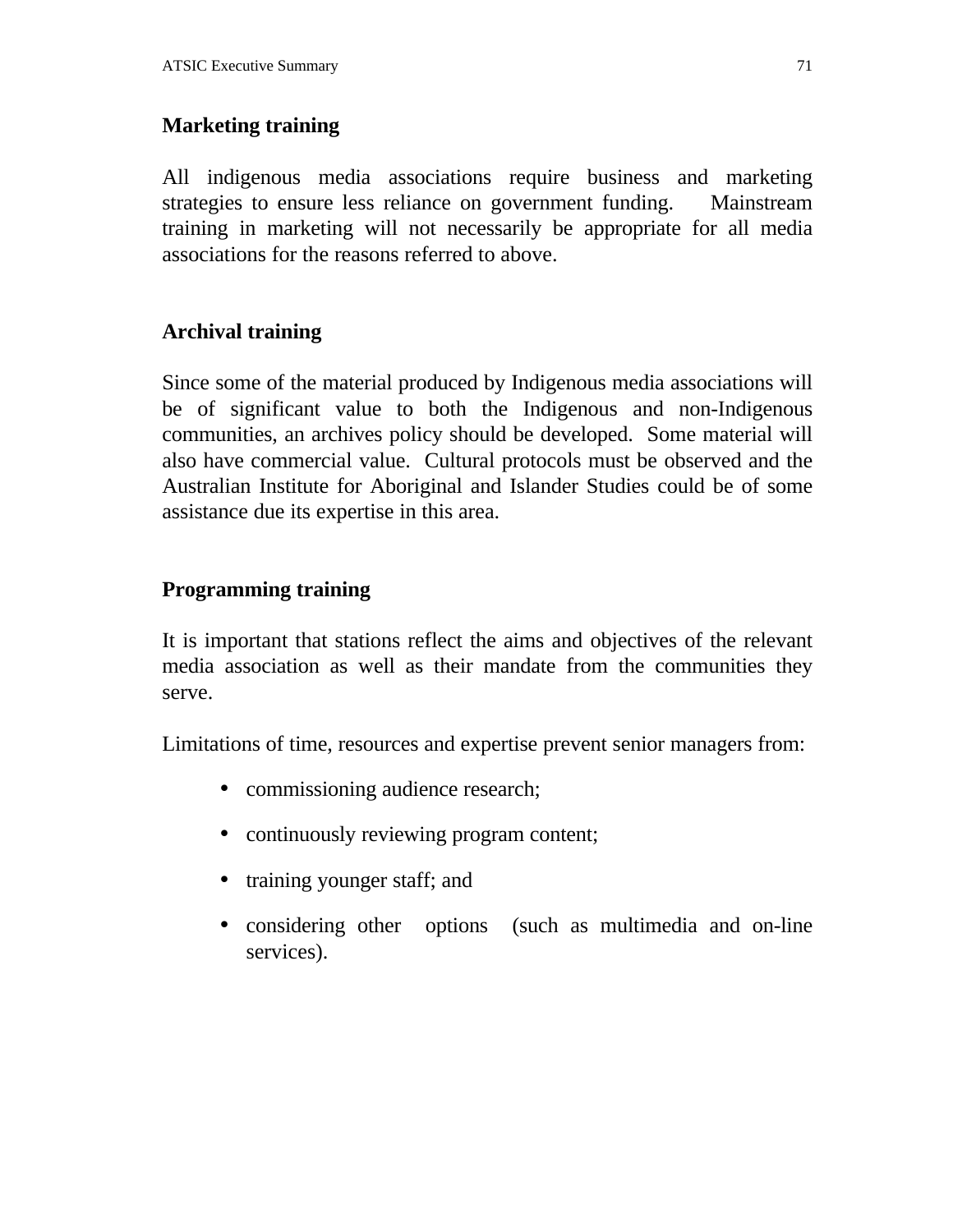# **The Australian Broadcasting Corporation (ABC)**

The ABC provides considerable assistance to Indigenous media. For example, it:

- assists aspirant broadcasters;
- helps establish Indigenous media associations; e.g. large associations like the Central Australian Aboriginal Media Association (CAAMA) as well as smaller associations in Port Augusta, Cairns, Mt Isa, Broome, Fitzroy Crossing, Halls Creek and Kununurra.
- helped establish the BCAD course (*See* Chapter 6). It currently
	- pays for Indigenous people to attend workshops; and
	- pays for guest lecturers at Batchelor College.
- provides seven regional associations with access to its transmitters;
- runs specialist training workshops and funds to 'backfill' trainees' positions;
- provides 1 200 hours per year of technical services;
- advises on purchase of equipment; and
- has a specialised Indigenous Broadcasting Unit (IBU) that provides hands-on training on request.

There are currently some ten aspirant Indigenous groups needing a comprehensive introduction to radio, preferably the equivalent of a year's full-time training, plus on-the-job experience. (Note that their people need this before they gain a licence, so that they are in a state of broadcastreadiness when it is granted.)

The IBU is an experienced training provider and can ensure continuity of training. It is well equipped to design and implement such a course of training.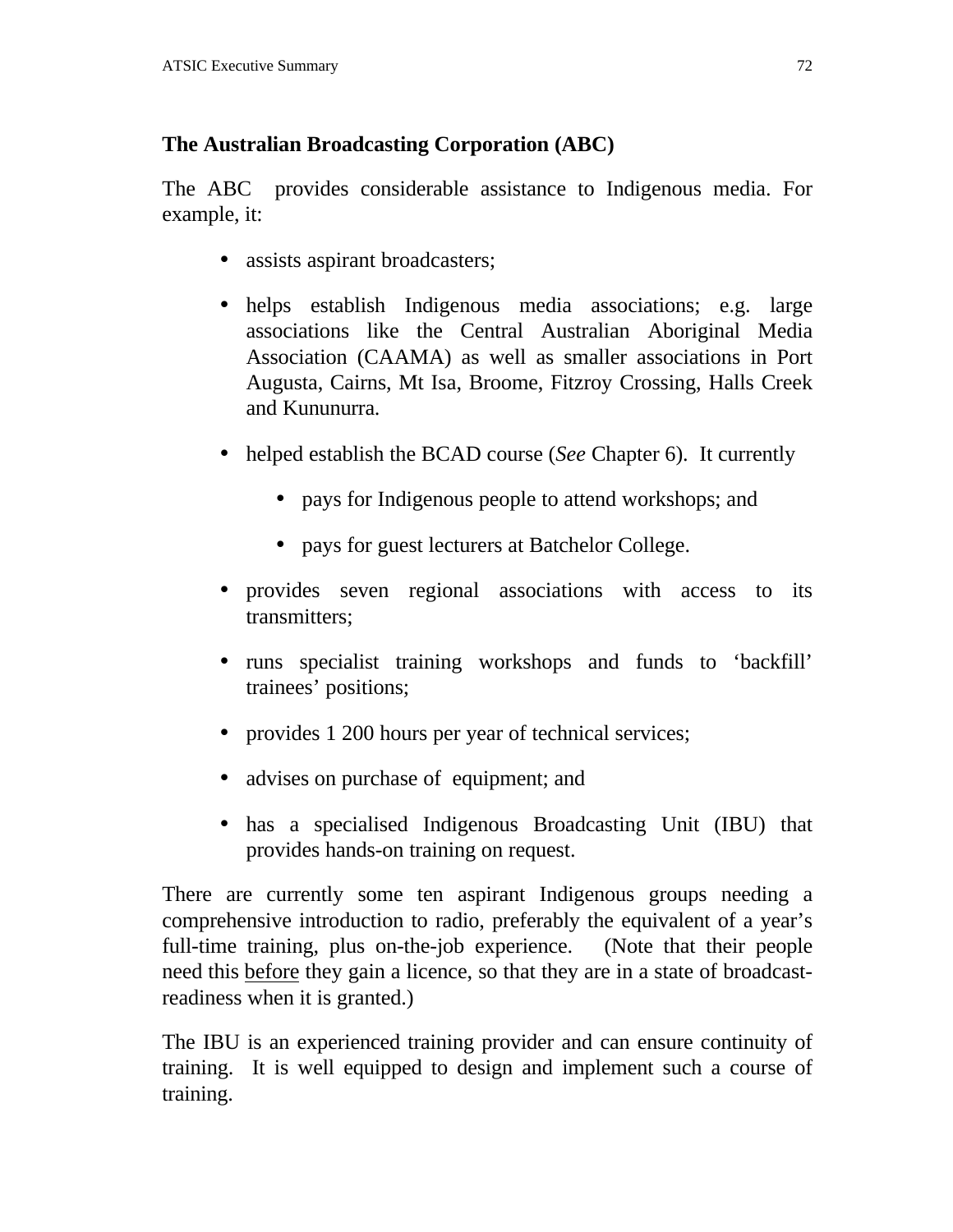## **Multimedia training**

A number of Indigenous media associations operating in radio are interested in diversifying. This will de dealt with in more detail in Chapter 10.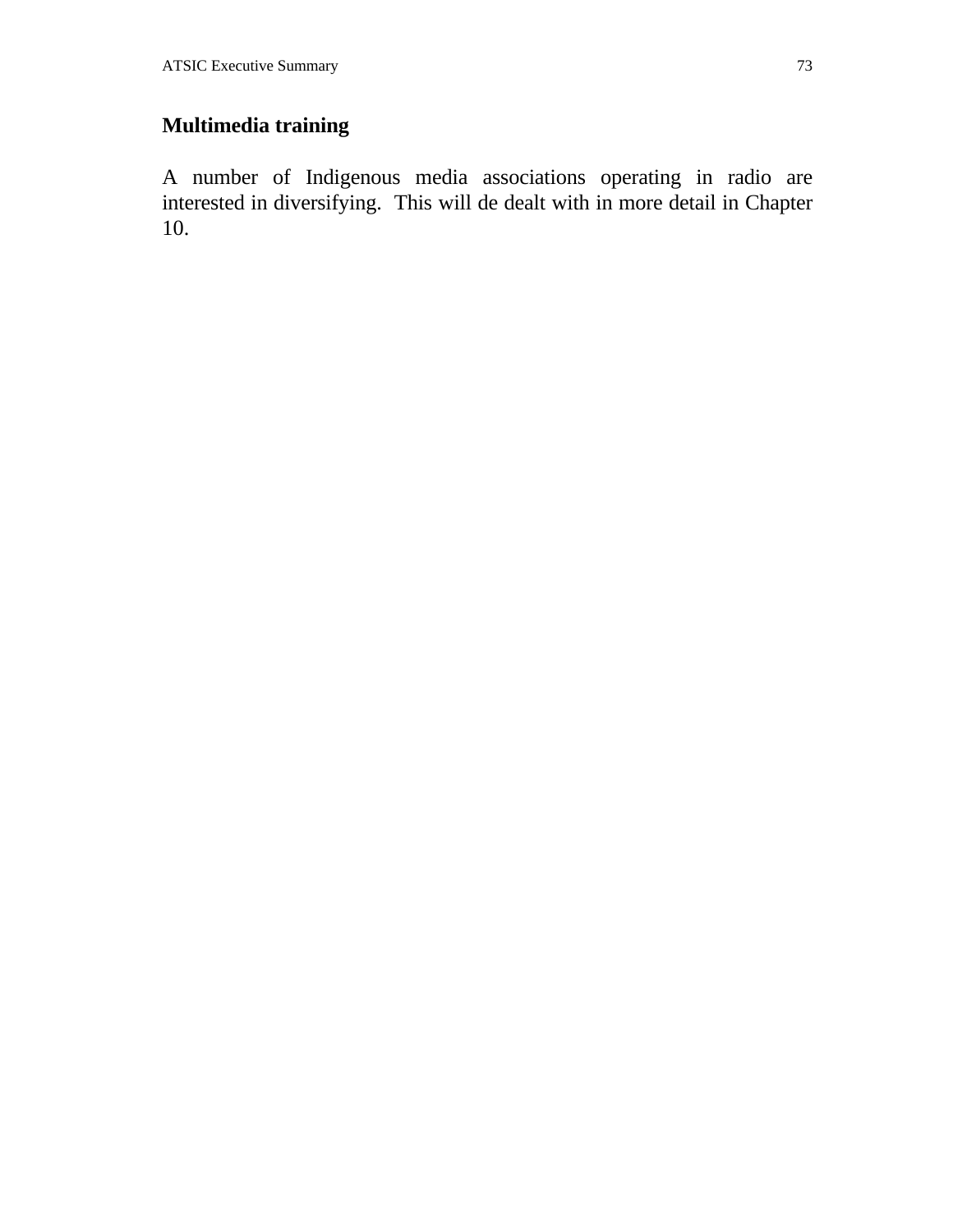# **9. FILM, TELEVISION AND VIDEO TRAINING**

*ABSTRACT: A new generation of indigenous film and television makers are building on powerful story-telling, visual art traditions and cultural perspectives to create an indigenous screen culture. The Review notes that rapid growth has been achieved despite the lack of interest of key funding agencies regarding the needs of aspirant indigenous film and television makers – largely due to significant contributions made by due to established groups and individuals. The Review recommends providing support for appropriate training as this is inhibiting growth in this sector.*

*The Review recommends:*

- *that DETYA:*
	- *extends its support for film and television trainees;*
	- *develop strategies to increase the number of indigenous film and television producers; and*
	- *develop a national indigenous film and television training strategy.*
- *that ATSIC:*
	- *provide support and funding for entry-level training, further levels of specialisation and negotiate an appropriate training framework;*
	- *ensure that a travel budget is provided; and*
	- *promote the work of indigenous production houses in conjunction with other relevant agencies (AFC etc.).*
- *that the employment of indigenous trainees are a condition of grant to indigenous film-makers.*

*\*\*\**

The FTV industry has the potential to be a significant employer. It can also make a contribution to Australia's cultural standing internationally.

The industry traditionally operates in a hierarchical manner, using teams of specialists. Multi-skilling is rare. Because of the relative costs, entry is usually via video rather than film production.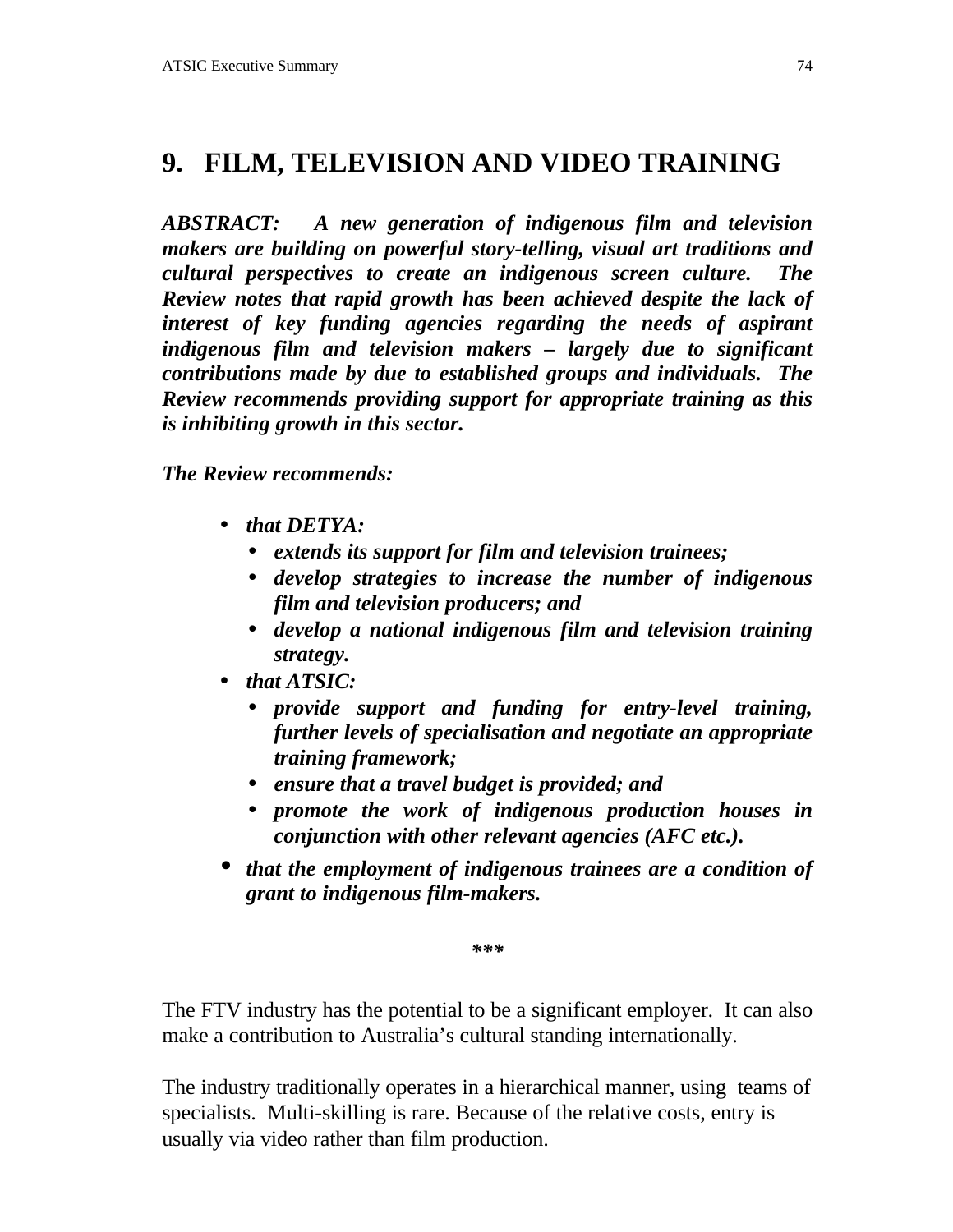## **The Australian Film, Television and Radio School (AFTRS)**

The AFTRS has provided introductory media training for Aboriginal community groups since the late 1970s. It continues to hold regional radio workshops, but now also presents introductory courses in video production, sound recording, management and documentary video production. These courses have been offered at Batchelor College, CAAMA, Imparja Television, Remote Area Media (RAM) and Murrimage Video Production.

AFTRS has also:

- provided equipment and staff to Indigenous communities;
- helped CAAMA to design a three-year training FTV program leading to a Diploma of Arts;
- run cinematography, sound and editing workshops at CAAMA; and
- monitored, reviewed and assessed TAIMA's three-year Associate Diploma (Video Production Techniques).

In 1993, AFTRS entered into a Recruitment and Career Development Strategy with DEET (now DEYTA). This provided five one-year scholarships, identified staff positions and a series of cross-cultural workshops, as well as the 20-week intensive video production courses taught by Mr Lester Bostock.

The Review notes Mr Bostock's point that Indigenous FTV training courses should be culturally appropriate. This implies:

- full-time entry level courses;
- open entry (no academic prerequisites); and
- an Indigenous environment.

In 1994 AFTRS ceased running introductory courses. It now channels resources for Indigenous people into scriptwriting, directing and producing. An Indigenous Program Initiative provides state-based advanced level scriptwriting courses. The Indigenous Scriptwriting Mentor Scheme pairs talented Indigenous storytellers with experienced scriptwriters.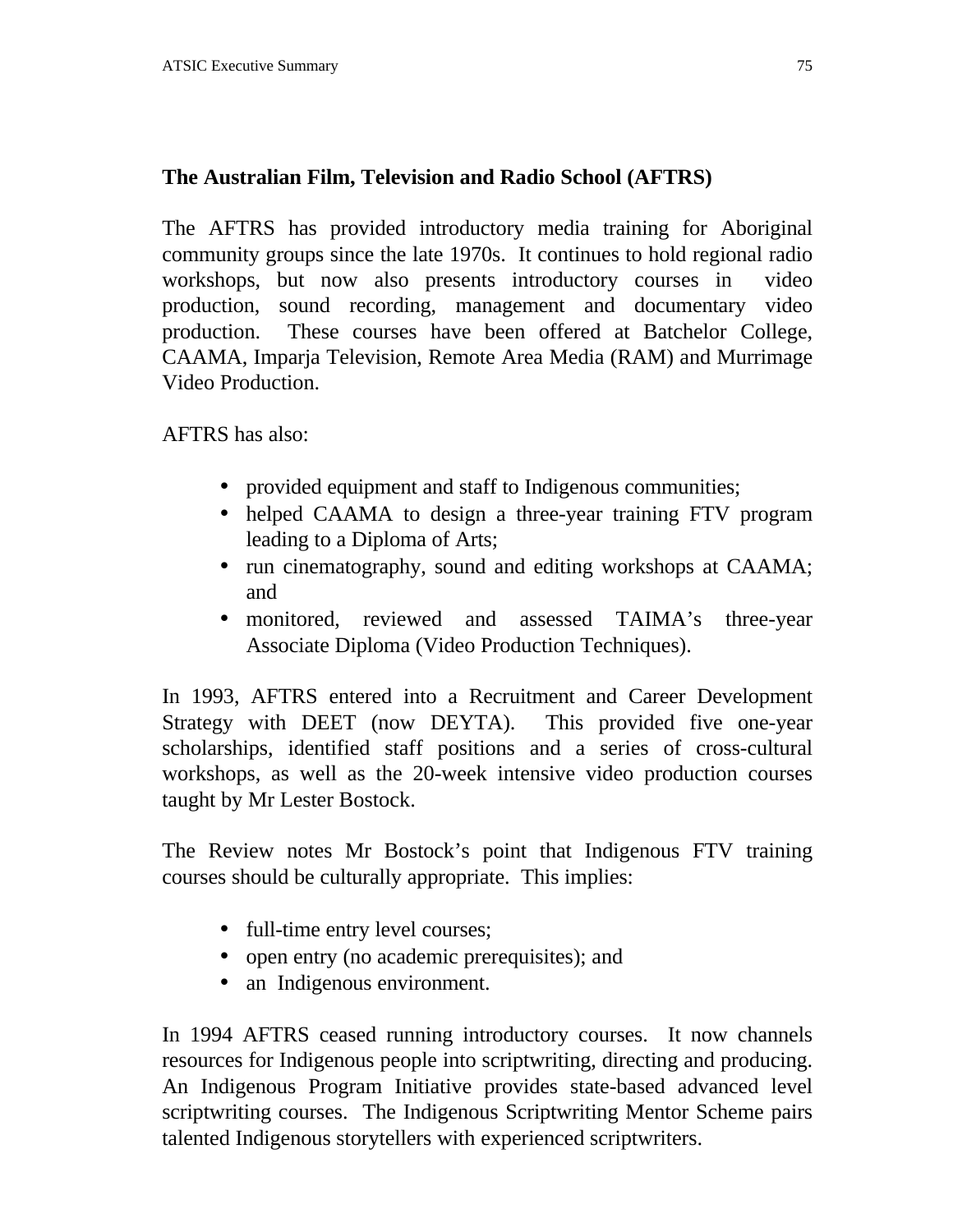#### **Film Queensland**

NIMAA and Film Queensland have negotiated a strategic plan of development support involving an Executive Producer Mentor Scheme. It aims to:

- establish a database on production, location, facilities, marketing and distribution;
- investigate market and distribution opportunities for Indigenous product;
- develop a package of four micro-documentaries (to first draft stage) and four short dramas for broadcast on the BRACS networks; and
- package products for presales.

### **CAAMA FTV training**

Between 1987 and 1991, DETYA funded two intakes of five Indigenous trainees at CAAMA for three-year FTV courses. Several significant Indigenous FTV makers graduated from these courses, including the award-winning Rachel Perkins.

The Review suggest that the factors critical for success are:

- hands-on access to technology;
- an Indigenous environment; i.e. a critical mass of Indigenous people learning together;
- an educational environment that does not assume high levels of academic achievement;
- a supportive environment close to family and community;
- recognition of Indigenous culture as an integral component of the course; and
- a career pathway open to graduates.

It notes that DETYA funding has now been reduced to only two traineeships, which is below the critical mass considered necessary.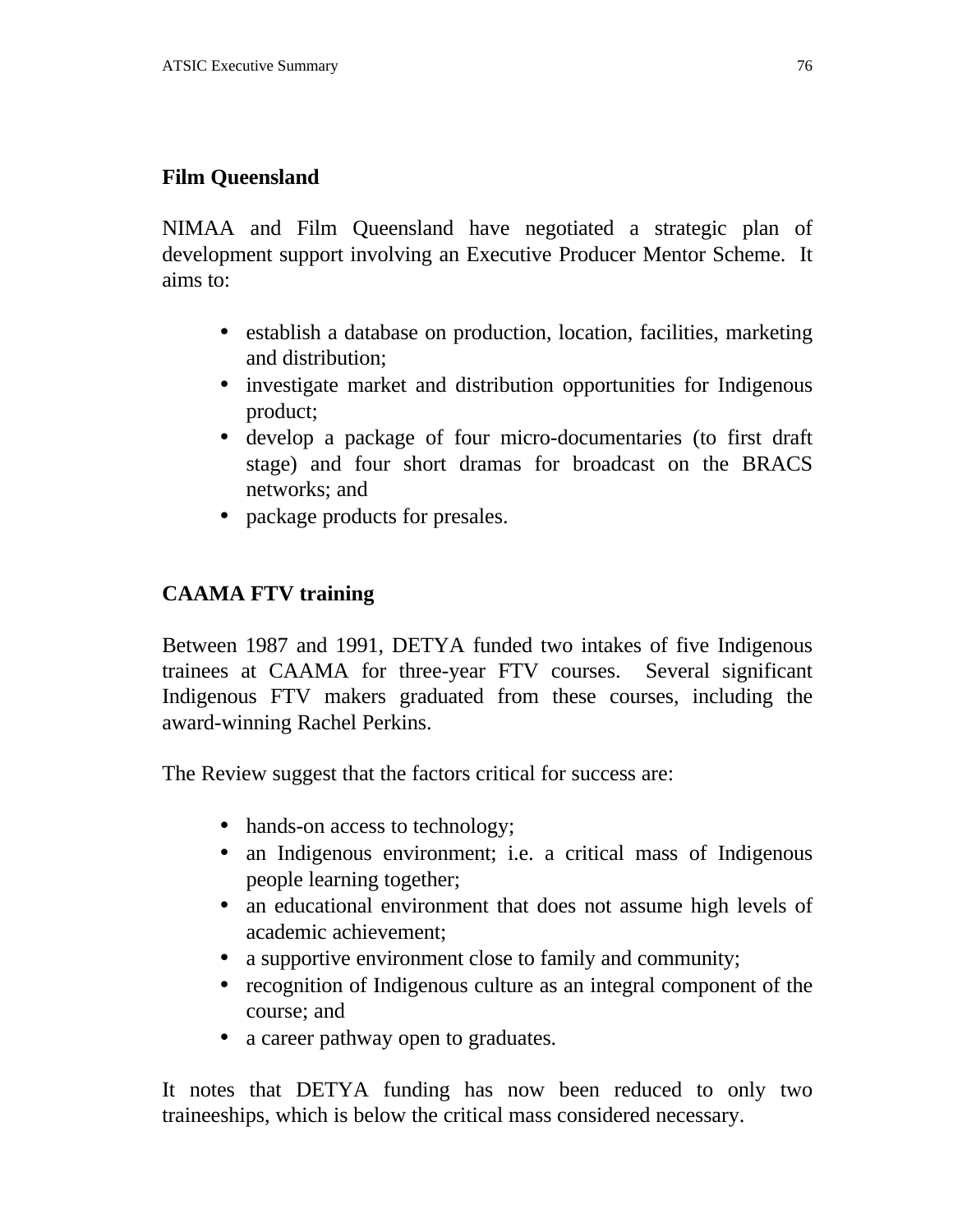DETYA has made valuable contributions to training Indigenous FTV personnel, but its efforts have been uncoordinated and it clearly has difficulty dealing with an industry based largely on untenured work.

There is also a need for intermediate and advanced career training in the industry. The critical points are:

- support while making the transition from traineeship to work;
- filling the skill gaps in Indigenous personnel; and
- training Indigenous FTV producers.

It is necessary to raise the profile of Indigenous FTV and establish a national training strategy aimed at developing a vigorous, well-trained and economically sustainable industry.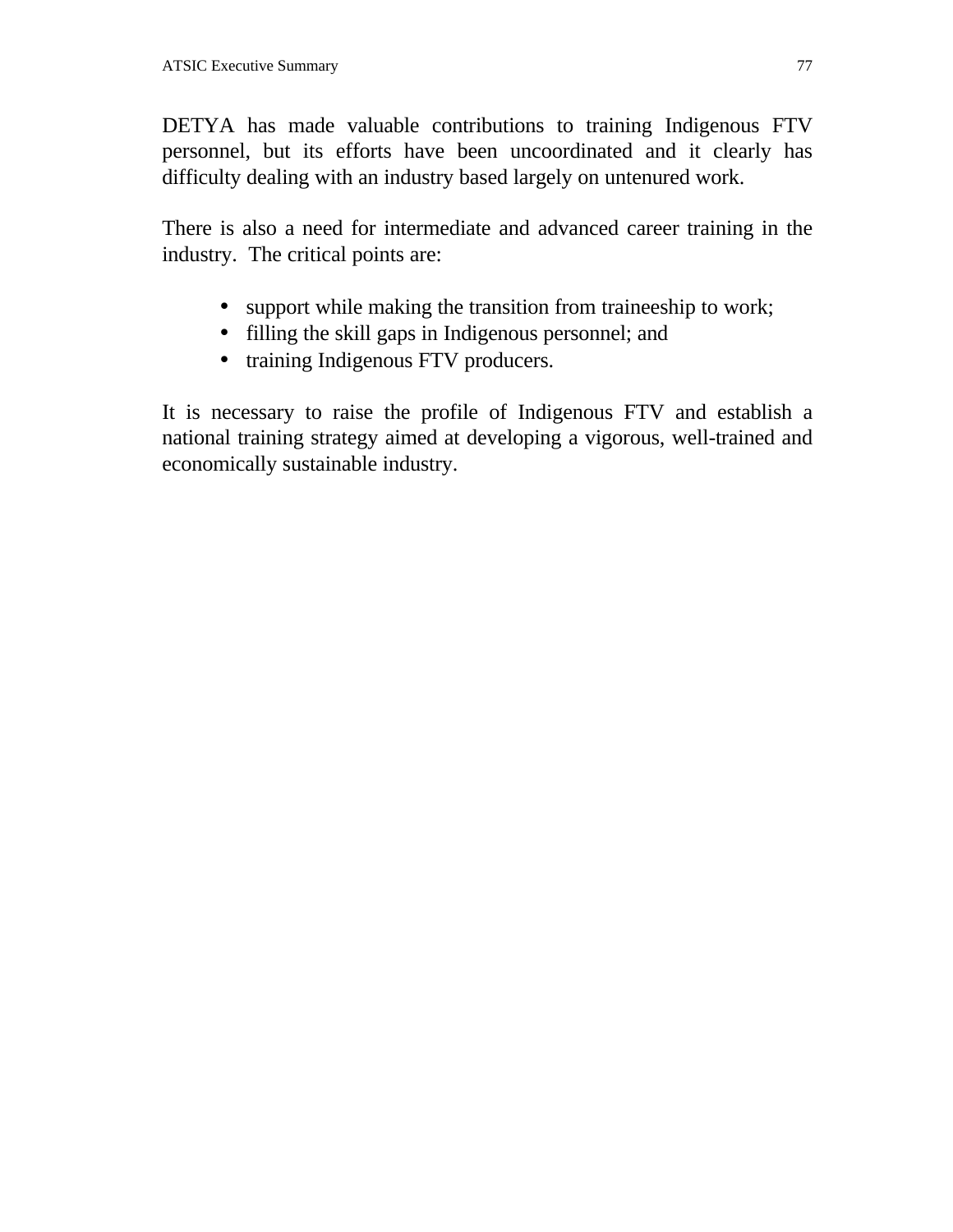# **9. MULTIMEDIA TRAINING**

*ABSTRACT: The Review aims to highlight some of the areas where there has been and could be some training. The Review considers that multi-media and on-line services have considerable potential for use by Indigenous people living in remote and rural communities and advocates training be conducted in communities.*

*The Review recommends:*

- *that ATSIC establish a multi-media training program for indigenous people in custody; and*
- *that NIMAA, ATSIC, DEETYA and other relevant agencies develop a multi-media training strategy.*

**\*\*\***

Multimedia requires broadband connections; that is, cable or alternative delivery systems with sufficient bandwidth (delivery capacity). Urban areas are only now beginning to enjoy these facilities and rural a remote areas may not have them for some time. The education system in general, and the film industry in particular, are only now beginning to come to terms with digitalisation and the use of computers.

In the case of multimedia, the Indigenous community is no worse off than the general community and it may be able to take advantage of the opportunities offered.

The Review notes that on-line technology is often immediately attractive to young people, but that it is critically important that the Elders should also be involved. They must be able to assess the technology first hand, then identify potential benefits to their communities.

#### **The AFC project**

In 1996 the Australian Film Commission (AFC) Indigenous Branch conducted a project called *the bush track meets the information superhighway*, designed to provide twelve Indigenous communities with an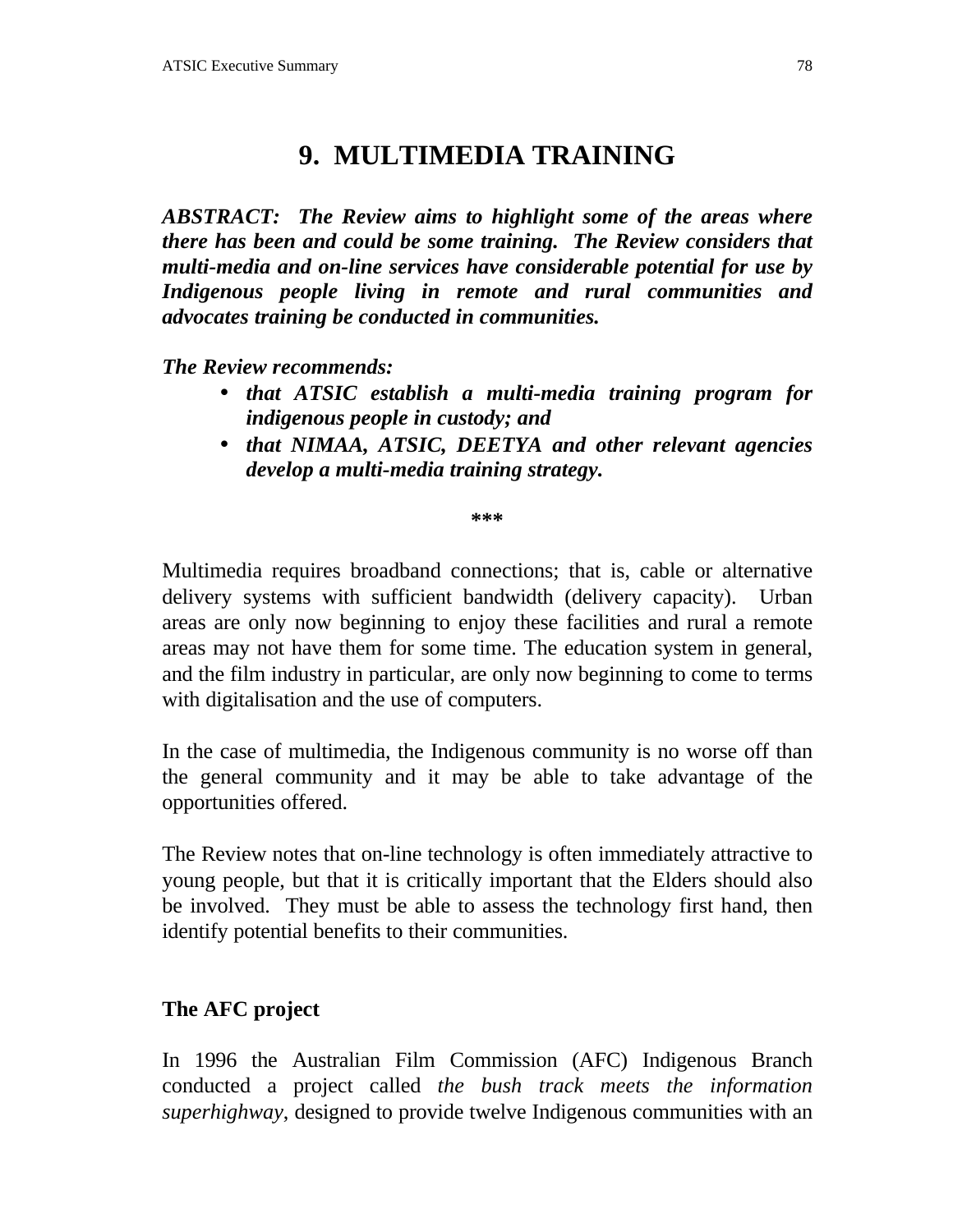introduction to the Internet, the design and use of Web sites (electronic 'shopfronts') and the archival uses of CD-ROMS.

Community discussions after this project identified four key issues which would need to be addressed:

- strategies and resources for multimedia training;
- computer resources;
- strategies to establish or improve connectivity; and
- an Australia-wide on-line strategy for Indigenous people in custody.

## **QANTM Australia CMC**

QANTM is a Co-operative Media Centre, or CMC, based in Darwin. When it was established in 1996, it saw the Indigenet program as a critically important part of its activities and negotiated a participation agreement with NIMAA.

QANTM has run some training courses (e.g. juvenile offenders, for vocational training, traditional owners) but none of these is accredited. QANTM is planning other courses but it requires training to be done on a cost recovery basis, including a dollar for dollar contribution from communities, and is therefore unlikely to deliver on its initial promise to provide significant opportunities for Indigenous people.

## **IMAGO CMC**

IMAGO, based in Western Australia, is the only other CMC to consider Indigenous training.

The State Department of Education is concerned that some 93% of Indigenous students at primary level fail to qualify for post secondary education. IMAGO has proposed the concept of Modular Interactive Telecommunications Environments (MITEs), telecentres capable of providing educational and other services to remote communities. Each MITE telecentre will have six computers and could use its video conferencing capability to offer training.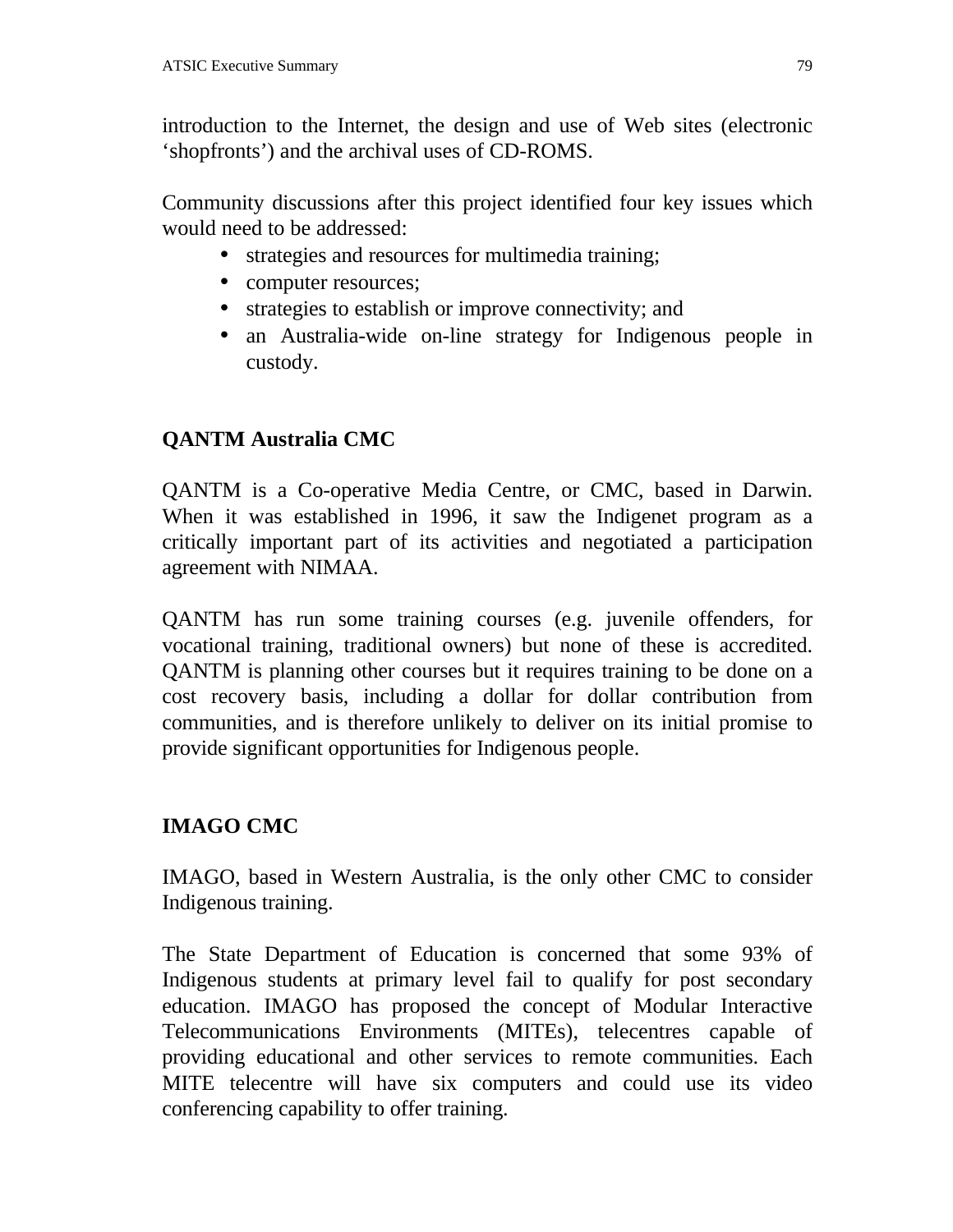IMAGO has funding for seven MITEs through the Regional Telecommunications Infrastructure Fund. However, until the centres are operational, it is not possible to assess their performance. It is important to note that MITE only provides the facility for training and other multi-media and on-line activities. Any formal training courses would have to be requested from a training provider and financed.

### **Aboriginal Nations (AN)**

AN is a Sydney-based, non-profit company with an all Indigenous board (See case studies in *Appendix 2*). It is committed to training Indigenous people in digital animation for the film industry and runs a separate company, the School of Computer Graphics, for that purpose. Trainees are recruited from all over the country with no prior expertise and undergo a six-week introductory course in:

- basic computer literacy;
- computer graphics;
- introduction to animation:
- computer-generated animation; and
- Aboriginal studies.

Trainees continue under the TEAME training scheme for twelve months, then graduate with an industry-recognised certificate in multimedia production for film and television.

From 1998 the School will be a formally accredited training provider. Its retention rate is 80% and graduates are guaranteed a job with the company. Its employment policy allows for people to fulfil community and family obligations and there is mentor program.

AN have structured their course into portable modules and are currently considering taking it into communities.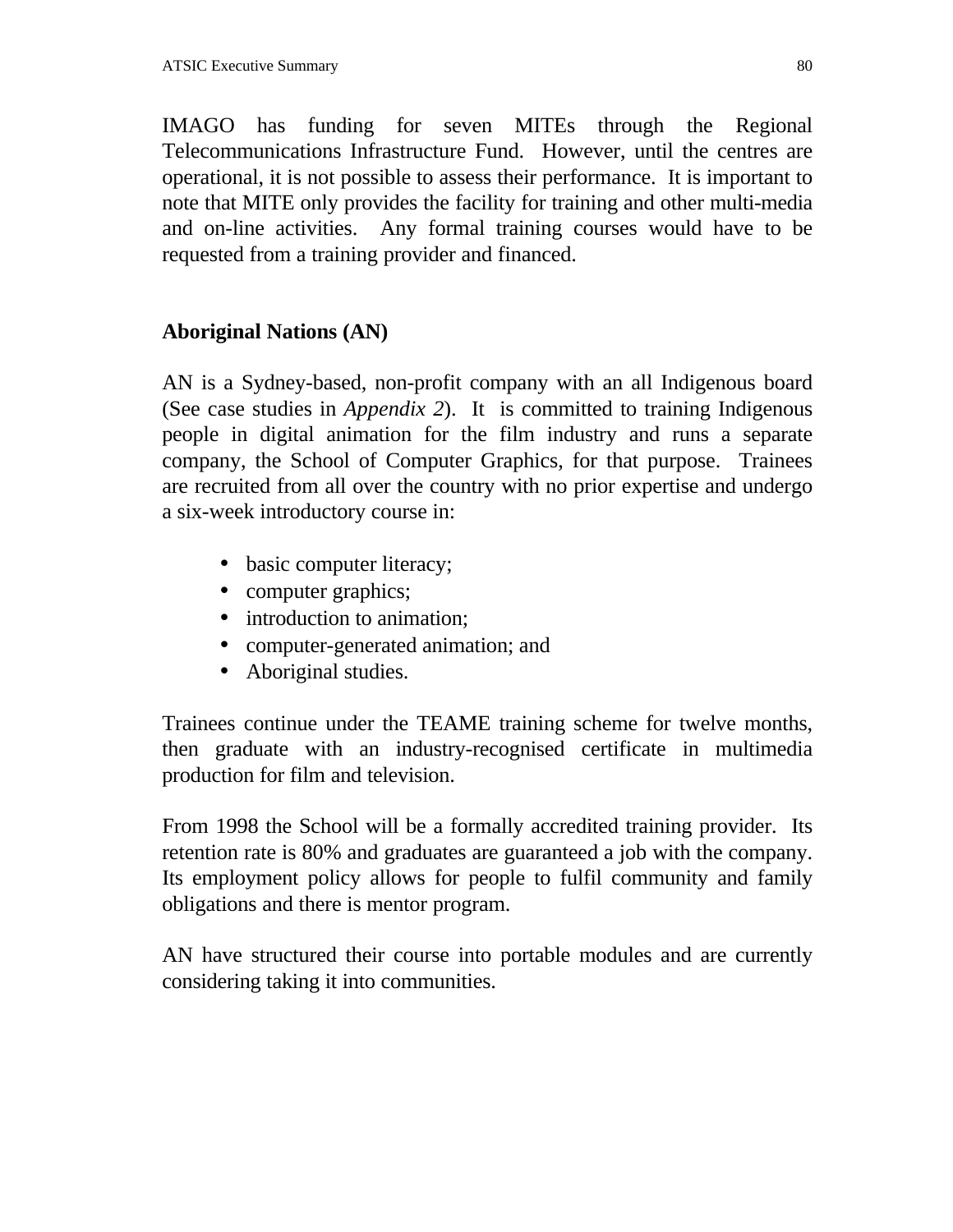#### **The Australian Film Television and Radio School (AFTRS)**

AFTRS is experimenting with a revolutionary on-line production course which will pioneer the idea of virtual studios. A pilot groups of twelve fellows will be accepted. They will need prior production skills which can be used in a digital environment. After a one-year course, they will emerge with the equivalent of a Masters Degree.

The course is of interest because it raises the possibility of a high level national production course for Indigenous people who prefer to remain in their communities.

#### **Summary**

There is little evidence that key institutions have considered facilitating the access of Indigenous communities to communication. Whether through lack of understanding or too narrow a focus on areas of specialisation (health, education, media, social security, employment), government agencies are unnecessarily compartmentalised.

Multimedia training must involve the Elders. It needs to be conducted in the communities by Indigenous trainers and be:

- hands on;
- project oriented;
- include relevant business skills;
- followed by the delivery of services (as part of the training program); and
- monitored by an appropriate Indigenous body.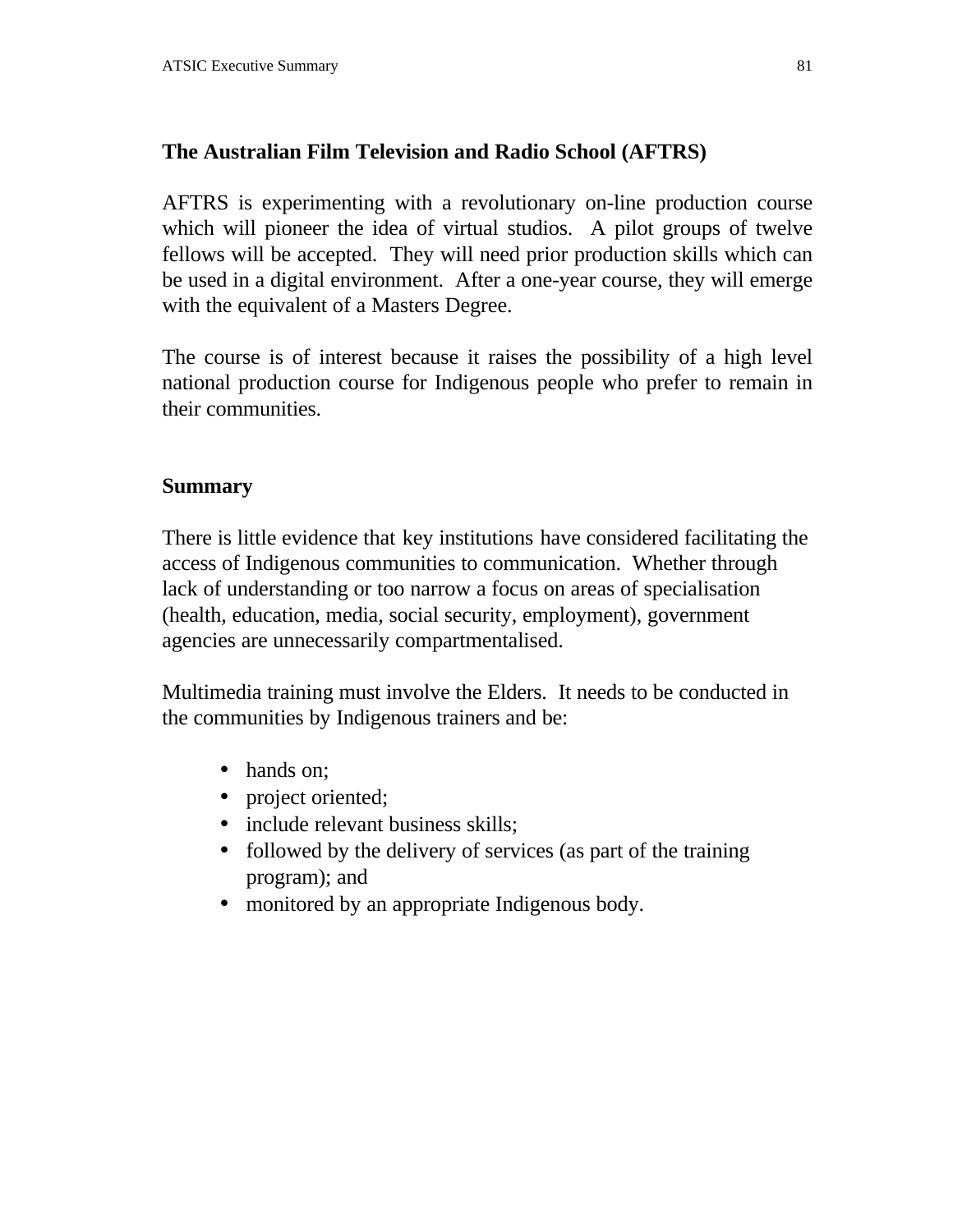# **Part C: TECHNOLOGICAL DEVELOPMENTS**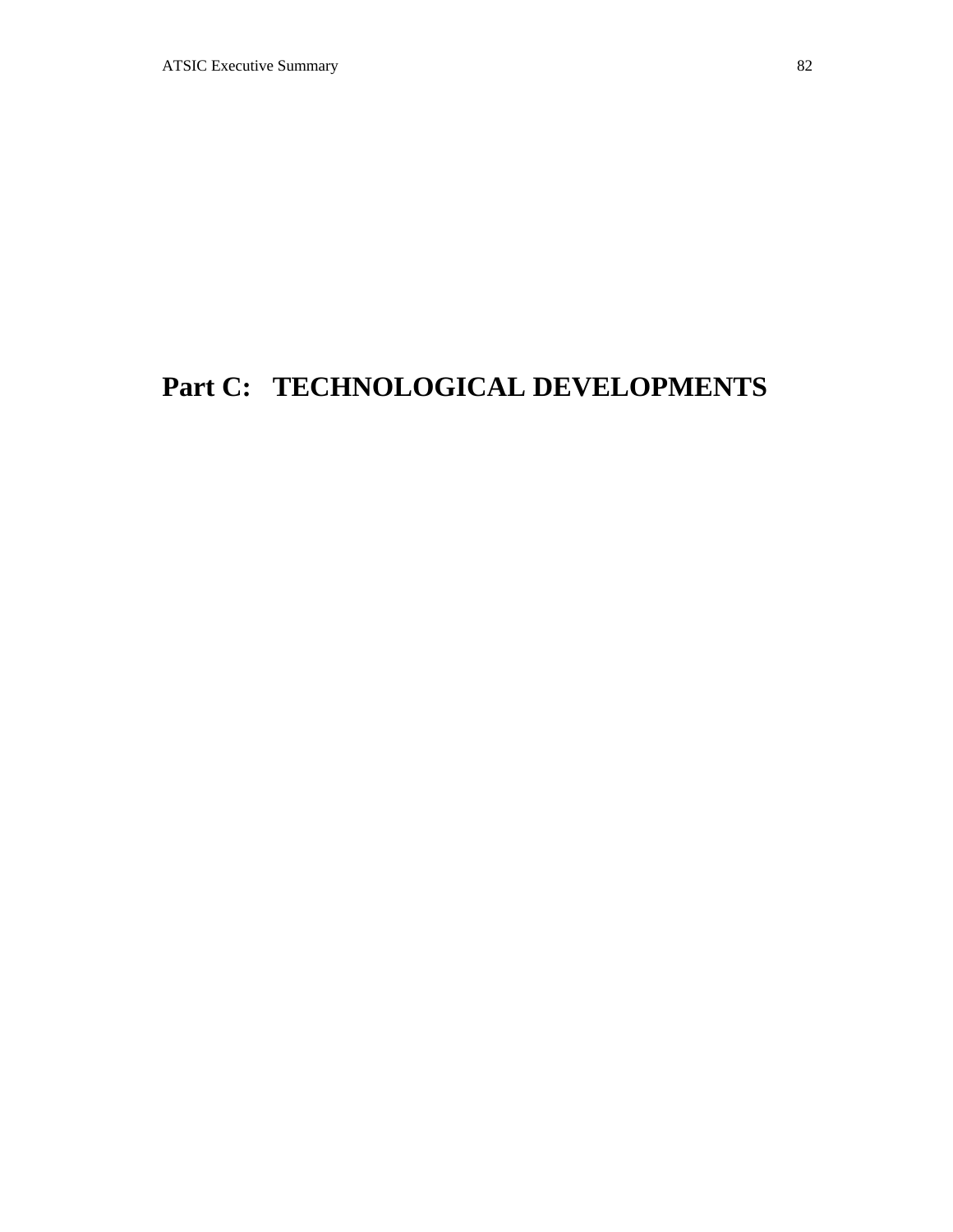# **11. EMERGING TELEPHONY, ON-LINE SERVICES AND MULTIMEDIA DEVELOPMENTS**

*ABSTRACT: Digitalisation of communications technology will have significant effects for Indigenous communities. The critical question is how to provide links capable of carrying sufficient data. Access to content providers will also be difficult for rural and remote communities.*

*There are a series of projects involving Indigenous people in e.g. running an Internet Service Provider (ISP), selling through Websites, video conferencing and accessing the Internet. Telemedicine and tele education in particular are involved.*

*The key questions are affordable access and an Indigenous Website.*

*The Review recommends:*

*That ATSIC, DCA and DEETYA:*

- *recognise the value of new media for Indigenous cultural and economic goals; and*
- *fund a public awareness project to make Indigenous businesses and communities aware of available services.*

*That ATSIC and DCA***:**

- *address the special needs of Aboriginal and Torres Strait Islander communities and do not recommend access to mainstream services; and*
- *lobby Telstra for zone reform and provision of local call cost access to the Internet for all Indigenous people in rural and remote Australia.*

*That ATSIC:*

- *take the lead in remote area service delivery;*
- *recognise in its media and telecommunications policies the special needs of remote communities;*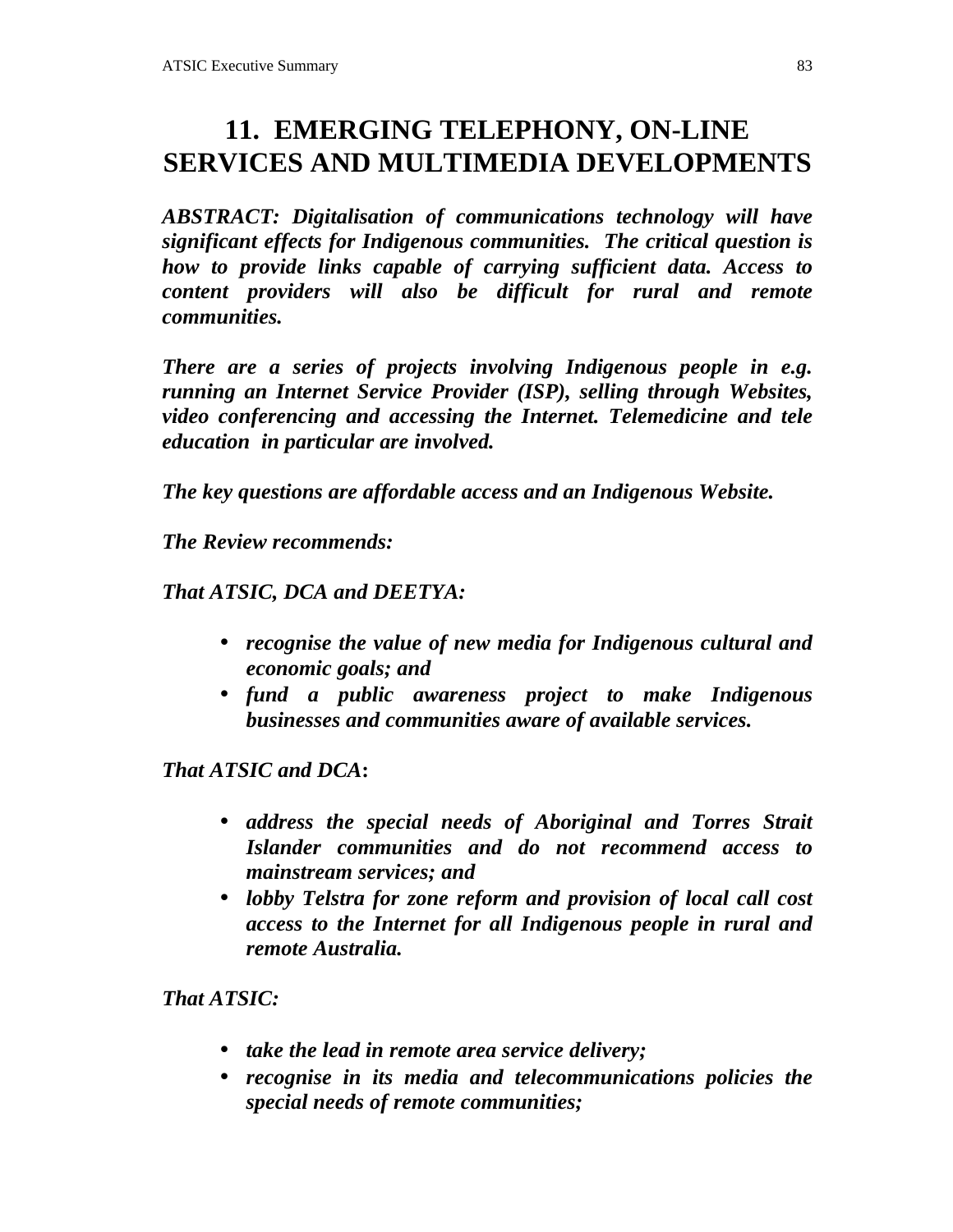- *support the development of an Outback Digital Network by taking an active role in design and implementation;*
- *support investigation of a business case for an Indigenous carrier or service provider;*
- *encourage development of an Indigenous Website run by an Indigenous company or producer;*
- *put in place strategies and funding for content generation and dissemination of Indigenous material and give Indigenous media organisations first option on ATSIC tenders which require the production of content; and*
- *in line with Recommendations 8.5 and 8.6, develop strategies for, and funding of, archiving material in a digital format.*

#### **\*\*\***

Digitalisation, which involves the use of digital rather than analogue technology, leads to convergence. That is, many forms of electronic communication that previously seemed unrelated now use the same basic technology. The profound social consequence is that they therefore become mutually compatible.

This is significant for all the Indigenous media because their future environment will be completely digital. Whether they are producing, storing or delivering content, they will use digitised systems. This new environment has been described as 'many to many'. For example, a dance may be digitally recorded, then delivered to the ultimate user as a book, a CD-ROM, a video, a sound recording, an image on the Internet (the socalled World Wide Web) or in several other forms.

The major policy question arising for all forms of media is vertical integration. Major media outlets are already trying to integrate; i.e. to control each aspect of the chain from production to dissemination. So newspapers will present their material on-line as well as in print; television networks will offer a site on the Internet; telephone companies will try to position themselves in pay television as well as telephony.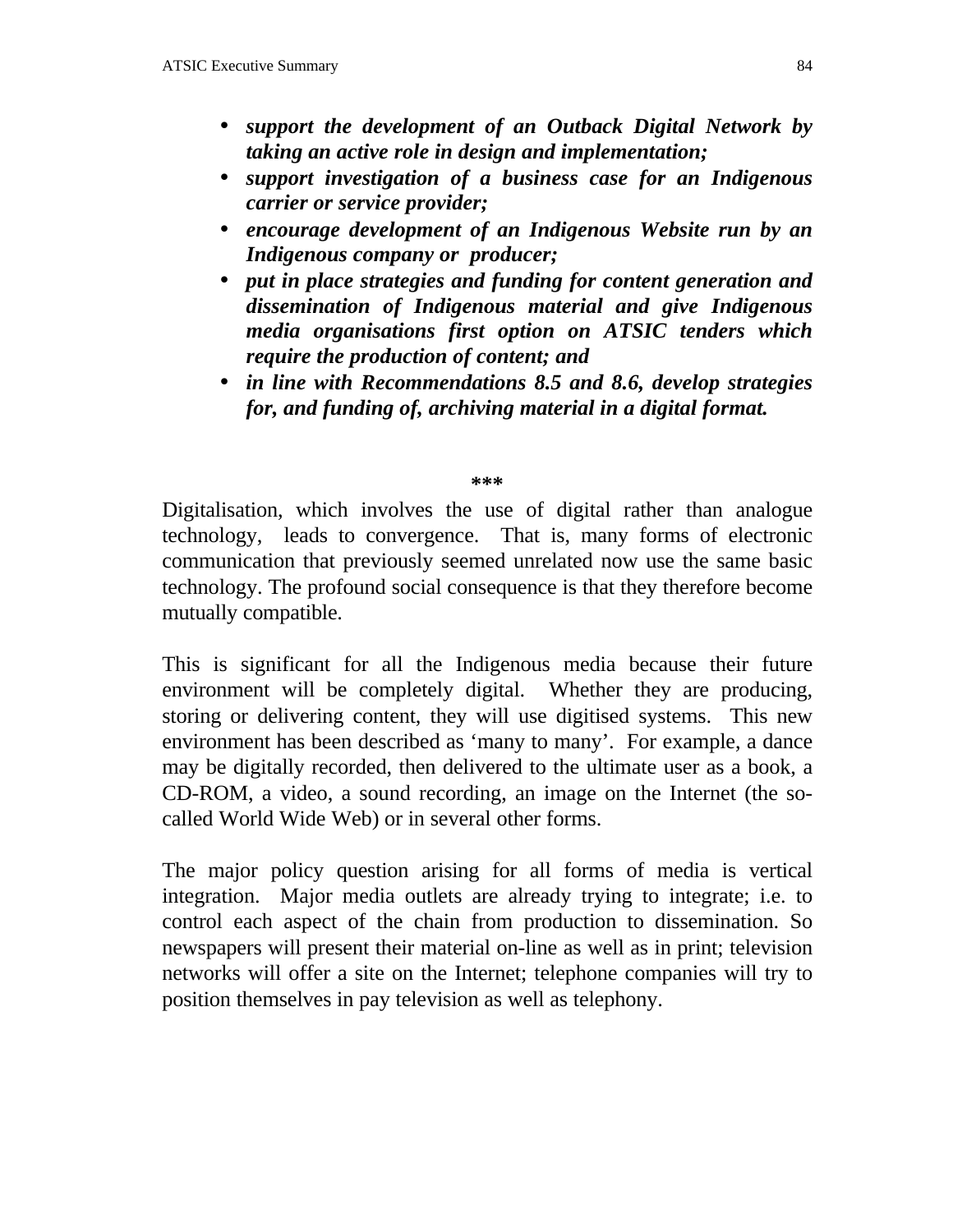### **Funding implications**

Funding bodies such as ATSIC, DEETYA and DCA need to be aware that some of the technologies now in use will become obsolete and that others will need upgrading. This may be very expensive.

Nevertheless, it is important that Indigenous communities are educated and aware of the issues. The new systems are capable of :

- providing a vehicle for cultural expression;
- enhancing cultural tourism;
- increasing sales of Indigenous art;
- improving communications;
- reducing the sense of isolation;
- providing better health and education services;
- developing employment opportunities; and
- encouraging economic development.

Deregulation and privatisation of Telstra both have significant consequences for Indigenous communities. On the one hand, anyone can now seek to become a telecommunications carrier (someone who offers to carry other people's messages for an agreed fee); on the other hand, such carriers (including Telstra itself) will now have less incentive to offer services in unprofitable remote and rural areas.

In terms of physical structure, the major delivery options will remain copper (the 'twisted pair' of copper wires used for telephony), cable (e.g. a fibre optic trunk system), satellites or radio frequencies. Each has its own strengths and weaknesses.

From the point of view of Indigenous consumers, what matters about delivery systems is that some will not deliver the full range of services on offer. They will not always provide a line capable of carrying digital data.

For example, a consumer can access the World Wide Web, or Internet, only if an Integrated Services Digital Network (ISDN) connection is available. The voice quality carriers used for conventional telephones will not be enough. Similarly, multiple channel television (including High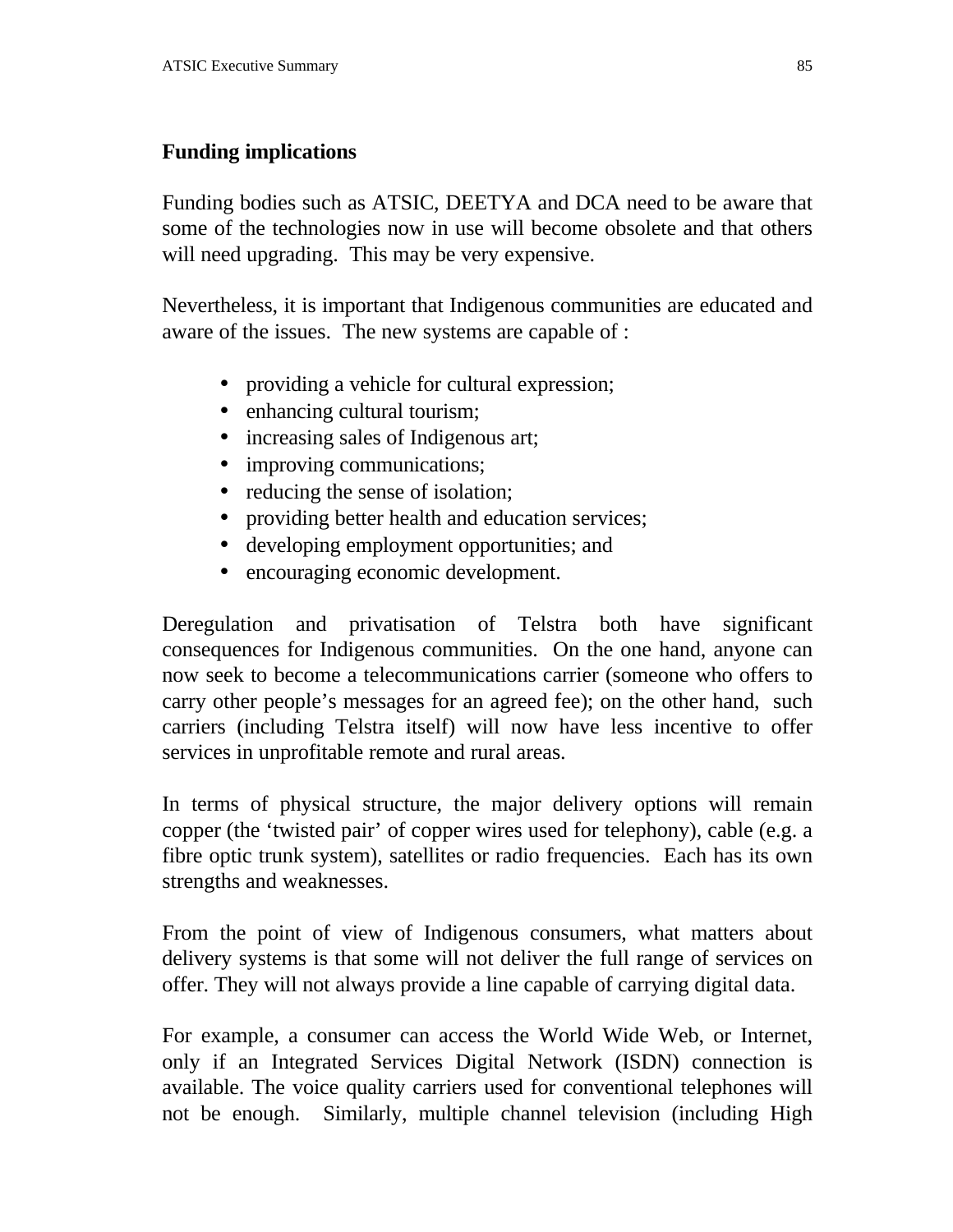Definition Television) and most health, education, banking and corrective services will demand considerable bandwidth (capacity).

#### **Implications for remote communities**

This will not matter too much to Indigenous peoples living in urban centres. For them the problem will be to win access to content provision.

But there are more than 1 300 Indigenous communities in remote areas and some 22 500 people live in communities of between 10 and 100 people. Small, remote communities like these may easily find themselves totally isolated from the mainstream of social communication.

This problem is not confined to Indigenous users. Most Australians can expect their standard telephone connection to carry data at a rate of 28.8 kbs (28.8 kilobits per second), which is enough to service a modem (the box used to access on-line services). But many rural users, such as those more than 5 kilometres from an exchange or served by a Digital Radio Concentrator System (DRCS), are unable to use a data channel. It is estimated that 4% of the Australian population still remain unserviced in this way. And a significant number of these are Indigenous.

Technically, there are a number of possible solutions; e.g. Very High Radio Capacity Systems (VHRCS), Digital Subscriber Lines (DSL) or spread spectrum (radio) technologies. The Review believes that an Indigenous carrier, or a service provider, dealing with the specific infrastructure needs of remote communities is possible.

#### **Indigenous multimedia and on-line services**

Big River Internet, Maclean NSW is the only Internet Service Provider (ISP) owned by an Aboriginal community. It is funded by them and offers Email accounts, a public Internet terminal and creation of commercial home pages (Websites) to the broader town community.

Two organisations successfully use the Internet to sell Aboriginal art, music and musical instruments: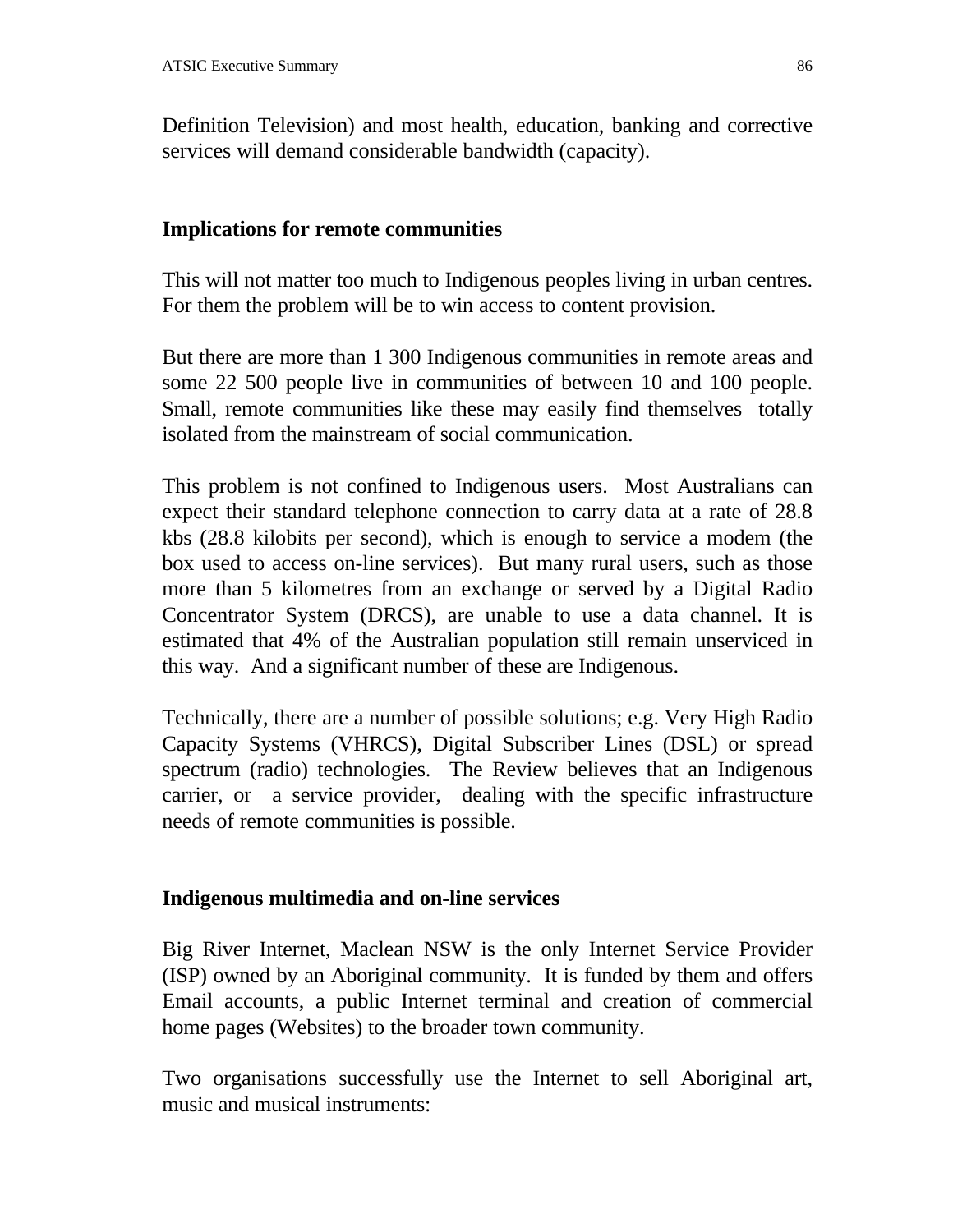## • **Aboriginal Art and Culture Centre (Alice Springs)**

- Website: **www.aboriginalart.com.**
- cultural tourism
- sells didgeridoos in more than 75 countries.

#### • **Maningrida Arts and Culture (Central Arnhem Land)**

- Website: **www.peg.apc.org/~bawinanga/mac.html**.
- produces an on-line catalogue
- brokers between artists and the art market
- sells cassettes of ceremonial music

#### **Videoconferencing and the delivery of government services**

Rural Australia generally is suffering from a reduction in face-to-face government services. Electronic delivery cannot replace these, but it can make an important contribution. Neither state nor federal governments have approached these issues in an integrated manner.

Significant initiatives are:

- **the Tanami Network** a six-point network linking remote communities with Alice Springs and Darwin. It is owned and controlled by Aboriginal people. The Network uses videoconferencing to address family and commercial matters, but also to provide services such as telemedicine and education.
- **Commonwealth Delivery Service Agency** being created to deliver income support payments to retirees, the sick, disabled, etc. as well as student assistance, employment and child care assistance. Similar 'one-stop shops' are claimed for small business, primary industries and tax..

#### • **Health services**

- Telehealth is mostly still in the trial stage;
- The federal government has not yet acted on a 1995 report;
- WA is considering state-wide videoconferencing;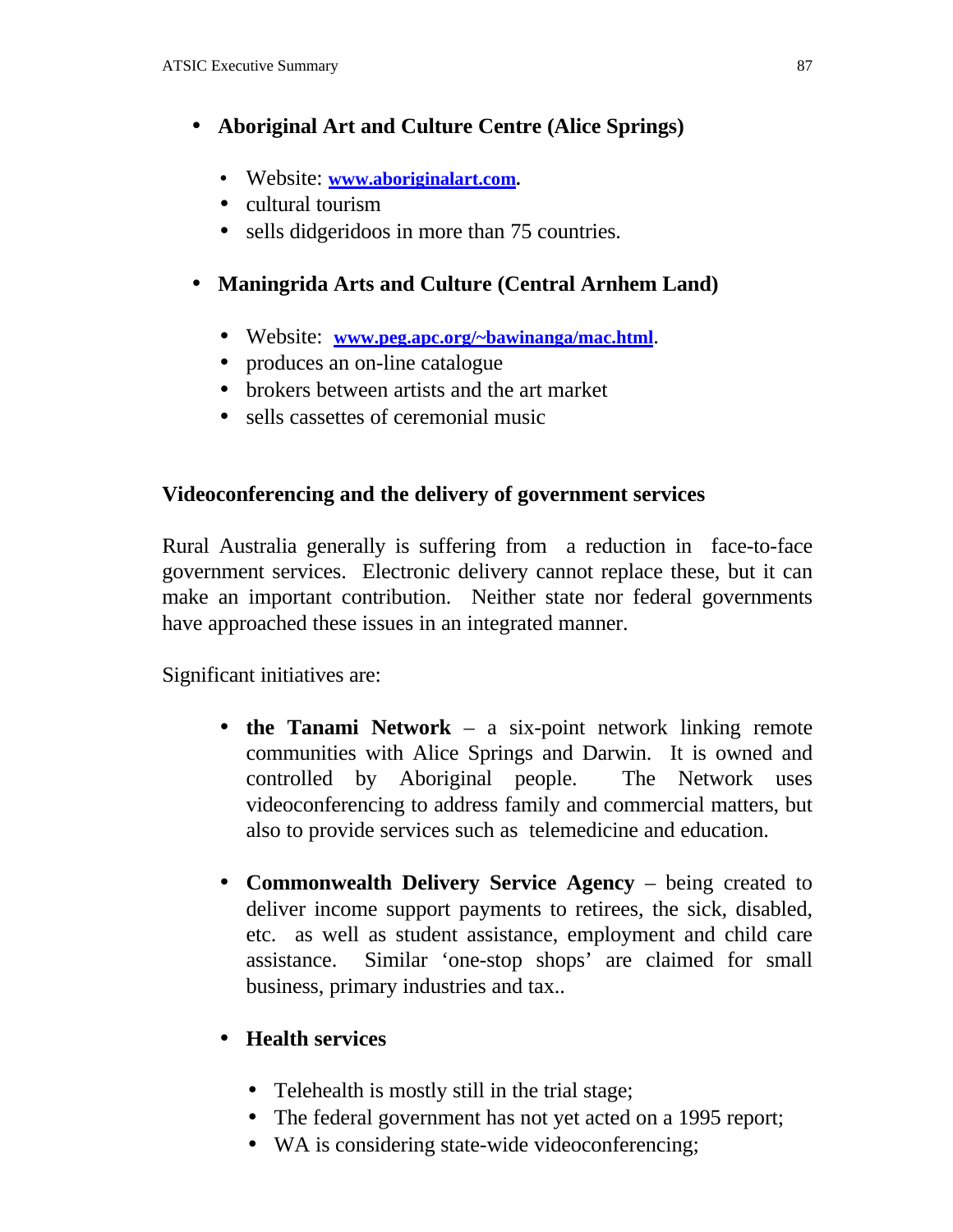- NSW is trialling a Health Telemedicine Initiative in 31 health centres; and
- There are also significant health initiatives using BRACS (Gulf area), CD-ROM (Kimberleys) and the Internet (Broome).

#### • **Educational services**

• Most videoconferencing is still at trial stage. Examples are:

## • **Modular Interactive Telecommunications Environment (MITE) project**

Project of IMAGO, the WA Co-operative Multimedia Centre with the WA government. A portable, modular multipurpose telecentre, designed to use videoconferencing and the Internet for education, health and other purposes. Planned for trial in Exmouth, WA.

### • **NT Correspondence School pilot project**

Project of Northern Territory Correspondence School with the Tanami Network (1995). Linked Darwin and Alice Springs with four remote schools for the interactive teaching of Mathematics and English. Image quality proved to be poor because of inadequate bandwidth (carrying capacity) of the link. Although exam results improved, it was terminated because of lack of eligible students, mobility, poor attendance and cost.

#### **The Internet**

The Internet combines the processing power of computers with the communications capabilities of telecommunications networks. It is capable of slashing international communications costs. Providing sufficient bandwidth is available, it is also capable of carrying audio-visual program material (radio and video).

The two key factors for Indigenous Internet use are: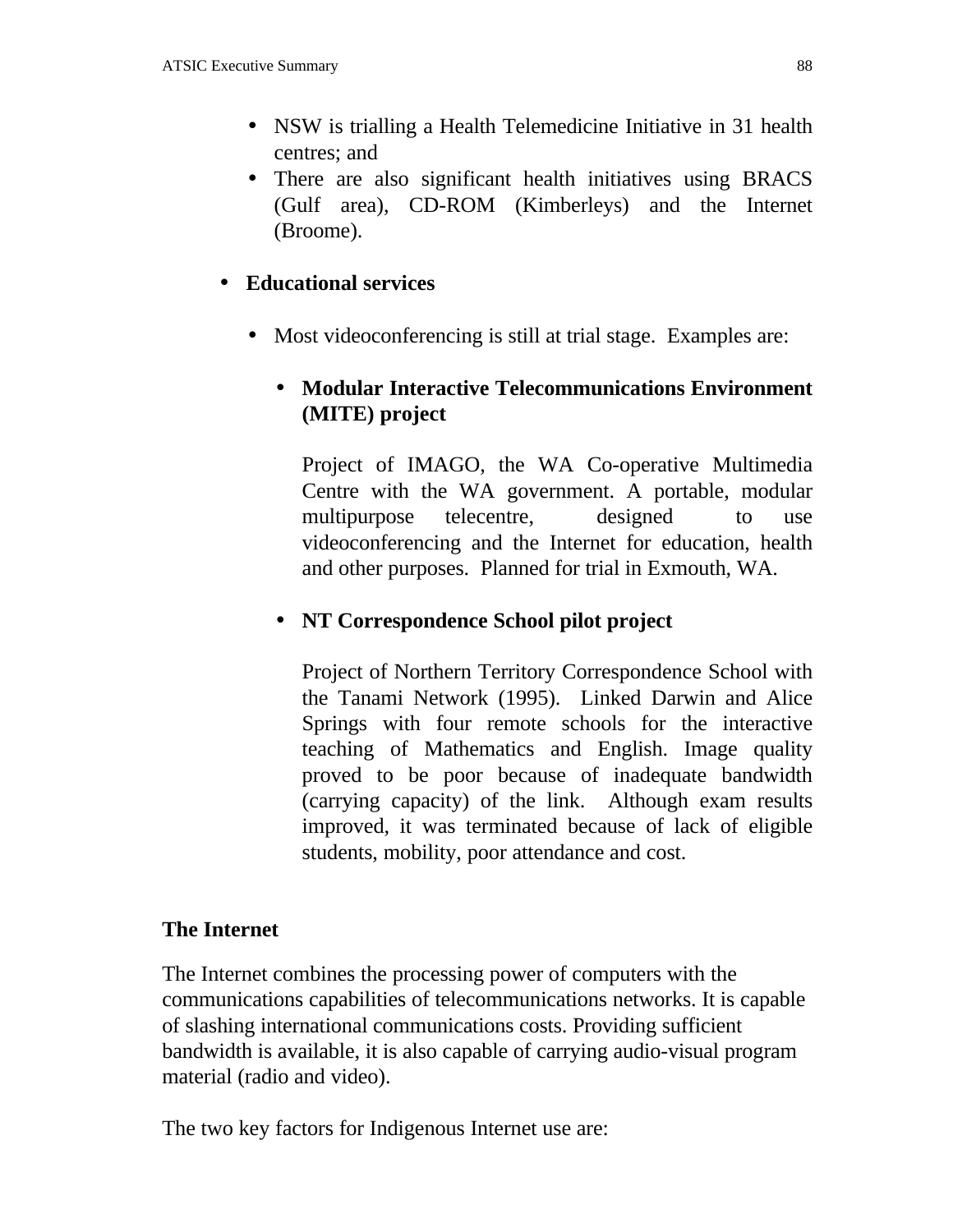- affordable access: local (low cost) call charging for rural and remote areas; and
- an Indigenous Website:
	- featuring Indigenous cultural material; and
	- assisting Indigenous organisations with on-line production and access.

#### **Affordable access**

There are hundreds of Internet Service Providers (ISPs**)**; i.e. organisations offering access to the World Wide Web.

Typically these ISPs offer their services on an hourly basis; i.e**.** the connection component of the charge is location independent. (It costs no more to connect Dubbo-Moscow than Dubbo-Parkes.)

However, they also have to pay the carrier; e.g. a telecommunications network provider like Telstra. This second component of the cost is charged as though it was an STD telephone call; i.e. by zone. Therefore the telecommunications component of the charge varies according to location. (It costs a great deal more for Dubbo to communicate with Moscow than with Parkes.)

Because a modern telecommunications network incurs no extra cost when calls travel a longer distance, many observers argue that these zone charges are illogical and unjustified.

The Review suggests two possible solutions:

### • **A centralised system**

An ISP owned or leased by Indigenous bodies could provide a simple network linking remote communities, routers in each community and a central server (a powerful computer that stores and processes information for the network). Cost is estimated at \$10-20 000 per community for routers and \$3 000-20 000 per community for links.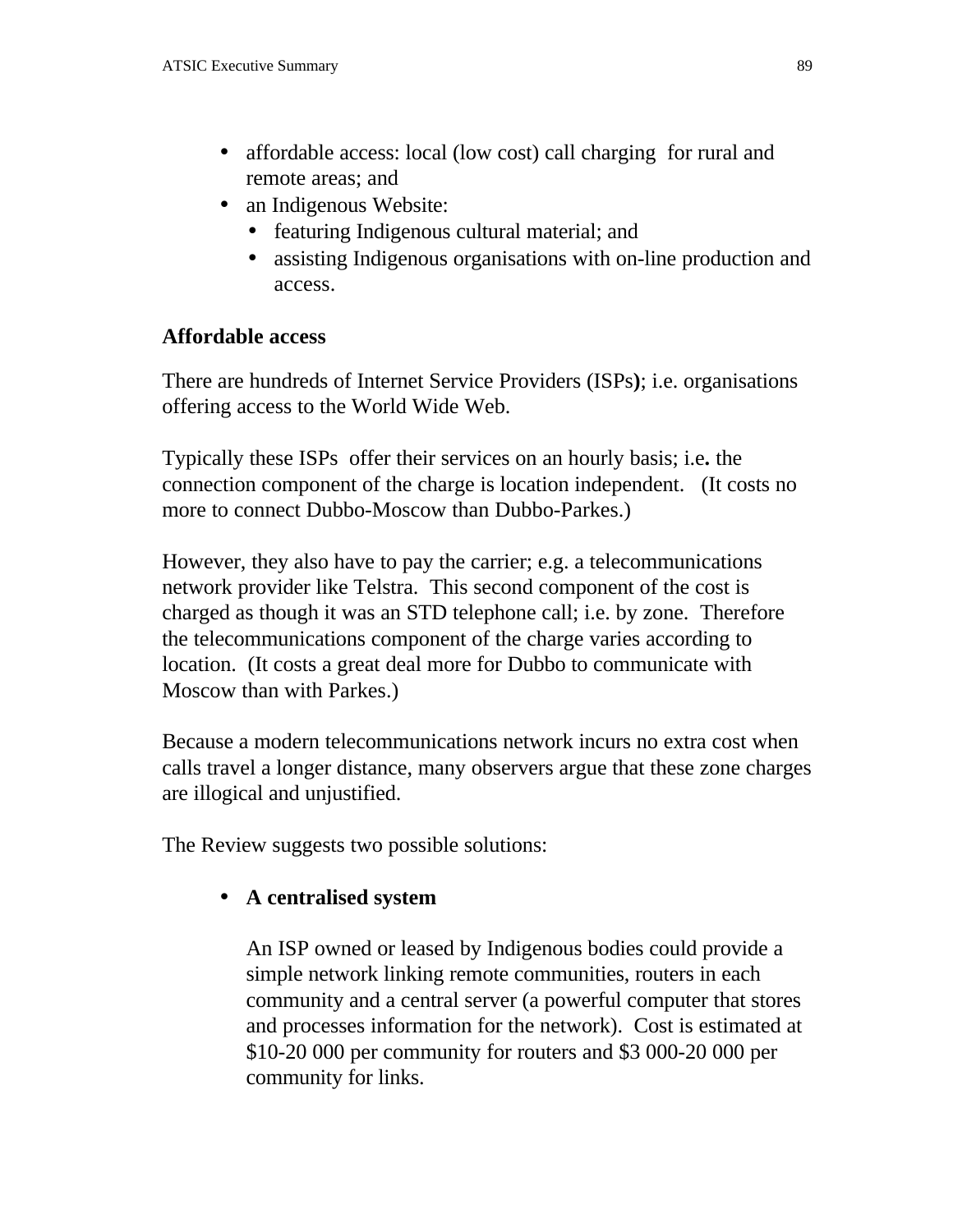#### • **A decentralised system**

An ISP owned or leased by Indigenous bodies could have a server in each community. This is more expensive and would require trained personnel in each location.

#### **An Indigenous Website**

A Website is an electronic 'address'. An Indigenous Website could also provide links to content created elsewhere. Possible activities include:

- training communities to provide content for the Internet
- brokering of Indigenous content services
- content development and digitisation of material
- promotion an development of content services
- development of electronic commerce services
- provision of suitable cultural links
- services and applications development
- marketing; and
- public awareness initiatives.

#### **The Outback Digital Network (ODN)**

The proposed ODN would link 80 remote communities in Queensland, Western Australia, South Australia and the Northern Territory.

Based upon the record of the Tanami Network, the ODN project is to be Indigenous owned. It envisages providing video conferencing, EFTPOS, electronic commerce, health and education services, Email and access to the Internet.

The project has Phase One (feasibility studies) funding from the Regional Telecommunications Infrastructure Fund (RTIF).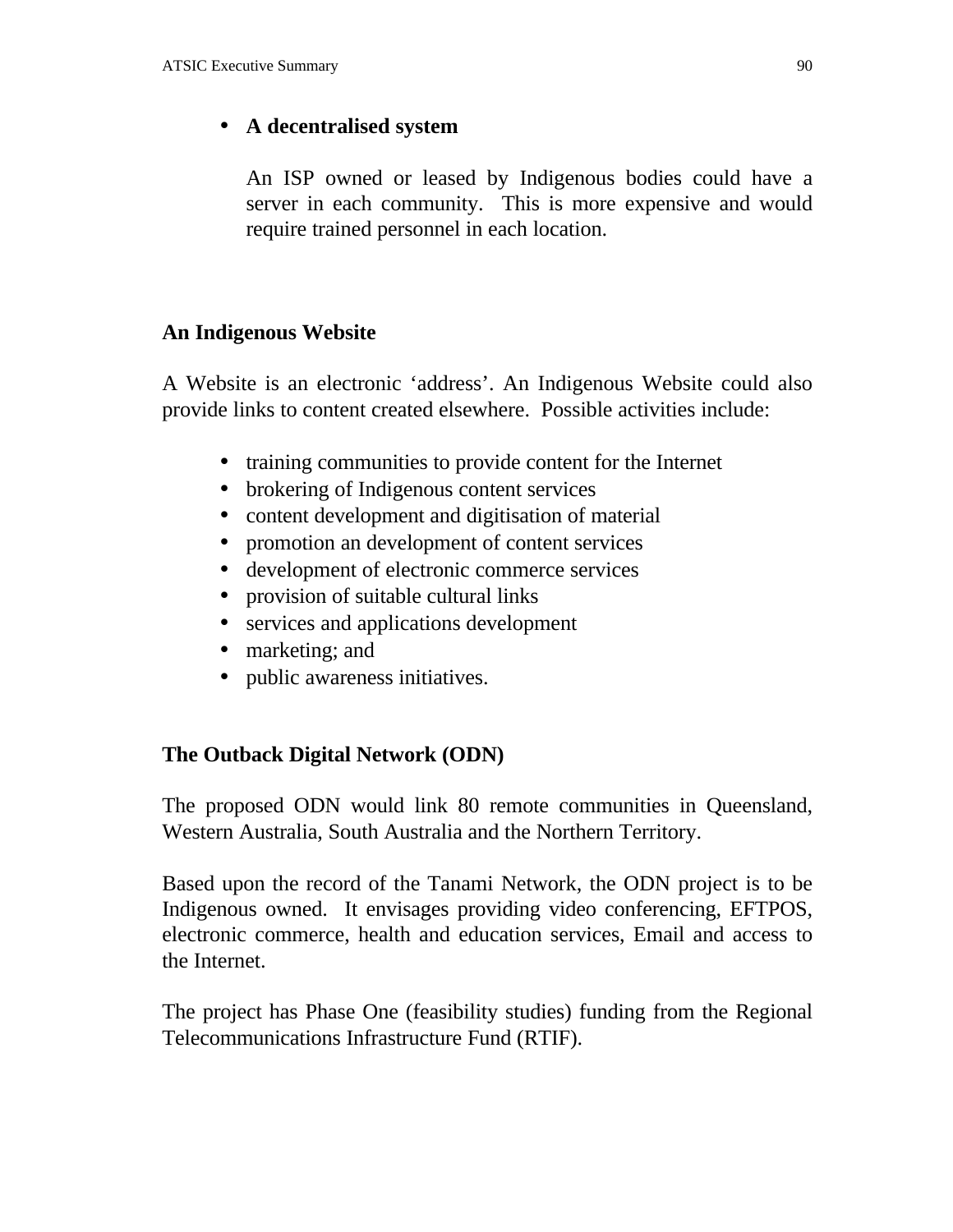# **12. CONVERSION OF REMOTE AREA BROADCASTING SERVICES FROM ANALOGUE TO DIGITAL TECHNOLOGY**

*ABSTRACT: The Remote Area Broadcasting Service (RABS) provides a mix of national and commercial radio and television services to remote communities. It is delivered via satellite systems that use analogue technology.*

*The satellite systems will soon convert to digital technology, which will require conversion of all ground stations receiving RABS. These include the 103 Broadcasting for Remote Aboriginal Communities Scheme (BRACS) stations.*

*The cost of conversion is up to \$1 400 for households and up to \$2 500 per re-transmitting (BRACS) station.*

*The Review recommends:*

*That ATSIC and DCA:*

• *fund a consultancy to assess the viability of using RABS technology and the NIRS to distribute Indigenous video material to BRACS communities.*

### *That ATSIC:*

- *fund BRACS conversion costs not met by the Regional Telecommunications Infrastructure Fund (RITF); and*
- *manage the conversion process.*

**\*\*\***

The Remote Area Broadcasting Service (RABS) is a collective term used to describe the radio and television services of five different broadcasters when they are delivered (via satellite) to the remote areas of Australia. The relevant broadcasters are:

- ABC
- SBS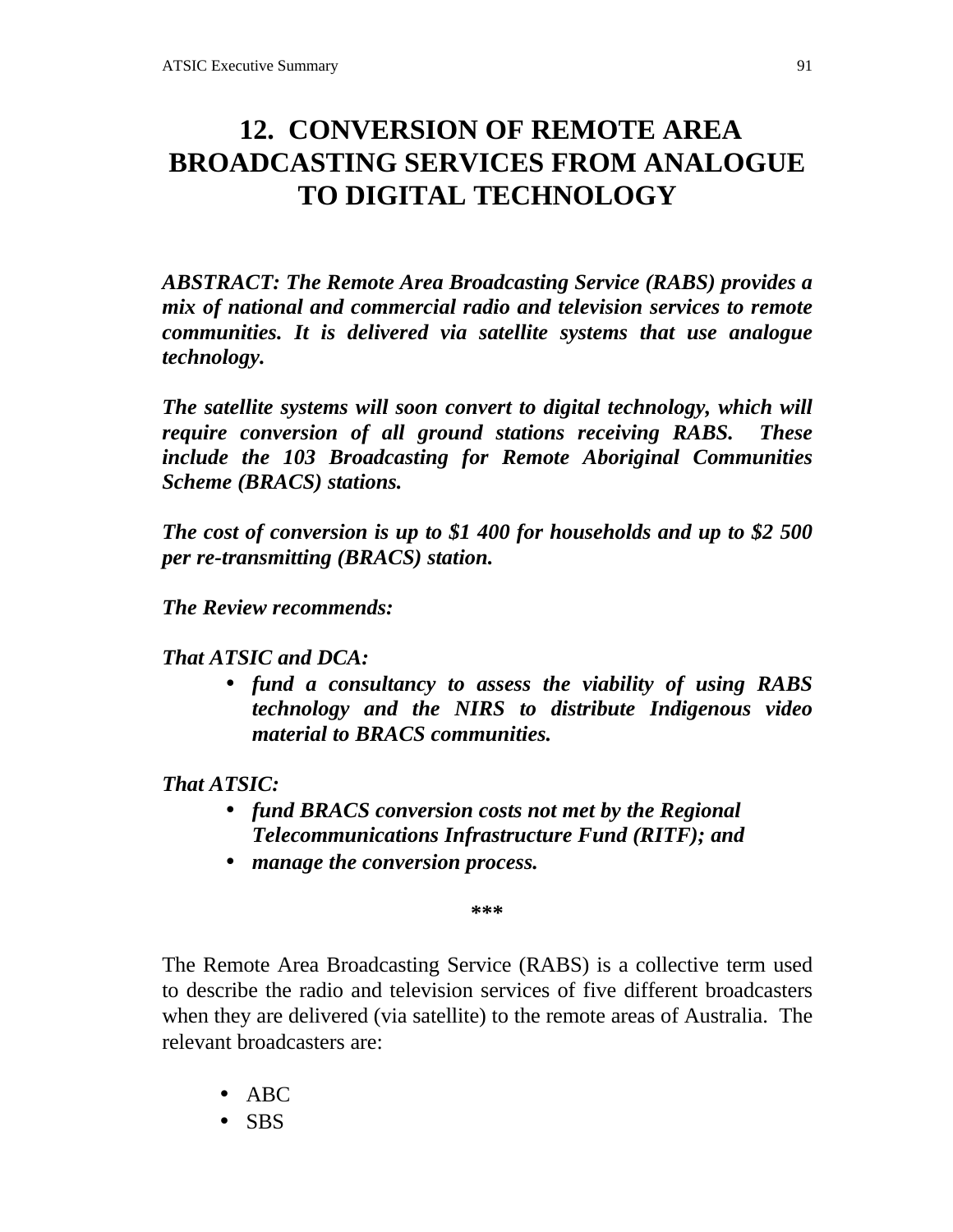• three commercial licensees: Telecasters Australia Ltd (Queensland), Imparja (SA and NT) and Golden West (WA).

The satellite systems used by the RABS currently use a technology called analogue mode. They will soon convert to digital mode; i.e. their transmissions will be in the form of discrete binary data, or bits.

In analogue mode these satellite systems are using a mix of national beams (which cover the whole country) and zonal beams (which only cover one area). When they convert to digital mode, they will only use national beams.

In order to achieve strong enough signals on the ground, RABS utilises the zonal beams. The practical effect of this is that RABS signals can be received by both professional and household quality satellite dishes. The professional dishes are used by stations that want to re-transmit the signals to their listeners; the household dishes serve individual homes.

The **Broadcasting for Remote Aboriginal Communities Scheme (BRACS)** consists of 103 re-transmission stations. Each BRACS station has a satellite dish and one or more satellite receivers. It picks up the RABS on this reception equipment, then re-broadcasts it to remote communities as conventional TV or radio. It may also interpolate program material from NIMAA (for example the National Indigenous Radio Service, or NIRS) or locally produced material.

Because digital technology is more effective than analogue, the new satellite systems will only transmit in national beams, but anyone wanting to receive their signals will still have to have digital reception equipment. This will have its advantages (better quality signals, more channels available, may be used for High Definition Television), but it does entail significant costs.

The digital reception equipment replacing the existing dishes is called an Integrated Receiver Decoder (IRD).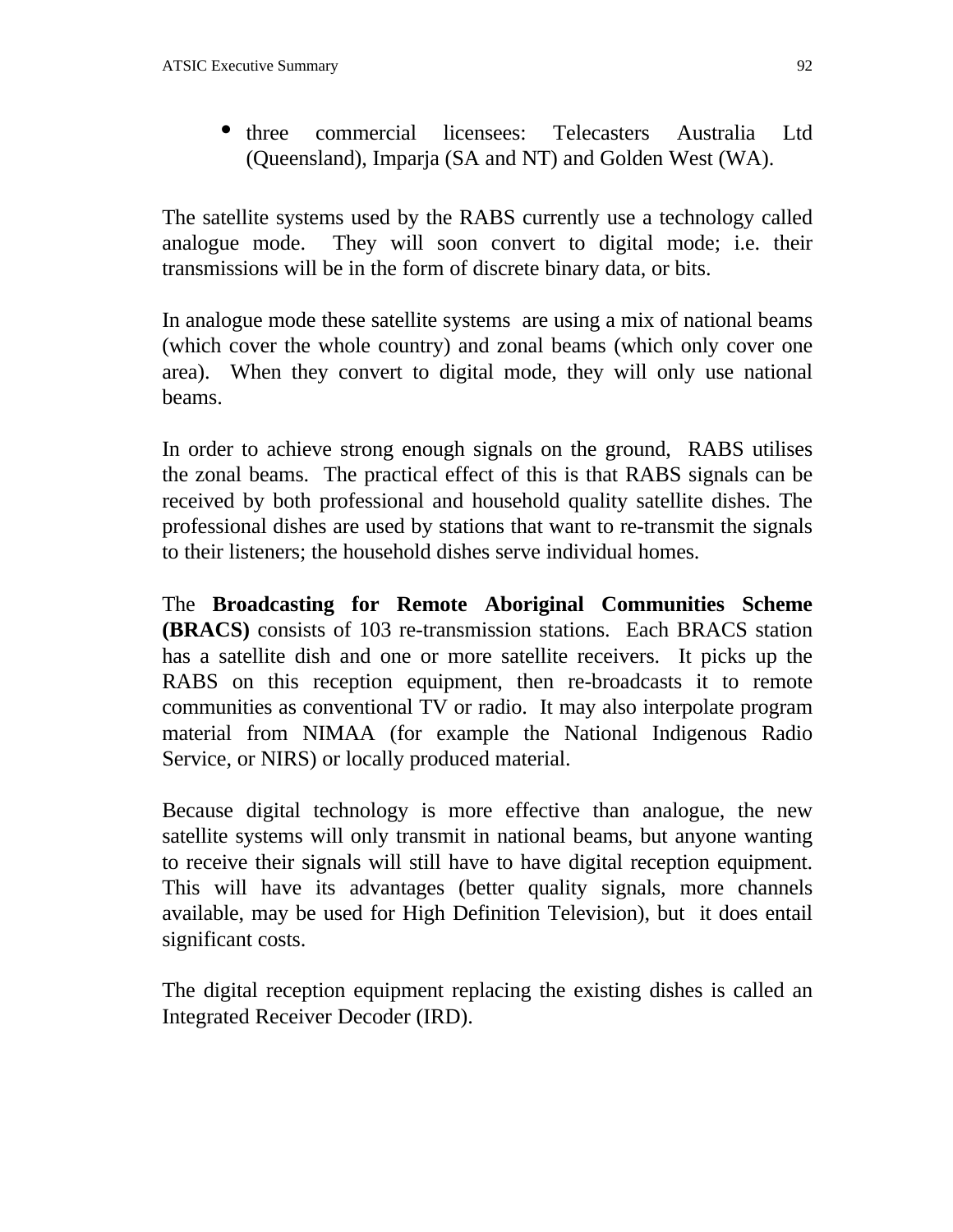### **RTIF subsidies**

In the case of individual households, an IRD and associated equipment will cost \$1 000 to \$1 400. In the case of professional IRDs, they will cost \$2 600 to \$4 000. The Regional Telecommunications Infrastructure Fund (RTIF) is prepared to subsidise these costs by contributing \$750 per household IRD and \$2 500 per professional IRD.

Components other than the IRD are not covered by the proposed RTIF subsidies. These may include items such as:

- replacing Low Noise Block Converter
- re-pointing dish
- second dish and LNB
- renewing cabling
- installation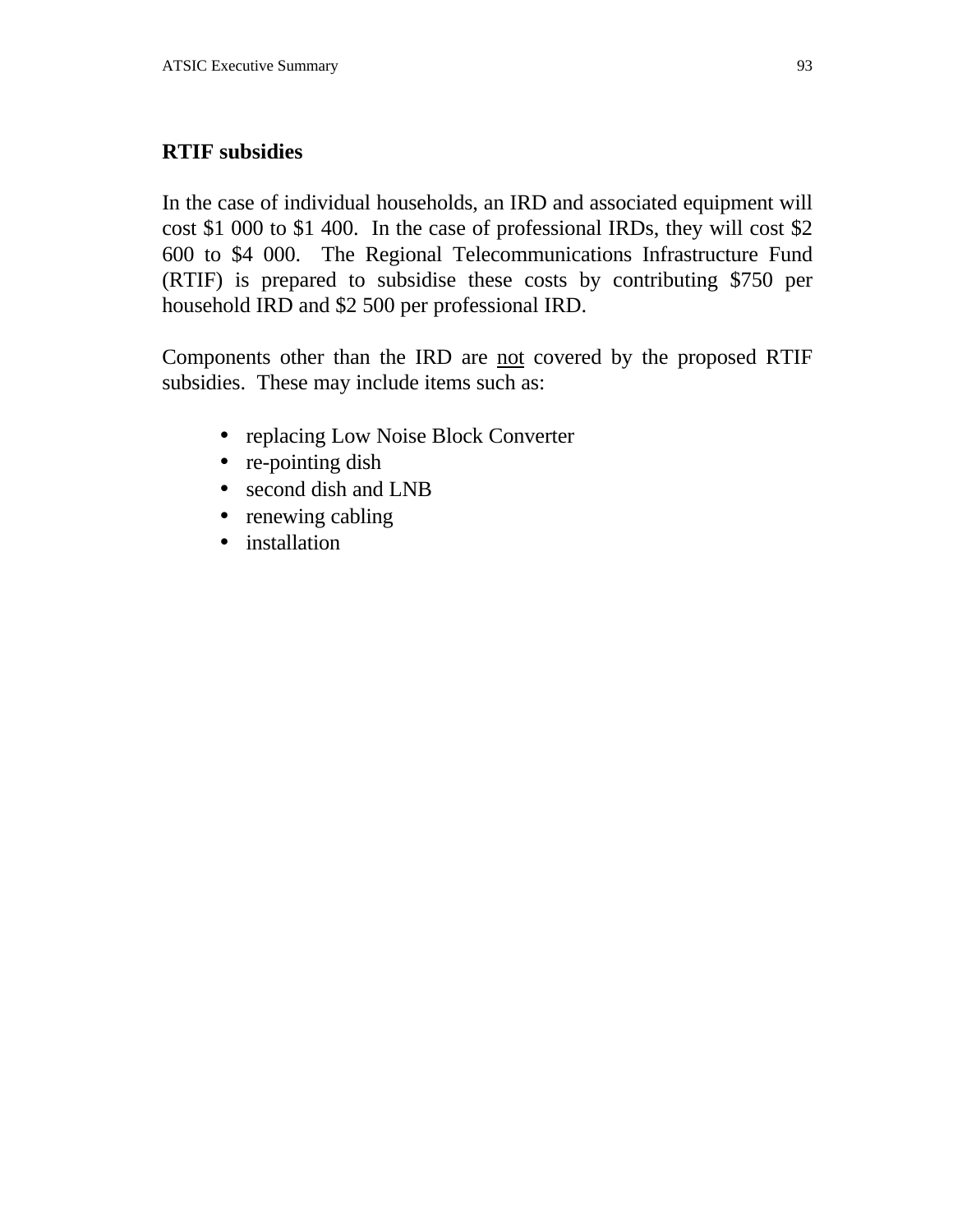# **13. BROADCASTING TECHNOLOGY: FUTURE DIRECTIONS, REMOTE NETWORKING, NIRS AND BRACS**

*ABSTRACT: This chapter has three parts:*

*Part A: Future directions in broadcasting:*

- *although digital radio broadcasting (DRB) offers enhanced audio and multimedia capabilities, analogue radio will be dominant for many years;*
- *digital terrestrial television broadcasting (DTTB) will probably replace analogue television within twenty years; and*
- *the Internet will be an increasingly powerful communications tool.*

*Part B: Networking options*

*The National Indigenous Radio Network (NIRS) is an important central hub, currently serving eight regional stations. BRACS communities need access to a range of similar program streams and should also be encouraged to experiment with local and regional networking. However, such initiatives will require substantial investment in receiving systems.*

*Part C: Technical maintenance*

*There is an urgent need to re-consider the current policy of funding the purchase of equipment, but not its ongoing operation and maintenance.*

*The Review recommends :*

*That the needs of Indigenous communities be taken into account in planning DRB and DTTB and a possible sixth digital channel.*

*That ATSIC, DCA and NIMAA consider how to provide BRACS communities with greater access to information through telecommunications.*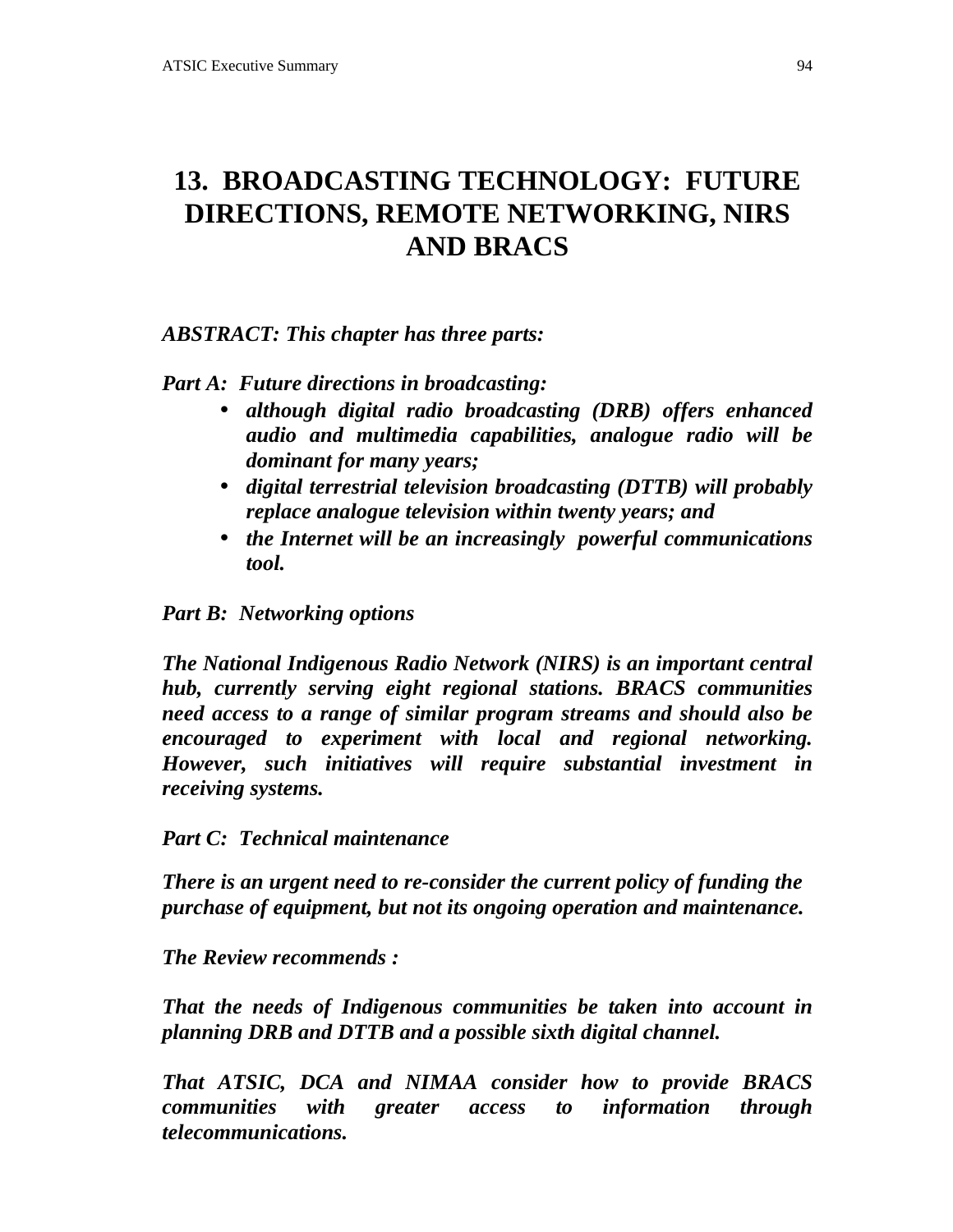*That ATSIC, DCA, NIRS and NIMAA give urgent consideration to buying equipment to allow NIRS distribution to BRACS sites.*

*That ATSIC and/DCA fund a consultancy to investigate the equipment necessary for BRACS networking.*

*That*

- *BRACS development should be a policy objective over the next three to five years,*
- *some local networks should be designated as pilot schemes; and*
- *ATSIC should coordinate funding of these pilot schemes.*

## *That ATSIC should:*

- *establish an internal multi-departmental committee to develop a coordinated response to the communications requirements of Indigenous people; and*
- *fund an assistant to the NIRS manager, so that the manager can act as technical coordinator.*

*\*\*\**

## **PART A: FUTURE DIRECTIONS IN BROADCASTING**

### **Broadcasting costs**

Broadcasting involves four steps:

- collection of material; e.g. buying program material, interviewing;
- pre-production; e.g. editing, changing formats;
- on-air presentation; and
- distribution; e.g. transmission or dispatching tapes.

If BRACS stations are to perform all four functions, then they must have the trained staff, equipment, funds and other resources to do so.

Costs vary widely. For example, simply re-transmitting from a live external feed is the cheapest form of broadcasting. This is what most BRACS do, using radio and television program material from the RABS and sometimes the IRS. Substantial costs are incurred if program rights are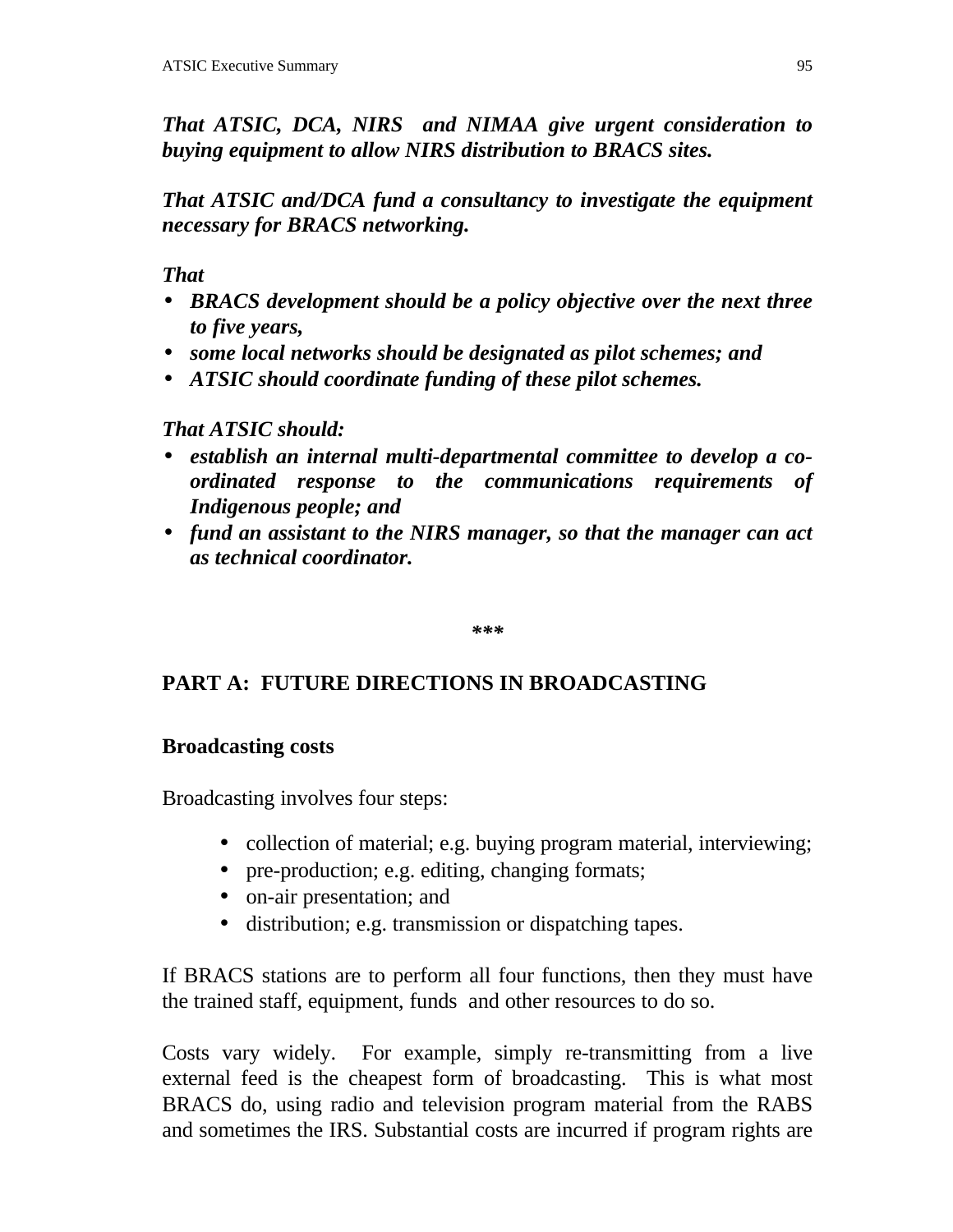purchased, but tapes can be played with minimal staff and equipment. The most expensive form of broadcasting is local production.

#### **The multichannel environment**

The current digitalisation of satellite delivery systems (*see Chapter 12*) should not be confused with the digitalisation of terrestrial transmissions. The latter involves changing both transmitters and receivers. However, because analogue radio is portable, mobile and cheap, it will be around for many years to come.

Digital radio broadcasting (DRB) offers enhanced audio performance and multimedia capabilities so a lot of work is being done on it. It is expected that the DRB broadcasts will commence soon, with services initially in capital cities, then extending outwards over several years.

Since DRB offers the possibility of specialised broadcasting; e.g. language broadcasting, tourist radio and other narrowcast services, there are implications for Indigenous community radio. However, these are confined to capital cities for the moment. It is likely that the existing AM and FM radio technologies will remain dominant in remote areas for at least a decade.

Australia has been active in studying both terrestrial and satellite delivery of digital signals. Policy recommendations regarding DRB were presented to the Minister in September 1997.

**Digital Terrestrial Television Broadcasting (DTTB)** is also expected to replace the present analogue system, but probably over a twenty-year period. Again, initial services will be in the capital cities, but the roll out in regional centres may be much faster than for DRB. Policy recommendations regarding DTTB were presented to the Minister in January 1997 and field testing has been proceeding since October 1997.

#### **The Internet**

The Internet is becoming a very powerful communications tool. Potential uses for Indigenous communities include: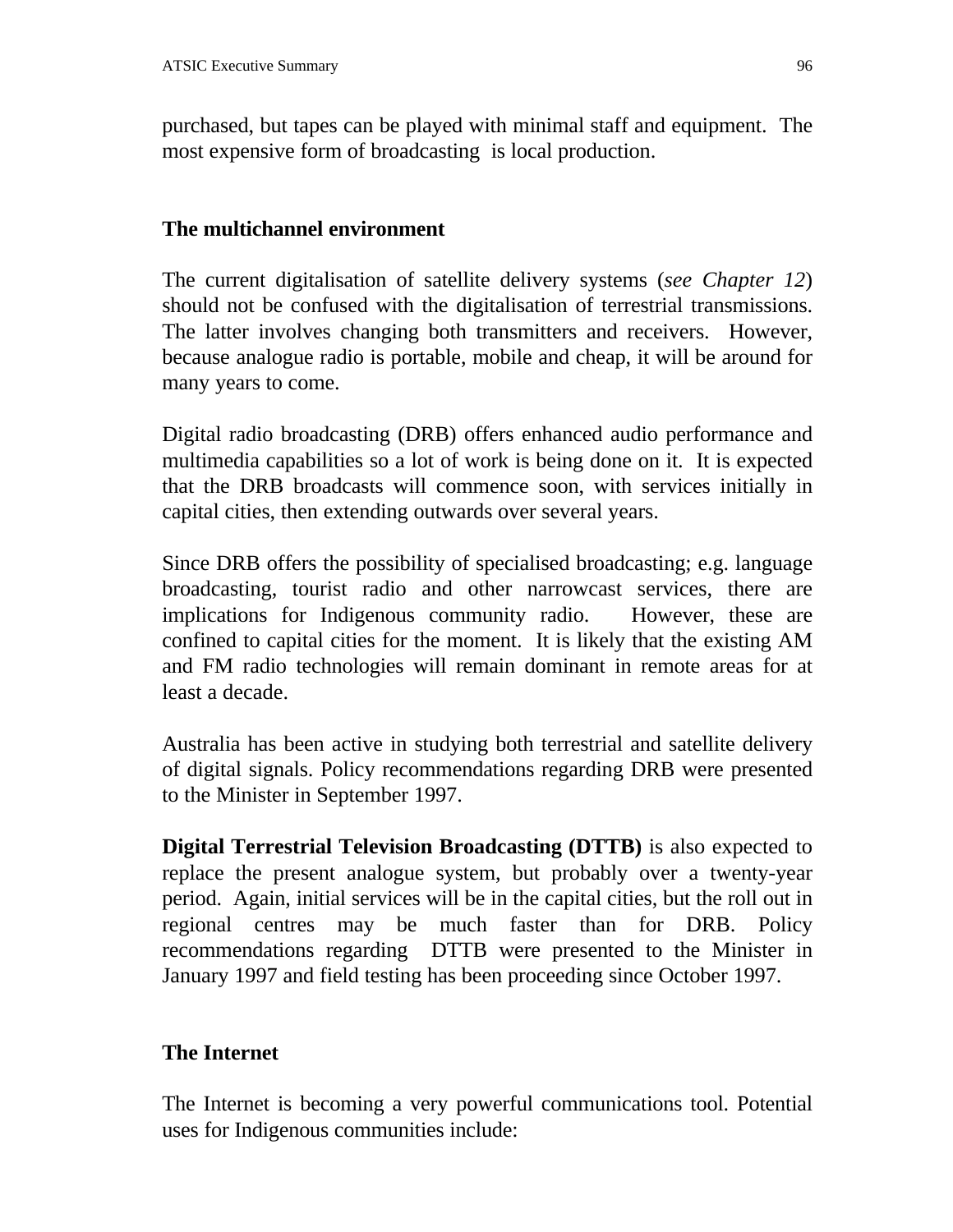- a forum for communications of common interest;
- access to information; and
- access to and delivery of audio material.

It is important that this technology be available to BRACS communities at affordable prices, which should cover technical infrastructure, trained human resources and technical maintenance.

A number of satellite systems are now capable of delivering services over part or all of Australia. Their limitations tend to be driven by cost and regulation rather than technical capacity.

### **PART B: INDIGENOUS NETWORKING FOR REMOTE COMMUNITIES AND NIRS**

#### **An NIRS network**

Some networking is already occurring at both national and community level – mostly in radio. This is welcome and should be encouraged.

The National Indigenous Radio Service (NIRS) in Brisbane is a central hub. It collects program material from large regional contributors, such as CAAMA, TSIMA, TAIMA and BIMA, then sends a program feed to Sydney, via an ISDN link, where it is uplinked to the satellite system. A group of eight regional stations receive the program stream off the satellite downlink.

NIRS are concerned about this arrangement in terms of cost, technical quality and operational arrangements. They would prefer to uplink direct from Brisbane (However, both capital and leasing costs would rise significantly).

It is important that BRACS communities should also have access to program streams of Indigenous material like the NIRS dealing with; e.g. news, education, health, language, entertainment, sport and music.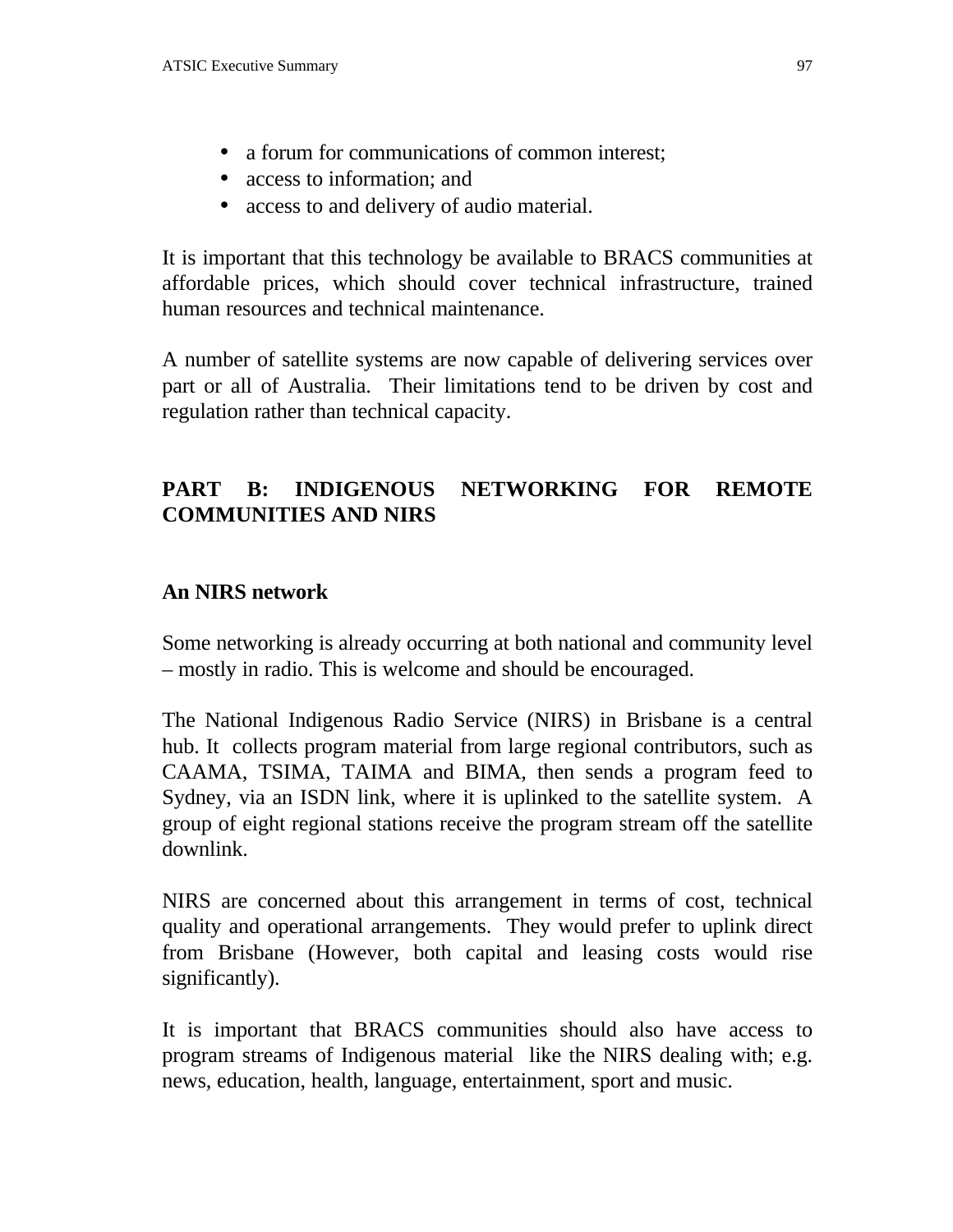But if the BRACS communities are to join the network, then the current arrangements should be re-considered. More than 100 receiving sites would be involved, so the principal design concern should be to reduce the cost of receiving systems, even if this entails increased charges for uplinking and satellite delivery.

A centralised (or 'star') network involves program material being compiled into streams at a central hub, then distributed to the receiving stations. In a distributed (or 'mesh') network each contributing station uplinks its programming to the satellite.

The most practical network for NIRS and BRACS is probably a star network because this involves:

- lower capital costs
- lower satellite capacity charges
- lower reception costs; and
- less technical capacity on the ground.

## **Regional networking**

BRACS communities are managed on a regional basis; i.e. in groups of ten to twenty communities. Because there are natural affinities between neighbouring communities, this has led to several existing (and proposed) local or regional networks.

Deciding whether these should be encouraged depends on how highly one values cross-community links, particularly in remote Australia. The basic requirements are:

- trained staff at each contributing station, who can generate and produce program material (say) weekly;
- an adequate telecommunications structure, providing access to the central hub at an affordable price; and
- a delivery system, serving the constituent communities (usually the most expensive component).

### **Remote video networking**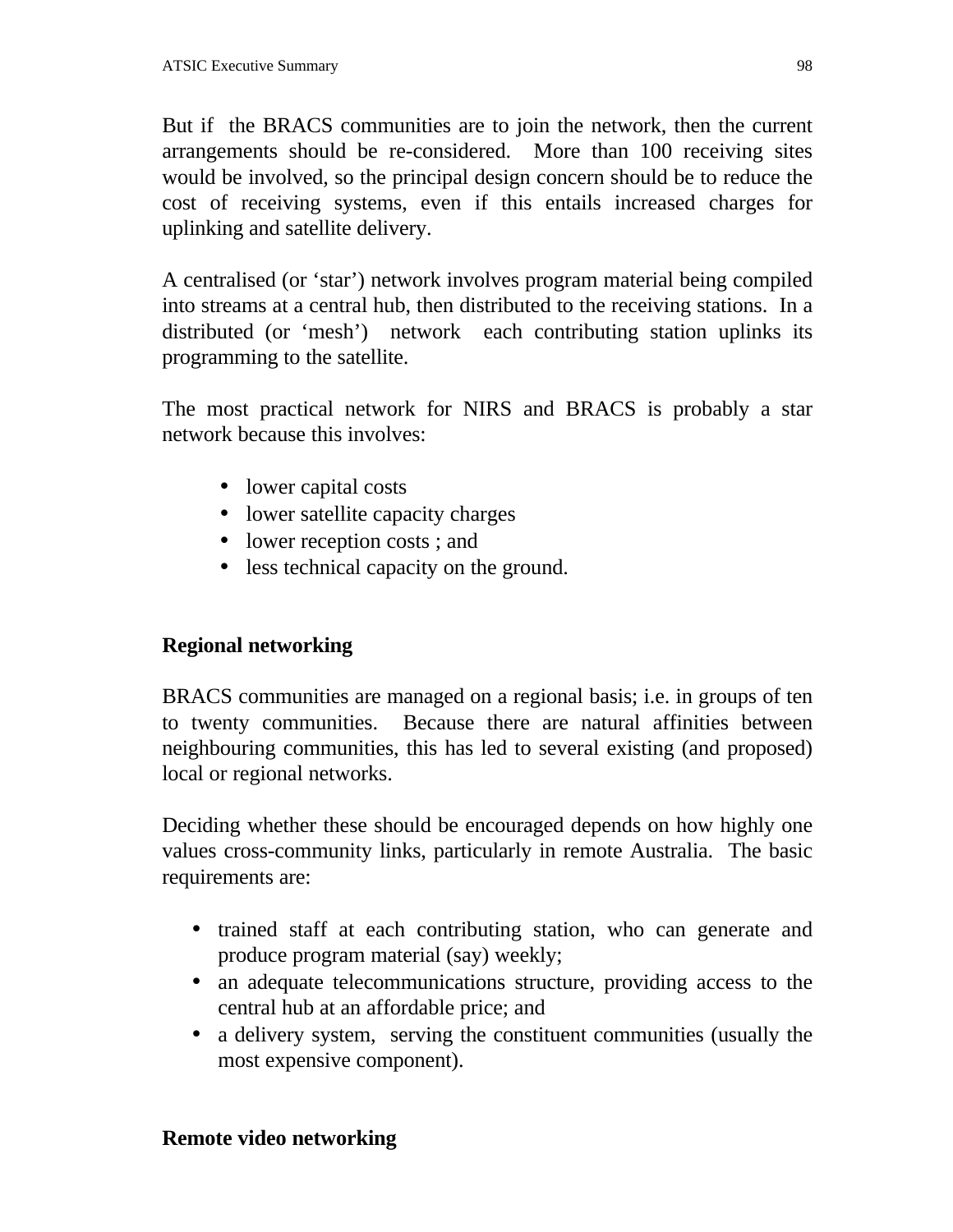There has also been some limited networking of Indigenous video material, but since video demands sixty times the bandwidth required for audio, costs are considerably higher. The practicalities of using occasional video distribution would be worthwhile once suitable reception infrastructure is in place.

## **PART C: TECHNICAL MAINTENANCE FOR INDIGENOUS MEDIA**

There is an urgent need for Indigenous technicians to operate and maintain Indigenous radio - particularly the BRACS stations. This is an important policy issue. For example, ATSIC funds the purchase of equipment, but does not consider how it will be operated or maintained.

Specific points are:

- BRACS communities require their own technician;
- priority is needed for repairs and maintenance, especially preventative maintenance;
- repair call-out times are too long equipment can be out of action for months;
- freight costs to remote areas are very high;
- there is an ongoing need to:
	- keep abreast of changing technology;
	- access independent advice when purchasing equipment;
	- standardise equipment and ensure compatibility;
	- buy in bulk;
	- supply user friendly (English and Indigenous languages) technical manuals;
	- provide computer and network support;
	- access funds for technical maintenance and infrastructure; and
	- access advice on archiving material.

The Review found that NIMAA was universally accepted as the appropriate organisation to provide independent technical expertise.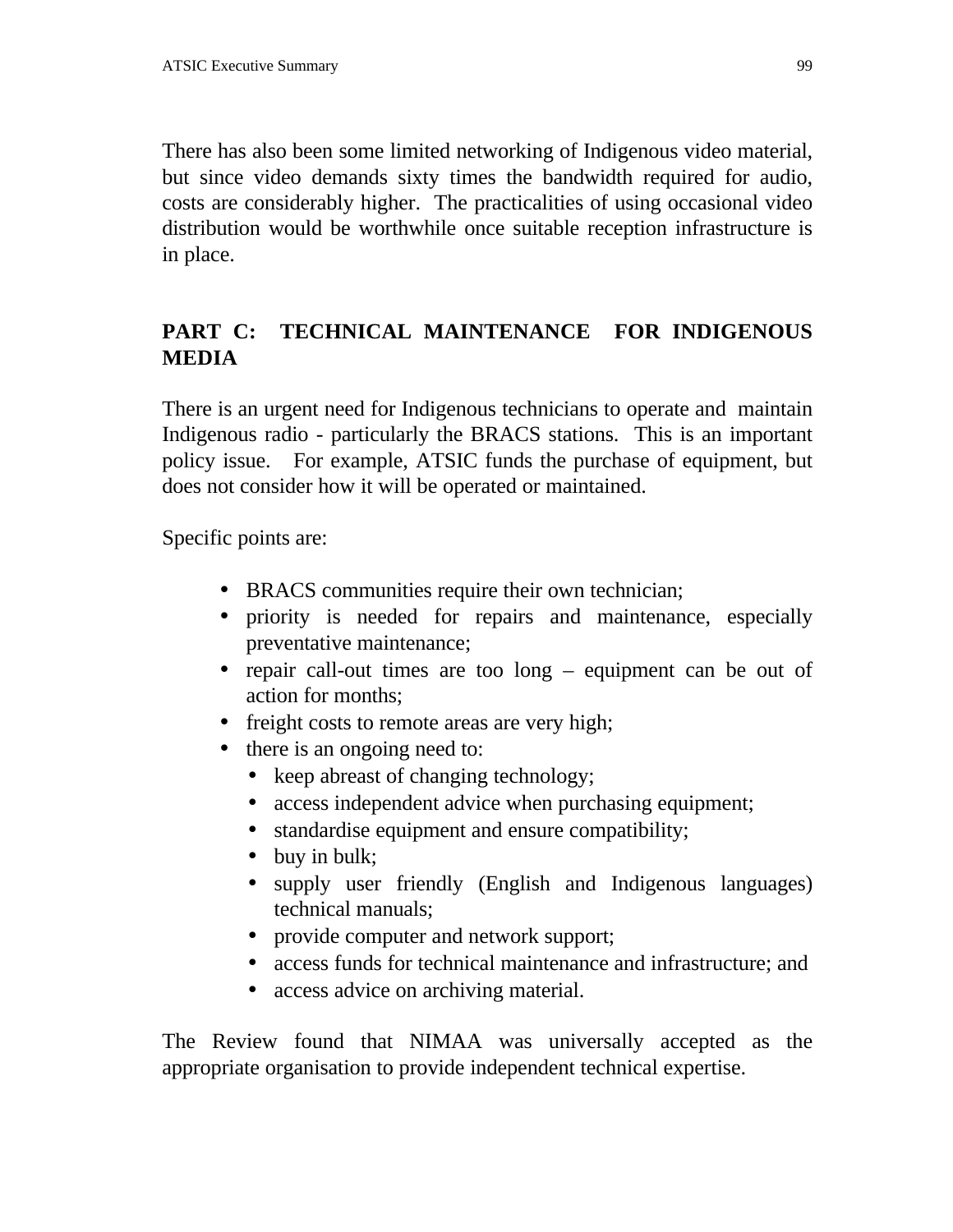# Part **D: FUTURE DIRECTIONS**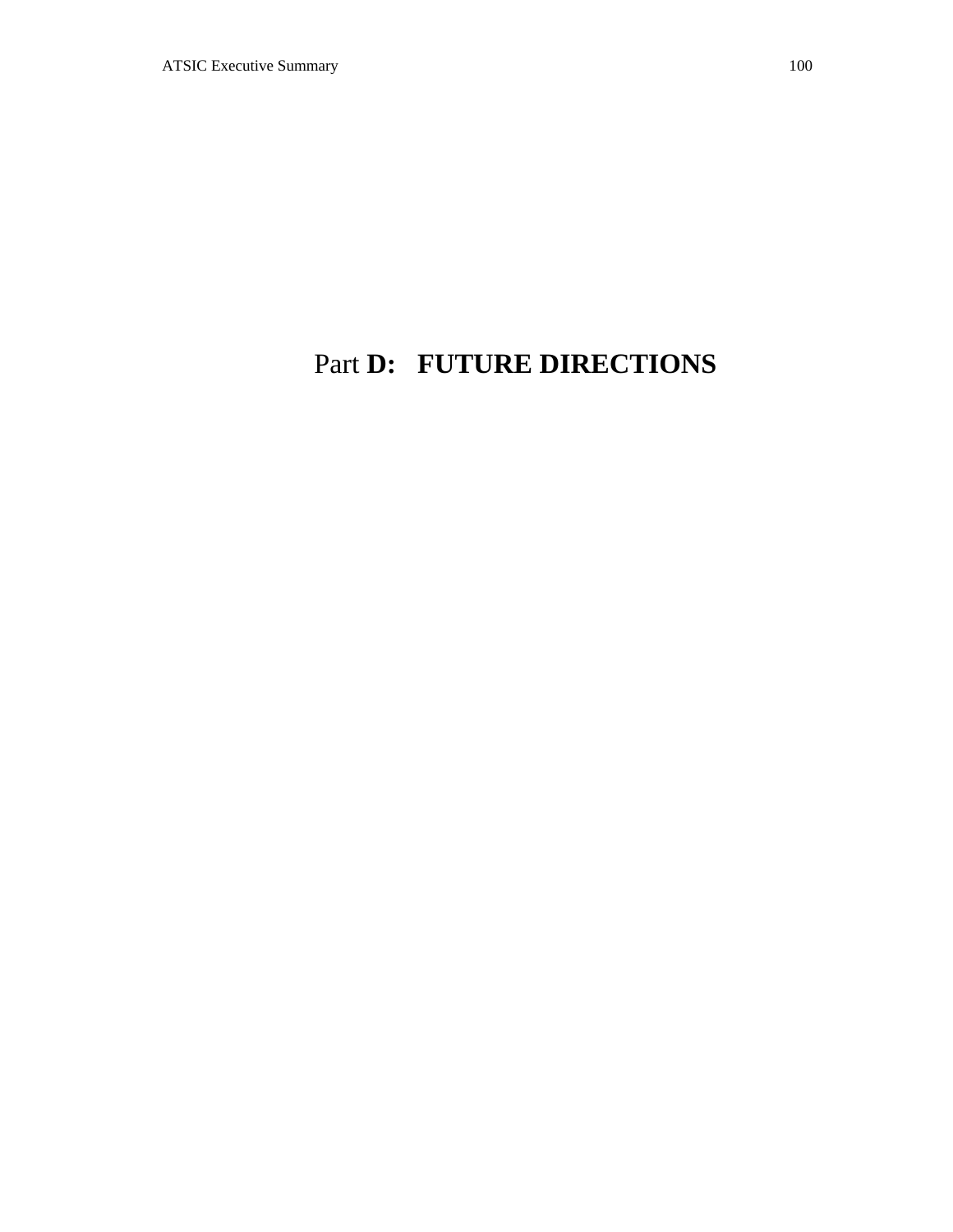# **14. FUTURE DIRECTIONS**

*ABSTRACT: Indigenous media are not just optional extras. They provide a first line of service to Aboriginal and Torres Strait Islander communities. They are also very cost effective in reaching these communities, so that their funding should be seen not as welfare spending, but as an investment.*

*There is a great need for proactive, staged planning of the sector. As the major stakeholder, ATSIC should:*

- *coordinate government approaches;*
- *require applicants to provide business and marketing plans;*
- *establish a unit to deliver integrated strategies for on-line service delivery; and*
- *press for preference to Indigenous media in tendering for government work in the area*

*The Review recommends:*

*That an Indigenous Media Authority (IMA) should be established by 2001 to allocate government funding to Indigenous media organisations, along the same lines as the CBF [no formal recommendation].*

*That ATSIC should:*

- *fund a series of two day meetings with people from NIMAA to plan funding and development strategies for the next three to five years;*
- *establish a unit to provide expertise on information technology, telecommunications and on-line service delivery;*
- *set up an Indigenous Media and Communications Program Fund of \$6 million annually in 2001 to be applied to projects furthering Indigenous cultural, social and economic objectives;*
- *increase its funding of media and communications by \$9.7 million [no formal recommendation];*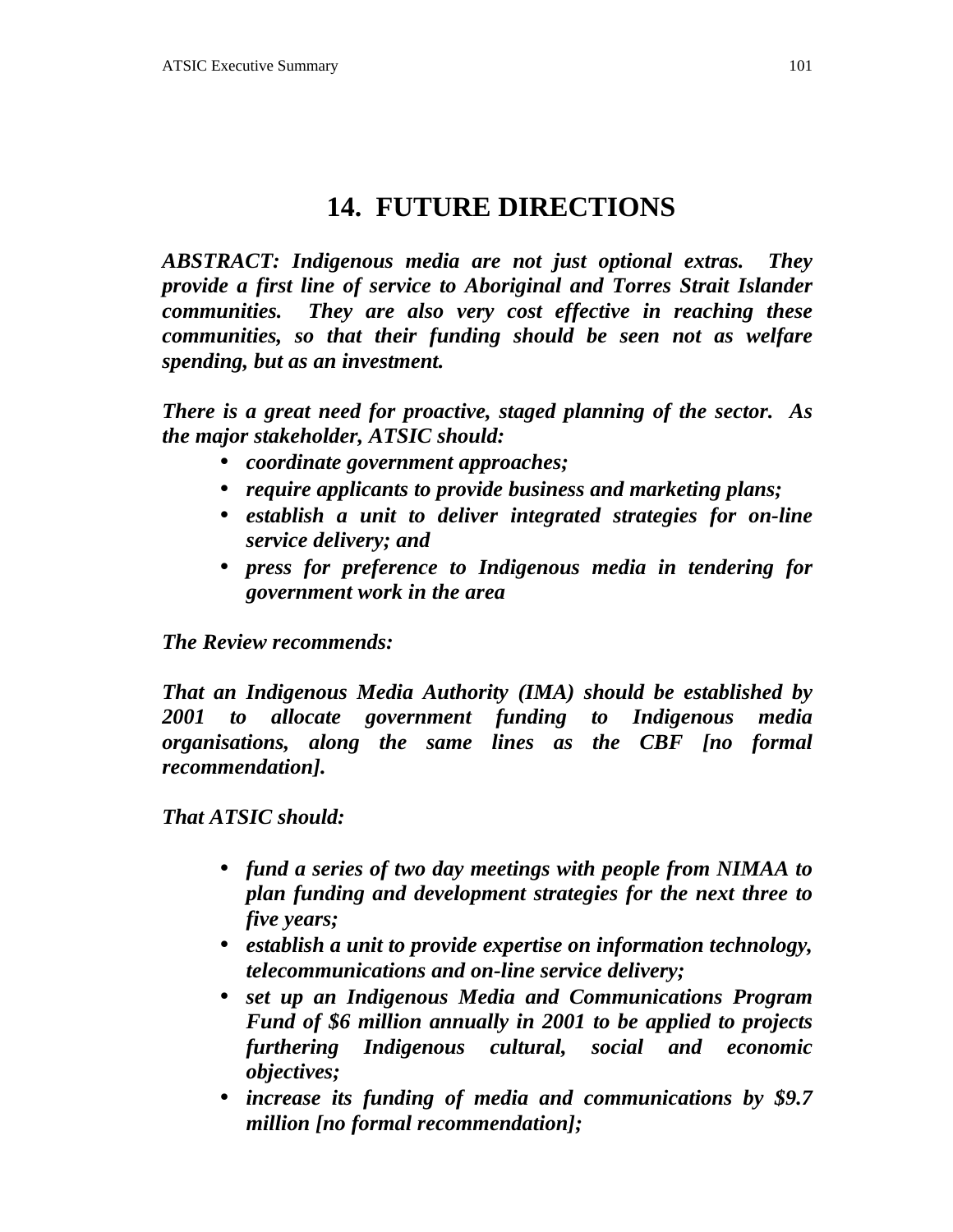*That ATSIC, DCA and DEETYA (Recommendation 6.12) should increase funding to NIMAA by \$200 000 per year, in order to increase its technical and policy capacities.*

*That ATSIC and DCA should re-allocate their Aboriginal Grant Funds to NIMAA so that its representatives can gain experience in the allocation of funds before the IMA is established.*

*That ATSIC and Imparja Television should seek DCA funding for the Imparja satellite subsidy.*

*That DCA should take responsibility for funding Indigenous media from 2001.*

*That the BRACS Working Party and IMA Working Party BRACS representatives should suggest ways to streamline the BRACS Revitalisation funding process.*

**\*\*\***

Nine general issues arise for considering future growth strategies in the Indigenous media sector:

- 1 first level of service;
- 2 investment in long-term sustainability;
- 3 staged strategic planning and development strategies;
- 4 whole-of-organisation approach to increase co-ordination and funding agency interaction;
- 5 business and marketing plans;
- 6 convergence of content production, delivery systems and service;
- 7 government department interaction with Indigenous media;
- 8 commercial diversification; and
- 9 economic independence.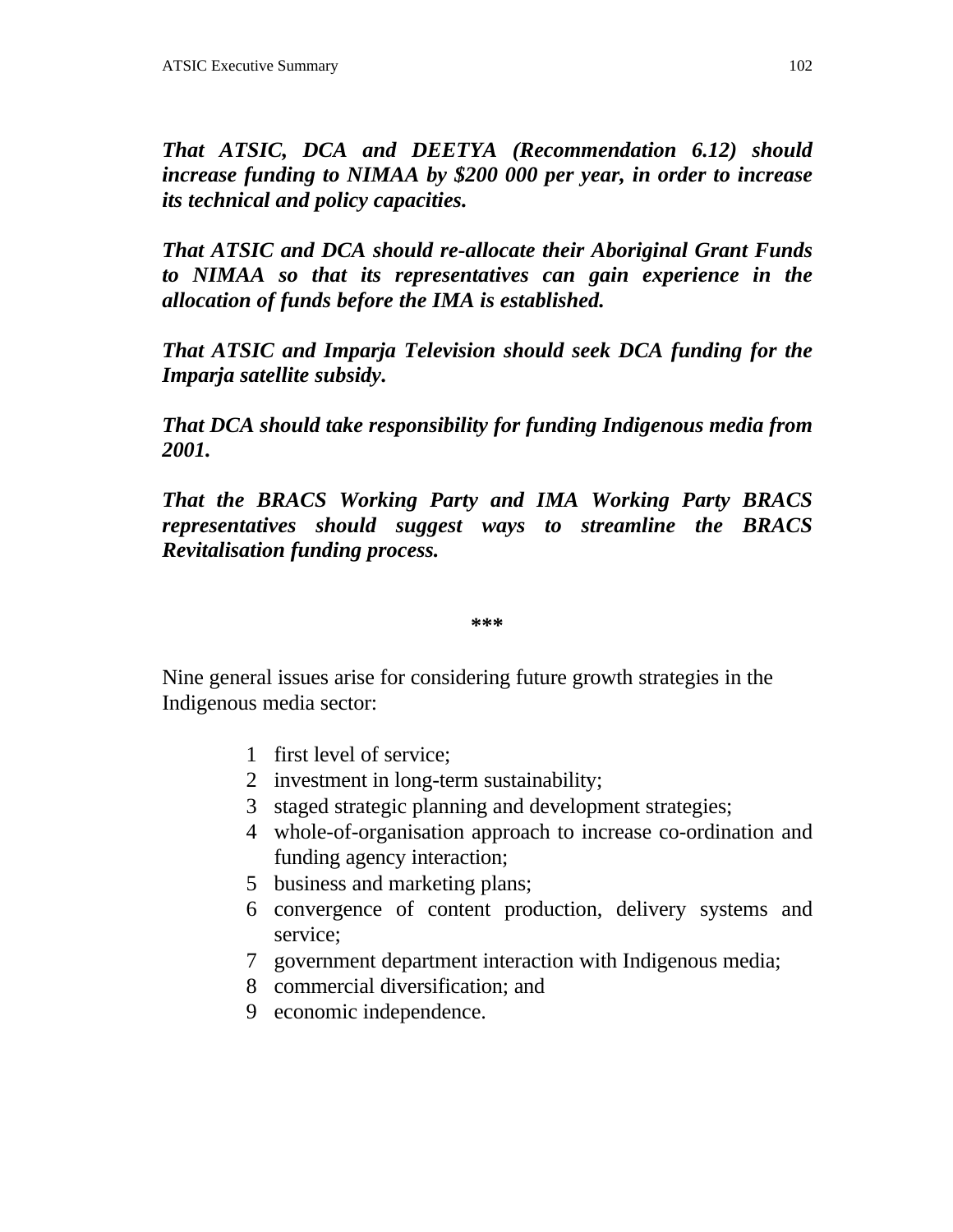### **1 First level of service**

The mainstream media usually either ignore Indigenous people and Indigenous issues, or present them in a negative context. They work within a non-Indigenous cultural framework, producing material for their primary audiences that is only occasionally relevant to the specific interests of Aboriginal and Torres Strait Islander peoples.

In a democratic society, communication is a basic human right. In Australia this increasingly means electronic communication. It is critically important that Indigenous peoples have access to the means of communication with their communities.

This access must be unconditional, preferably through Indigenous ownership and control. But this does not imply creation of public service institutions analogous to the ABC and the SBS. It simply means that policy (and funding) should reflect the significance and unique nature of the Indigenous media.

This is valuable for Indigenous identity and self esteem, as well as for flow-on effects, such as creating cultural industries and employment. But for Aboriginal and Torres Strait Islander communities, the Indigenous media are not just optional extras. They are a **first level of service** and Indigenous media policy and funding should reflect their significance.

#### **2 Investment in long-term sustainability**

Indigenous media are the most cost effective – and often the only - vehicle for communicating with Indigenous Australians. Therefore, funding of the sector should not be seen as welfare spending, but as an investment.

Critical deficiencies in current funding arrangements are:

- there are no nationally agreed funding criteria;
- ATSIC Regional Councils have funding autonomy;
- Regional and State offices set their own funding priorities (which may not include communications); and
- future funding is not guaranteed.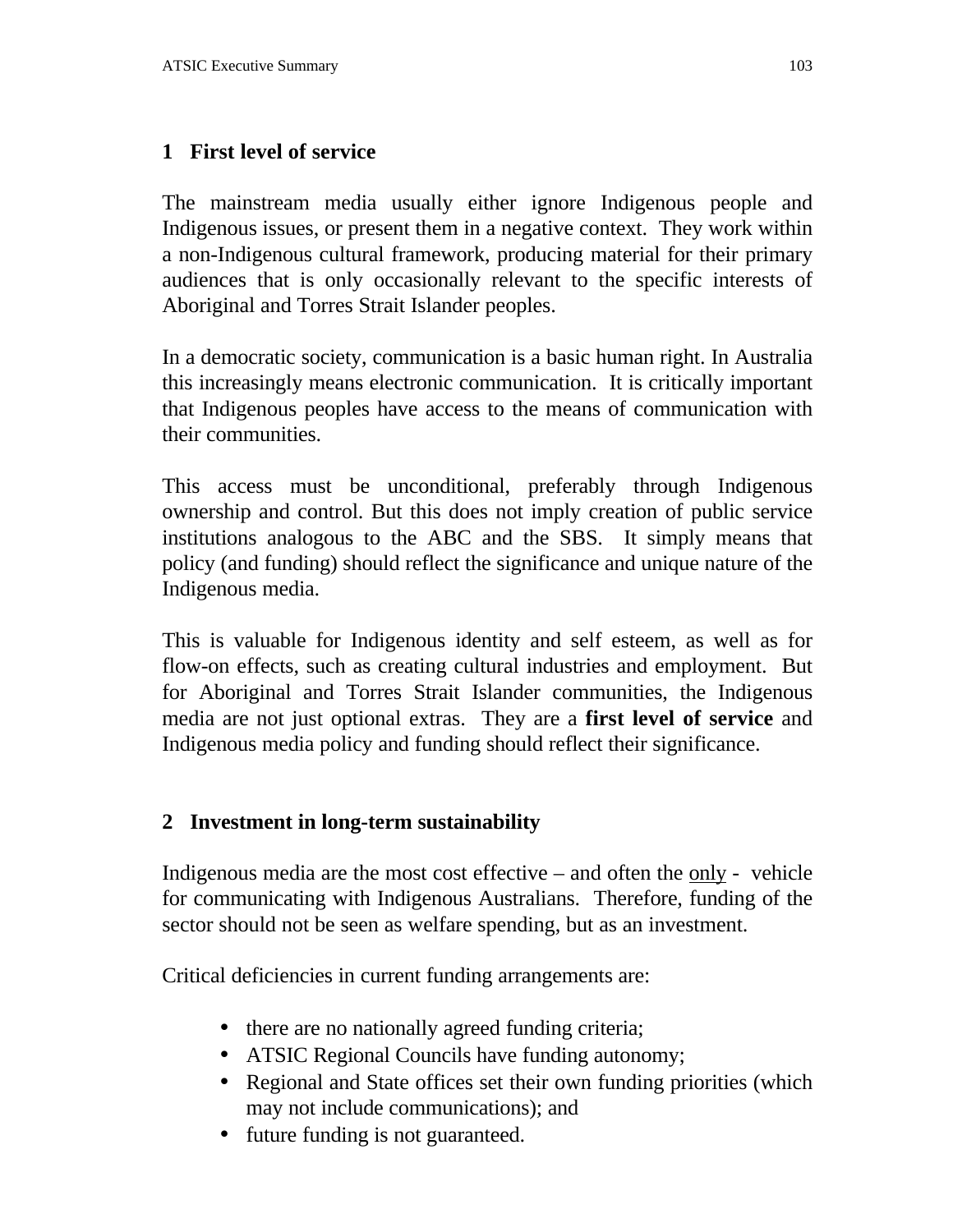#### **3 Staged strategic planning**

Proactive planning is required.

For example, radio has been the focus of ATSIC funding, yet it has no set criteria for deciding what is an aspirant radio group and no strategies in place for helping such groups before they get a licence. Indigenous media training is uncoordinated and ad hoc. Neither ATSIC, nor DEETYA nor DCA appears to have as staged strategic plan for development of Indigenous media over e.g. three to five years.

Indigenous media organisations need to be well defined from their inception. Their aims, objectives, target audiences, service areas, staff and training requirements, infrastructure requirements and funding should all be known in advance.

#### **4 Whole-of-organisation approach**

ATSIC is the major shareholder and has overall responsibility for the sectors it funds. It should therefore coordinate the government approach to Indigenous media.

In radio, for example, currently:

- ATSIC funds operational costs, staff and equipment;
- DEETYA funds training;
- DCA (via CBF) funds:
	- programs and equipment for aspirants;
	- broadcasting on non-Indigenous community radio; and
	- special projects on Indigenous stations.
- ABA plans development of the broadcasting system and allocates licences.

This results in such anomalies as ATSIC providing BRACS stations with Revitalisation funds for equipment and the training of operators, yet relevant ATSIC Regional Councils failing to provide operational funds.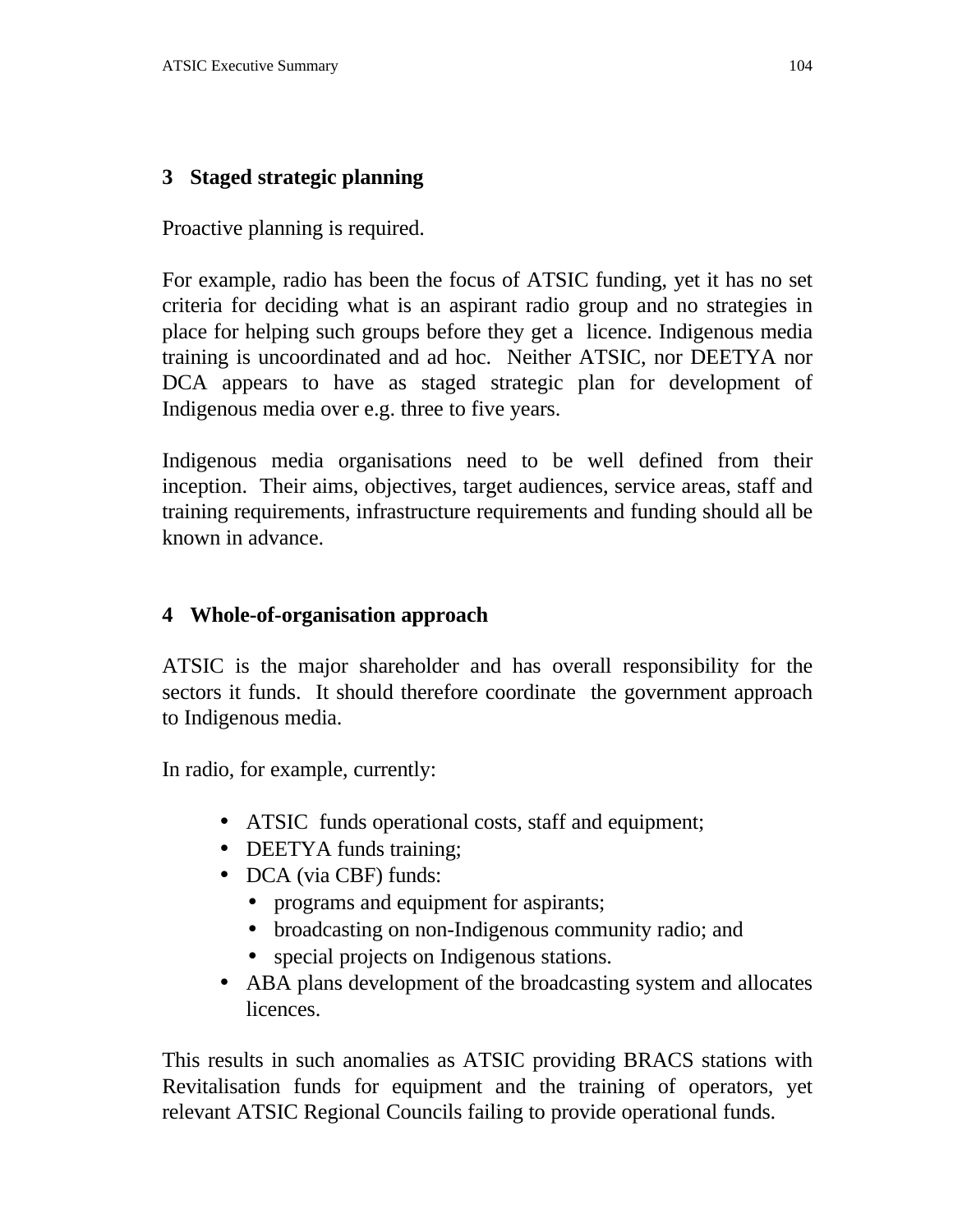ATSIC will require increased staffing.

## **5 Business and marketing plans**

As part of its funding process, and to maximise community service and revenue raising, ATSIC should require the provision of business and marketing plans. ATSIC Broadcasting should discuss training requirements with DEETYA and ATSIC Business Development and be the facilitator. If external expertise is required, consultants identified by ATSIC should work with key Indigenous management. The plans should be updated annually.

## **6 Convergence of content production, delivery systems and service providers**

The forthcoming digital technologies radically change the way we think about communications. Unless Indigenous media can take advantage of these new technologies and forms of production, they will be marginalised.

These issues are important for every department of ATSIC, yet currently a single officer (in Housing and Infrastructure) deals part time with telecommunications and information network issues. Because the new media will affect all sectors of society, from health delivery and education to commerce and banking, ATSIC must take a broader approach. And address these issues at Commission level.

## **7 Government department interaction with Indigenous media**

Given widespread community concern about Indigenous unemployment and health, the effective delivery of appropriately produced information on these issues should be encouraged. Research demonstrates that the information must be local, participatory and delivered in a relevant way.

There is widespread acknowledgement that it is difficult for government departments and agencies to communicate effectively with Indigenous peoples, but some reluctance to concede that the most effective means of communication will be Indigenous generated and produced.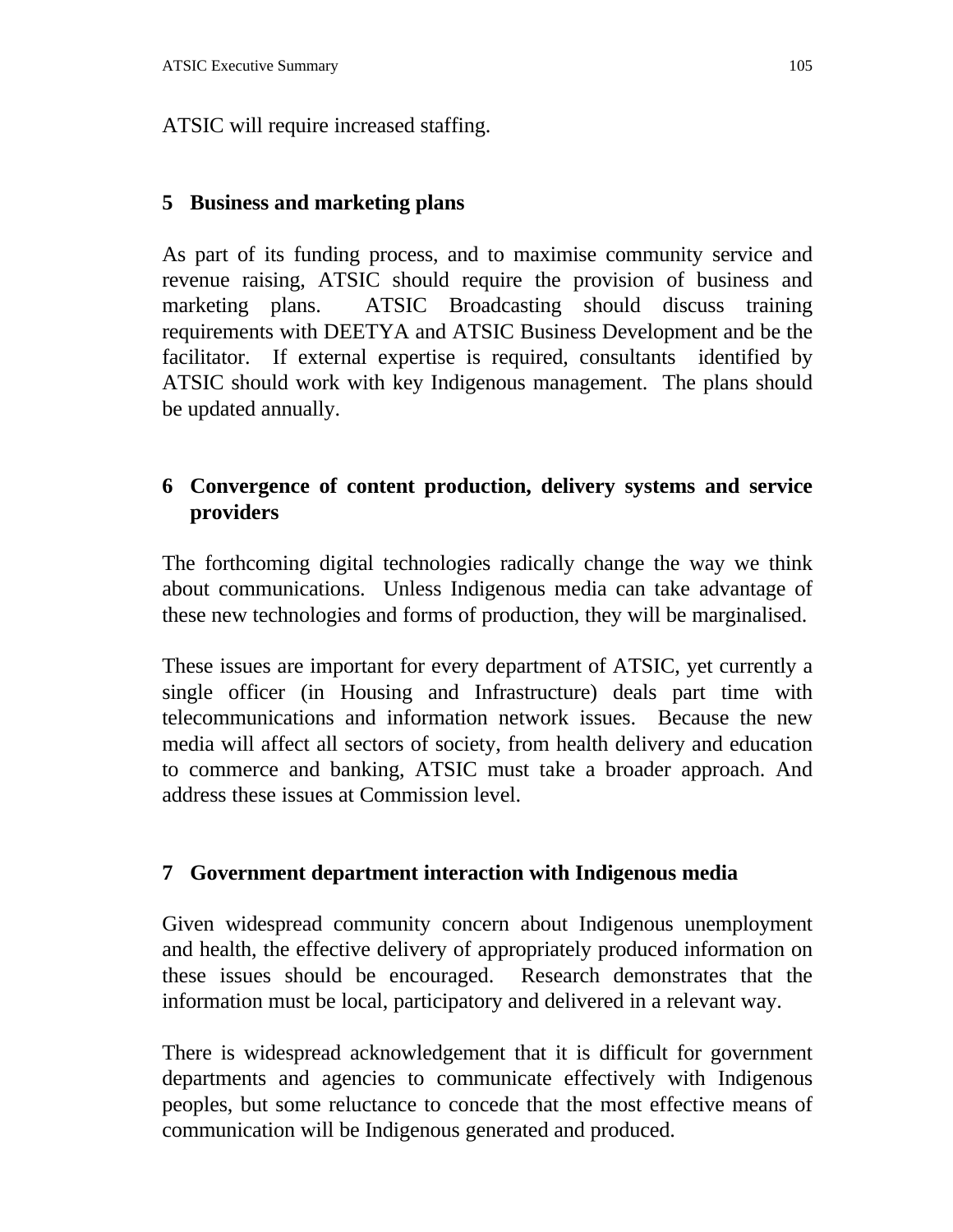ATSIC should press for Indigenous media organisations to be given the work of producing culturally appropriate material. It should also

- integrate Indigenous media and communications into its recent culture, tourism and rural strategies; and
- forge links between its Art, Culture and Language Programs and the Broadcasting Program.

### **8 Commercial diversification**

There is potential for training, employment and cultural 'spin-offs' from the Indigenous media. For it to be realised, funding levels need to be stable and staff need both training and experience in business and marketing.

### **9 Economic independence**

Most Indigenous media organisations are actively seeking economic independence. However, some level of government assistance will always be necessary. Given the potential cultural and economic benefits of effective Indigenous media, this should not be seen as burdensome.

## **THE NATIONAL INDIGENOUS MEDIA ASSOCIATION OF AUSTRALIA (NIMAA)**

NIMAA is the peak body of the Indigenous media. Since 1993, its main focus has been on radio, including the BRACS stations. However, it is under increasing pressure to deal with print, video and television, film and multimedia. It should now broaden its mandate to service these needs.

NIMAA urgently needs increased funding in the order of an extra \$200 000 per year.

### **Proposed NIMAA staffing structure**

| <b>NIMAA</b> staff positions | Cost       |
|------------------------------|------------|
|                              | (SA '000s) |
| <b>CEO</b>                   | $60 - 65$  |
| Deputy CEO                   | 48-52      |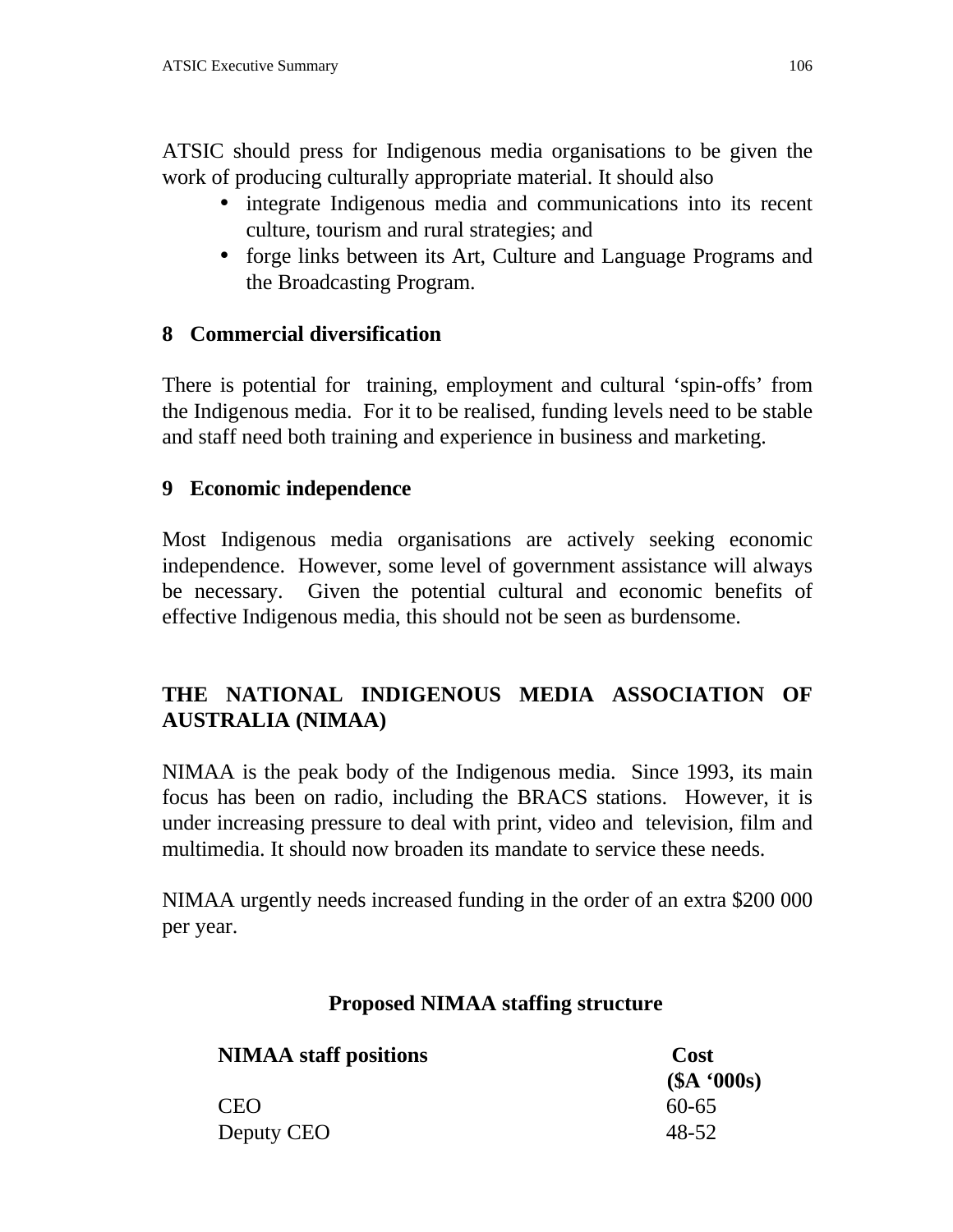| <b>Total</b>                              | \$416-464 |
|-------------------------------------------|-----------|
| Secretary/Receptionist                    | $24 - 26$ |
| Administrative Officer – book-keeper      | 28-32     |
| Administrative Officer – membership etc.  | 28-32     |
| <b>Technical Policy Officer</b>           | 28-32     |
| <b>NIRS Manager/Technical Coordinator</b> | $40 - 45$ |
| Training & Employment Policy Officer      | $40 - 45$ |
| Print and New Media Policy Officer        | $40 - 45$ |
| Television, Film and Video Policy Officer | $40 - 45$ |
| Radio Policy Officer                      | $40 - 45$ |

It has already been recommended that the Employment and Training Officer position be funded by DEETYA (*Recommendation 6.12*) and that ATSIC negotiate funding for the Television, Film and Video Policy Officer with federal and state film agencies (*Recommendation 3.29*).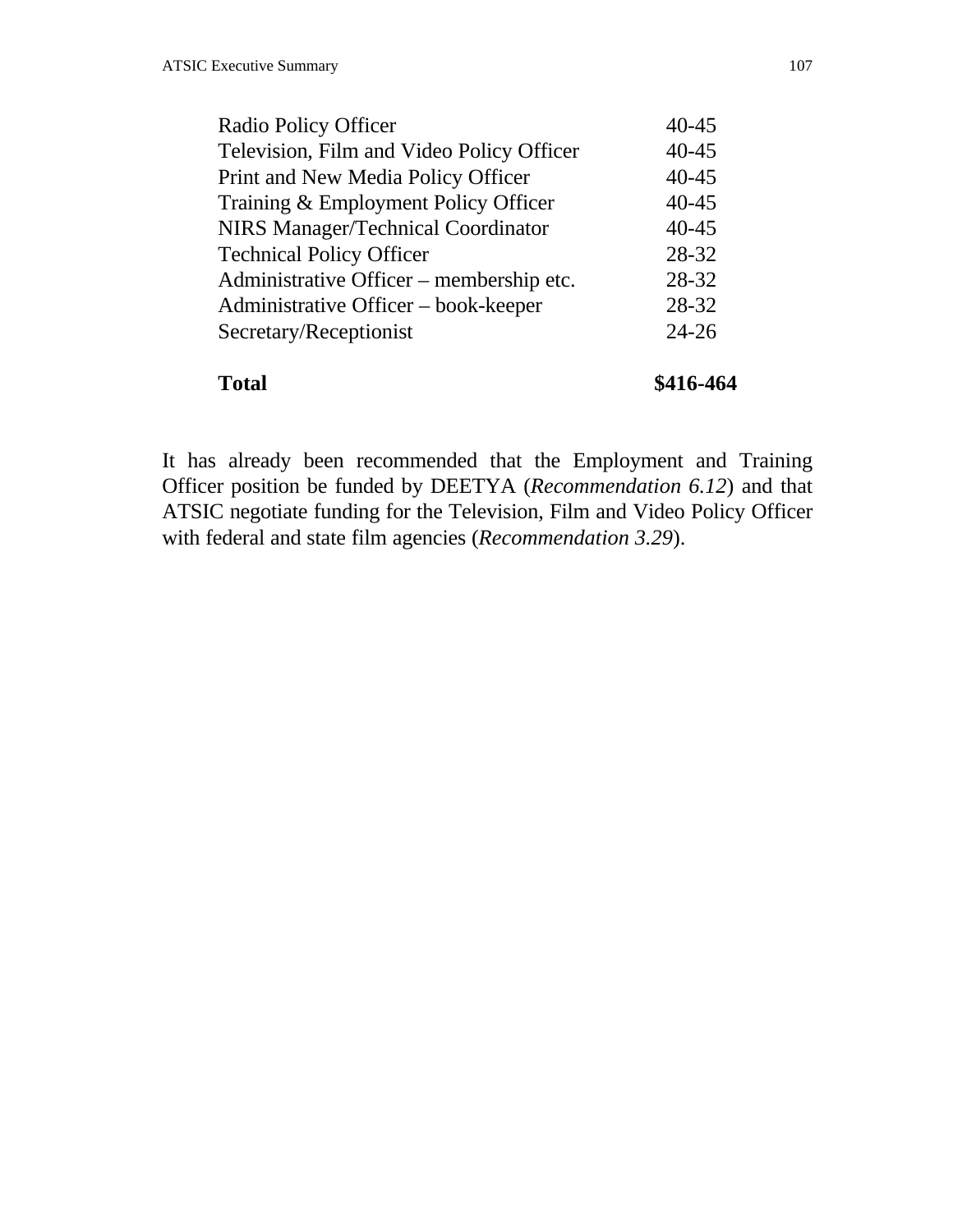### **INDIGENOUS MEDIA AUTHORITY (IMA)**

There has been considerable reference to e.g. securing "the empowerment of Aboriginal and Torres Strait Islander people through control of their own broadcasting and communications services" (ATSIC *Annual Report 1995- 96*, quoted at p. 434).

However, the apparent lack of interest and expertise in media and communications in the elected arm of ATSIC, the Regional Councils and some Regional and State offices has disadvantaged some media organisations. The present funding arrangements, which are based upon devolving funding to Regional Councils, are important to ATSIC, but result in variable funding decisions.

Accordingly, we recommend that an Indigenous Media Authority (IMA) be established by 2001. It should function along similar lines to the Community Broadcasting Foundation (CBF), allocating government funding to Indigenous media organisations in radio, BRACS, community print media, multimedia, television and community video, but not in film. Regarding film, the IMA should consult with the agency administering the Indigenous Film Fund referred to in *Recommendation 3.25*.

The Board of the IMA should be appointed by government and include representatives from ATSIC and DCA. It would need a staff of three and should be located in Canberra. Savings in funding should come from reduced cost of satellite transmissions after digital transmission and DCA funding the Imparja satellite subsidy.

Secondly, because ATSIC's devolved funding model cannot provide the level of sustained investment required for Indigenous media development, the main operational funding of IMA should come through DCA. This would reflect the significance of Indigenous media and follow similar arrangements in Canada and New Zealand.

The Indigenous media perform a public service role similar to those of the ABC and the SBS. The SBS in particular acknowledges the special cultural and linguistic needs of ethnic Australians. Similarly, an IMA would acknowledge the needs of Aborigines and Torres Strait Islanders. Nevertheless, ATSIC should retain a role in media and communications by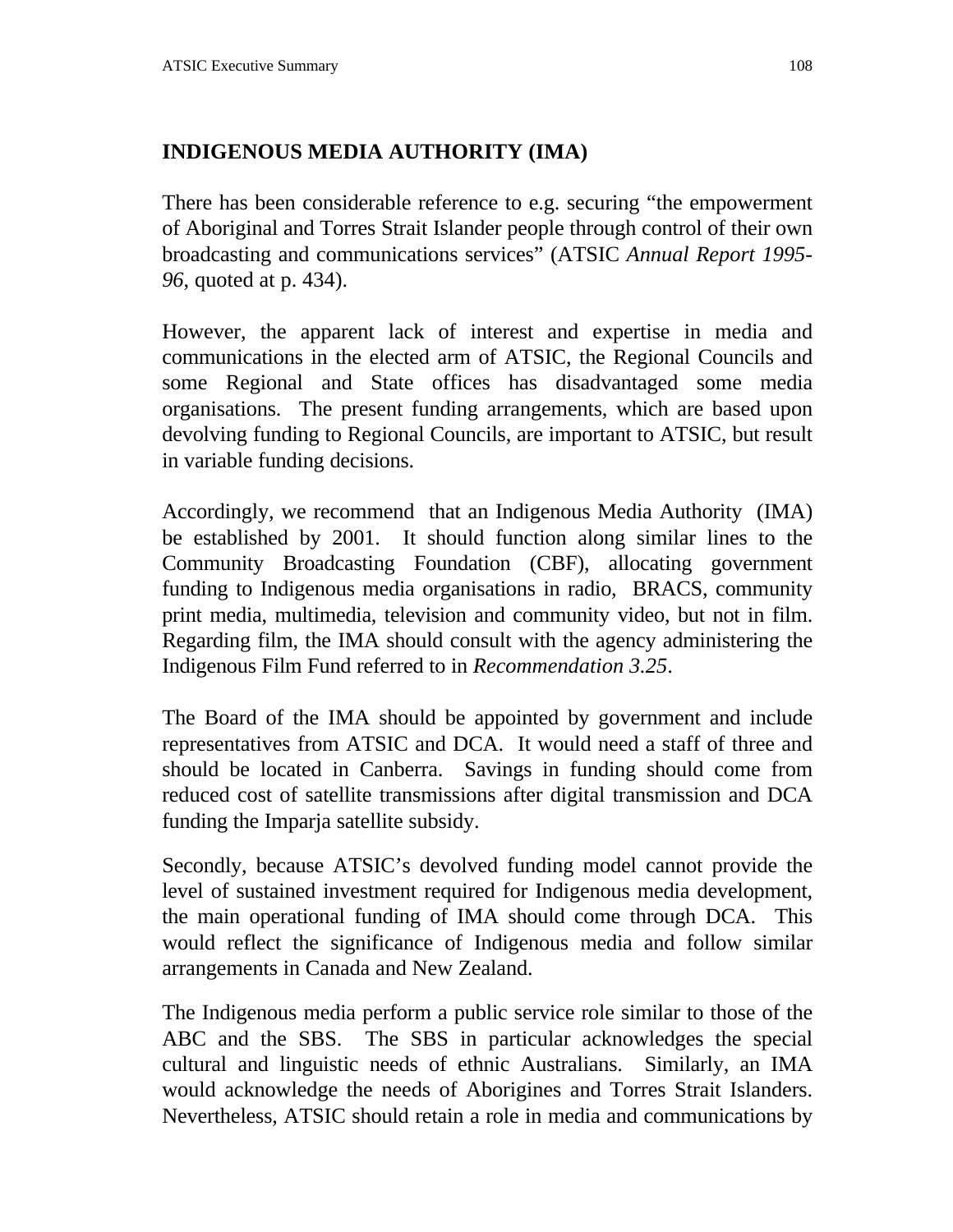establishing a much needed Program Fund. This should be available to all Indigenous media, including film.

# **Moving towards the IMA: IMA Working Party**

The next three years should be seen as the incubation phase for the IMA. By mid-1998, ATSIC and DCA should appoint and fund an IMA Working Party consisting of senior Indigenous media people from each sector, and an ATSIC Broadcasting Officer and a DCA officer. Areas of work should include:

- Program Performance Indicators (PPIs);
- Letters of Offer;
- funding processes & accountability;
- national criteria for funding aspirants; and
- advice to Regional Councils about funding applications.

Then, in order that its representatives gain experience in the allocation of funds, some program funds should be allocated to NIMAA.

Similarly, the BRACS Working Party needs experience in the allocation of funds.

# **ATSIC funding 1998/99 to 2000/01**

In order to provide financial stability for Indigenous community radio, video and BRACS, ATSIC also needs to increase its own funding to media and communications.

In addition, to funding requirements outlined in Part A, the funding required is:

**A\$ million**

New staffing at NIMAA 0.2

Conversion of Indigenous community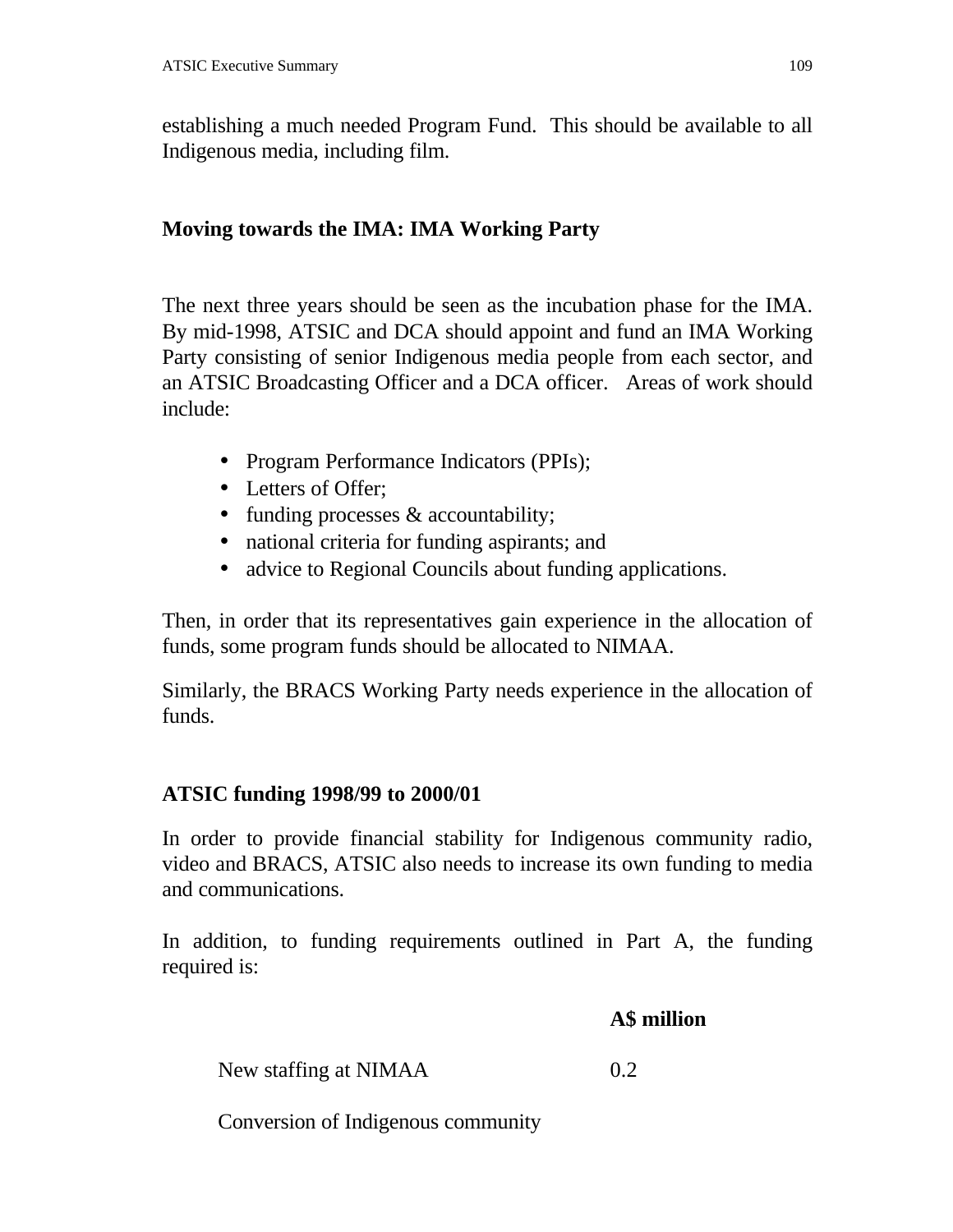| Total                                                        |     |
|--------------------------------------------------------------|-----|
| Multimedia and on-line projects                              | 2.0 |
| Archiving in digital formats                                 | 1.0 |
| Provision of full wages for BRACS<br>operators (three years) | 3.0 |
| radio stations to digital equipment                          | 3.5 |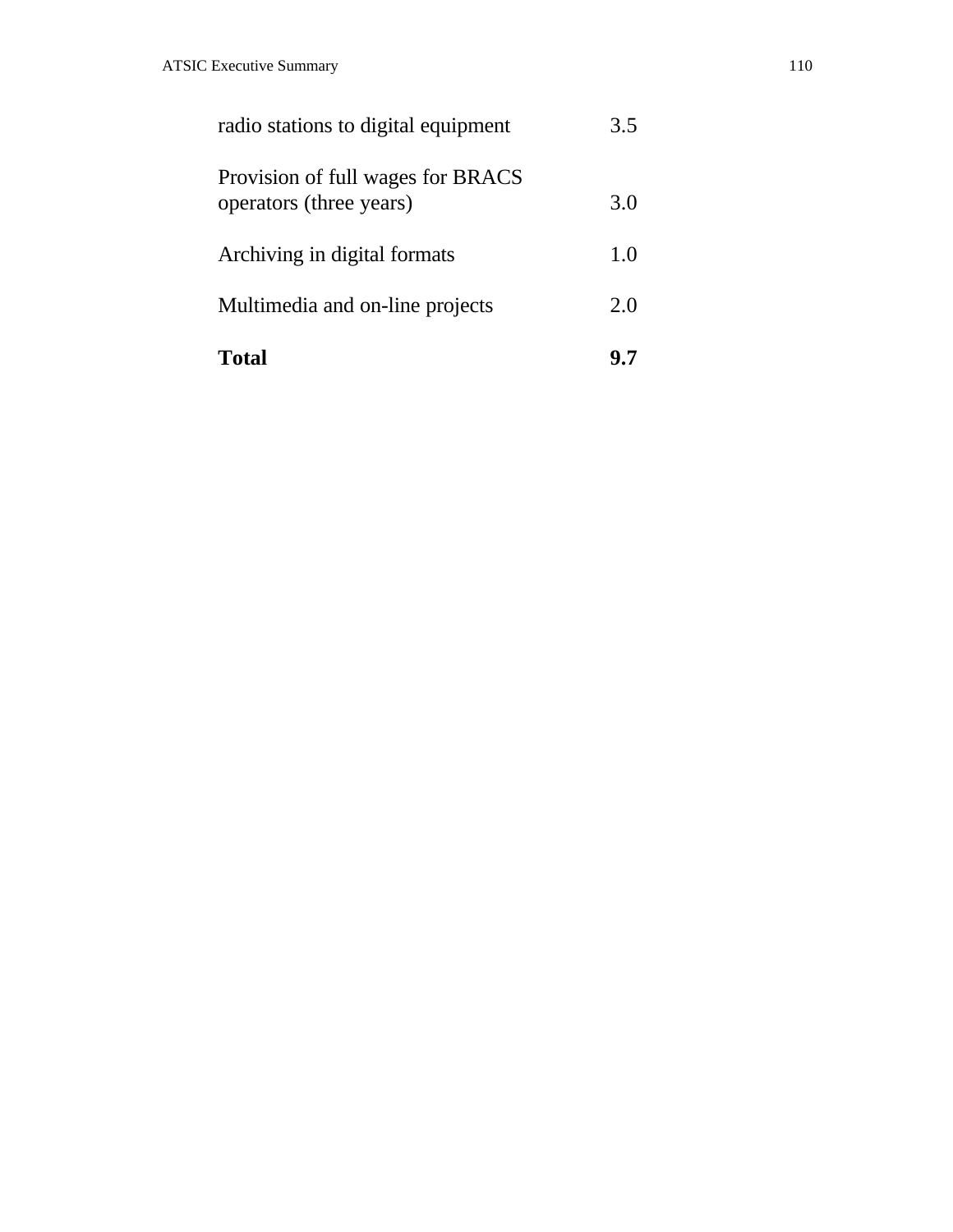# **APPENDICES**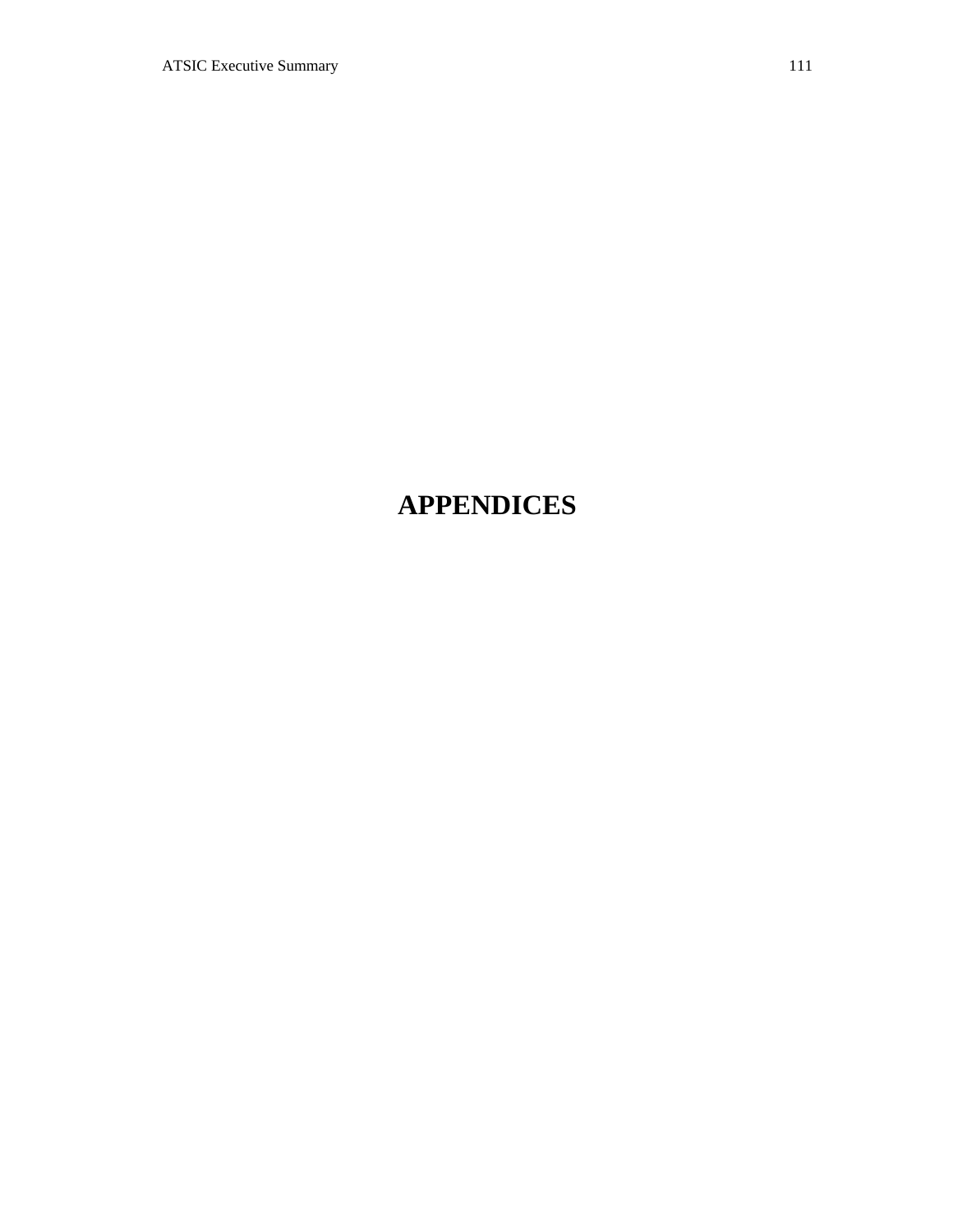# **APPENDIX 1: Case studies in Indigenous media**

*The case studies are from Chapter 3 of the original Report. They are presented separately here for ease of reference.*

### **Part A: RADIO**

#### **A1 Townsville Aboriginal and Islander Media Association (TAIMA)**

TAIMA is one of the larger media associations with revenue until recently of \$1.9 million annually and a staff of twenty-nine.

It runs a community radio station, 4KIG Townsville and a video production unit (Big Eye). It is also the coordinator of nine BRACS stations linked as the Remote Indigenous Media Association of Queensland (RIMAQ).

4KIG Townsville earned substantial sponsorship income by

- adopting mainstream programming; e.g. Country & Western music format
- relaying commercial shows aimed at a non-Indigenous audience; e.g. the highly-rated John Laws 'talkback' show out of 2UE Sydney

In terms of audience numbers (and therefore sponsorship income) this program strategy was highly successful. The licensee also made a significant contribution to Indigenous broadcasting by regularly providing program material to the NIRS and uplinking its programs to BRACS stations.

However, in terms of its own community of service (the listeners it is licensed to serve) the station fell short. The 'commercial' format (a) displaced Indigenous content; and (b) featured an imported talkback program that was often offensive to Indigenous peoples. In 1997 expressions of community concern led to an internal review, which found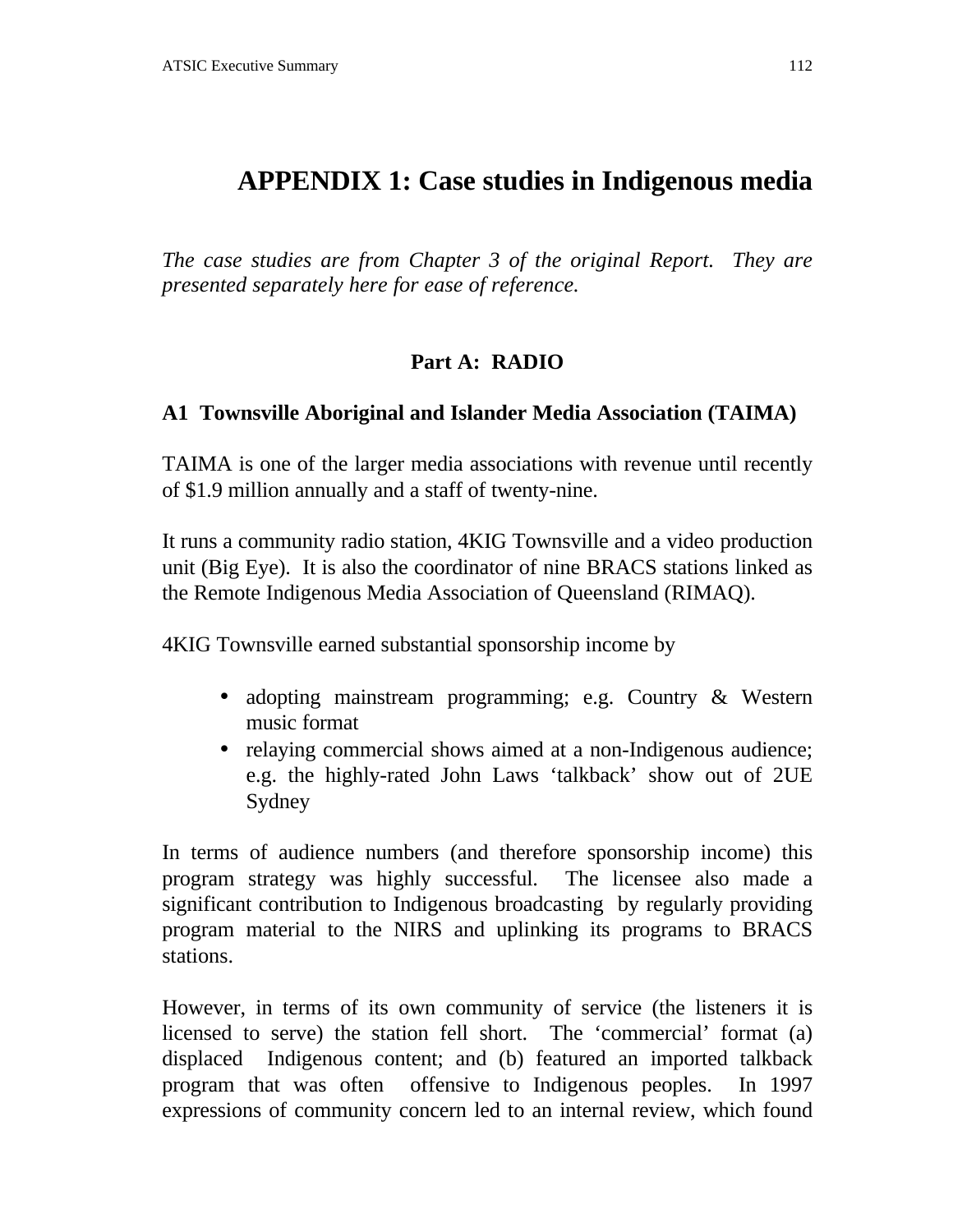that the licensee "had strayed greatly from its original intent and purpose' (*quoted* at p.47). A draconian cut of \$300 000 in ATSIC funding followed.

The Review notes that directors of community stations need experience in the media and some level of business skills and cultural expertise.

## **A2 Brisbane Indigenous Media Association (BIMA)**

BIMA started broadcasting on 4ZZZ FM in 1984 as the weekly *Murri Hour*. By 1992 it was broadcasting sixteen hours a week and in 1991 was granted an 'S' class community licence of its own..

4AAA Murri Country is one of only two Indigenous stations in Brisbane. It aims to:

- be owned and operated by Indigenous people
- maximise Indigenous program content
- provide an outlet for the creative talents of young Aborigines
- stimulate the growth of Aboriginal music, drama and storytelling; and
- work towards reconciliation.

The station plays 20-22% Indigenous music. It employs some twenty people and has a weekly audience of 100 000 (twice the size of its city's Indigenous population). It claims to reach more than 60% of potential Indigenous listeners.

The station received \$0.73 million in funding from ATSIC in 1997. Despite its close relationship with the community that it is licensed to serve, it has enjoyed only limited success in attracting non-government funds. In 1997, a subscriber drive netted only 150 supporters. Although it has attracted occasional sponsorship (from government departments, local businesses and promoters of country music festivals), it has not yet achieved long-term corporate support.

The station comments that community radio is generally perceived as 'unprofessional' and unable to substantiate its claims regarding audience numbers (community stations do not appear in ratings surveys). It is suggested that: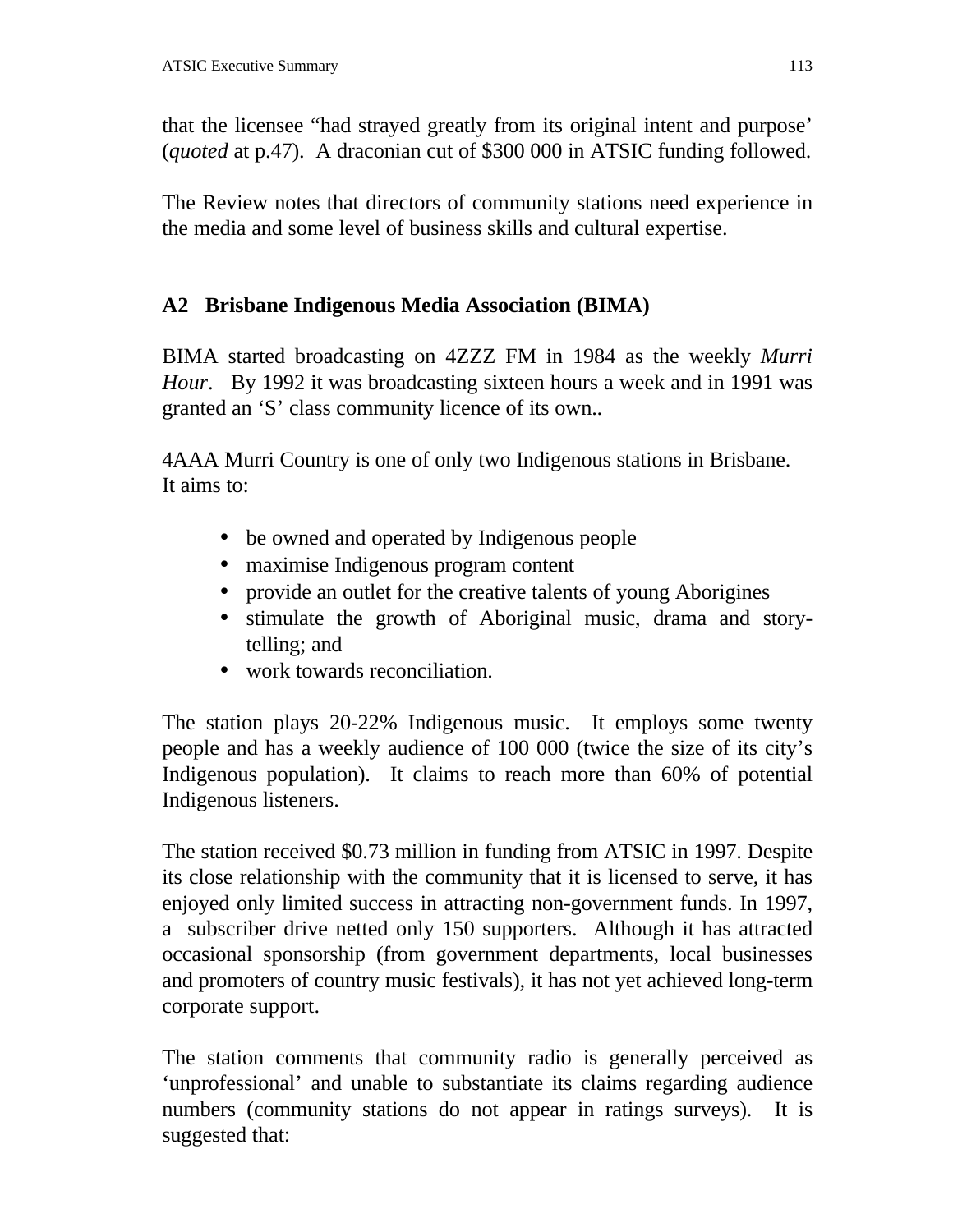- new stations require substantial government funding during their first five-years; and
- even established stations require continuing support from government; e.g. by buying of airtime to disseminate information and sponsorship from agencies such as ATSIC.

# **A3 Mt Isa Aboriginal Media Association (MIAMA)**

MIAMA started broadcasting an hour per week on the commercial station, 4LM Mt Isa, in 1992, then shared channels with the local ABC station for one hour per day. In 1996 it also began full time narrowcasting. MIAMA was granted its own community licence in 1997 and now broadcasts as 4MOB FM.

A third of the town's population are Indigenous and the station has enjoyed generous ATSIC funding. In 1996/1997 the recurrent grant was \$0.23 million and in 1997/1998 \$0.394 million (it has also received \$0.529 for capital costs).

4MOB FM has a manager with commercial radio experience and its country music format attracts both Indigenous and non-Indigenous audiences. It has a high local profile, provides a training program for Indigenous people (*Learn Radio Skills)* and plans to venture into sound recording, merchandising and multimedia training. A five-year plan aims at achieving financial independence.

### **A4 Torres Strait Islander Media Association (TSIMA)**

TSIMA is the only media association serving the Torres Strait Islands, but it also has significant reach into Northern Australia. Its directors represent five different regions and the audience of 10-12 000 is multicultural: a majority of Torres Strait Islanders, Aborigines, Papua-New Guineans and Malay, Japanese and Chinese resident minorities.

TSIMA has shared channels with the ABC station at Weipa (4TI) for many years. It has had a community licence since 1997, but is still dependent upon the ABC for technical support. TSIMA broadcasts twenty hours a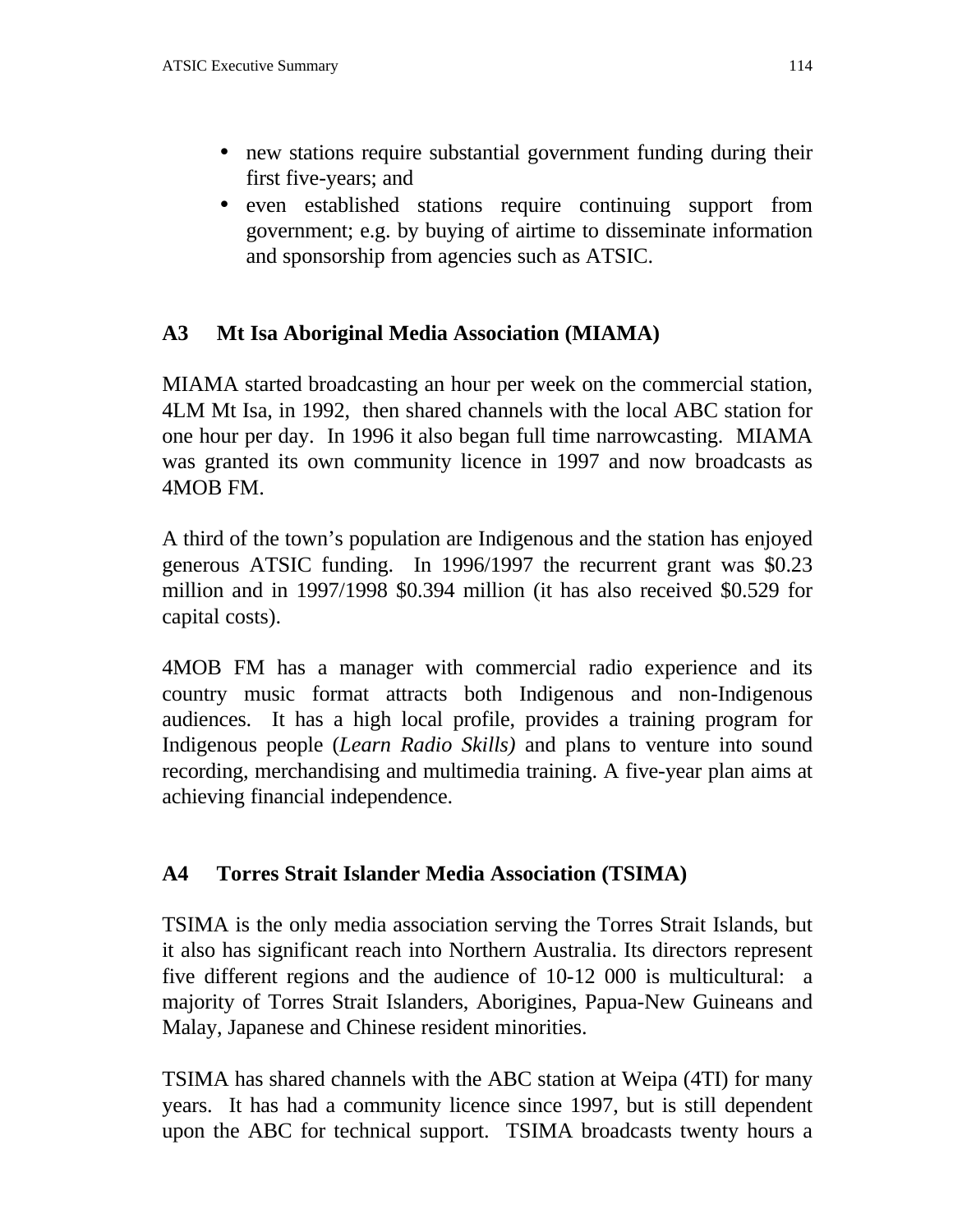week in Torres Strait *Creole* and two Island languages*.* It has eight staff and two DEETYA trainees.

The station was previously ATSIC-funded, but is now funded completely by the Torres Strait Regional Authority (TSRA). While it has supported development of the nineteen BRACS stations in the region, these are seriously disadvantaged and only six produce local material. (They mostly re-transmit mainstream television, plus TSIMA and ABC Radio).

Major problems have been:

.

- high cost of travel over long distances
- insufficient funds for training
- no funding to pay operators
- no recurrent funding for operational costs
- no funding for network infrastructure (e.g. the station has neither e-mail nor ISDN); and
- BRACS Revitalisation funds frozen during the transfer of administration to the TSRA.

# **A5 Top End Aboriginal Bush Broadcasting Association (TEABBA)**

TEABBA is one of five BRACS coordinating bodies, but is unusual in having been established specifically for that purpose. It is not itself licensed, but services 28 BRACS stations in Northern Australia and has now applied for a community licence.

The association broadcasts 6 a.m. to 12 noon weekdays, then from 12 noon to 6 p.m., relays news on the hour from CAAMA and coordinates localised BRACS inputs. It also utilises the ABC high frequency 'shower' for 25 hours per week.

TEABBA operates with around six staff and some volunteers. It received ATSIC funding of \$0.338 in 1996/1997 and attracted sponsorships worth \$40 000 (car dealers and health services). However, a lack of funding is an obstacle to further growth.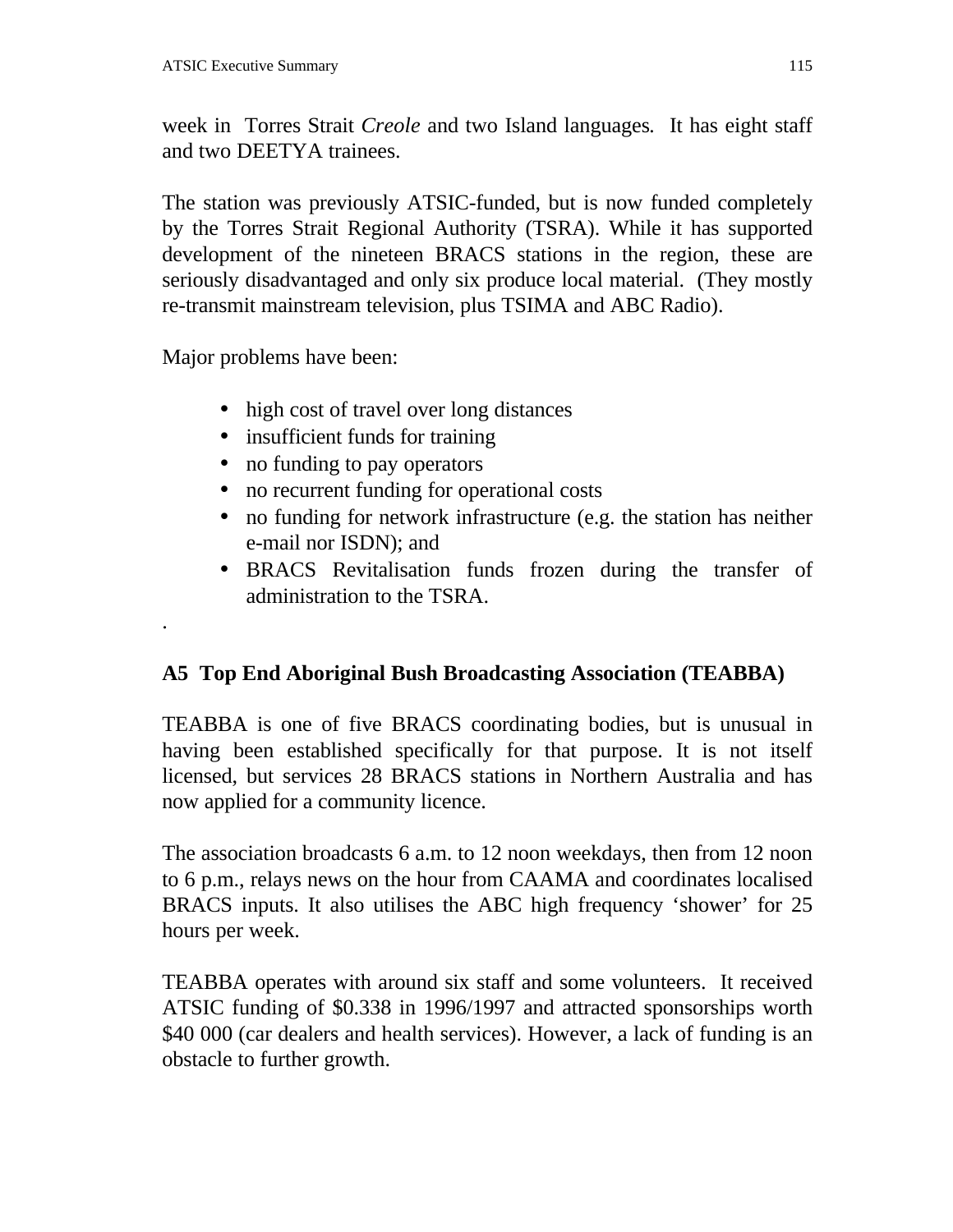TEABBA has telephone and fax and will soon have e-mail. Plans are to supply media and communications services in the region, record music and set up a language service. However, it needs:

- funding for increased staff; and
- staff training (marketing, law, finance and business procedures such as payroll management).

# **A6 Central Australian Aboriginal Media Association (CAAMA): 8KIN FM**

CAAMA is the oldest and largest media association in Australia. Its community radio station, 8KIN FM, broadcasts from Alice Springs via Imparja's satellite signal. It was licensed in 1984, the first Aboriginal community radio station in Australia, and its potential audience is 186 000, of whom 72 000 are Indigenous. 8KIN FM interacts with two of the four BRACS stations in its region, and broadcasts up to 15 hours of their programs weekly.

The main source of funding for the radio station is ATSIC. The station manager has had commercial experience and sponsorship amounts to \$30 000, but this comes mainly from government organisations (e.g. the Australian Taxation Office and a diabetes clinic). It will not accept sponsorships related to alcohol or politics, but has produced material for government and operates a recording studio. It reports a 'redneck' attitude that largely precludes local sponsorship.

# **A7 Waringarri Media**

Conscious of the large Indigenous population, the ABC has worked with several Indigenous media associations in the Kimberleys since the 1980s.

Waringarri Media first went to air on ABC regional radio in 1987. In 1992 it was granted a community licence as 6WR. 60% of its potential audience, and 80% of its actual audience, is Aboriginal. Waringarri broadcasts twenty-four hours a day, seven days a week and uses a mix of local, NIRS and community radio satellite service material. The mix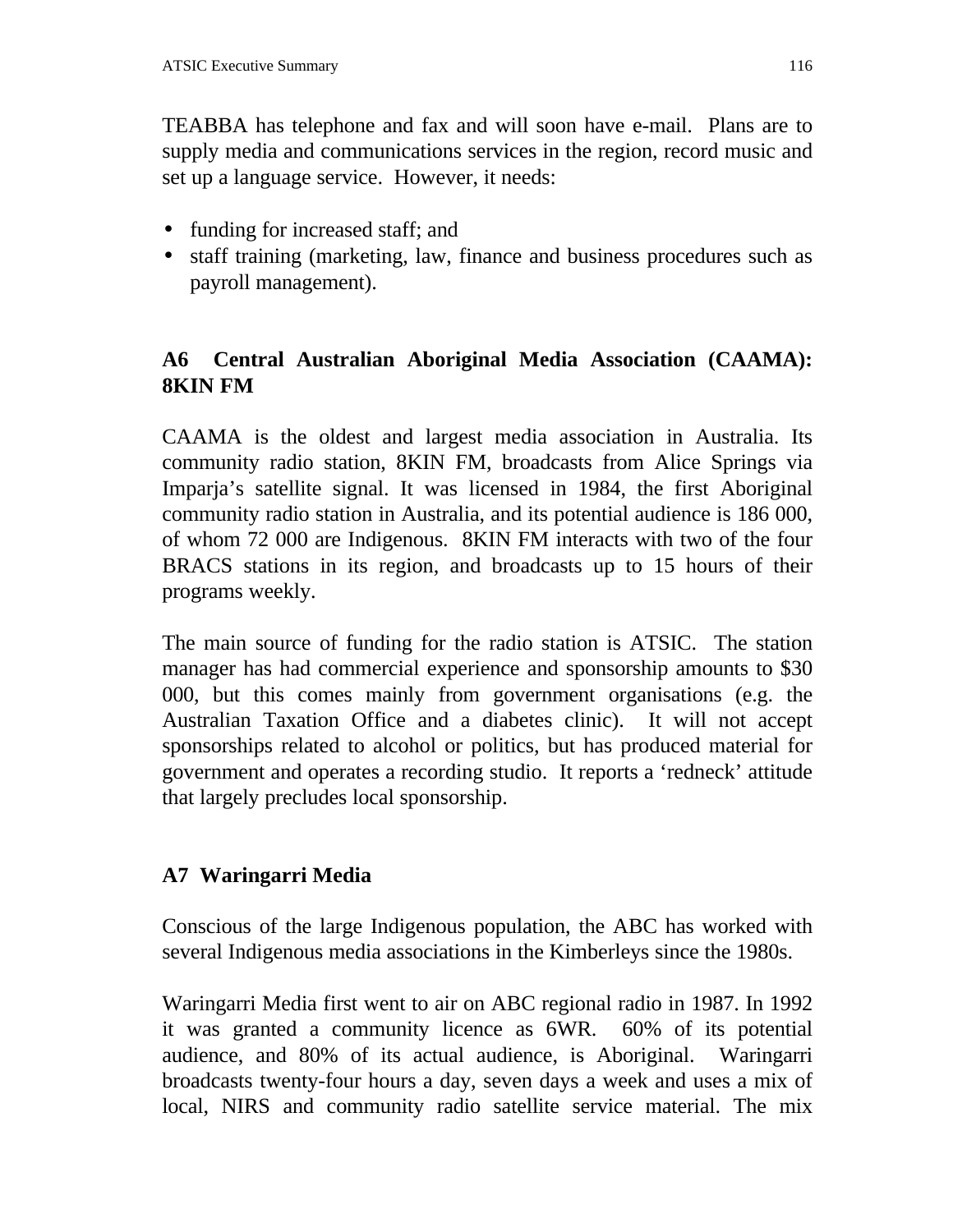includes stories in language, shows run by police and social security, music for schoolchildren, oral histories, news and current affairs.

Waringarri has endemic funding problems. It has nineteen non-Indigenous volunteers, but its studios and equipment need an upgrade, it has no trained Indigenous technical staff and no access to technical maintenance. Its fulltime staff of nine was reduced to two (and several trainees who had won the associate diploma in Broadcasting and Journalism could not be employed) when ATSIC cut the Community Training Program in 1996.

In 1996/97 Waringarri received \$243 658 in ATSIC funding. It finds it difficult to convince its Regional Council and the ATSIC Regional Office that broadcasting should have a high priority. It has also received \$20-35 000 per year from local business and tour operators, but feels that cultural ignorance and racism limit its chances of attracting sponsorship. In addition, listener subscriptions are not considered viable (due to the dispersed location of listeners and a high unemployment rate generally in the region).

Waringarri operates a low-power tourist information service and feels that this has good potential. However, it does not have the expertise to develop a marketing plan. The Review supports this initiative.

### **A8 Goolarri Media Enterprises (GME)**

GME includes the Broome Aboriginal Media Association (BAMA), a scheduled narrowcast TV service, a music recording studio, multimedia and technical services. It broadcasts on the ABC as Goolarri Radio, but expects to be licensed as a community radio station (in 1998).

Goolarri Radio has a potential audience of 20 000 and an estimated 9 000 Indigenous people. It broadcasts five hours a day and twenty-five hours a week in English and language. There is a staff of four all on CDEP with small 'top-ups' and a group of volunteers.

BAMA itself is dependent on ATSIC funding of about \$300 000 per year. Most of its staff (24 people) were on CDEP in 1997. BAMA is hoping to take advantage of sponsorship opportunities when it starts its own service and GME aims to take advantage of cross-media promotion. GME has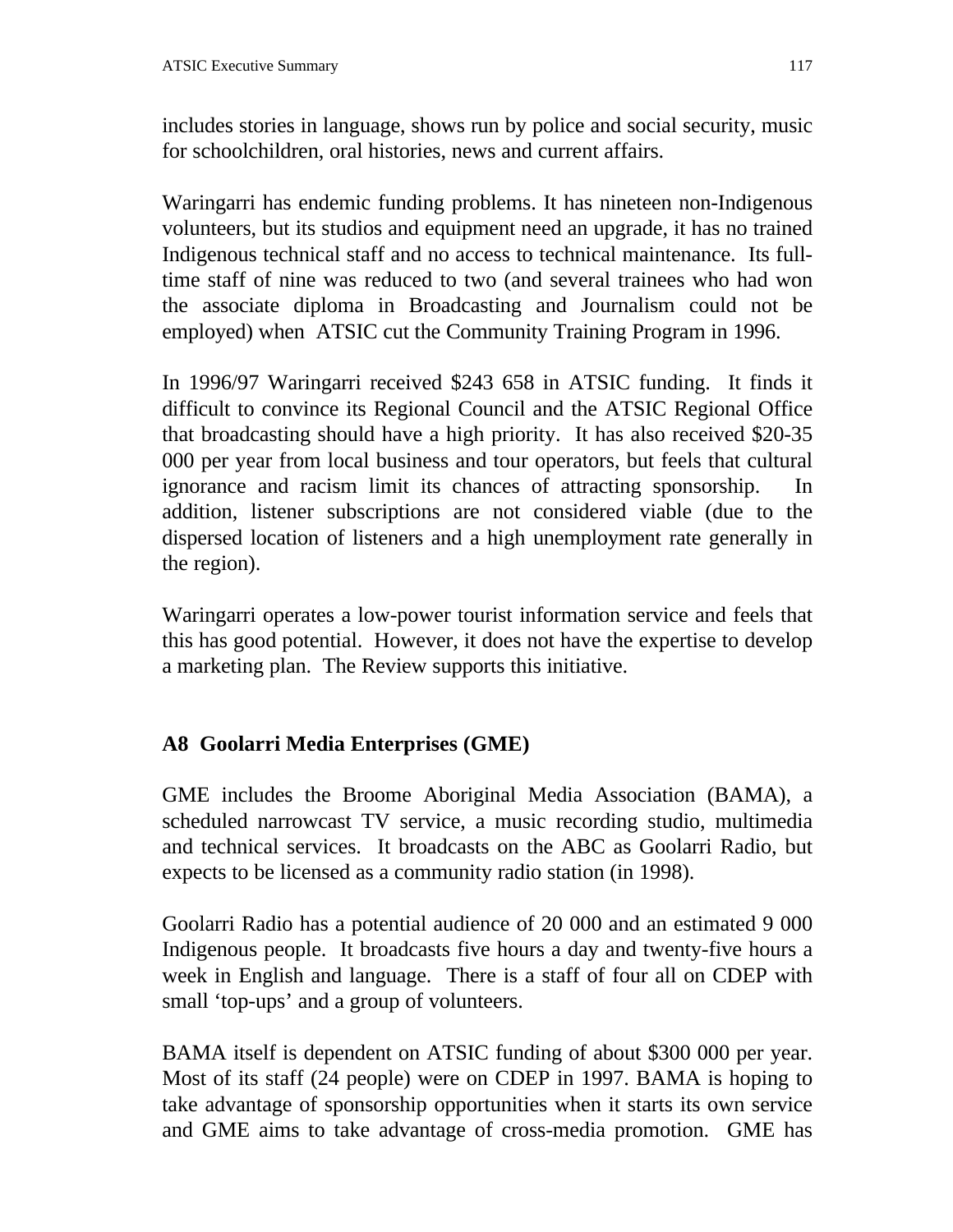earned substantial returns from video sales, but listener based revenue for the radio station is likely to be limited (for similar reasons as noted above). It would like to develop its potential for involvement in cultural tourism, but lacks both resources and expertise.

# **A9 Wangki Yupurnanupurra Aboriginal Corporation, Fitzroy Crossing**

Wangki Radio broadcasts up to thirty-eight hours over five days (each week). Programming is diverse – traditional music and language commentary, country music, pop and rock, Christian music (a request show), contemporary indigenous music and information current affairs and talk/interviews. It cannot afford to buy the equipment to receive the NIRS.

There are some twenty volunteers, mostly non-Indigenous, and the station is dependent upon underpaid staff. The population is very small (around 2 000 people, 90% of whom are Aboriginal) and ATSIC funding is minimal - \$172 500 in 1997/98. Wangki is limited by resources, having the station manager doubling as the program manager, and depends on the commitment of its staff and volunteers (as do many of the organisations cited in the Review). It is the only local media outlet and is considered by the Review to be providing an essential service.

# **A10 Puranyangu-Rangka Kerrem Media Association (PRK)**

PRK broadcasts via the ABC regional service for two to three hours on three week nights. It has only one studio and its equipment is seven years old. ATSIC funding has been consistently low – around \$90 000 per year – and it has only one full-time paid staff member, plus three on CDEP and some volunteers.

It was originally intended that the Kimberley associations would band together to form a regional network. This is crucially important in an area where they are often the only radio service; that is, they provide the first level of service not just for Indigenous people, but for all Australians in the region. Yet most of the small stations are all too precariously balanced and dependent on CDEP for survival.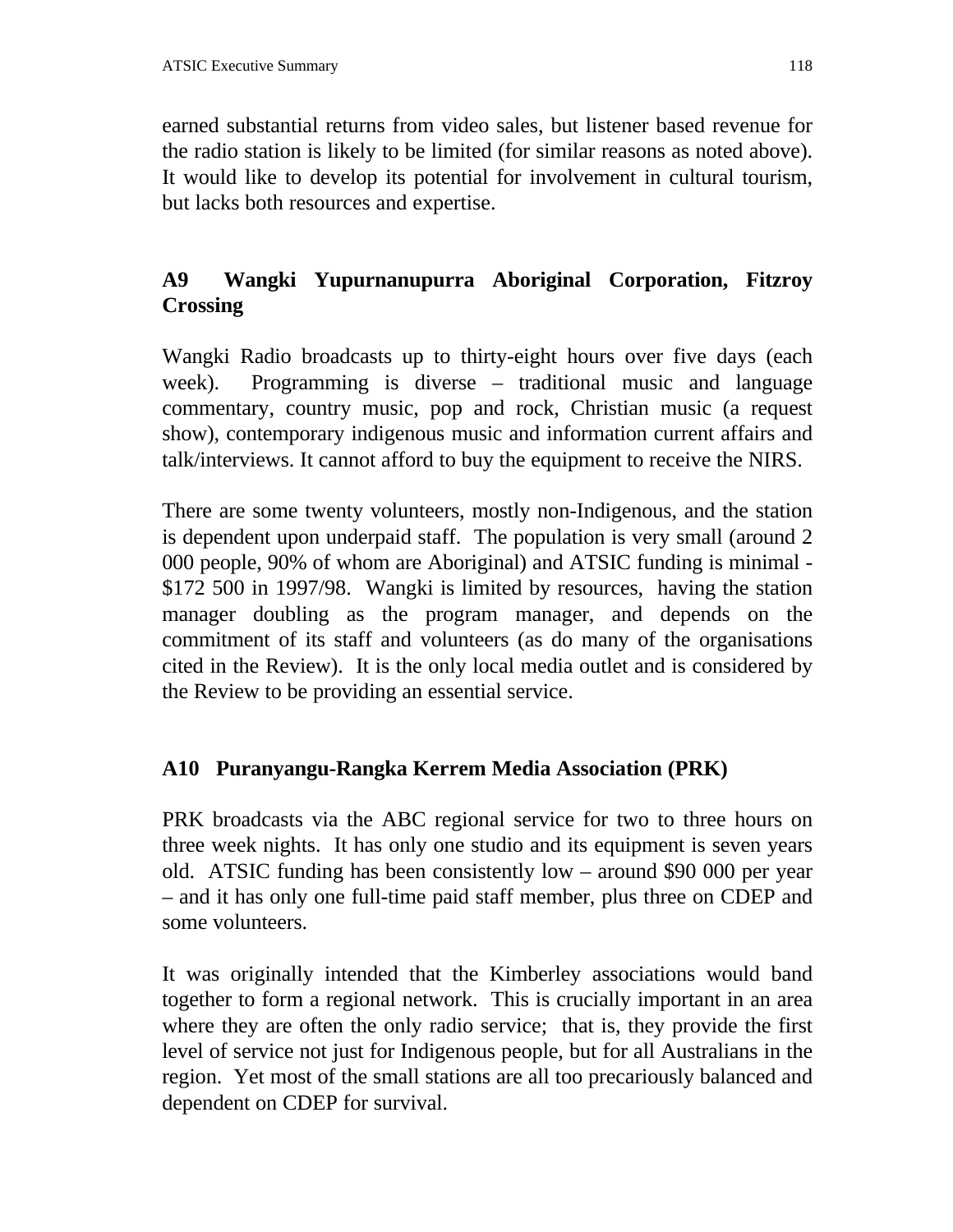The Review feels that the situation in the Kimberleys is very serious and should be addressed by ATSIC as a matter of great urgency. [*See* Recommendation 3.6: Kimberley radio funding].

### **A11 Western Australian Aboriginal Media Association (WAAMA)**

WAAMA was established in 1986. It broadcast on a number of community stations and the ABC before starting its own station, 6AR, in 1995.

6AR has eleven full-time staff, some part-time casuals and four trainees funded by DEETYA. The station features country music, plus strong news and information services. It also has a very popular weekly four hour request program for Indigenous people in custody. About 50% of its audience is estimated to be Indigenous.

WAAMA received \$573 614 in ATSIC funding during 1996/97, plus a small (\$13 000) income from non-government sources. It has a number of Government sponsors and believes that it may be able to develop this avenue further if it is able to relocate its transmitter. It is involved in several other activities, including community television (as part of a West Australian consortium) and subsidises a high-quality producer of Indigenous educational materials (illustrated books, magazines and videos) called the Aboriginal Education Resource Unit (AERU). However, this subsidy is likely to cease through lack of funds.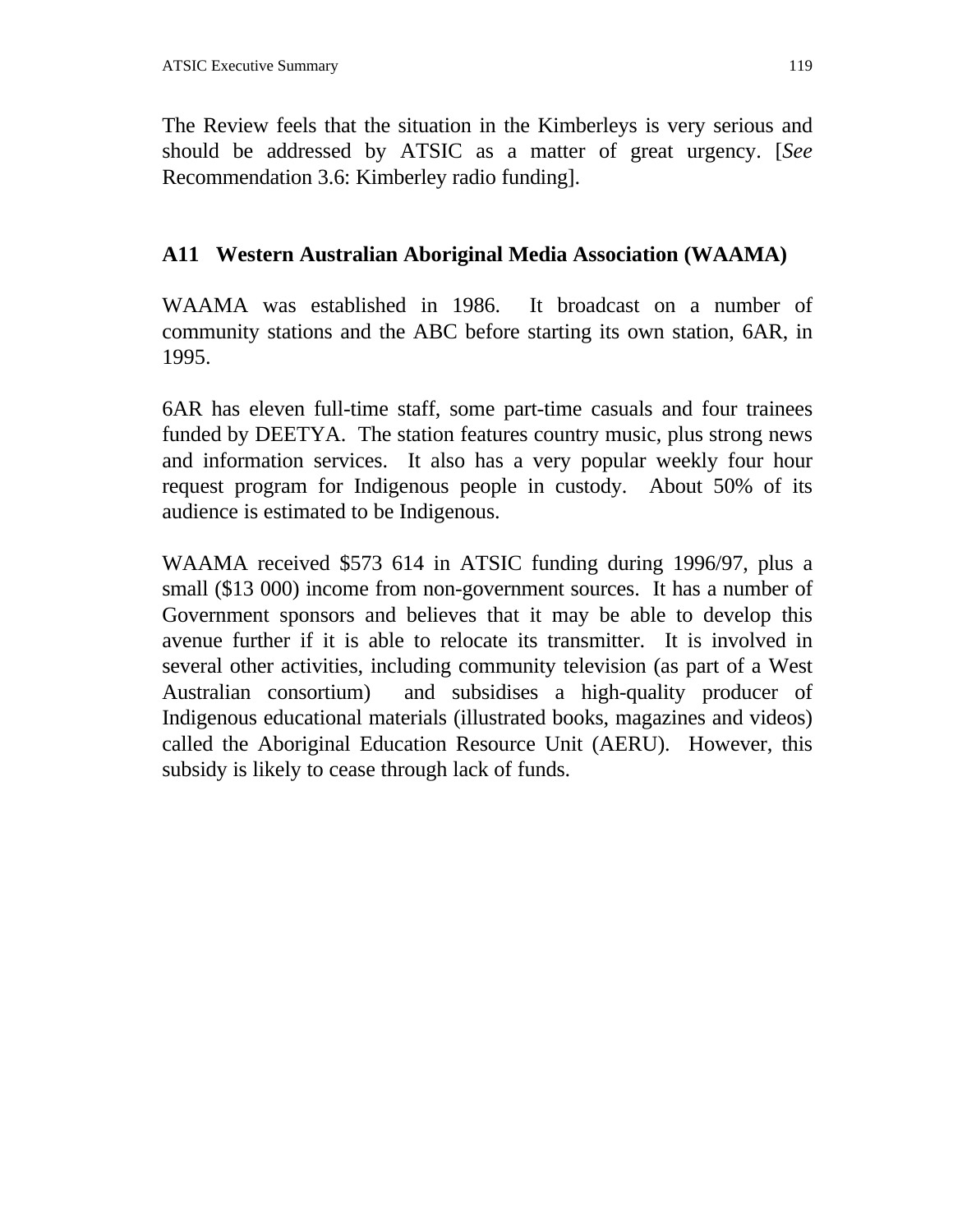#### **A12 Radio 6LN, Carnarvon**

6LN is licensed to Yamatji Media and is the only commercial Aboriginal station in Australia. It has a potential audience of 19 000 (7 000 of them Indigenous) and a transitory tourist population of about 100 000.

The station broadcasts 6am to 6pm weekdays and 8am to 1pm weekends, then switches to a Perth commercial station feed; it does not restrict the advertising of alcohol or tobacco and does not take the NIRS feed because it wants to appeal to a wider, non-Indigenous audience. Station management accepts that community and commercial interests will often conflict.

ATSIC granted Yamatji Media \$150 000 in 1996 for its FM licence and funding in 1997/98 was \$106 000. In 1996/97 it earned \$18 000 from selling advertisements.

### **A13 Umeewarra Media**

The association was established in 1987 and broadcast via the ABC and went to air as 5UMA – an open narrowcast station - in 1993. Umeewarra Media is the only regional media association in South Australia and 5UMA is the only Indigenous radio station in the State. It broadcasts eighteen hours a day, 50% local and 50% CAAMA and NIRS. Community announcements are often in one of the twelve local languages.

Umeewarra is active in reconciliation, but reports considerable hostility towards Indigenous people in the area. It has close links with the Aboriginal legal rights movement and the local health service and often features the native title debate. It has also participated in projects with the Correctional Services and Consumer and Business Affairs departments.

The radio station currently has three local sponsors but is heavily dependent upon government funding. It has attempted to diversify into video, a recording studio and television, but with little success. It has ageing ex-ABC equipment and only sporadic technical support from the ABC.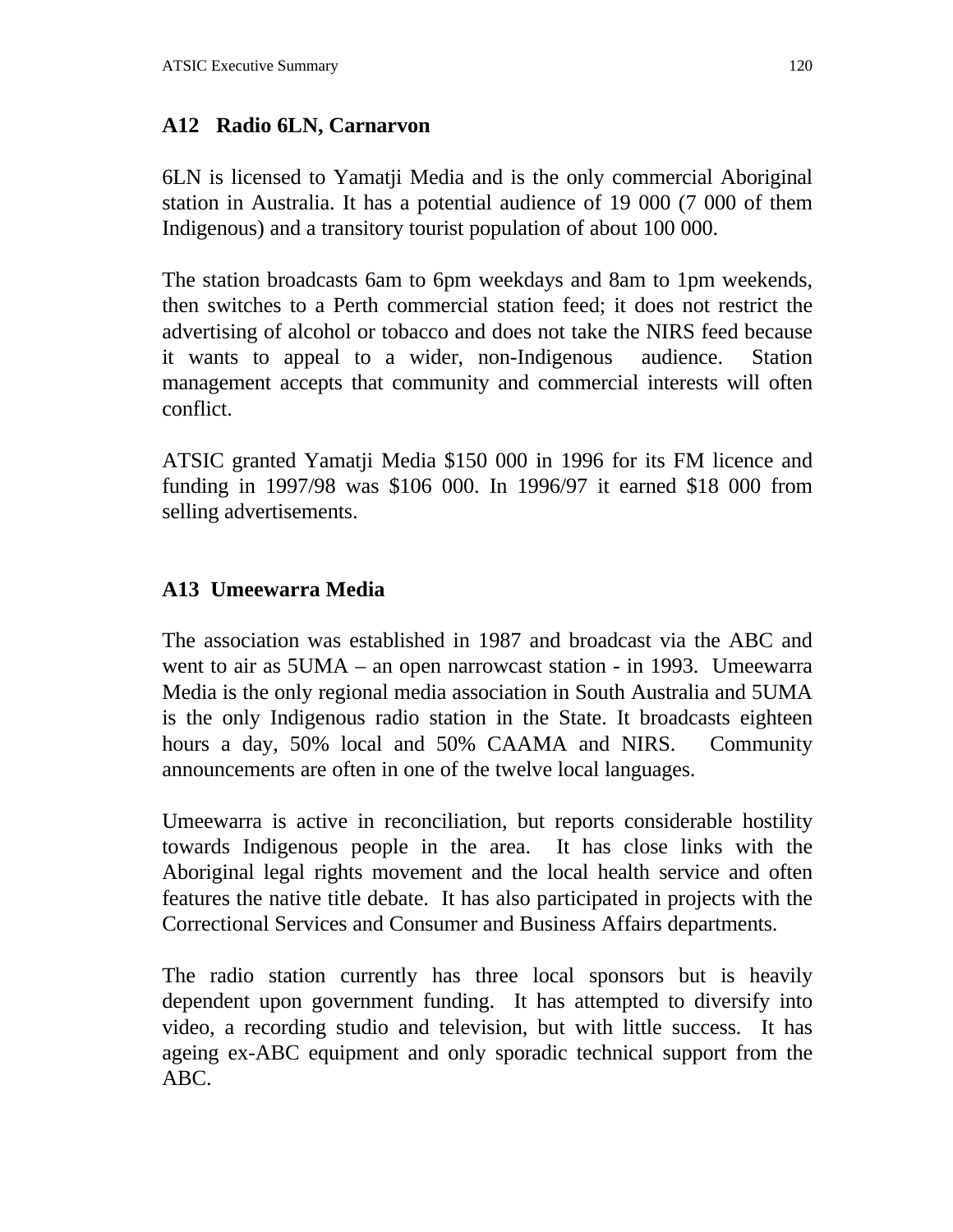The association is also producing and posting out its own newsletter. The association believes that a printing business would be a viable alternative in Port Augusta as currently this now all goes to Adelaide.

Umeewarra Media has had up to ten trainees on Abstudy, ATSIC in-work and CDEP, but has had to reduce this number because of funding cuts. 5UMA runs on four staff. In 1996/97 Umeewarra received \$421 000 from ATSIC and until recently also received funding of \$21 000 per year from the ABC. It finds the ATSIC Regional Council generally unsympathetic to its needs and suggests that a strategy such as BRACS Revitalisation should be applied to Aboriginal community radio stations.

# **A14 South-East Tasmanian Aboriginal Corporation (SETAC), Huon Valley**

SETAC has been broadcasting on a local community station, HUON-FM, for three hours a week since 1997. It has a potential audience of 16 000 in the Huon Valley, 1 700 of whom are Indigenous.

SETAC aims to produce a one-hour documentary a month for NIRS and TAPE. ATSIC provides \$41 000 per year funding and there are no sponsors. Three DEETYA-funded trainees receiving a 100% salary subsidy.

### **A15 Goulburn Valley Aboriginal Media (GVAM), Shepparton**

GVAM broadcasts on a local community station, 3 ONE FM. It has a potential audience of 60 000, 5 000 of whom are Indigenous. It has limited sponsorship income of \$2 500 per year.

### **A16 Muda Aboriginal Corporation (Muda), Bourke**

Muda has had a difficult relationship with the local community station, 2WEB Bourke, which charges \$160 an hour for access. It was funded by ATSIC for \$65 000 in 1995/96, but had to use \$25 000 of this simply to pay for access. It now broadcasts three hours per week as *Mardi Radio*, using a temporary community licence.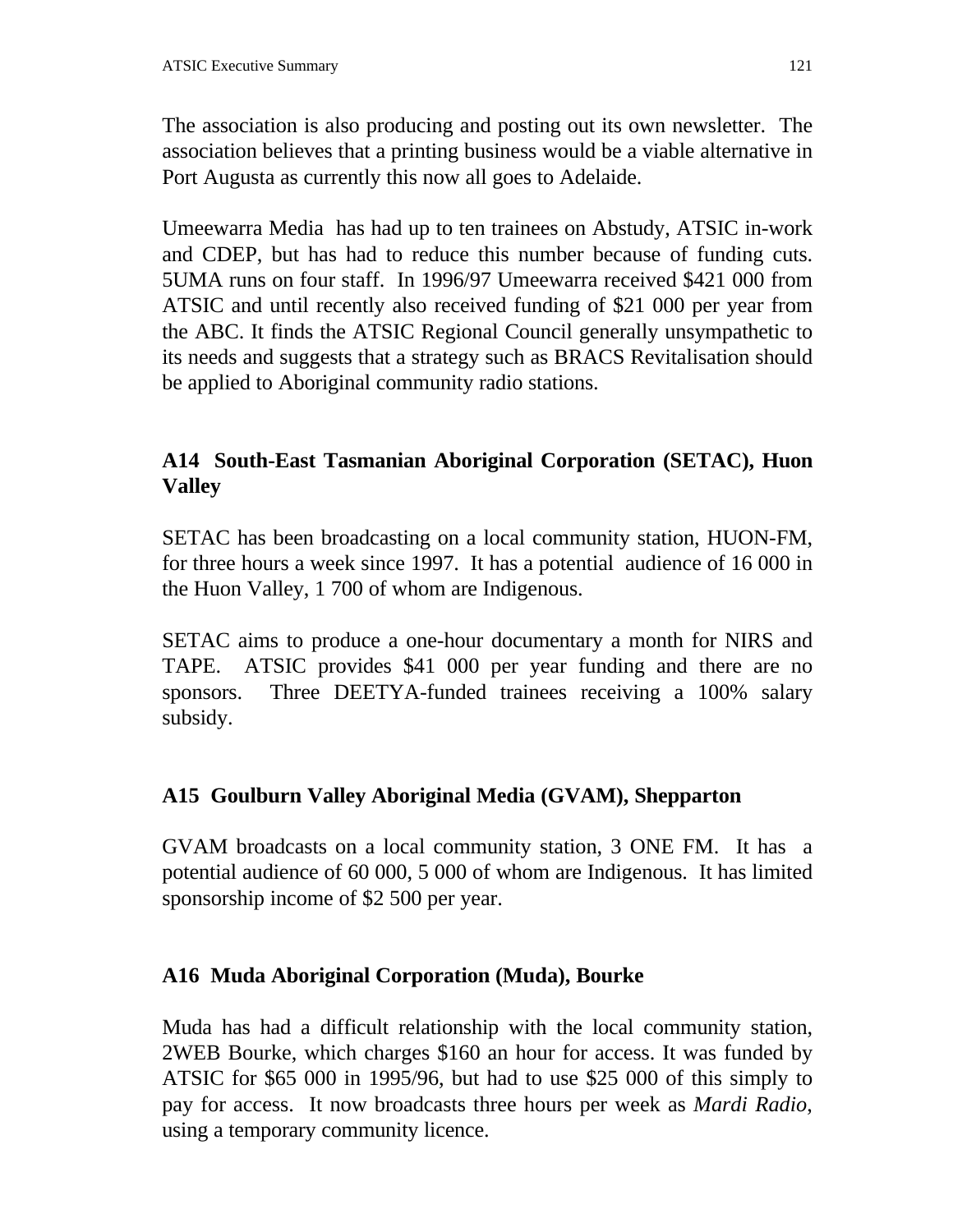Muda has been approached by nearby Regional Councils to extend its service, but as an aspirant finds it difficult to gain support from sponsors. It lacks sufficient expertise both to manage the station and to prepare submissions. This applies even to grants from ATSIC or the Community Broadcasting Foundation (CBF); e.g. it found its \$23 000 application to the CBF for funding equipment 'pretty heavy going'. It also lacks the resources to increase the hours broadcast or develop programming.

# **A17 Central Queensland Aboriginal Corporation for Media (CQACM), Rockhampton**

There is no Indigenous community licence for Central Queensland. CQACM has been in existence since 1985 and has broadcast on a Christian community station, 4YAU, for half an hour per week since 1988/89. However, it finds it difficult to gain sufficient support from the Murri community.

The Regional Council has supported a feasibility study, but its funding is very limited. CQACM suggests that a strategic plan detailing specific areas of need that could be served by aspirant broadcasters is needed.

### **A18 Gadigal Information Service (GIS), Sydney**

*Koori Radio* is the successor to *Radio Redfern*, which for many years broadcast up to thirty hours per week on a non-Indigenous community station, Radio Skid Row. It relies heavily on volunteers and currently has sixty, half of whom are broadcasters.

*Radio Redfern* was very innovative; e.g. regularly presenting for Indigenous people in prisons that allow family and friends to keep in touch and informing inmates of available options after leaving prison. Its building was open plan, with no door in order to encourage people to drop in off the street and send messages or cheerios to friends and family. Traditional designs and motifs snaked across the walls and ceilings, creating the atmosphere of a sacred cave.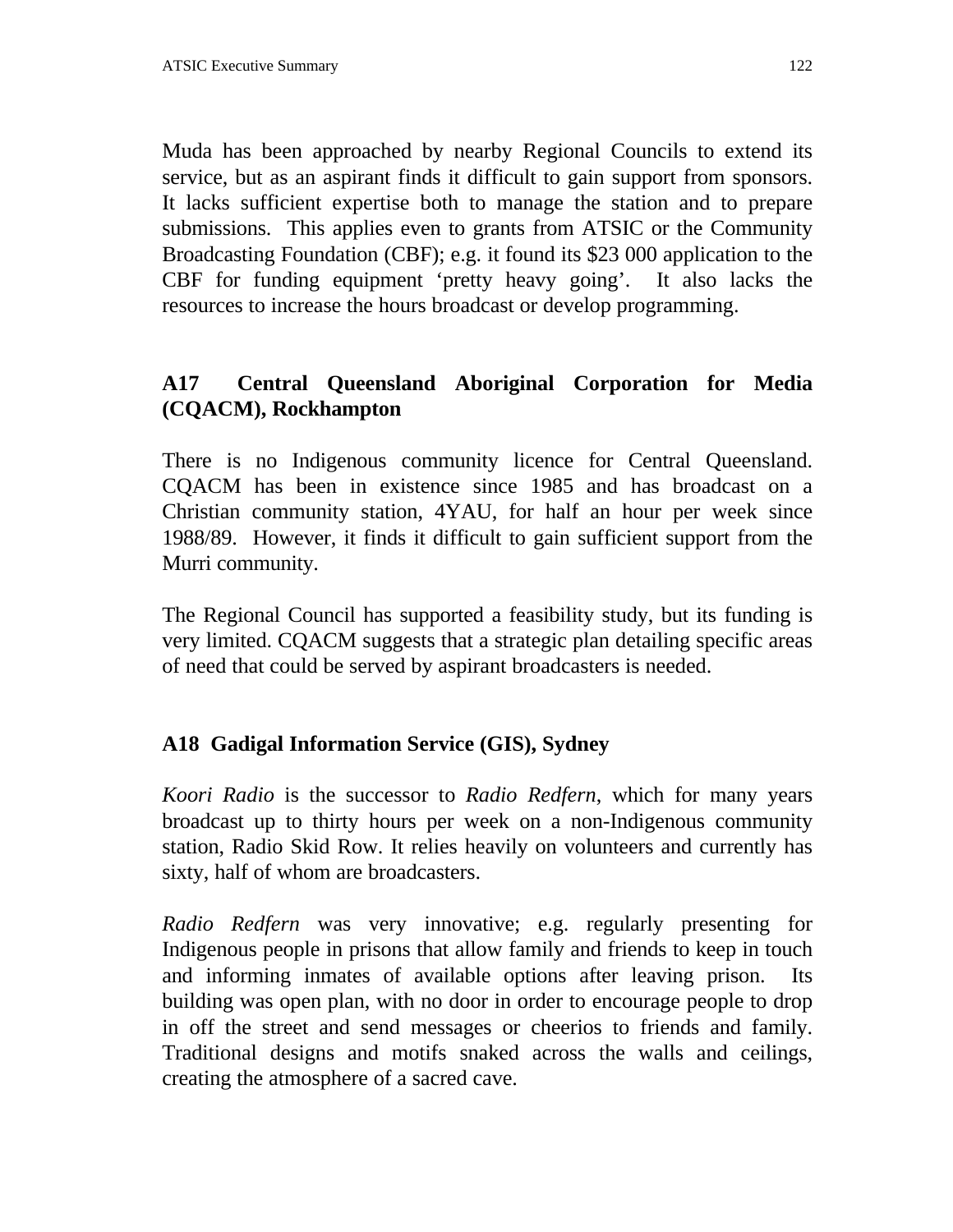When GIS replaced *Radio Redfern*, it originally continued broadcasting on Radio Skid Row. However, this ceased in 1996, when it decided to apply for its own licence and began test transmissions.

*Koori Radio* has made seven test transmissions – more than any other aspirant group in Sydney. It is very active in fund raising and developing other media, but emphasises that Indigenous people should control them. It has won a variety of awards and has expanded into the arts area; e.g. presenting *Guwanyi* (stories of Redfern) at the Museum of Sydney and running a booking service for Indigenous musicians and artists.

GIS serves the largest Indigenous population in Australia – 30 000 people in greater Sydney. It is seeking funding for its licence application and wants to develop an Indigenous multimedia centre. In addition to staff, a building and a transmitter, it will require four studios rather than its present one. *Koori Radio* has a recording studio and is very committed to playing Indigenous music. It also has a grant from the NSW Ministry of Arts to produce a CD profiling Indigenous musicians, singers and spoken word artists. However, GIS will need more (ATSIC) funding if it is to continue to develop in the areas detailed above.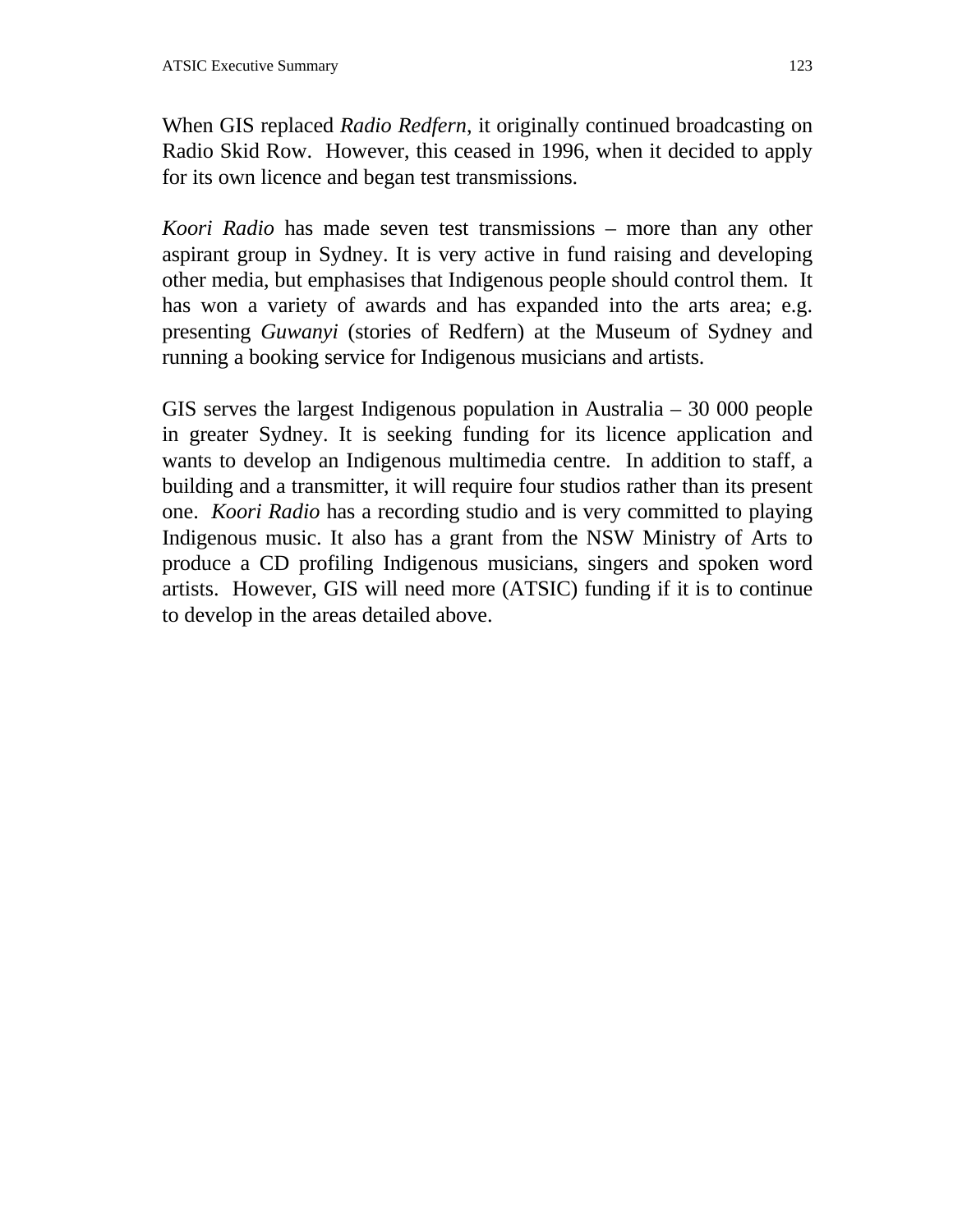# **B: BROADCASTING FOR REMOTE ABORIGINAL COMMUNITIES SCHEME (BRACS)**

#### **B1 Warlpiri Media Association (WMA), Yuendumu**

The Warlpiri Media Association (WMA) was established in 1983, largely because of concerns that the local communities would be bombarded by foreign television emanating from the forthcoming satellite delivery system. The local school provided equipment and training and in 1985 local video producers began broadcasting low power television. WMA's purpose was to use video:

- as an educational tool in maintaining and extending their own traditions and culture;
- as a source of employment; and
- to lobby effectively with video letters to government.

By 1986 eleven producers had made 500 hours of programming detailing traditional ceremonies and skills, *Dreamtime* stories, oral histories, public meetings, adult education, sport, travel to other communities and sacred sites, art tapes of paintings, videotaped messages to other communities and the activities of community organisations. This body of material is socially and culturally significant. Crucially, it has been controlled throughout by the community itself.

WMA were also concerned about unsuitable foreign children's programs. For example, *Sesame Street* is in American English and covers topics that the Warlpiri people do not discuss. Accordingly, it produced the awardwinning children's series, *Manyu wana (Have Fun*), from which children can learn that it is important to speak Warlpiri first, then English.

Considering its pioneering role in establishing the first Aboriginal community television station in Australia, WMA has had minimal funding; e.g. a one-off grant of \$25 000 from DAA for equipment and a coordinator's salary from DEETYA. It has received some funding to coordinate and train BRACS operators in the region, but badly needs recurrent operational funding.

#### **B2 Ernabella (EVTV)**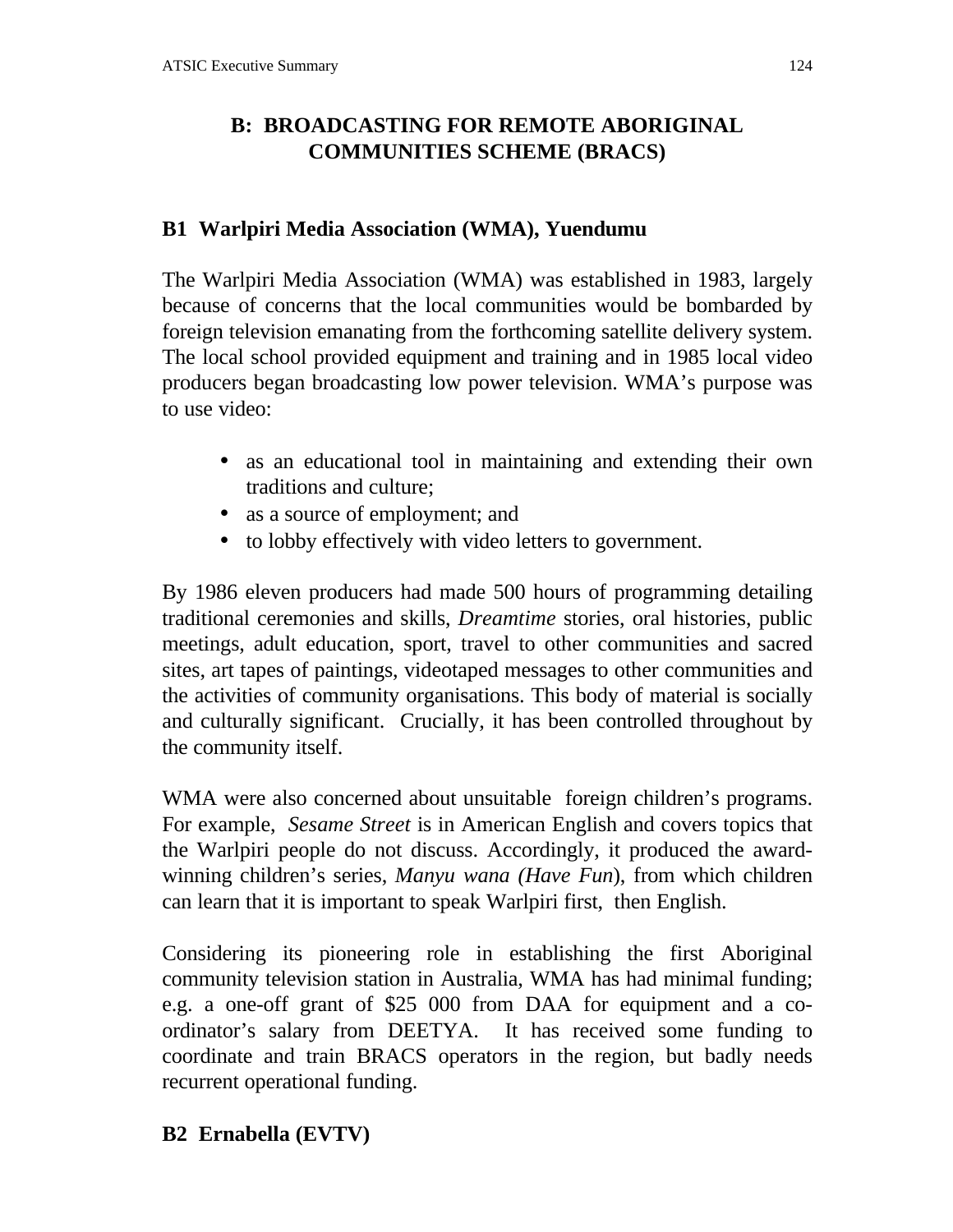The first Aboriginal video program, documenting developments on nearby homelands, was produced at Ernabella in 1983. This led to requests from other homelands for similar programs and establishment of the Ernabella Video Television Project (EVTV), aimed at producing, broadcasting and selling videos, in 1984. EVTV used capital equipment funded by the Australian Film Commission.

In 1985 the Pitjantjatjara Yankunytjatjara Media Association (PY Media) used \$1 000 worth of cheap transmission equipment to begin local broadcasting. It was financed by a ten-cent surcharge on cool drinks from the store. Like the Warlpiri, the Pitjantjatjara people regard their television station as culturally and socially significant. They have used it to record the *Dreaming* lines and encourage new interest in traditional dance, performance and singing, as well as recording community projects, sorts events, rock groups, etc. The station even ran its own Aid for Africa appeal, raising \$1 600 for Eritrean famine relief.

PY Media has been active in BRACS coordination and training. The Pitjantjatjara language radio station, 5PY Umuwa (30 kilometres south of Ernabella), will serve a network of nine BRACS stations and provide a model for other BRACS regional networks.

In 1996/97 PY Media received \$50 476 from the Regional Council, increased in 1997/98 to \$154 864 to assist in establishing the BRACS network. It still needs funding to upgrade the television studios and building as well as wages for staff.

The Review comments that both WMA and PY Media are very poorly funded by comparison with e.g. CAAMA in the same region.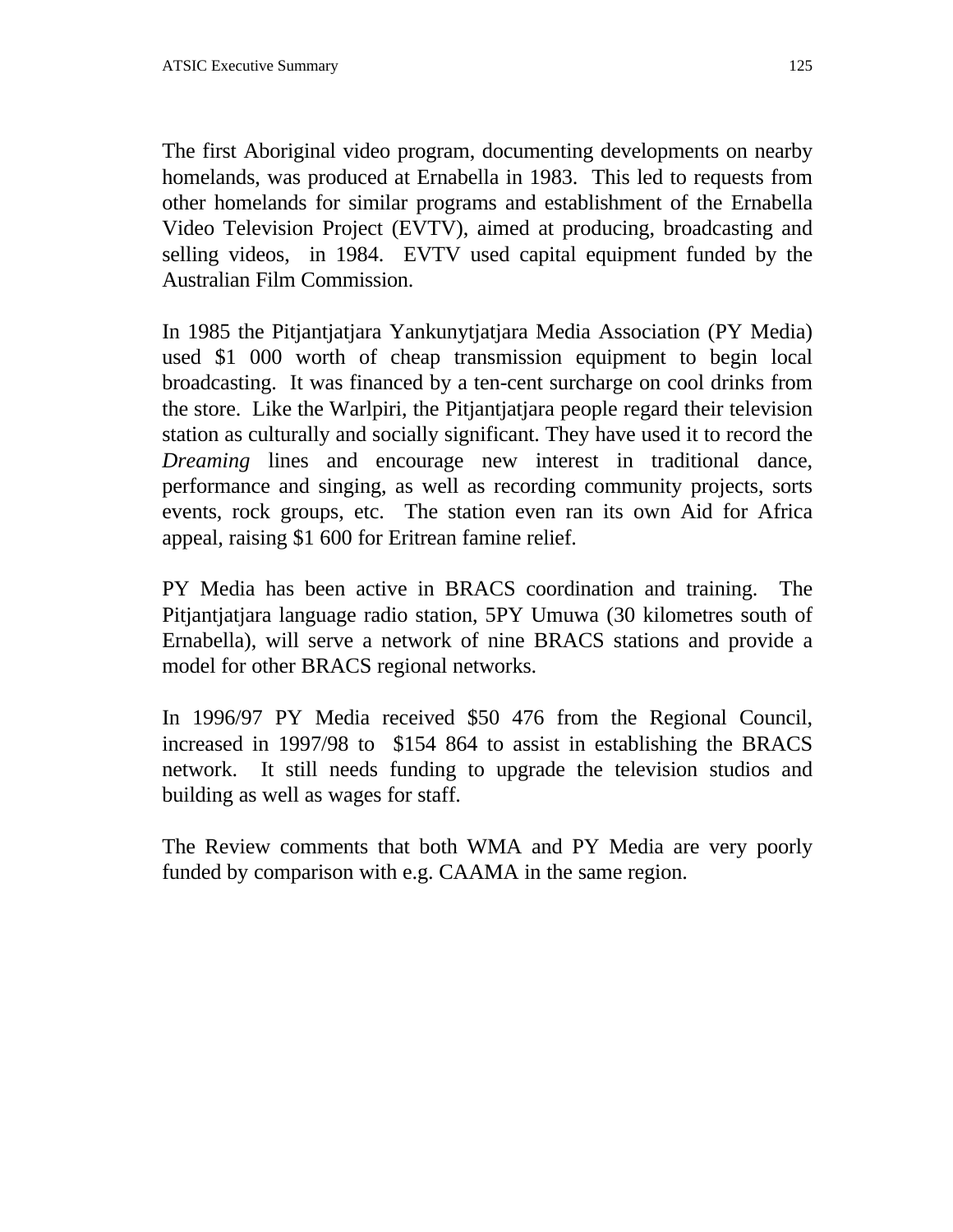# **C: INDIGENOUS FILM AND TELEVISION PRODUCTION - METROPOLITAN AND REGIONAL AREAS**

# **C1 Lester Bostock, Independent film and television training consultant**

Bostock is one of the pioneers of Indigenous media. In the 1970s he managed several Indigenous theatre and dance companies; in the 1980s he worked for SBS radio and television, including as executive producer of the ground-breaking current affairs program, *First in Line*. He also wrote a comprehensive set of guidelines and cultural protocols, *The Greater Perspective* and was associate producer of the film, *Lousy Little Sixpence*.

In the 1990s Bostock established culturally relevant training programs for young Indigenous people wanting to enter the industry and his long term aim is to ensure that such courses are able to run full time [*See Chapter 9*].

Bostock is now the president of Metro TV in Sydney and teaches Indigenous people there and elsewhere. He is also co-ordinating the establishment of an Indigenous Independent Producers Association.

# **C2 John Macumba, Macumba Media Enterprises Pty Ltd, Independent producer**

Macumba was a founding director of CAAMA and the National Aboriginal and Islander Brodcasting Association (later to become NIMAA). He was active as an adviser to the Dix Committee in its review of the ABC and in 1986 established his own production company.

In 1989 Macumba founded Umeewarra Media, Port Augusta [*See A13 above*]. He advocates preference to Indigenous companies in awarding long-term contracts.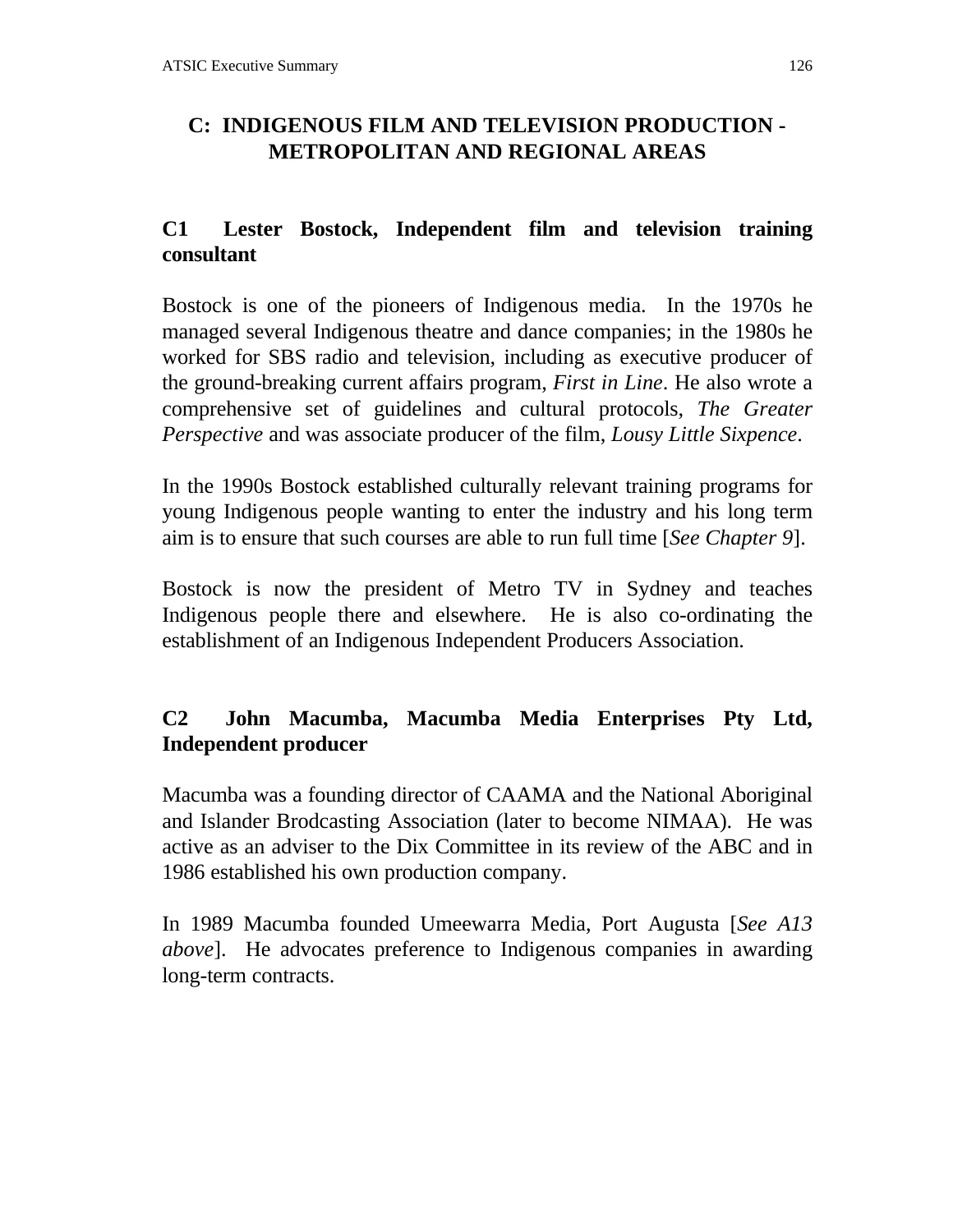# **C3 Pauline Clague, Core Original Productions, Independent producer**

Clague operates a small independent company that expands to thirty or more employees, mostly Indigenous, according to current contracts. The company's bread and butter income is from corporate videos in areas such as health and education. She advocates a revival of the defunct AFC scheme, *Distinctly Australian*, which provided funds for independent production houses to cover overheads and maintain their continuity.

Clague stresses that much of her company's work comes from 'clean-ups'; i.e. re-working productions from non-Indigenous companies which have won tenders, but failed to understand the protocols of working with Indigenous communities. She has three major concerns:

- many such tenders are let by government departments;
- claims that Core Productions is involved in the tender are often accepted without checking; and
- tenders are not routinely advertised in publications accessible to Indigenous producers and directors. (She suggests always including the *Koori Mail*.)

Clague says that ATSIC does not understand film and video production and needs to re-vamp its bureaucratic funding processes, which affect its response times.

She suggests that the Indigenous Branch of the AFC has appropriate processes and does assist entry into the industry. There is a need for many more Indigenous producers and production managers. Indigenous protocols will be particularly necessary before and during the Olympic Games.

# **C4 Rachel Perkins, Blackfella Films and Executive Producer, ABC Indigenous Unit, Independent producer**

Perkins started as trainee in television at CAAMA in 1988. She is strongly supportive of the Indigenous environment and is committed to creating more Indigenous production opportunities - she points to the lack of Indigenous producers and scriptwriters as a key barrier to greater output. In addition, she emphasises the importance of obtaining production experience at the industry standard level. Perkins agrees that it is difficult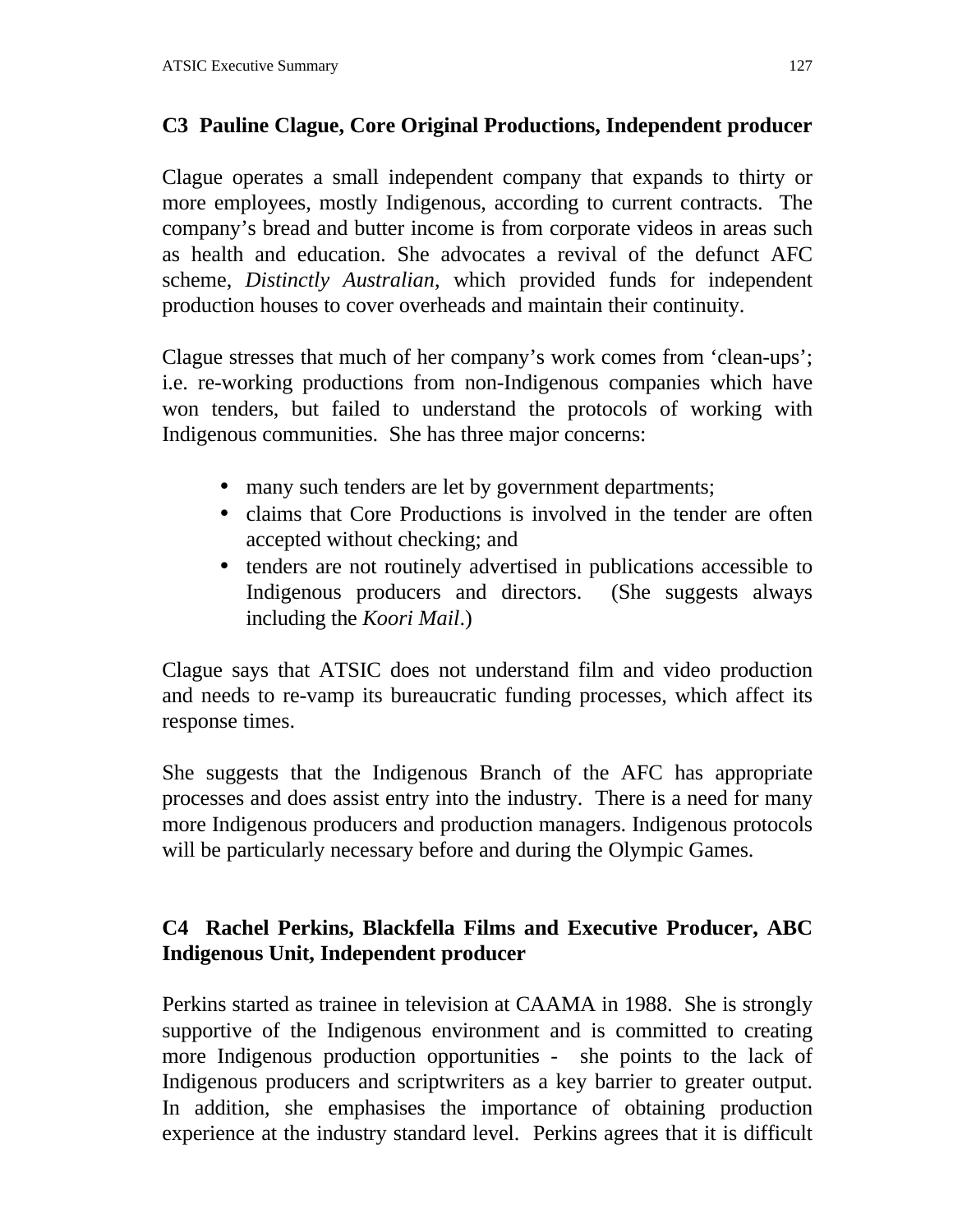to obtain finance but there are untapped opportunities which should be explored. She does not feel that the ABC acts unfairly as a gatekeeper. In addition, she argues for segmentation of the Indigenous film market.

## **C5 Sally Riley, Independent director**

Riley is an award-winning director, who has taught theatre, advised on film and television practices and been a stage manager. She has worked with Film Australia and currently works for NIMAA. At different times she teaches theatre, stage manages and advises on television and film practices.

Like Clague, Riley feels that ATSIC has little understanding of the industry and that its response times are too slow. However, she has experienced similar problems with the Indigenous Branch of the AFC. She believes there should be more opportunities and financial support for Indigenous film makers who show promise to get into the Australian Film Television and Radio School and support for mentorship schemes.

# **C6 Erica Glynn, Writer/director**

Glynn is a graduate of the three-year FTV course. She began training at CAAMA in 1984 and spent the last two years on a DEETYA scholarship to the AFTRS. However, she has been making documentaries and television series since 1987. She notes that there are few funded opportunities for Indigenous film and she hopes that this will improve so that she can commit herself to an Indigenous industry.

Glynn is critical of the ABC and SBS, whom she feels act as gatekeepers meeting only minimally their obligation to broadcast Indigenous work. She feels that they should challenge their audiences with work that is not of the mainstream.

# **C7 Big Eye Productions (TAIMA)**

TAIMA was being re-organised at the time of writing. TAIMA established Big Eye in 1988. Its core business is the production of culturally appropriate video and television for Indigenous people, in areas such as information, education, health and land rights.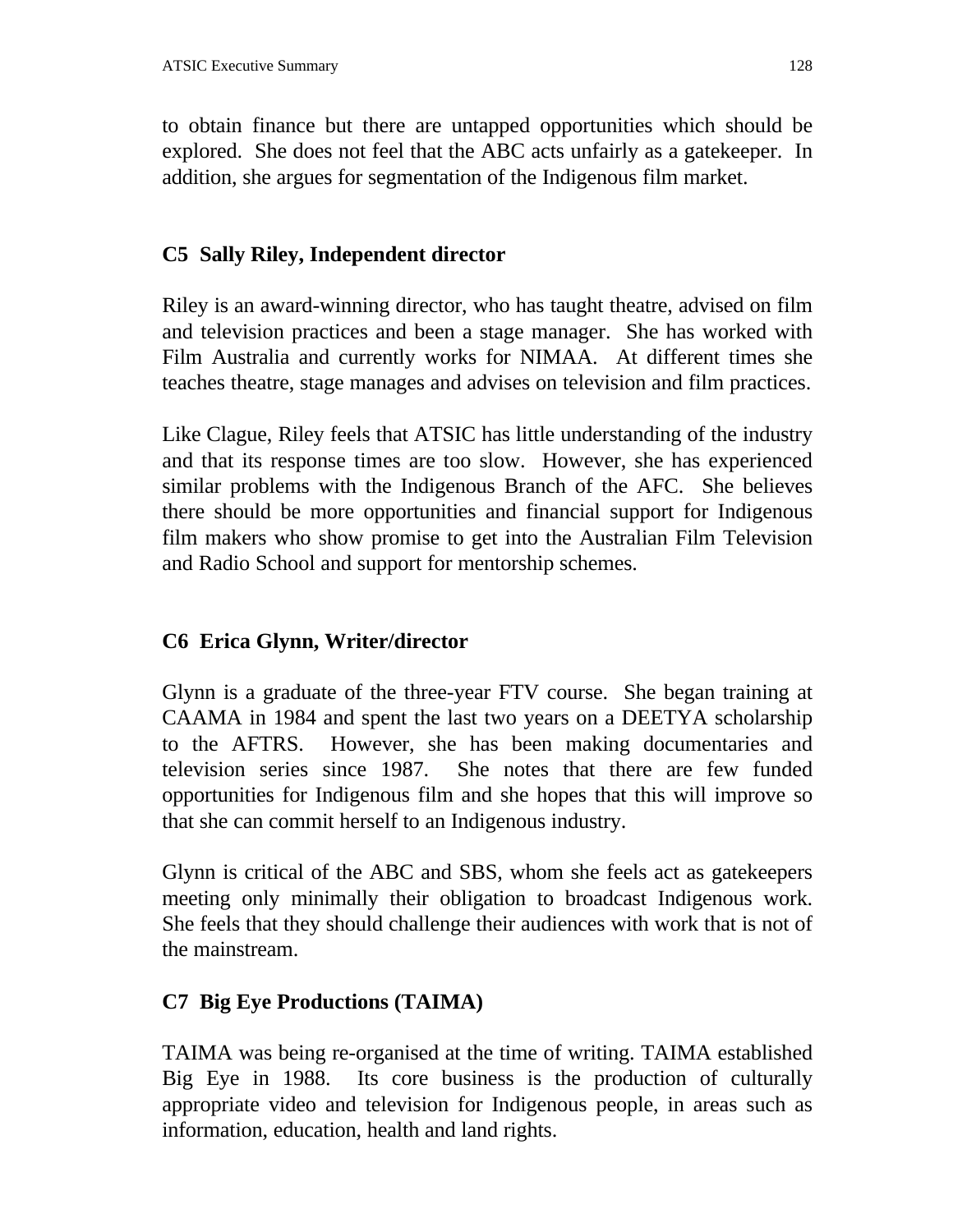Most of the staff are Indigenous. A significant part of its \$240 000 per annum running costs come from ATSIC, supplemented by corporate videos made for government departments and authorities. A cut in ATSIC funding has led to an increased reliance on commercial production, which tends to compromise Big Eye's aims of:

- giving Indigenous program-makers control over their own stories;
- contributing to the development of an Indigenous screen culture;
- developing Indigenous expertise in the industry; and
- building bridges between Indigenous and non-Indigenous members of the community.

Big Eye has maintained a production slate of corporate videos, advertisements and documentaries, but finds the pressure to commercialise difficult to handle. Community work is usually done at a loss, either by lending facilities at no cost or shooting community activities as a record of important events.

# **C8 Christine Peacock, Murri Image Community Video and Film Service, Independent producer/director**

Peacock began as a volunteer in 1986, but has since won a DEETYA traineeship, then overseas study awards from the AFC and the Australia Council. She has worked in Brazil, Cuba, Canada and the UK.

Murri Image is partly funded by ATSIC, but is dependent upon a production slate of corporate videos running into \$54 000 per year. The company has worked out strategies to keep moving forward so as not to become too dependent on grants. It works closely with the Indigenous community, but finds that government departments do not understand the costs created by the need to consult extensively and to observe Indigenous protocols. Peacock is currently the executive producer of the mentor scheme funded by Film Queensland.

### **C9 Allan Collins, Cinematographer**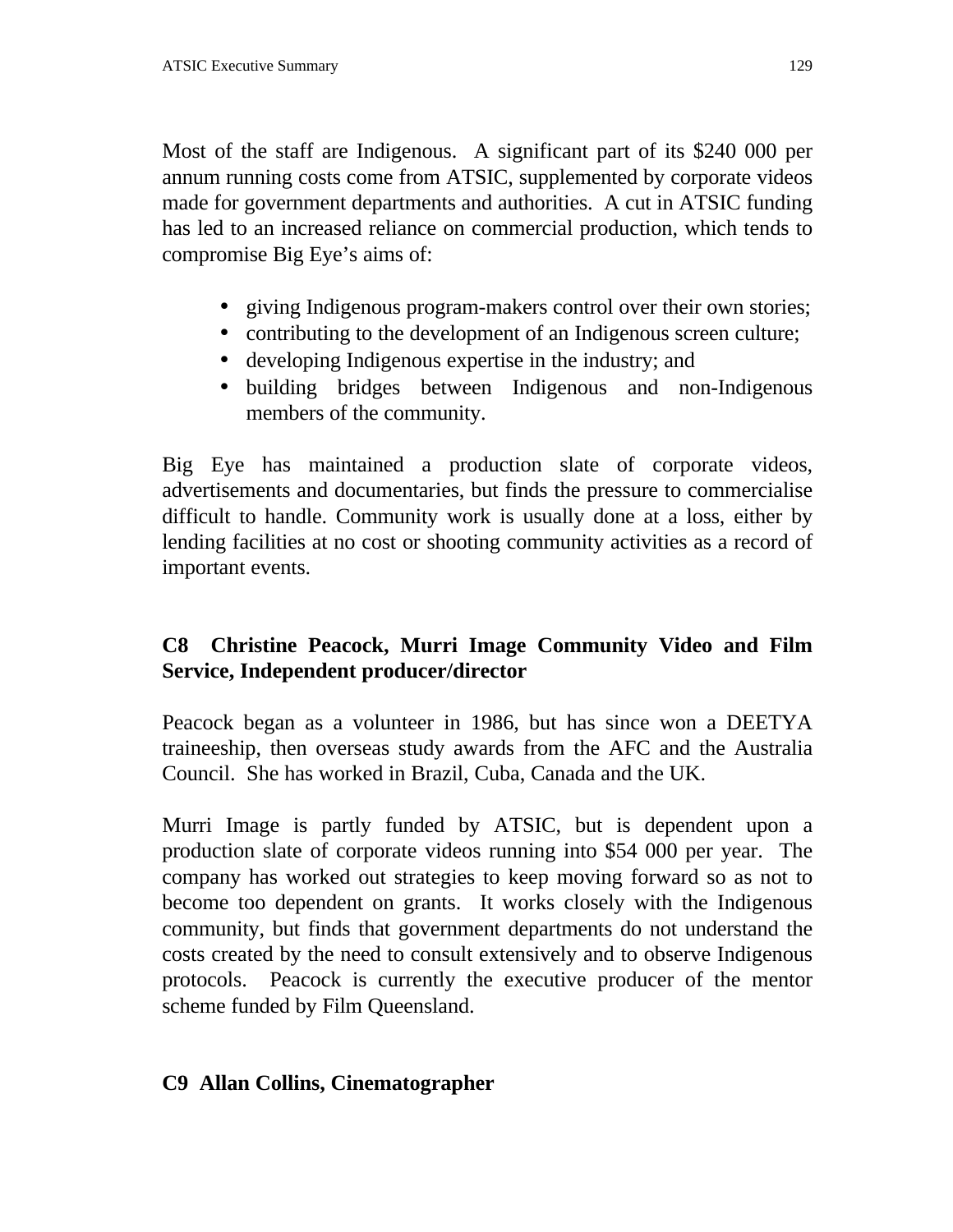In 1993 Collins joined Imparja as a cameraman, then videotape operator, learning on the job. He then joined CAAMA Productions and learned cinematography. He has won an ATSIC scholarship and studied at the AFTRS. He has worked on both documentaries and dramas.

Collins comments that:

- there are not enough people in the industry to work with and learn from;
- in order to develop the indigenous film industry needs guaranteed funding support;
- is concerned at the significant compromises in the quality of indigenous film making (i.e. most Indigenous work is shot on video) due to low investment levels;
- most people in the field are working at BRACS or community stations; and
- CAAMA needs a full-time camera trainee so that he can replace himself.

# **C10 CAAMA Productions**

The company was formed by CAAMA in 1988 to function as a commercial television production company. It began producing videos for communities and government departments, but now provides a full range of services: television production, scripting, documentaries, commercials, video clips, drama and media consultancies.

Staff have been trained at CAAMA and the AFTRS. Six of CAAMA's seven full-time staff and three of four freelancers are Indigenous. It comments that most training schemes for Indigenous people are too shortsighted, focussing upon immediate outcomes rather than regarding training as an investment in the industry.

# **C11 Imparja Television**

Until recently, Imparja, run by CAAMA, has been the only Indigenousowned commercial television service in Australia (Goolari TV, a narrowcast service, was due to commence in 1998). Satellite-delivered as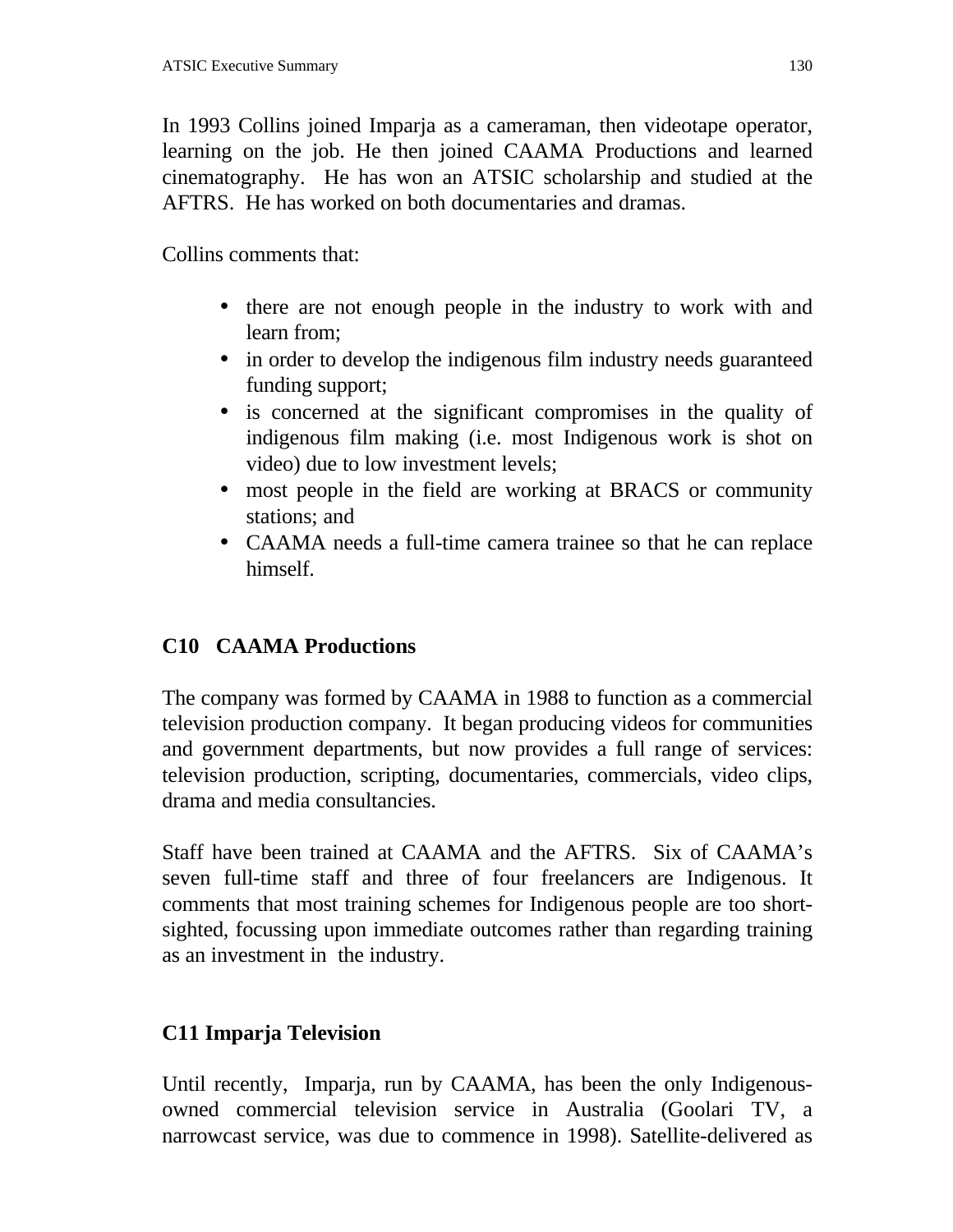one of three Remote Commercial Television Services (RCTS), its footprint covers most of Central Australia. It has a potential audience of 186 000.

Imparja has an Aboriginalisation policy and currently 40% of the fifty staff are Indigenous (but not at senior management level). Introduction of the Major Employment Strategy, funded by DEETYA, has provided a number of trainees with the opportunity to join the station as full-time employees or enter the industry.

At licensing, CAAMA hoped to make eight hours of Indigenous content per week. Commercial realities – small, widely dispersed audience, lack of support from business in supporting Indigenous programs and the high cost of local productions - have tempered these ambitions. An episode of Blue Heelers costs the station \$185, while to produce one episode of an Indigenous program, *Nganampa*, costs about \$15 000. Consequently, Imparja produces some of its own programs (e.g. a multicultural children's program called *Yamba's Playtime*), but 90% of its content is mainstream.

Imparja receives a \$2 million per year subsidy from ATSIC to meet transponder costs (comparable to the subsidies received by the other two RCTS from state governments or DCA), and all other revenue (\$6.5 million) comes from advertising.

Imparja comments that Indigenous ownership has had no impact on advertisers. Local business is interested in targeting non-Indigenous viewers with mainstream programming. Most sales comes from the east coast and are made through the RCTS central selling organisation, Central Television Network (CTN). The Office of Government Information and Advertising (OGIA) accounts for less than 10% of sales, while ATSIC advertises only irregularly and no advertising is placed by regional Aboriginal organisations. Indeed, many Aboriginal organisations feel that their advertising should be taken free. The Review comments that there is support for the notion of an Indigenous agency.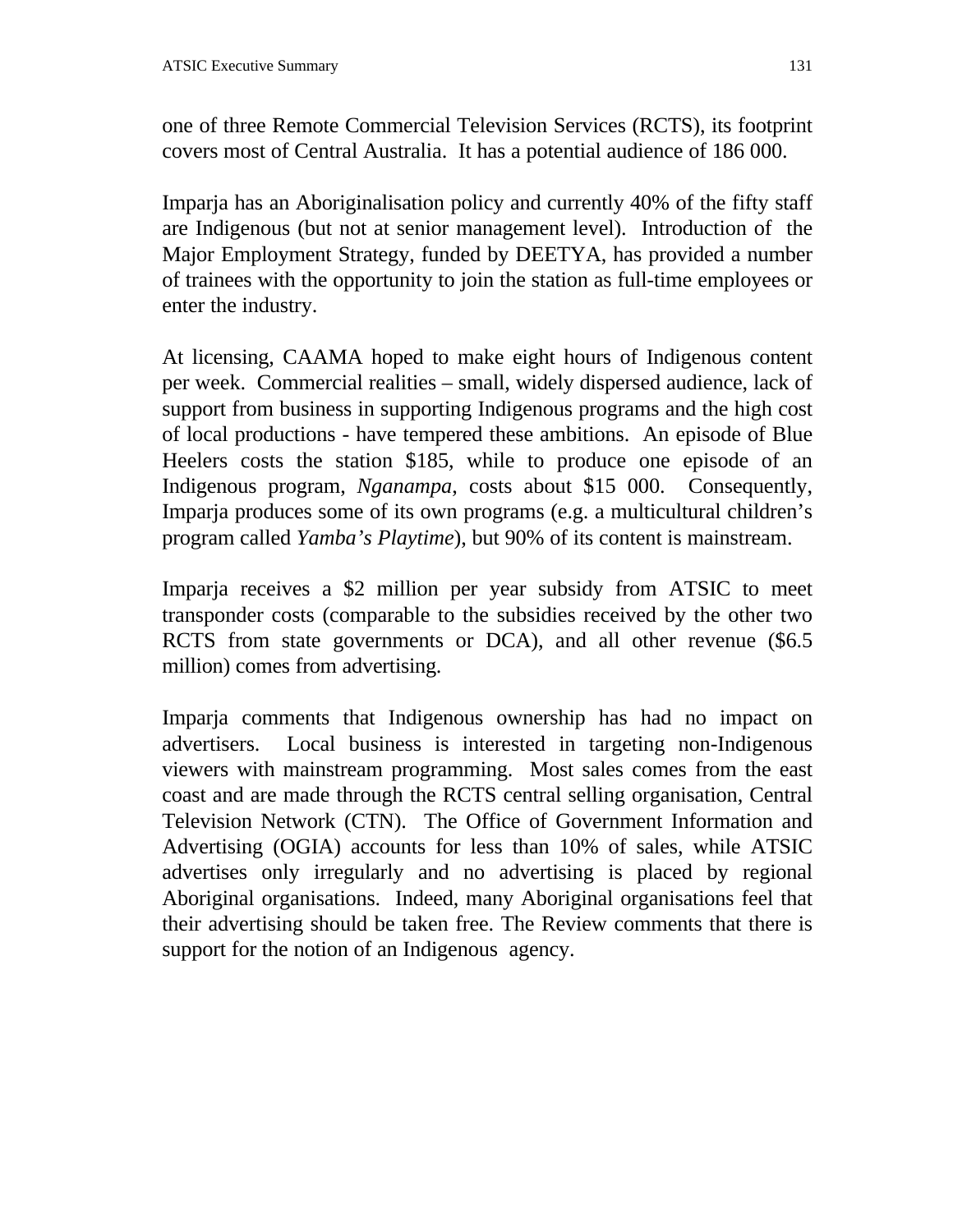## **Part D: INDIGENOUS PRINT MEDIA**

#### **D1 The TSIMA Newsletter**

The *Newsletter* was produced quarterly from 1984-1990 by the Torres Strait Island Media Association, based on Thursday Island. It had a circulation of 1 000 but ceased when ATSIC funding lapsed. The only printed source of information is now the mainstream *Torres Strait News*, whose staff are mostly non-Indigenous.

### **D2 The Koori Mail**

The Lismore (NSW) - based *Koori Mail* is nationally distributed: 6 000 copies, half of them to subscribers at \$1.50 an issue (it claims readership at least double this figure). Substantial income is derived from classified advertising: local ads, notifications required by statute (e.g. under the *Native Title Act*) and job vacancies, with an occasional corporate advertisment. Three-quarters of this is from ads placed by government authorities and departments.

The paper has no marketing strategy but is the process of developing one. Due to financial reasons, it had to lose staff qualified in marketing and advertising. The *Koori Mail* hopes its proposed Website will eventually generate income and has plans for an electronic new service.

#### **D3 Milli Milli Wungka**

This is a quarterly magazine produced by Gordon Blackwood in Western Australia. Current circulation is 5 000 and the magazine invites Aboriginal organisations to buy space. The aim of the magazine is to improve Indigenous self esteem and community relations. The company has also diversified and produces high quality desk planners, letterheads and business cards.

Blackwood comments that government spends up to \$20 million on publications for Indigenous people, but non-Indigenous print media mostly benefit. He argues for preference to Indigenous print producers for state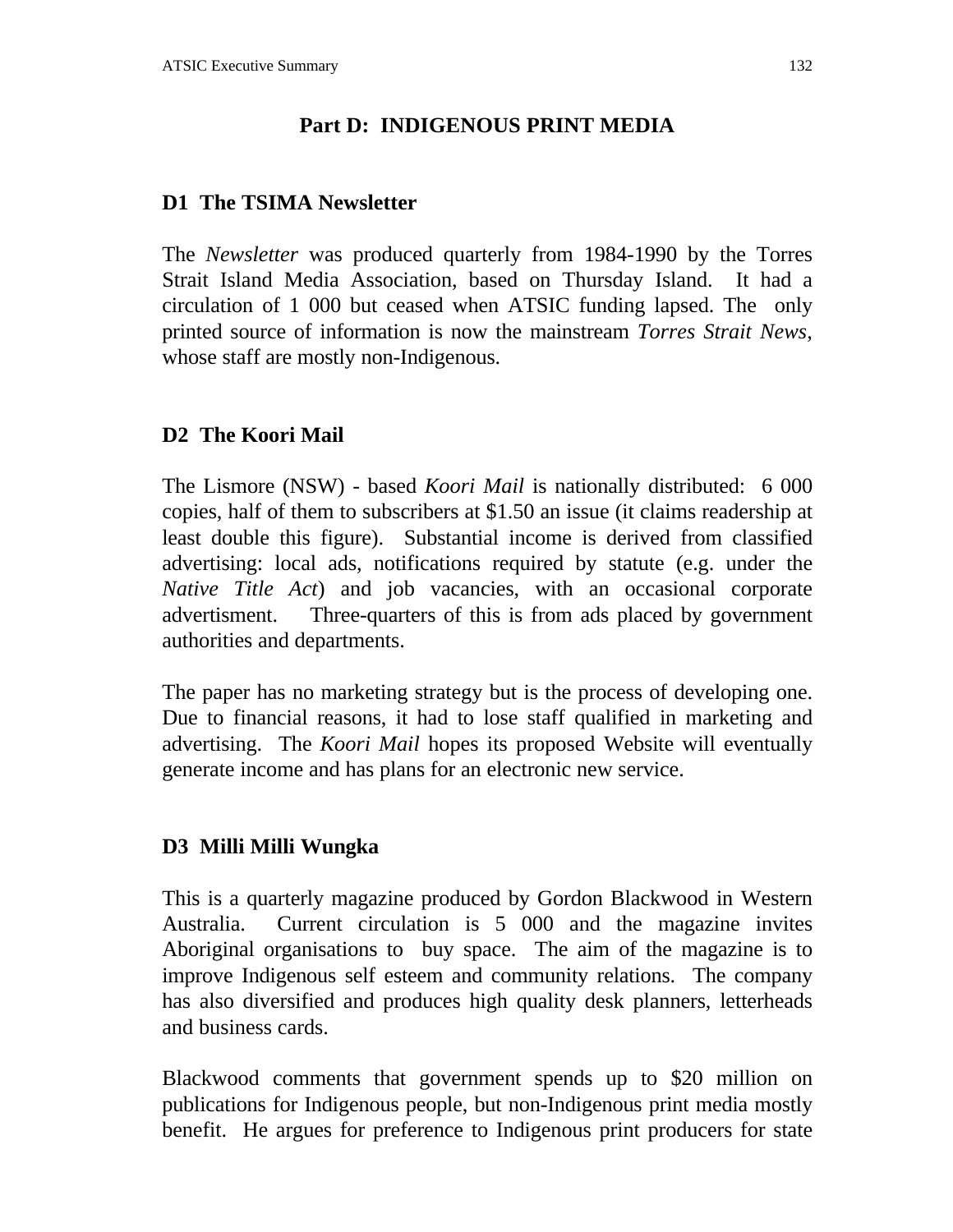and federal government printing and proposes that ATSIC should consider an Indigenous publishing house in Western Australia.

## **D4 Deadly Vibe**

This magazine is aimed at Indigenous youth and complements a weekly radio program, *Deadly Sounds*, which is hosted by Rhoda Roberts and distributed on ComRadSat for community radio stations. The magazine is up-beat and contemporary, featuring articles, competitions and markets items.

# **D5 Yamaji News**

*Yamaji News* is a Geraldton (WA) - based monthly supported by the local ATSIC Regional Council and published in a mixture of English, Aboriginal English and language. The print run is 2 500, but readership is claimed to be 10 000. The paper seeks to correct misconceptions about Indigenous peoples and cultures published in the mainstream media.

The paper has played a significant training role, employing 6-8 CDEPfunded trainees. However, it cannot attract enough advertising to remain viable and the paper's reliance on CDEP has prevented it from taking up a number of opportunities for further development. ATSIC has been supportive with the limited funding available to it. ATSIC provided \$105 000 during 1997/98.

# **D6 Land Rights News & Cape York Unity News**

*Land Rights News* (NT), *Cape York Unity News*, *Land Rights Queensland*, *Message Stick* (Queensland Federation of Land Councils) and *Yarmbler* (Mirimbiak National Aboriginal Corporation, Victoria) all focus on a mix of land rights and other Indigenous issues. *Land Rights News* is a quarterly costing \$25.00 per year and is the largest, with a circulation of 13 000.

*Land Rights Queensland* has a circulation of 10 000 and *Cape York News* a print run of 5 000.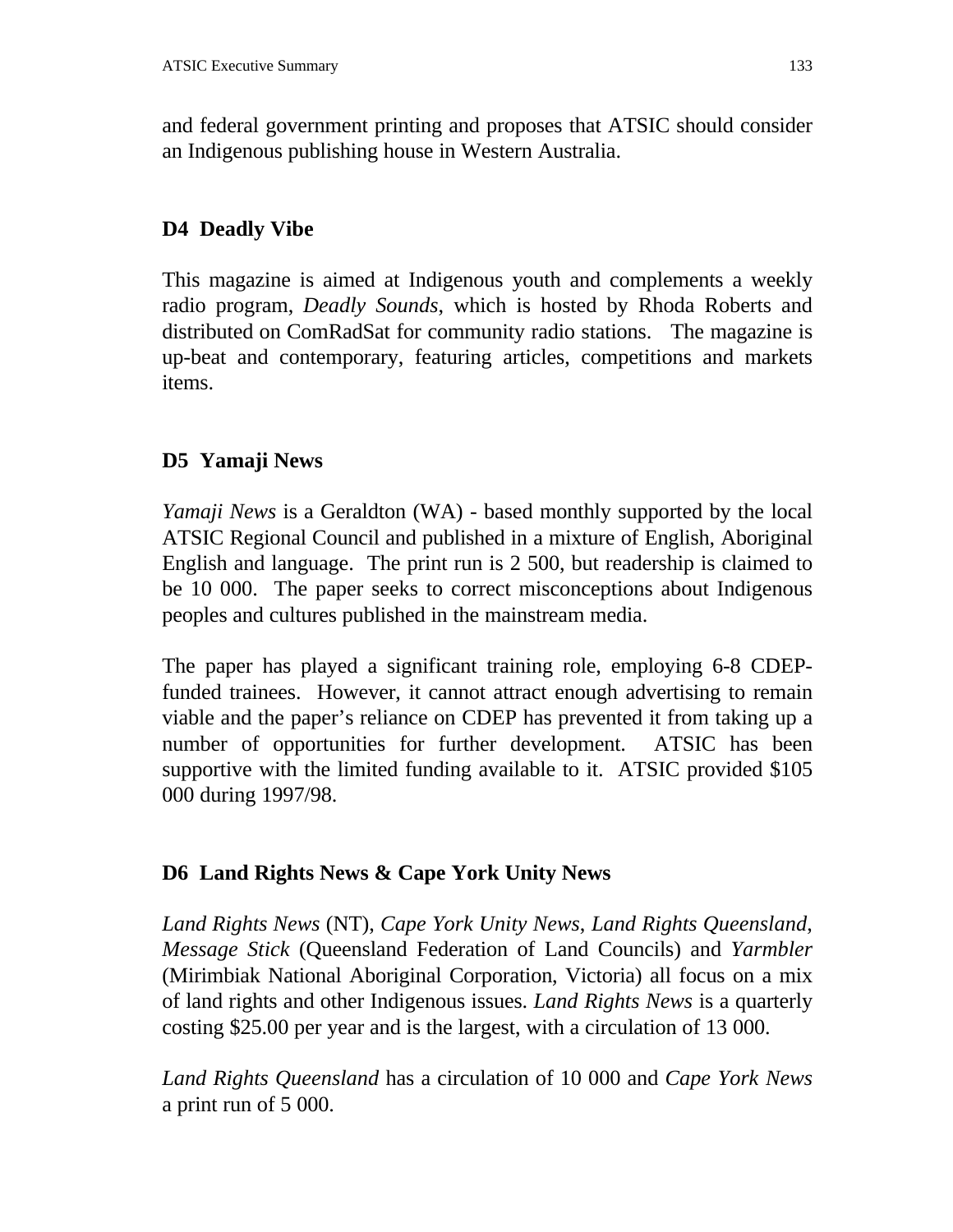### **D7 Aboriginal Education Resource Unit (AERU)**

Two excellent quarterly magazines for young people, *Djawal* and *Dugite*, are published by the Aboriginal Education Resource Unit (AERU) of the WA Education Department. They aim to provide positive role models for young Indigenous people, contain stories written by Indigenous children and are illustrated by the unit's graphic artists. The magazines were distributed to schools nationally and had a 10 000 print run, but their funding is now under threat.

#### **D8 Noongar Warda**

Produced by women from the Indigenous community in Bunbury, Western Australia, the paper is modelled on *Yamaji News*. It is free and concentrates upon community news, photographs and positive images of Indigenous people. There have been four editions since 1997 and *Noongar Warda* is now publishing 2 000 copies per edition.

The project has been funded under CDEP, but has also had printing and layout assistance from the local newspaper. The editors would like training in a range of areas, including in areas like marketing. They are also seeking ATSIC funding.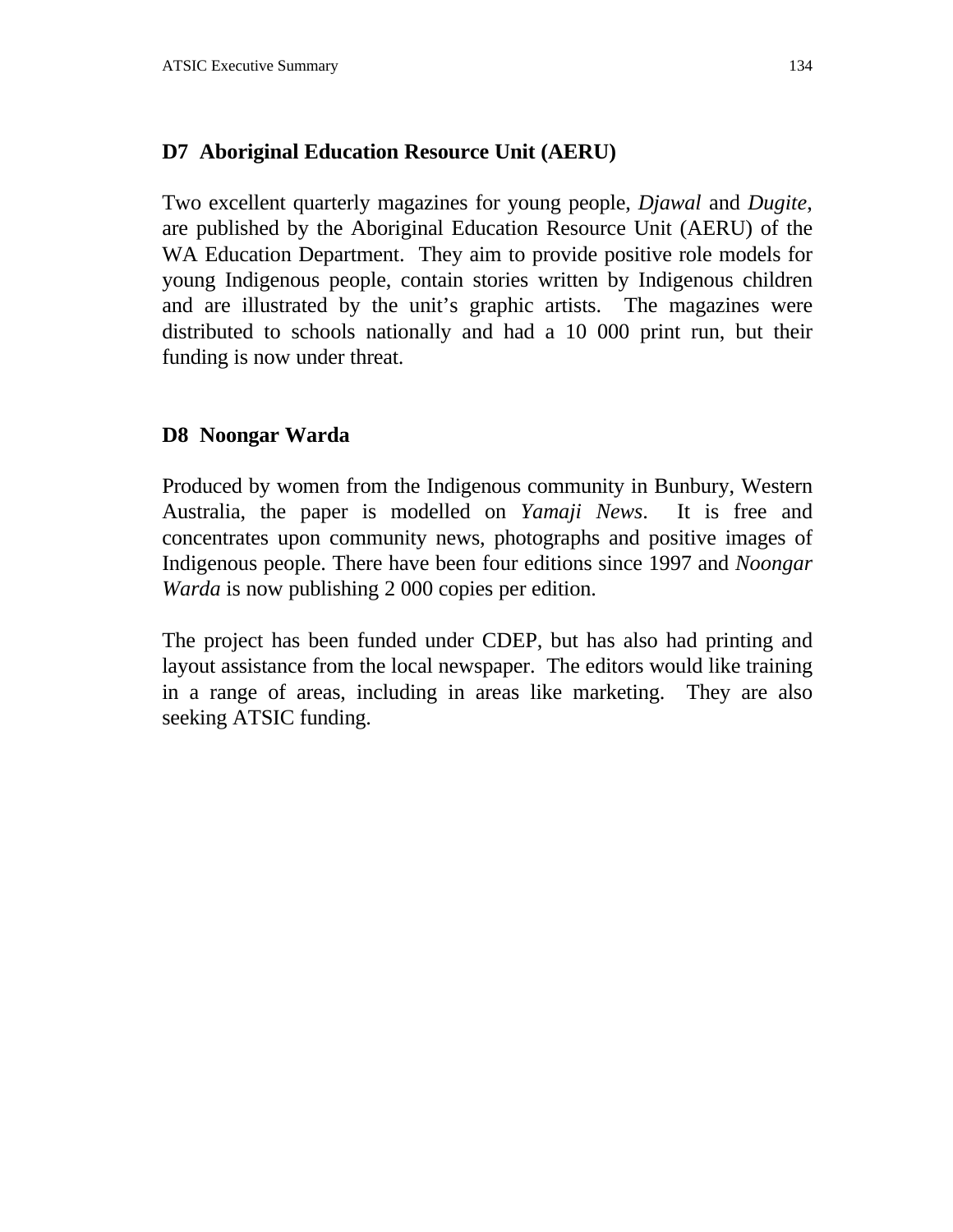### **Part E: INDIGENOUS MULTIMEDIA**

### **E1 Cameron Goold, Managing Director, IndigiNet Multimedia and Internet Services (**(www**.indiginet.com.au)**

Goold owns this multimedia company and has his own Website. In 1996 he coordinated the AFC's *the bush track meets the information superhighway* project, which helped twelve Indigenous communities to build their own Websites.

He comments that some communities have been sold expensive and sometimes inappropriate computer equipment with no training provided, but is enthusiastic about the potential of on-line communication for Indigenous peoples. He believes that it is a matter of urgency that Indigenous communities use this technology to exchange information and to enable them to communicate with others. In addition, he comments that there is considerable potential for multimedia to reach young people who are demoralised and unemployed as well as providing important connections for those in prison.

As a part of his work, Goold is looking for best practice for Indigenous Websites. He emphasises that there are problems with so-called Indigenous sites which are neither high quality, nor authentic. He is also looking to create business opportunities on-line.

#### **E2 Aboriginal Nations (**www.ablnat.com.au**)**

Located in Sydney, Aboriginal Nations is probably the world's only Indigenous animation company. It was established in 1992 as a non-profit company with an all-Indigenous board committed to training Indigenous people in digital animation for the film industry [*See Chapter 10*].

The company employs more than thirty people, including an Indigenous production co-ordinator. In 1993/94, it won a contract with ATSIC and the ABC to produce *Dreaming Stories,* which will run to six series, each of thirteen episodes. It also produces CD-ROMS, games, print, film and animation products in 'edutainment'.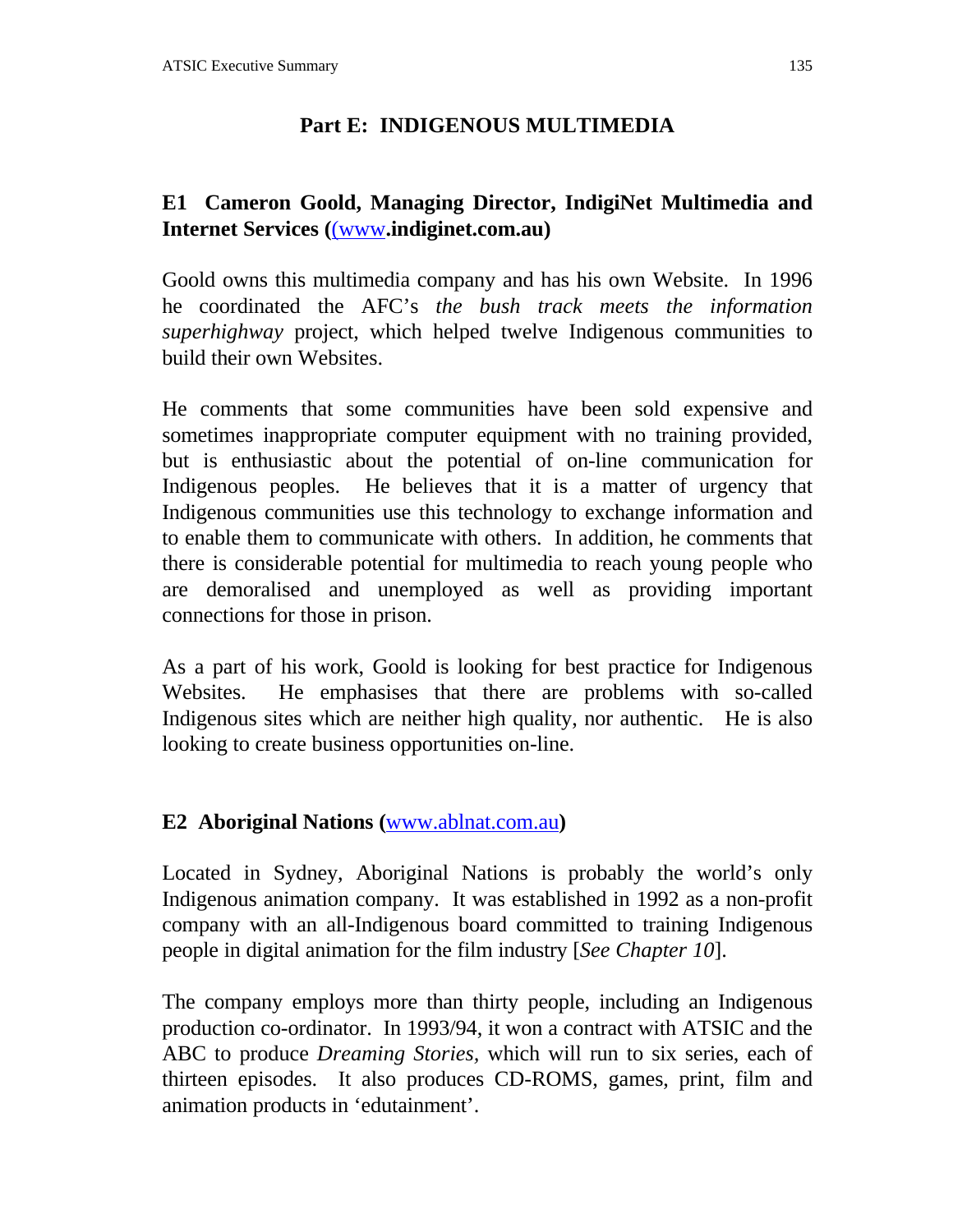Aboriginal Nations has developed protocols to ensure that:

- communities and individuals who own stories control them at every stage;
- they are paid industry standard rates for their stories; and
- they retain copyright and are paid royalties.

Aboriginal Nations feels that the involvement of Indigenous people in the production process is imperative to its operating procedures. It is also active internationally in the complex area of intellectual property protocols.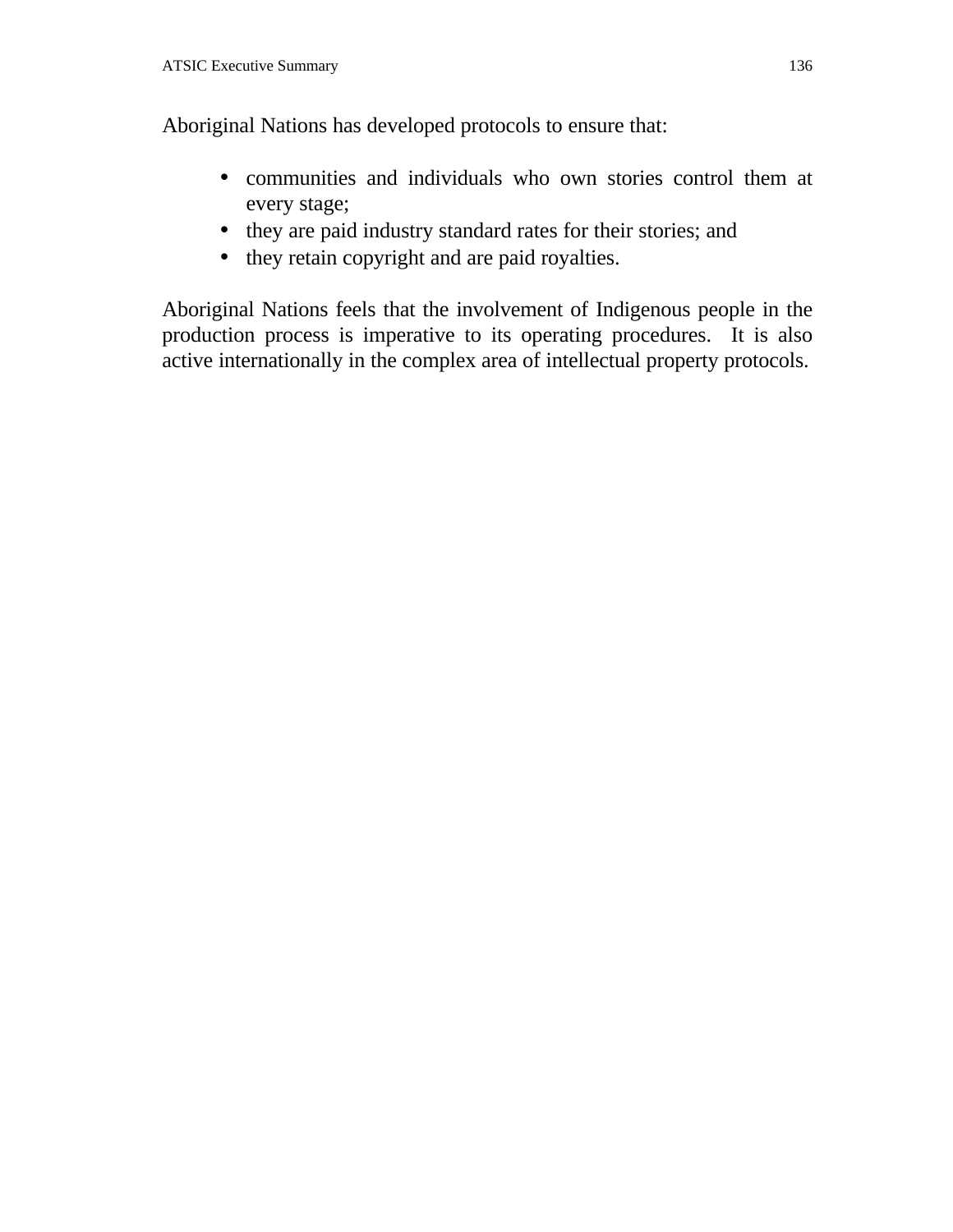# **Appendix 2: RECOMMENDATIONS**

*The Recommendations are grouped under the Chapter to which they refer.*

#### **CHAPTER 1: INTRODUCTION**

### **CHAPTER 2: INDIGENOUS MEDIA DEVELOPMENT AND BROADCASTING POLICY**

#### **RECOMMENDATION 2.1: Aspirant radio criteria and funding**

*That ATSIC, NIMAA and the ABA urgently meet to discuss the schedule for allocating community radio licences and narrowcast licences and the service areas/population numbers to be covered. ATSIC and NIMAA, in consultation with individual aspirants should then put in place a series of staged strategies, which assist the aspirant groups through to the licence application stage. This should include a set amount of establishment funding for at least two staff and recurrent costs.*

#### **RECOMMENDATION 2.2: Indigenous Radio Licences**

*That the federal Department of Communications and the Arts, in consultation with the ABA and NIMAA, reintroduce the community licence categories that were in place prior to the Broadcasting Services Act, in this instance, [the term:]specialist Indigenous community radio licences [should be used] to acknowledge the distinct nature and service of this sector.*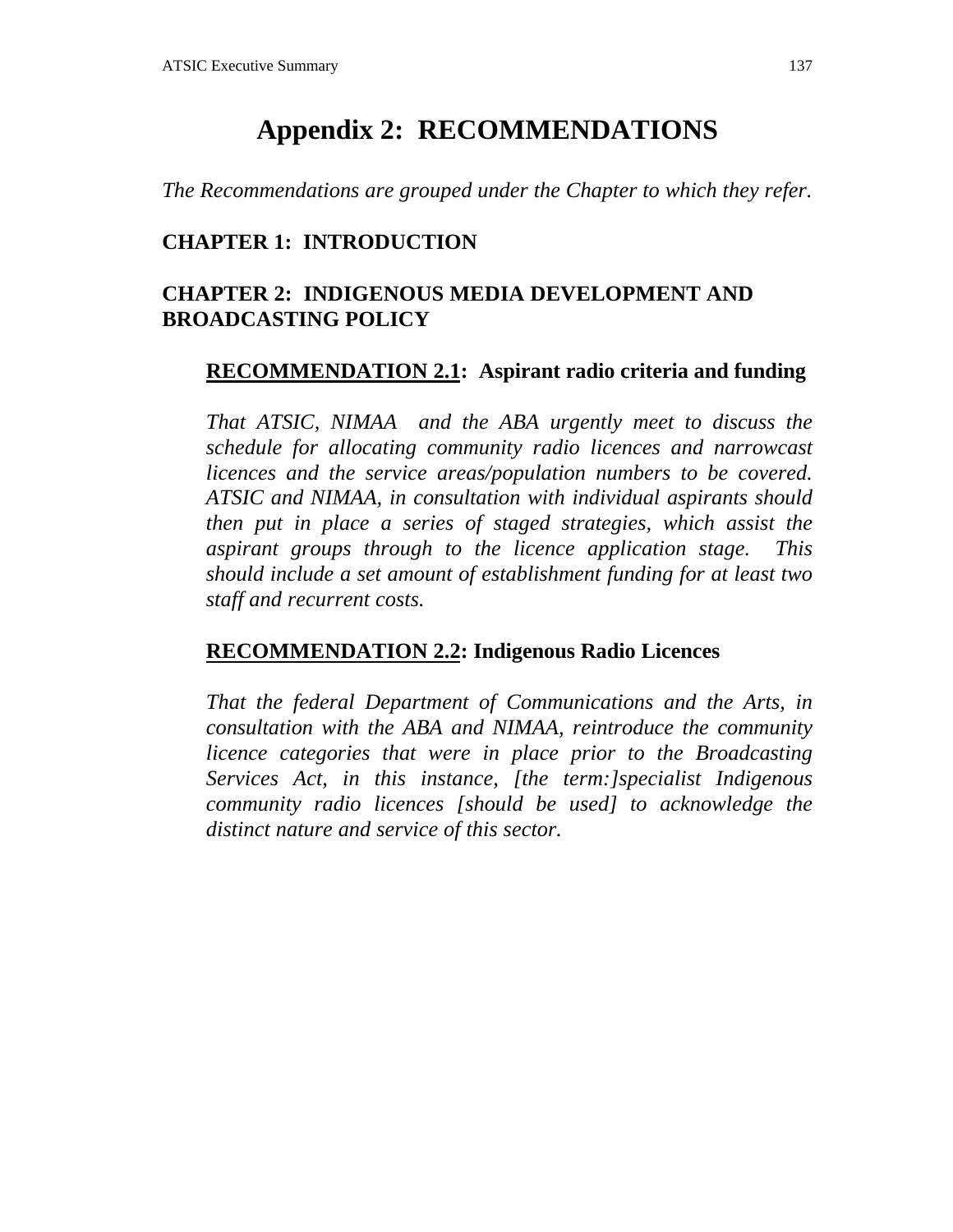# **CHAPTER 3: INDIGENOUS MEDIA CASE STUDIES: GOVERNMENT AND NON-GOVERNMENT FUNDING ISSUES**

### **RECOMMENDATION 3.1: Directors**

*That Directors appointed to the boards of Indigenous radio stations [should] have a demonstrable understanding of media operations, the role of Indigenous media in Australia, and [that they should] represent a mix of specialist skills in business, marketing, legal and technical areas.*

### **RECOMMENDATION 3.2: Periodic reviews**

*That there be periodic station 'reviews' involving the board of directors, ATSIC and the staff of the [relevant] media association. These should be held on an annual basis and take the form of a one to two-day working meeting. The agenda should be determined beforehand by the Indigenous media association in consultation with the board of directors and ATSIC. The board of directors and ATSIC should operate as working partners – not outside reviewers – focussing on what needs to be done to further the station's development and how they can assist.*

### **RECOMMENDATION 3.3: Media and tourism**

*That as a matter of urgency, ATSIC and the Office of National Tourism set up a working party with key Indigenous media organisations that have expressed an interest in tourist-related commercial ventures. This working party should develop a number of strategies, including a list of projects which focus on Indigenous cultural tourism initiatives, the Sydney 2000 Olympics and the Centenary of Federation. This working party should seek funding for these initiatives at state and federal levels.*

### **RECOMMENDATION 3.4: Staged planing strategies**

*That ATSIC, the board of directors and the media associations adopt a staged series of planning strategies which include all aspects of an association's operations from staffing and equipment to program output. That realistic targets be put in place and reviewed annually.*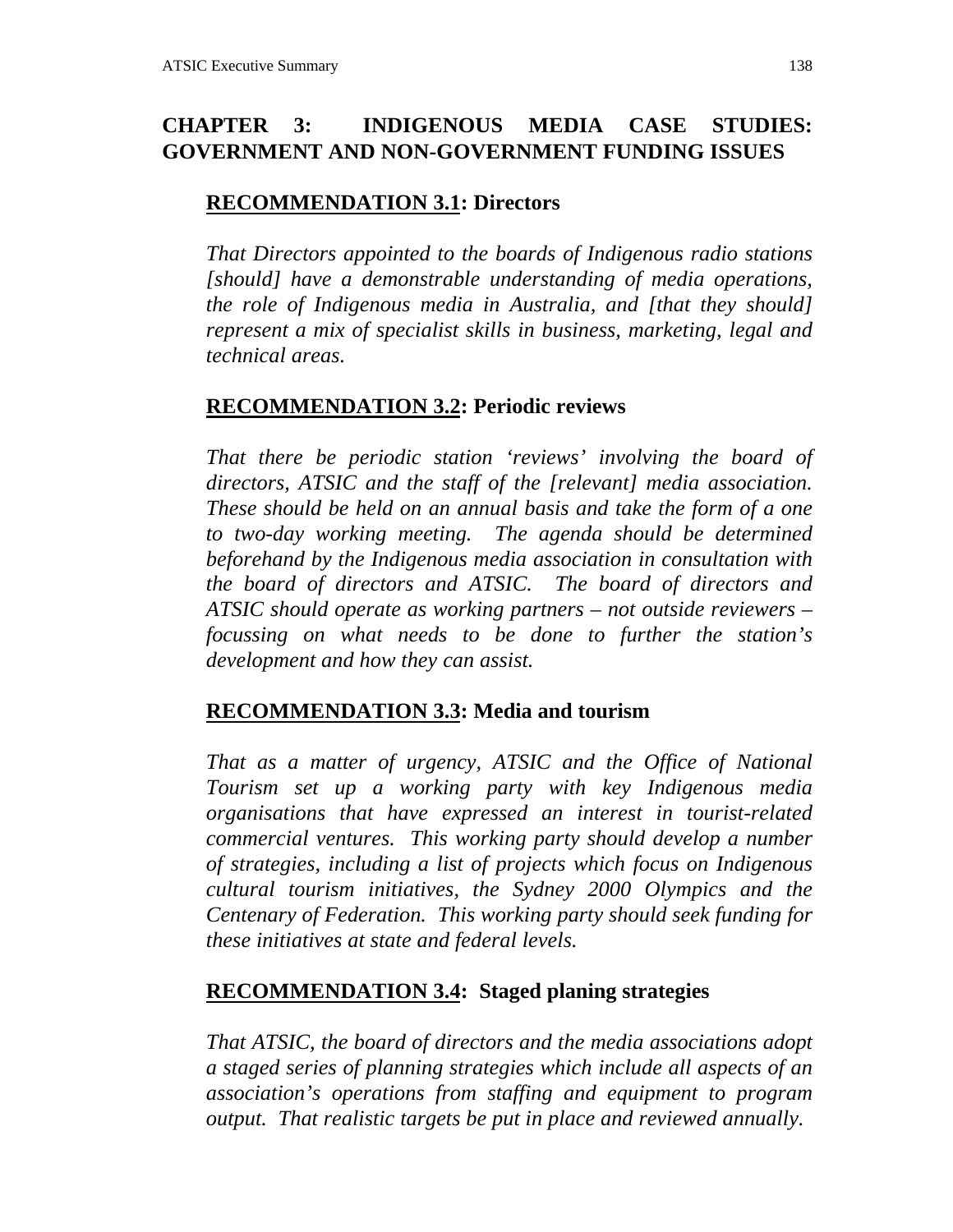#### **RECOMMENDATION 3.5: CDEP**

*That CDEP not be used as the basis for major staff and organisational expansion for Indigenous media associations. Limited CDEP staff with 'top-up' funds are acceptable at early stages of development but continuing reliance on CDEP beyond this raises industrial issues and seriously impacts on organisational stability, development and long-term sustainability.*

### **RECOMMENDATION 3.6: Kimberley radio funding**

*That the ATSIC Commissioners for Broadcasting, ATSIC Broadcasting Canberra, and representatives of the Regional Offices and Councils in the Kimberleys, meet as a matter of urgency to discuss how media funding to this region can be increased so that it reflects the level of service required, and the funding to Aboriginal community radio stations in other regions.*

### **RECOMMENDATION 3.7: Aboriginal Education Resource Unit**

*That ATSIC recognise the quality, educational value and uniqueness of the Aboriginal Education Resource Unit, and urgently assist with finding a financial solution (either through ATSIC Broadcasting, the IBIP [Indigenous Business Incentive Program) Scheme or a mixture of state and federal funds) to put AERU on a stable footing so that it can market its products nationally and overseas.*

#### **RECOMMENDATION 3.8: Regional Council media awareness**

*That ATSIC Commissioners and ATSIC Broadcasting staff in the National Office develop and implement strategies to inform ATSIC Regional Offices and Councils about the value of Indigenous media and communications.*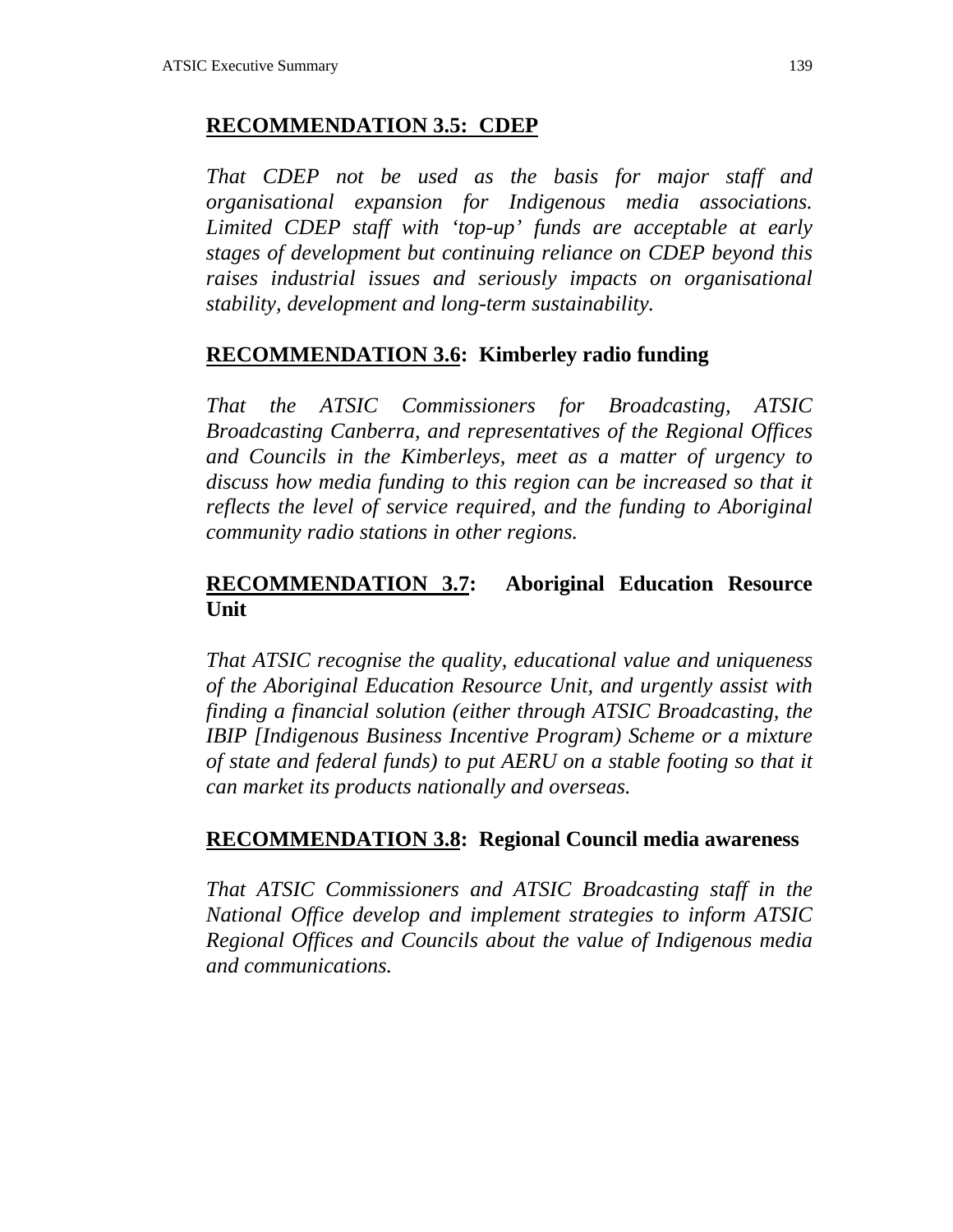### **RECOMMENDATION 3.9: Community radio equipment conversion**

*That given the significance of the Indigenous community radio stations, the national ATSIC office and DCA (through an extension of Community Access Network fund) seriously consider making available 'one-off' funding grants to enable these stations to upgrade old analogue equipment and establish the necessary computer networks.*

#### **RECOMMENDATION 3.10: Feasibility studies**

*That ATSIC and NIMAA review the current operation of feasibility studies with a view to developing set criteria for these, which should take into account the number of hours needed to meet the service requirements, staff, training, equipment, potential service diversification, opportunities for non-government revenue and the resources necessary to support the above. Finally, it is highly recommended that all feasibility studies involving Indigenous media organisations include at least one senior Indigenous media person.*

#### **RECOMMENDATION 3.11: Gadigal licence**

*That ATSIC urgently brief the Minister for Aboriginal Affairs, Senator John Herron on the community licence application timetable in Sydney, and request that he speak with the Minister for Communications, Information Economy and the Arts, Senator Richard Alston, and ask the Minister to indicate to the ABA that one Sydney community licence be categorised as Aboriginal.*

#### **RECOMMENDATION 3.12: Gadigal staffing**

*That ATSIC fund two extra staff members for Gadigal Information Services in the 1998/99 budget so that the manager can concentrate on the licence application, and then fund a core staff of eight people for the full Koori Radio service when it commences.*

#### **RECOMMENDATION 3.13: Gadigal capital grant**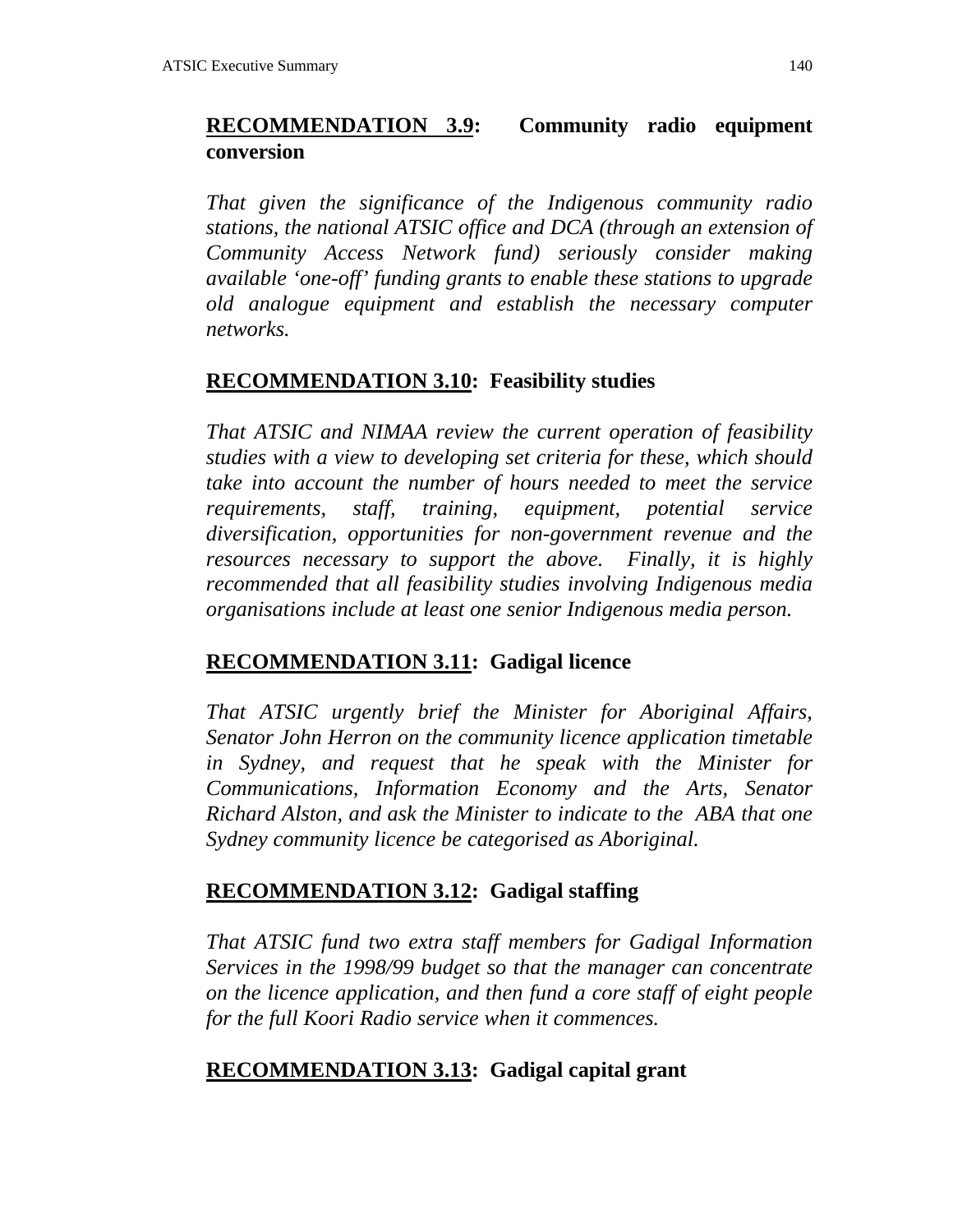*That ATSIC provide a one-off capital grant to Gadigal Information Services so that it can construct and equip two extra studios, and purchase a transmitter.*

## **RECOMMENDATION 3.14: Audience surveys**

*That ATSIC and DCA, through NIMAA, determine the audience survey needs of the indigenous broadcasting sector and fund audience research projects based on qualitative methods determined by previous audience surveys. ATSIC should also fund the development and production of a plain English audience survey guide, appropriate for the Indigenous broadcasting sector, and make this available to media associations.*

# **RECOMMENDATION 3.15: Retransmission sites**

*That ATSIC Regional Offices do not fund BRACS retransmission sites from broadcasting funds and that retransmission sites not be referred to as BRACS. Funding for retransmission sites should be requested from DCA.*

# **RECOMMENDATION 3.16: Criteria for BRACS**

*That criteria for future BRACS development be established as a matter of urgency with the NIMAA Working Party. These criteria should include the following:*

• *a commitment by communities to support BRACS through the involvement of the Elders, the community council and key community organisations*

- *the availability of at least two part-time operators*
- *a minimum of CDEP funds for both operators, preferably with top up from BRACS operational funds*

• *a commitment by the ATSIC Regional Council to pass on the operational funding in full*

- *potential external support from a regional media association and/or training institution; and*
- *access to training for up to three operators.*

# **RECOMMENDATION 3.17: BRACS staffing**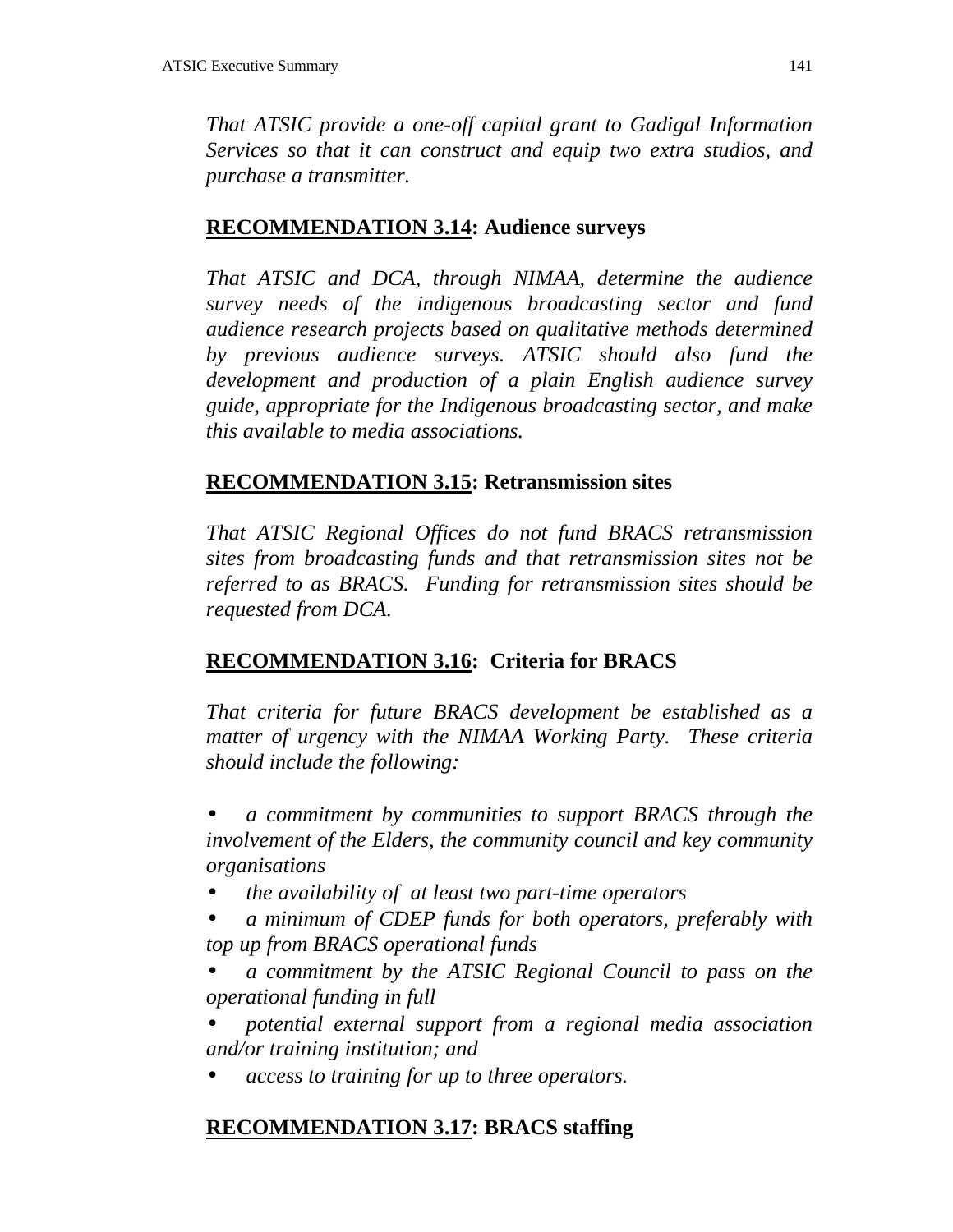*That ATSIC, as part of its revitalisation strategy, give urgent consideration to the funding of two staff for each BRACS unit (with a mix of CDEP if this is definitely available).*

#### **RECOMMENDATION 3.18: BRACS operational funds**

*That ATSIC urgently reviews the allocation of BRACS operational funds by ATSIC Regional Councils, and considers making these funds part of the national allocation to overcome the serious inequities with the present funding system.*

### **RECOMMENDATION 3.19: Warlpiri Media Association and PY Media**

*That the ATSIC Broadcasting Commissioners, ATSIC Broadcasting and representatives from ATSIC Regional Councils and Offices in Central Australia give urgent attention to the non-payment of BRACS operational funding to BRACS in the PY Media and WMA regions. And that funding to the WMA and PY Media be increased so that it better reflects the significance of both associations and the coordinating/training role they have with BRACS.*

#### **RECOMMENDATION 3.20: FTV protocols**

*That ATSIC provide funding for the NIMAA Film, Television and Video Committee to undertake a short-term consultancy to draft a set of Indigenous protocols which need to be addressed by government departments when producing Indigenous content. The draft should be circulated among the departments for discussion before a final version of the guidelines is produced. Ideally, these protocols should contain general guidelines, as well as chapters relating to the specific areas within each department, for example, health, education, youth and the arts.*

#### **RECOMMENDATION 3.21: FTV directory**

*That ATSIC provide funding for the NIMAA Film, Television and Video Committee to engage a consultant for six weeks to produce a detailed and up-to-date data base/directory of Indigenous film and television companies and independent film-makers. This database*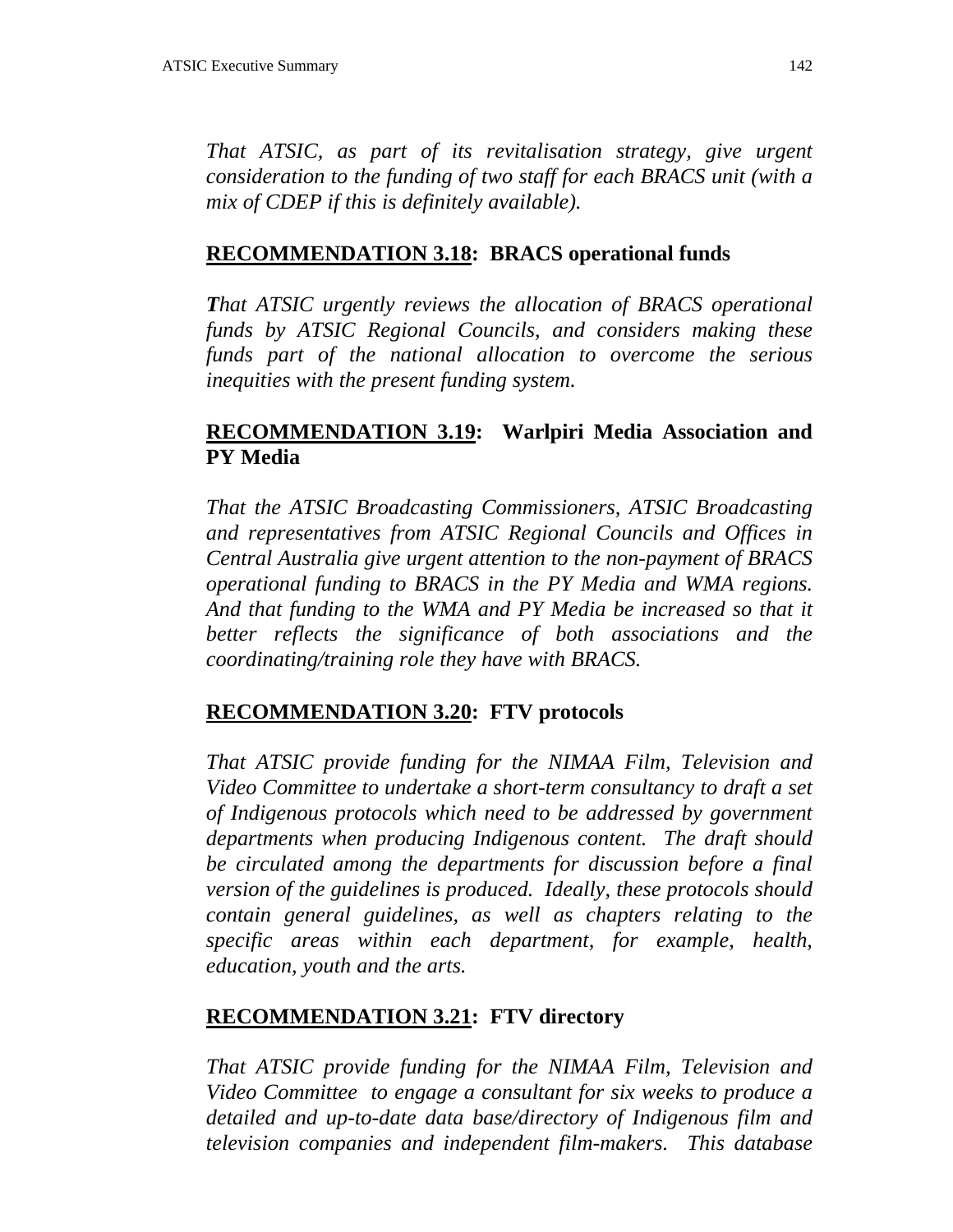*should include examples of previous work so that government departments become more aware of the diversity and experience in this sector.*

#### **RECOMMENDATION 3.22: ATSIC funding strategies**

*That the national ATSIC Broadcasting Office consults with representatives of each NIMAA Industry Committee with a view to streamlining the ATSIC funding processes so that these better reflect the need for short-term and longer term funding for Indigenous media organisations.*

#### **RECOMMENDATION 3.23: SOCOG**

*That as a matter of urgency, SOCOG, the Office of National Tourism and ATSIC convene an Indigenous Working Party from each Indigenous media sector to work on the development of cultural protocols to be distributed to visiting media organisations at the Sydney 2000 Olympics. That this project involve the design and establishment of an Indigenous Web page with the SOCOG banner, which can carry this information on-line as well as a range of other information about Indigenous culture, issues and tourism, that can be accessed by overseas media and tourists. The Indigenous protocols and the Web page must be produced by Indigenous-run and staffed companies.*

#### **RECOMMENDATION 3.24: NIDF**

*That ATSIC Office of Public Affairs combines the amounts it gives to NIMAA (NIDF) and SBS (I-CAM) and gives this to NIMAA so that it can be administered by the NIMAA FTV committee. Criteria for the distribution of the fund and the broadcast outlets should be set by the NIMAA FTV committee in consultation with the AFC Indigenous Unit, the ABC and the SBS.*

### **RECOMMENDATION 3.25: Indigenous film and television fund**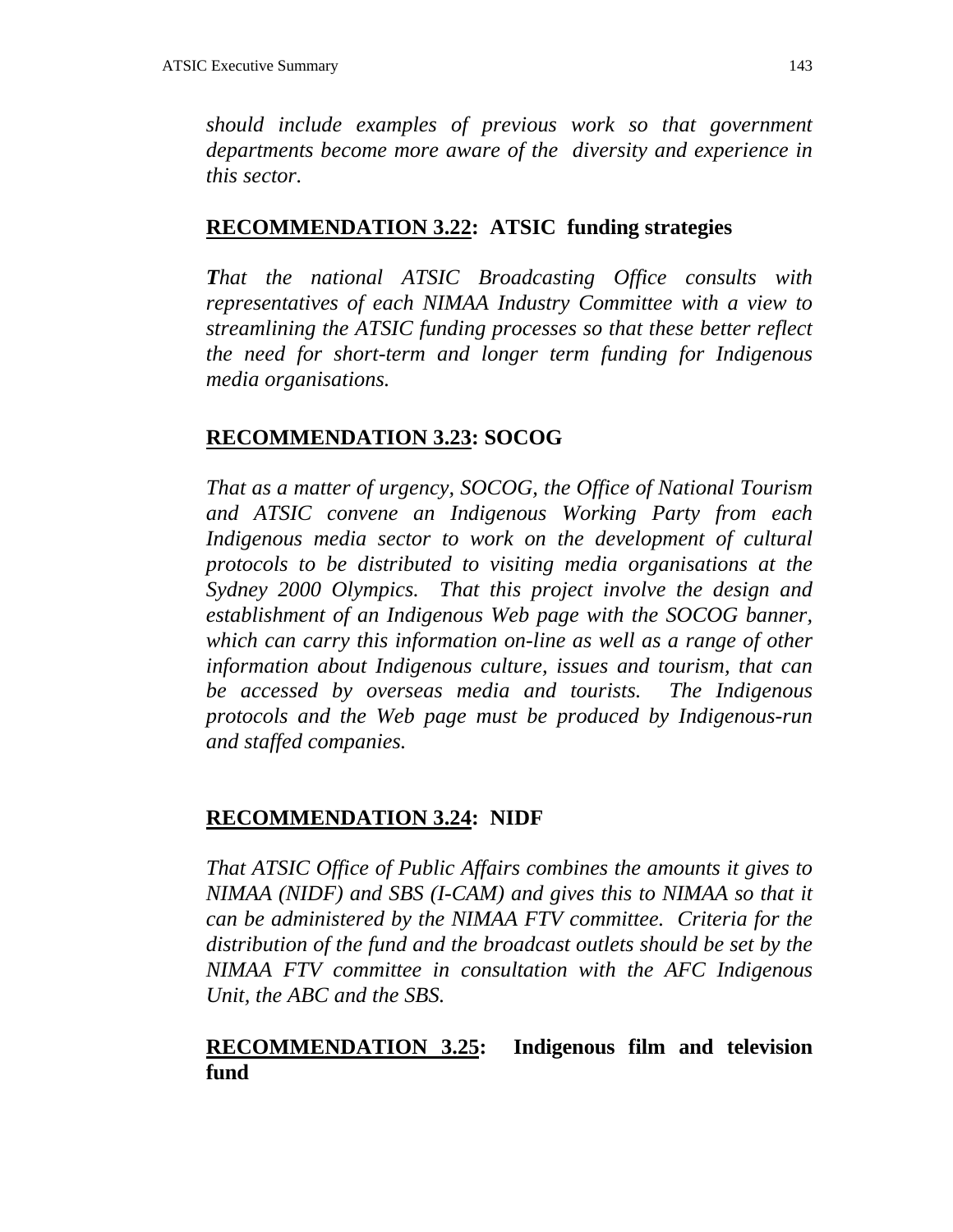*That DCA in consultation with the AFC and NIMAA FTV Committee set up an investment fund to support the growth of the Indigenous film and television industry over a six-year period, with an initial amount in the order of \$3.5 million, increasing to \$6 million. The expenditure of these funds should be based on merit, pre-sales and co-production to leverage the value of the money. The management of the fund should be contracted to a managing organisation along the lines of the National Interest Program at FA [Film Australia], a four-year initiative, which received \$6 million in funding. New producers, directors and writers should be encouraged to apply for funding, and funding should be administered on a sliding scale depending on the FTV-maker's experience.*

#### **RECOMMENDATION 3.26: FTV economic sustainability**

*That the parameters for this fund should be set with the view that at the end of the period there exists a more active, Indigenous screen culture that has moved towards being more economically sustainable, with a critical mass of broadly-trained craftspeople, artists and producers.*

#### **RECOMMENDATION 3.27: FTV funding criteria**

*That funding should only be available to Indigenous film-makers, not non-Indigenous film-makers working on indigenous projects.*

### **RECOMMENDATION 3.28: National Indigenous television channel**

*That ATSIC and DCA convene a meeting with the NIMAA FTV Committee and key film funding bodies, particularly the AFC, with a view to seeking funds for a consultancy to examine the feasibility of establishing a national Indigenous television channel. That the consultant write a detailed plan for implementation, including technical infrastructure required (taking into account regional differences, and the lack of infrastructure in remote areas); sources of content (this should include BRACS video and other community video initiatives); the operational structure and staff necessary to coordinate the service; business and marketing plans (national and overseas); and sources o funding for the service in Australia.*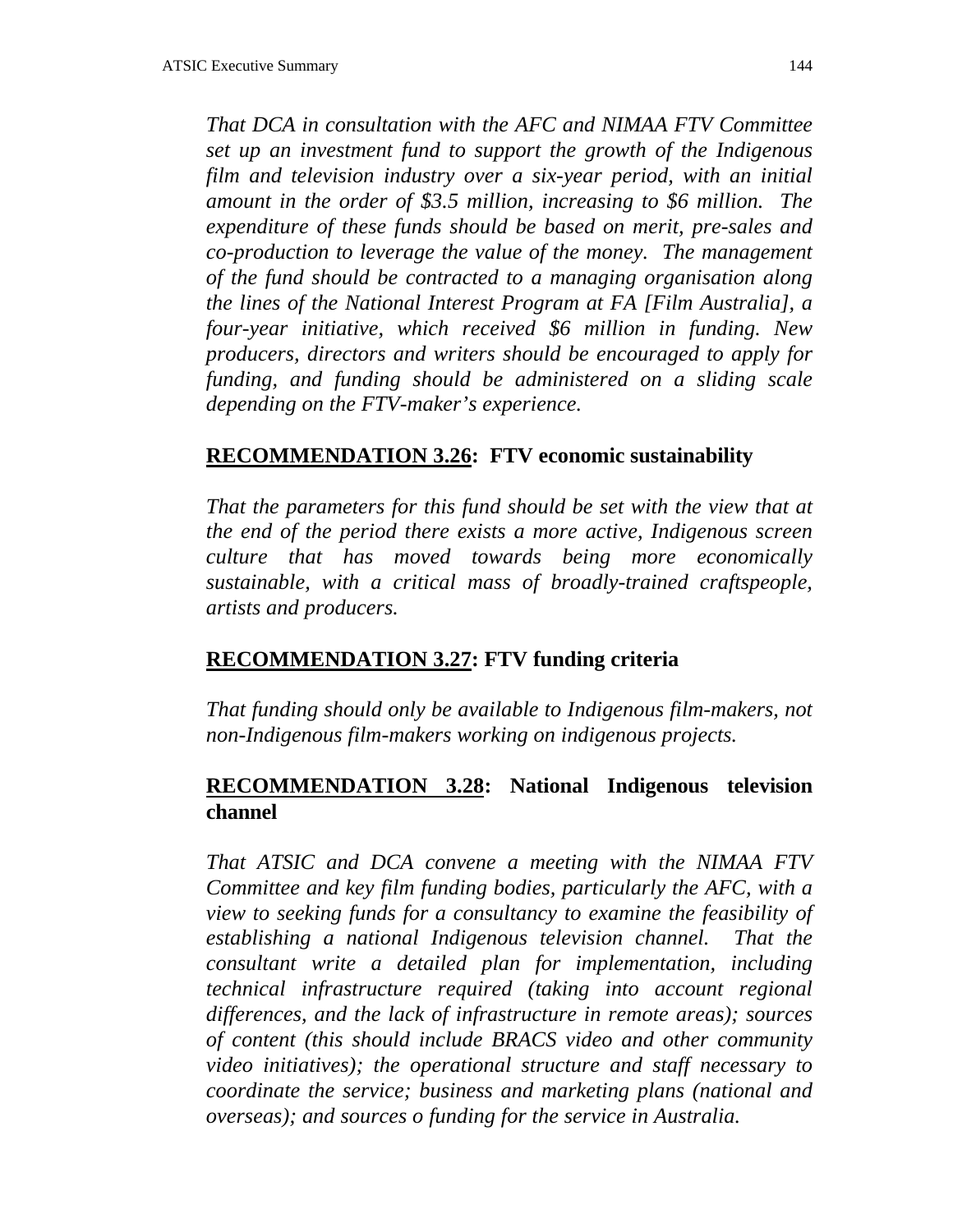## **RECOMMENDATION 3.29: NIMAA film and television policy officer**

*That the NIMAA FTV committee write the proposal for a film and television policy officer based at NIMAA. That ATSIC use its authority to facilitate meetings with state film bodies and the AFC to seek funding for this position. This may include providing funding for a representative of NIMAA FTV committee to travel to meetings with these agencies.*

## **RECOMMENDATION 3.30: ATSIC tenders and indigenous print media**

*That ATSIC seek legal advice about how it can put in place strategies that enable it to give first option to Indigenous publishers to print its material. That if a contract goes to a non-Indigenous publishing company, a condition of this should be that an Indigenous company be involved in at least one-quarter of the project. And that ATSIC investigate the possibility of offering an incentive for government printing contracts for Indigenous printers in their first two years of operation.*

### **RECOMMENDATION 3.31: Council for Aboriginal Reconciliation tenders**

*That the Council for Aboriginal Reconciliation make every effort to use Indigenous print media where possible to print its material.*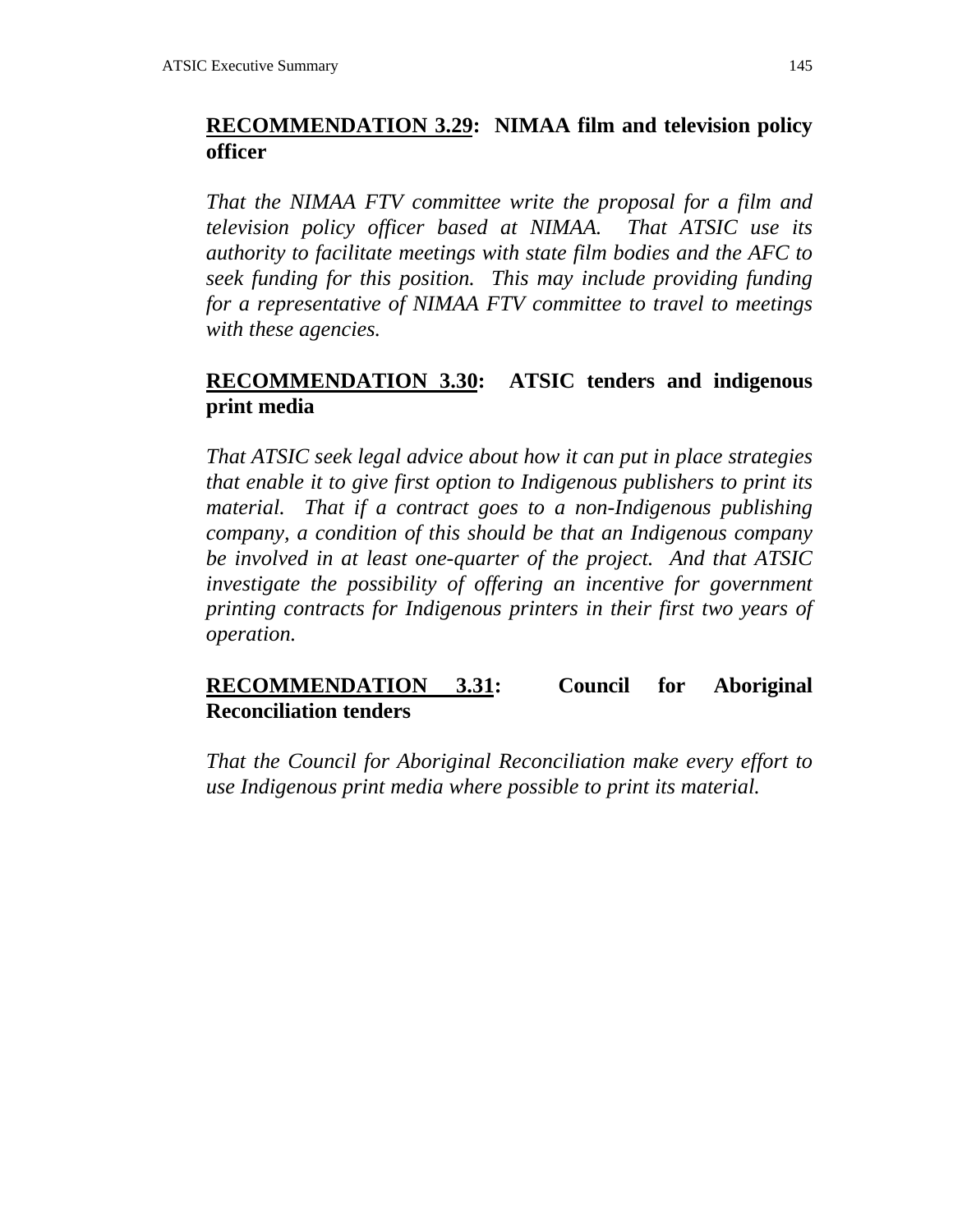## **RECOMMENDATION 3.32: Feasibility study for Indigenous publishing house**

*That ATSIC Business Development fund a feasibility study for an Indigenous publishing house in Western Australia. (This recommendation will be detailed further in Chapter Seven on Print Media Training.).*

## **RECOMMENDATION 3.33: Funding for community newspapers**

*That ATSIC seriously reconsider its funding criteria to enable Indigenous community newspapers and educational print media such as AERU to apply for funding in the same way that Indigenous community radio does. And that funds be provided for these organisations to put together business and marketing plans as part of this funding requirement. These plans should identify potential revenue streams, and be used as a basis for seeking ATSIC business funding at a future date when the organisations are ready to develop commercially.*

# **RECOMMENDATION 3.34: ATSIC multimedia working party**

*That ATSIC convenes a working party consisting of the NIMAA multimedia committee and invited Indigenous experts, the AFC, DCA, the Austrian Multimedia Enterprise (AME), the Australia Council, state government new media funding bodies, such as Multimedia Victoria, and state film offices, to explore the possibilities of funding a series of Indigenous initiatives in multimedia and on-line production. This fund should cover a range of projects from training to production and be easily accessible to Indigenous people in remote and rural as well as metropolitan areas.*

## **RECOMMENDATION 3.35: Indigenous media business and marketing plans**

*That ATSIC should resource and co-ordinate, through NIMAA, the development of effective and appropriate Indigenous media business plans and marketing strategies on a sector-by-sector basis at national, regional and local levels.*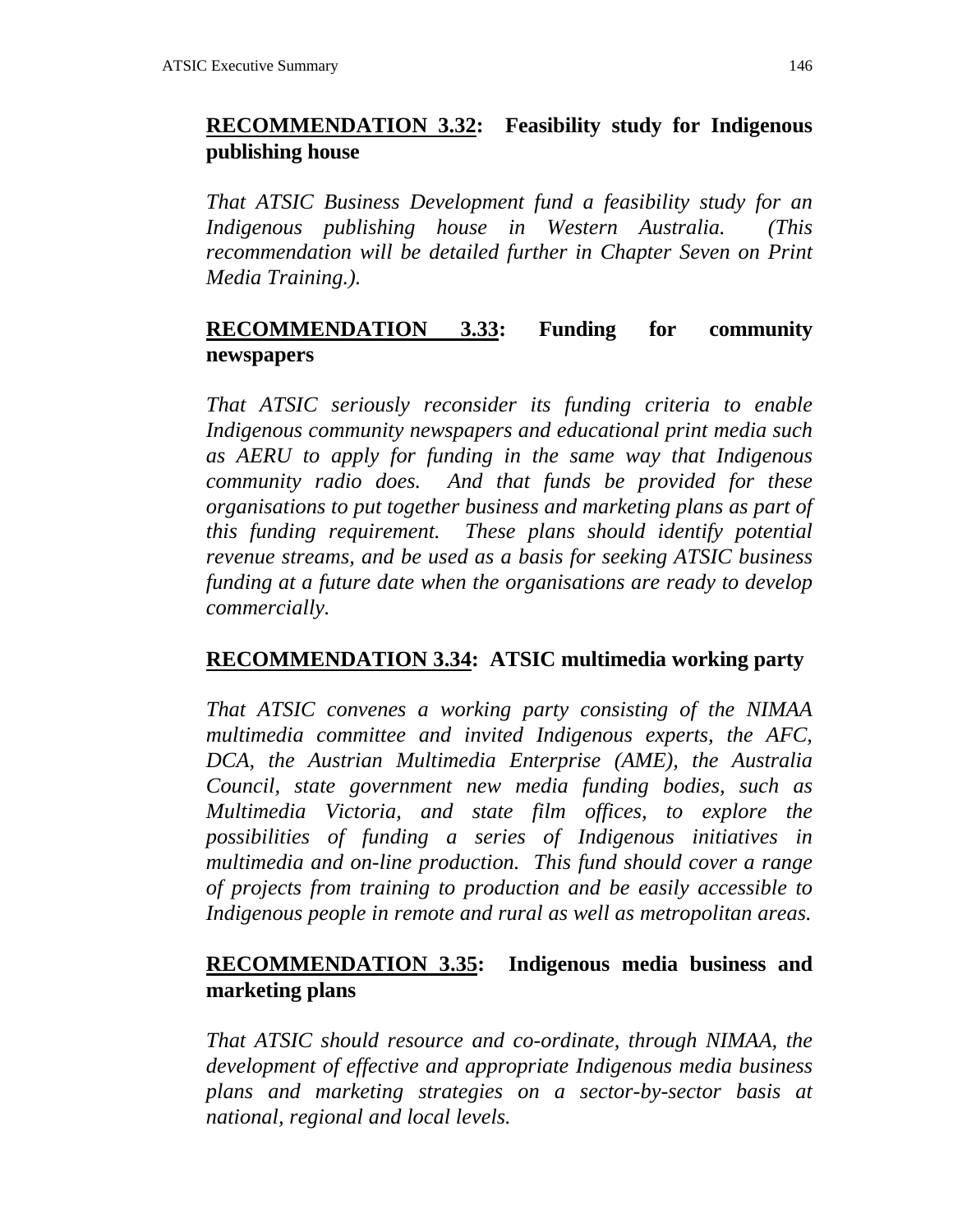#### **RECOMMENDATION 3.36: Regional marketing workshops**

*That ATSIC, as part of a 'whole of media organisation' approach, resource in-station or regional marketing workshops where listeners and community representatives can provide feedback on the station's weaknesses and strengths. In this way the station can gain a more accurate sense of its audience, their interests and needs, and thus define more appropriate objectives and strategies. This would involve identifying a community position on sponsorship and setting up mechanisms to monitor the suitability of particular products or messages. That similar workshops be held for community print media like Yamaji News and Noongar Warda.*

## **RECOMMENDATION 3.37: Indigenous media tendering protocols**

*That ATSIC develops and adopts a set of Indigenous tendering protocols which ensures that Indigenous media organisations have the opportunity to advertise tenders, when appropriate and, most importantly, that they have access to the tendering processes. Protocols should be developed following consultation with stakeholders ATSIC, NIMAA, representatives of Indigenous businesses, OGIA [the Office of Government Information and Advertising] and relevant federal government departments.*

### **RECOMMENDATION 3.38: Language translation services**

*That ATSIC facilitates a working party which includes representatives from the Attorney General's department and Indigenous Language Centres to develop guidelines for all federal government departments to use Indigenous media for language translation services, where relevant, to ensure effective communication of important community information. The working party should include representatives from ATSIC, NIMAA, the Council for Aboriginal Reconciliation, OGIA and relevant federal government departments.*

**RECOMMENDATION 3.39: National Indigenous media awareness campaign** [*See also* 3.21]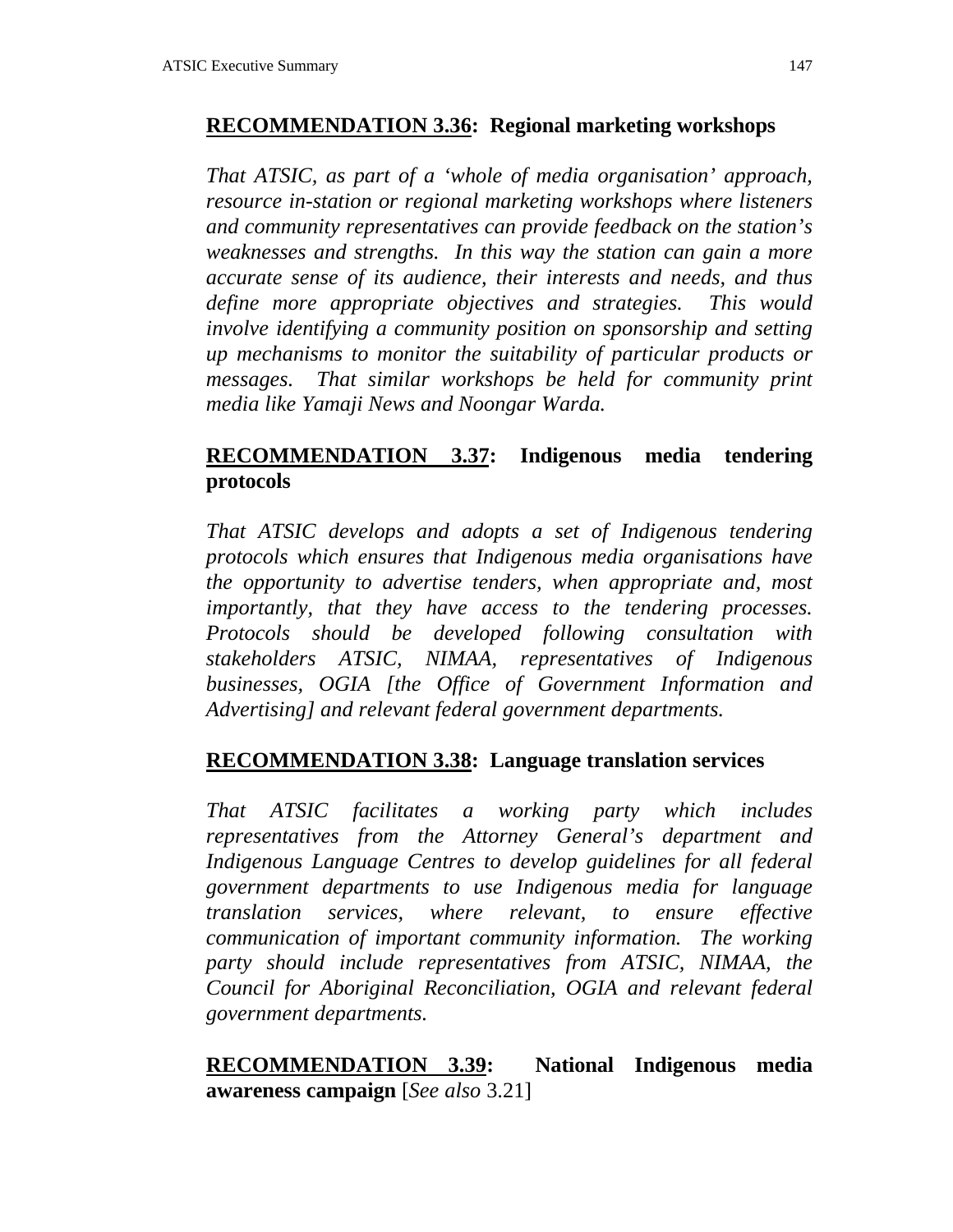*That the Office of Public Affairs, ATSIC, in collaboration with Indigenous media representatives from each industry sector, funds a national campaign to promote awareness of the existence and extent of the Indigenous media sector in order to achieve a shift in policy. The campaign should be aimed specifically at federal, state, and local government departments and agencies, the non-government sector and Indigenous organisations.*

**RECOMMENDATION 3.40: Indigenous media directory** [*See also Recommendation 3.21*]

*That a high quality booklet be produced by an Indigenous media print organisation with details of all associations, companies and independent producers working in the different sectors, their contact details, and examples of their work. The material in this booklet be available on the Internet and updated every six months.*

### **RECOMMENDATION 3.41: Community cultural protocols**

*That ATSIC, through NIMAA, should encourage and support the formation of national guidelines for communities to develop regional and local cultural protocols for the control and circulation of information between, out of, and into Indigenous communities by various media.*

### **RECOMMENDATION 3.42: Indigenous Investment and Marketing Agency**

*That ATSIC business development funding be sought to undertake a feasibility study for the establishment of an Indigenous Investment and Marketing Agency to actively promote all Indigenous media industries (print, TV, video, film, radio and multimedia) to government and corporate sectors. One of the first tasks undertaken by the agency should be the preparation of the directory of Indigenous media recommended in Recommendation 3.40. This agency should be set up along similar lines to the National Indigenous Radio Service and work from NIMAA.*

#### **RECOMMENDATION 3.43: Regional marketing positions**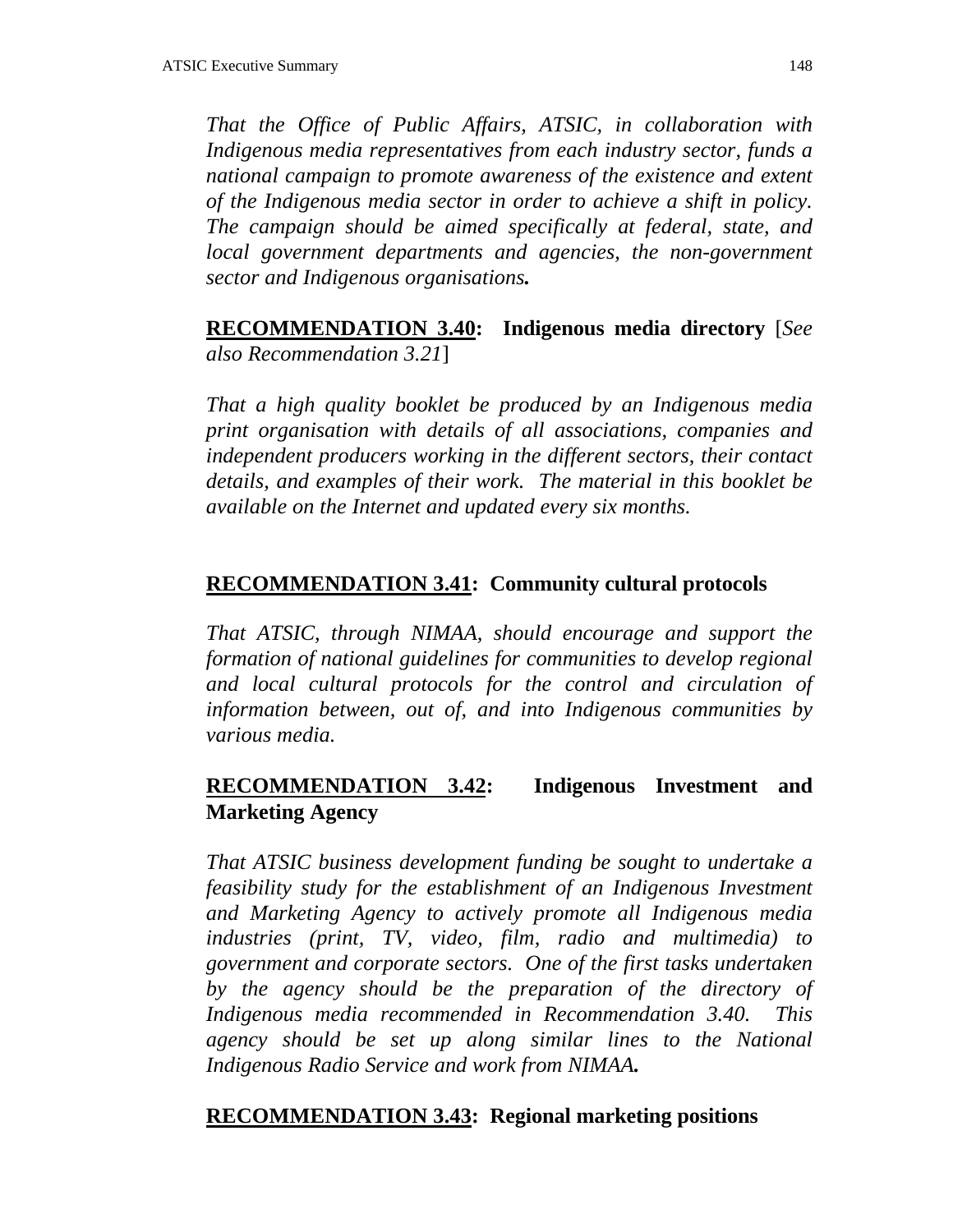*That ATSIC considers funding regional marketing positions in every state except Victoria (which is not in position to utilise this position) and that ATSIC Broadcasting discuss the potential for Indigenous Business Incentive Program (IBIP) funding for these positions on the grounds that these people will be raising the business profile of Indigenous media organisations and attracting revenue. ATSIC Broadcasting should also consult with DEETYA and ATSIC Business Development about any funding the regional marketing officers may need for specialist marketing training.*

## **RECOMMENDATION 3.44: Two forms of Indigenous radio licence**

*That the Australian Broadcasting Authority investigate the possibility of offering two forms of community radio licence in the Indigenous media sector to take account of the significant differences between non-competitive and competitive markets, and the obligations of Indigenous broadcasters to provide their communities with a first level of service.*

### **RECOMMENDATION 3.45: Change radio sponsorship limits**

*That the Australian Broadcasting Authority reconsiders the sponsorship limits for Indigenous community radio stations and factors in the additional time needed for Indigenous language translations of English sponsorship announcements.*

### **RECOMMENDATION 3.46: OGIA budget**

*That OGIA formally adopt a policy of directing a minimum proportion (2.5 per cent) of its advertising and campaign budget to Indigenous media so that government campaigns specifically target Indigenous people.*

### **RECOMMENDATION 3.47: TAPE funding**

*That ATSIC Broadcasting funds The Aboriginal Program Exchange (TAPE) from the national budget. Despite its location in Victoria, TAPE is a national project.*

### **RECOMMENDATION 3.48: TAPE digital equipment**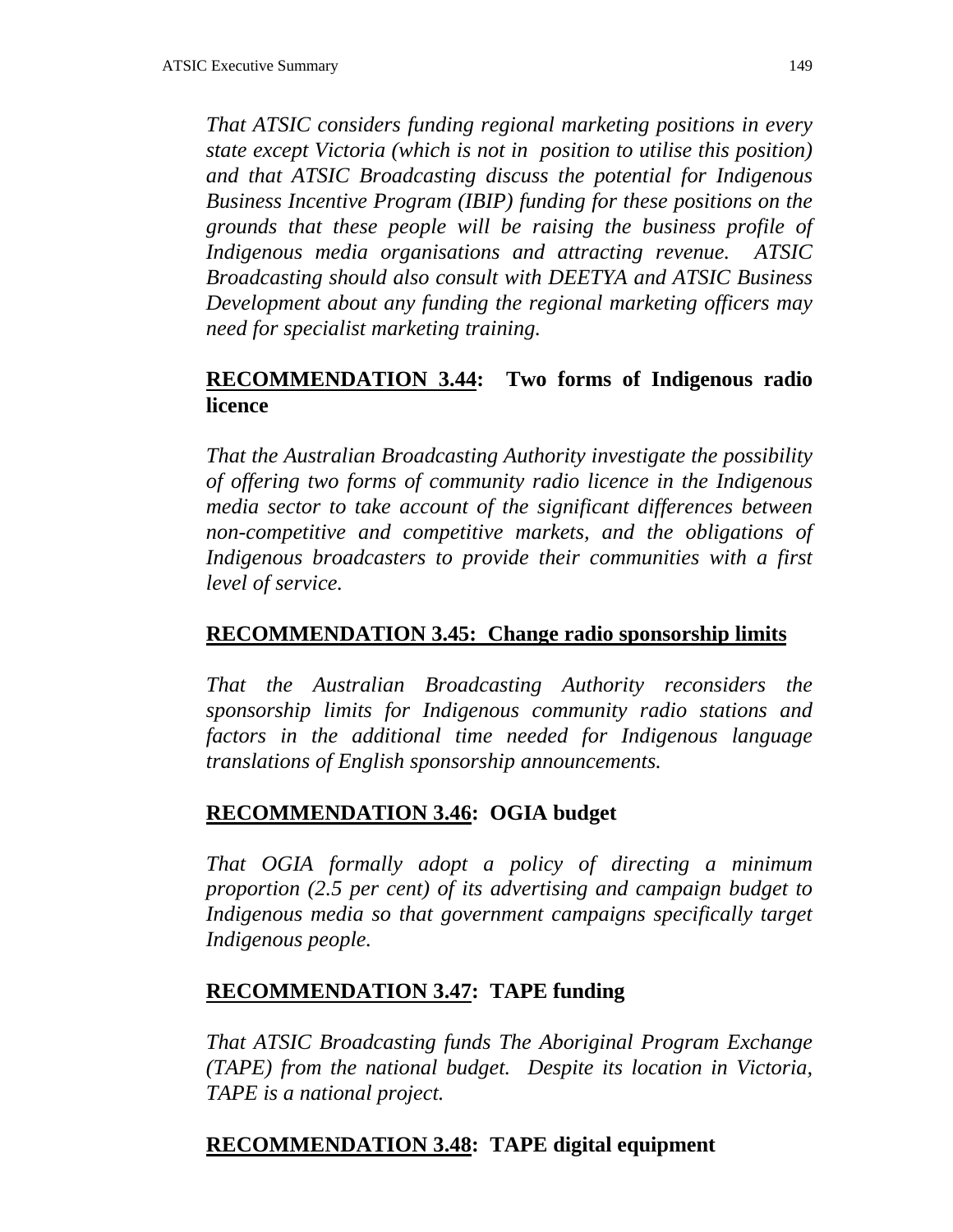*That ATSIC funds a short-term consultancy to ascertain what digital equipment is appropriate for TAPE; how TAPE can complement the NIRS and develop further to take advantage of the new digital delivery systems (including the Internet); and how TAPE can market itself in a cost-effective manner to Indigenous and non-Indigenous organisations and institutions.*

### **RECOMMENDATION 3.49: NIRS sponsorship strategies**

*That the NIRS, NIMAA and participating stations devise sponsorship strategies to ensure that local stations (community and BRACS) are not disadvantaged by national NIRS sponsorship campaigns. Production guidelines, which clarify the production roles of the NIRS, community stations and BRACS [stations] should also be put in place.*

#### **RECOMMENDATION 3.50: NIRS funding**

*That the NIRS should be seen as a separate entity and should have its own line of funding for infrastructure and maintenance, either directly through ATSIC or through the CBF.*

### **RECOMMENDATION 3.51: Multimedia communication and education centres**

*That ATSIC should explore, through collaboration with NIMAA and communities involved, the possibility of selected media associations piloting the development of multimedia communication and education centres, where a range of technologies would be available and applied according to community cultural and linguistic needs. Media associations would work closely with other community organisations, such as health, language centres and schools, to use creative ways for education and linguistic and cultural maintenance.*

# **CHAPTER 4: INDIGENOUS MEDIA REVENUE-INTERNATIONAL EXPERIENCES**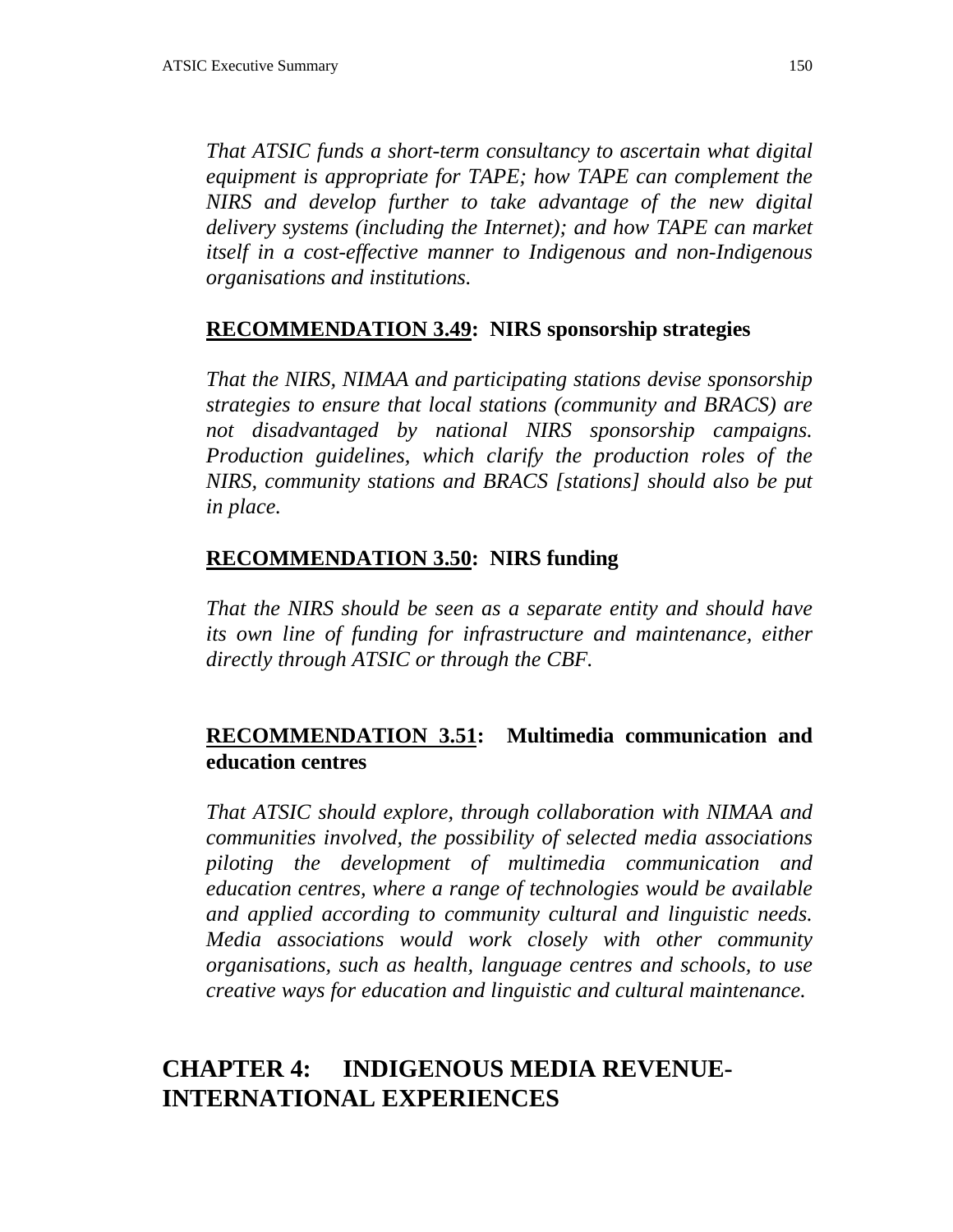## **RECOMMENDATION 4.1: ATSIC criteria for media association funding**

*That ATSIC initially adopt the management plan criteria used by Indigenous Canadian media associations as a model for all media association funding applications. ATSIC should work with NIMAA and relevant industry experts in modifying this to make it suitable for the Indigenous media sectors in Australia.*

### **RECOMMENDATION 4.2: Amalgamation of language, culture and media**

*That ATSIC should move to formally amalgamate the portfolios of language, culture and media so that they can work together on strategies using national, regional and local media as tools of cultural and linguistic maintenance.*

# **CHAPTER 5: INDIGENOUS MEDIA TRAINING-POLICIES AND FUNDING**

### **RECOMMENDATION 5.1: Training strategies**

*That DEETYA and ATSIC, in consultation with each NIMAA industry sector committee and DCA (Community Broadcasting), devise training policies, funding criteria and implementation strategies that encourage appropriate, equitable and flexible training which takes into account the demands for multi-skilling and the long-term development of Indigenous media organisations.*

## **RECOMMENDATION 5.2: Mainstream training evaluation criteria**

*That DEETYA design and implement a strategy for on-going training evaluation when funding mainstream organisations for Indigenous media training. DEETYA should require these organisations to submit details of employment gained once training has been completed, including the length of appointment, and provide follow up details, where possible, on the positions taken up by trainees who leave their employ after the training period has been completed.*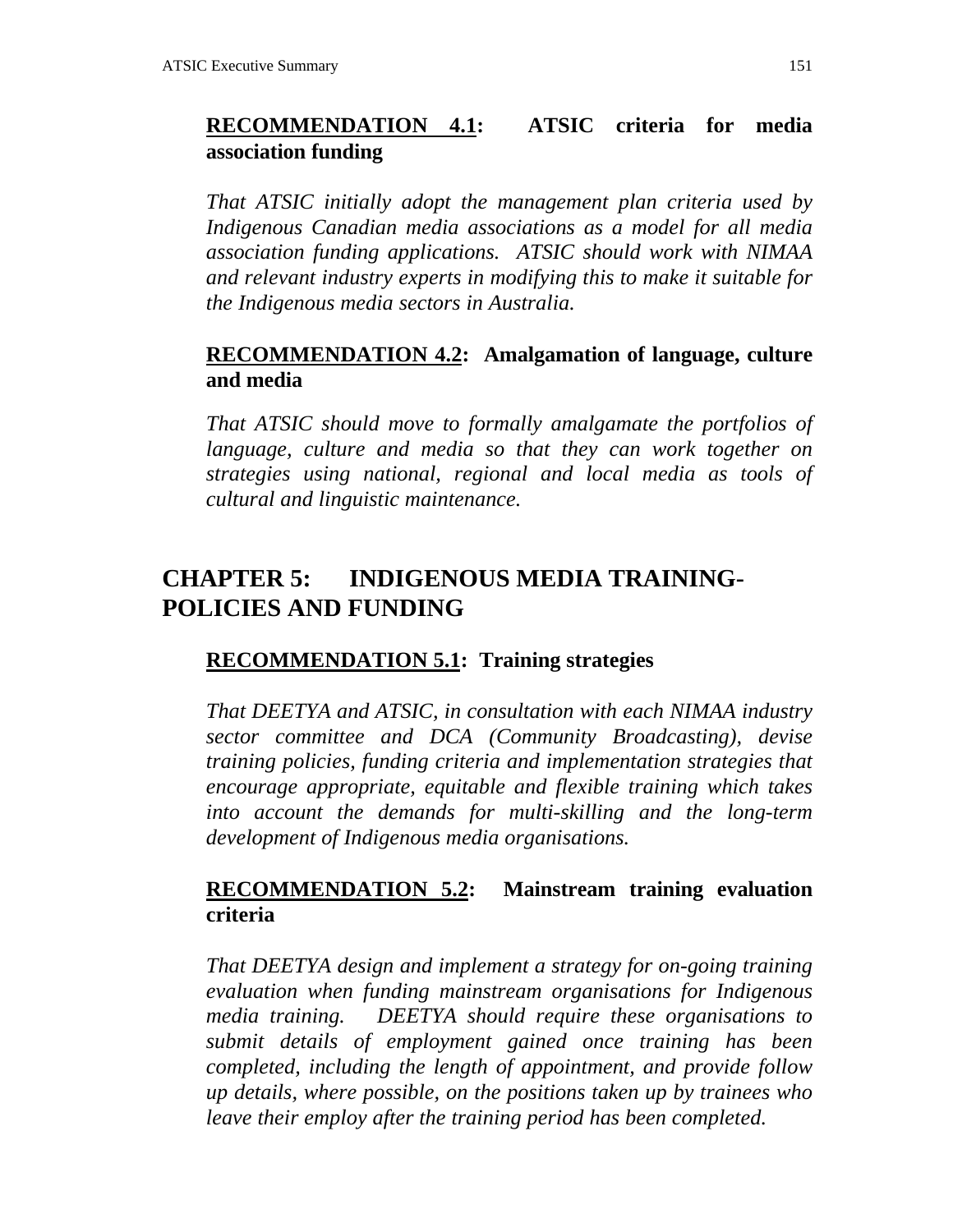## **RECOMMENDATION 5.3: National training policy for Indigenous media.**

*That DEETYA, in consultation with ATSIC and the NIMAA Industry Committees, devise a national policy on Indigenous media training, which takes into account the diverse nature of the Indigenous media sectors; the needs of metropolitan, rural and remote-based media organisations, regardless of their size; and the cultural context in which the different organisations operate.*

#### **RECOMMENDATION 5.4: Indigenous media job creation**

*That ATSIC and NIMAA provide DEETYA with detailed sector employment profiles that indicate where current and future employment opportunities lie and that DEETYA, in consultation with ATSIC and the NIMAA Industry Committees devise strategies for job creation in the Indigenous media sectors.*

## **CHAPTER 6: INDIGENOUS TERTIARY TRAINING**

## **RECOMMENDATION 6.1: Flexible criteria for Indigenous media training**

*That DEETYA, in consultation with ATSIC and NIMAA, adopt more flexible criteria for funding Indigenous media training and that these criteria take into account the right of Indigenous media organisations to determine the training needs of their staff.*

#### **RECOMMENDATION 6.2: Raising the benefits of training**

*That DEETYA and ATSIC, in consultation with NIMAA, develop strategies to raise awareness of the benefits of the range of training opportunities available to all Indigenous media organisations.*

#### **RECOMMENDATION 6.3: ATAS Scheme**

*That Batchelor College, as a matter of urgency, consults with the media associations that enrol students in the BCAD about how the ATAS scheme can be better utilised.*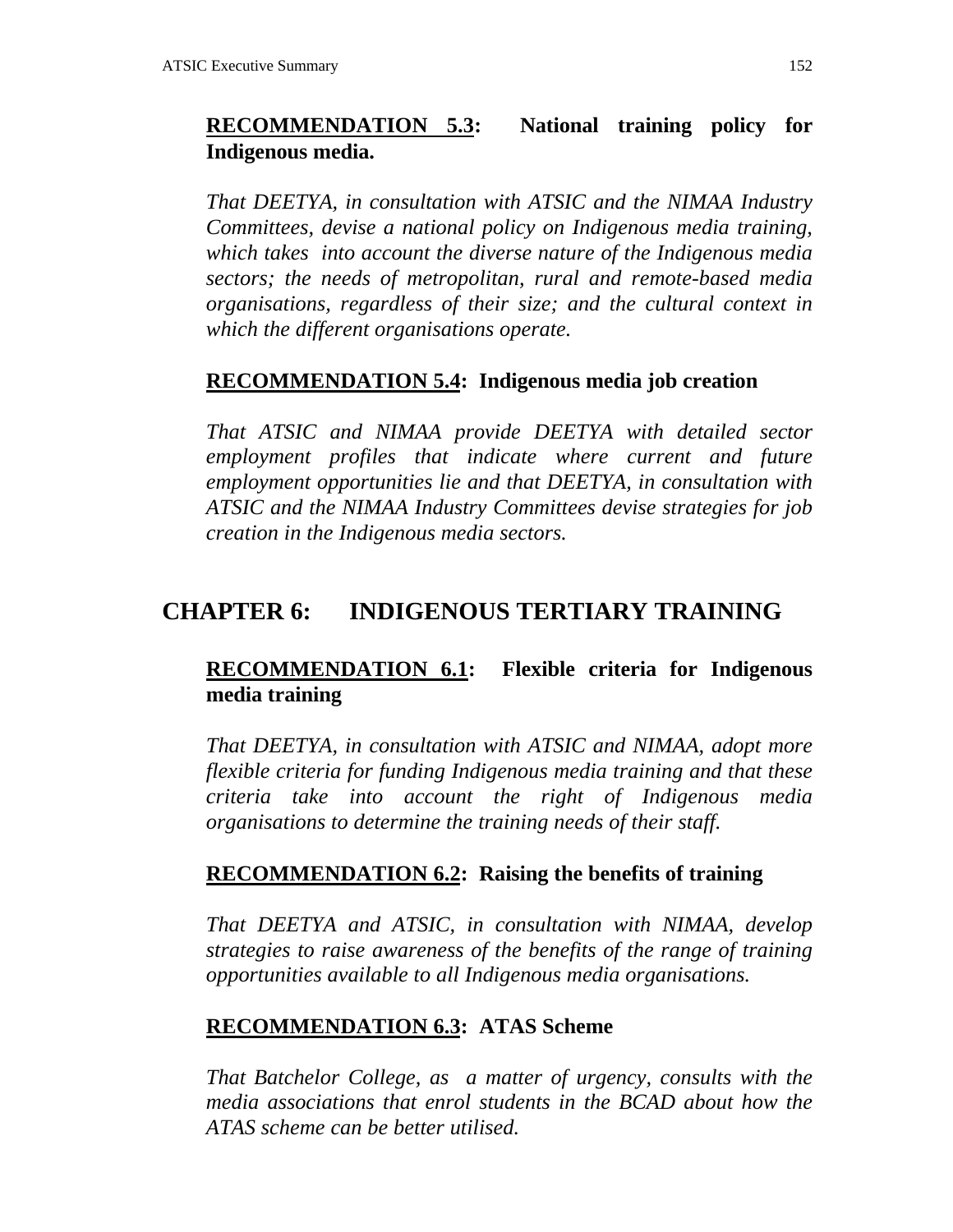### **RECOMMENDATION 6.4: BRACS training co-ordination**

*That the BCBC establish a closer working relationship with regional Indigenous media associations in the Pilbara/Kimberley, Top End and Centre regions that receive funds from ATSIC for the purposes of BRACS training and have BRACS training units. When organising workshop plans for each year, BCBC staff should canvass each of these training units, to assist in specifically identifying regional training priorities; the availability of functional BRACS equipment in the students' home communities; suitable participants for training; strategies for the development of support from the community for BRACS operations; strategies to ensure that training is not duplicated or omitted; and areas for collaboration to maximise training outcomes through cost-effective use of resources.*

## **RECOMMENDATION 6.5: Funding BRACS staff**

*That DEETYA and ATSIC, in consultation with the NIMAA BRACS Working Party, consider strategies for funding BRACS positions so that they are not reliant on CDEP, and examine the possibilities that exist to develop a career structure for BRACS operators.*

### **RECOMMENDATION 6.6: BCBC staff/student communication**

*That BCBC staff communicate with students and communities on a regular basis (every four-six weeks) using a BRACS newsletter and a regular "About BRACS" program that is broadcast (every four-six weeks with provision for repeats) via larger Indigenous radio stations in the three regions serviced by the BCBC.*

### **RECOMMENDATION 6.7: BCBC student reports**

*That BCBC staff provide written reports on students' work to their community supervisor after each Batchelor-based workshop so that they are informed about the student's progress and have clearer expectations about the course.*

### **RECOMMENDATION 6.8: BCBC community workshops**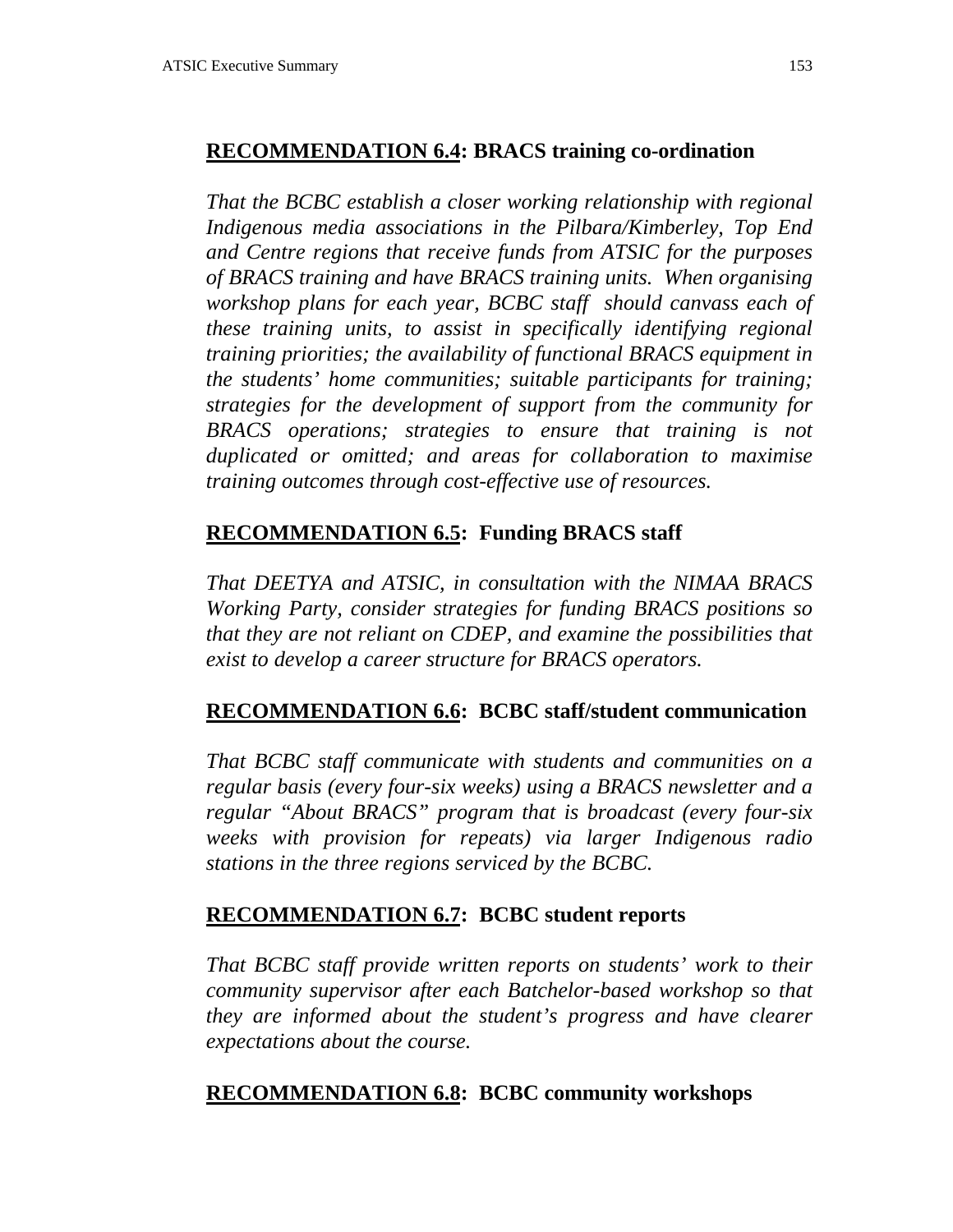*That the BCBC conduct five full-day workshops in-community instead of the present four-day workshops, so that the learning outcomes and resources spent on the workshops are maximised.*

#### **RECOMMENDATION 6.9: Utilisation of ATAS tutors**

*That the BCBC make a demonstrable effort to arrange ATAS tutors from all regions where it draws students, so as to ensure contact between instructors and students at least every four-six weeks. Where suitable ATAS tutors cannot be located by BCBC staff, BCBC staff should utilise Batchelor College regional co-ordinators to assist with the engagement of suitable tutors.*

#### **RECOMMENDATION 6.10: BCBC annual report to ATSIC**

*That the BCBC provide ATSIC with an annual report which details how the course is utilising ATSIC funds to meet community and regional training requirements. This report should include an assessment of student needs and of the distribution of staff and resources across the BCBC and the BCAD. In order to further the continued development and delivery of community-based media training by Batchelor College, ATSIC should examine this report and consider changing the terms of the BCBC grant to provide for training delivery to BCAD students as well as those in the BCBC.*

### **RECOMMENDATION 6.11: JCUDC media association meetings**

*That the JCUDC staff convene a meeting with NIMAA, TAIMA, TSIMA and other interested Indigenous media associations in Queensland, such as MIAMA and CQACM, to discuss how both the Diploma course and the Advanced Diploma can better meet the requirements of Indigenous media trainees.*

### **RECOMMENDATION 6.12: Indigenous Media Employment and Training Co-ordinator**

*That DEETYA provides three year funding for an Employment and Training Co-ordinator to be based at NIMAA. The Employment and Training Co-ordinator will negotiate with state and commonwealth agencies to ensure that Indigenous media organisations are able to*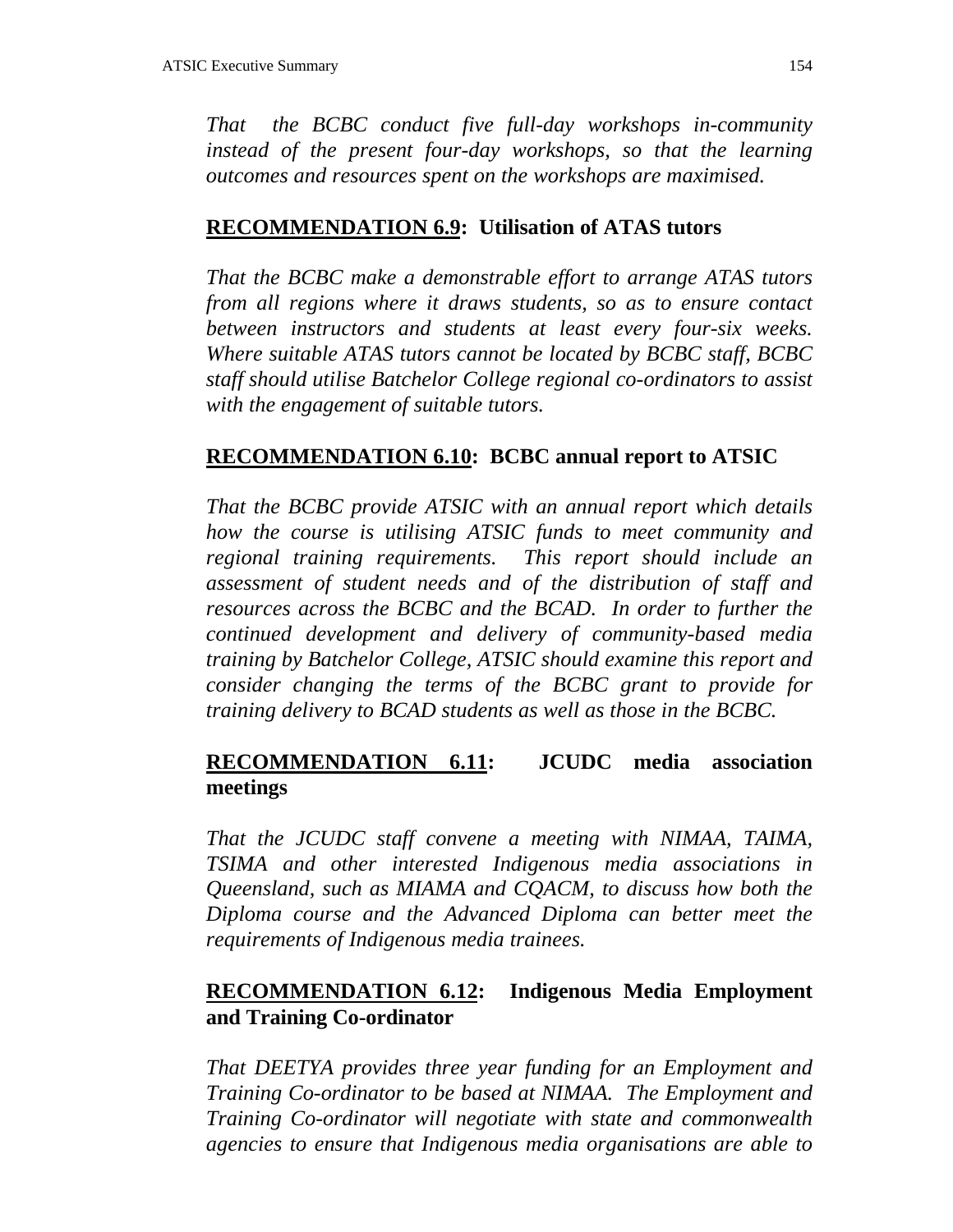*gain access to training opportunities that best address their employees' needs and aspirations. The Co-ordinator will also regularly disseminate information on the various training and employment options available to Indigenous media through an Internet page.*

# **CHAPTER 7: PRINT INDUSTRY TRAINING NEEDS**

## **RECOMMENDATION 7.1: Training and recurrent funds for Indigenous print media**

*That ATSIC and DEETYA reconsider their current approaches to funding the Indigenous print media and provide training funds and recurrent funding to enable these organisations to develop further and seek non-government revenue.*

## **RECOMMENDATION 7.2: Marketing and business training for indigenous print media**

*That ATSIC and DEETYA, in line with Recommendations 3.35 and 3.36 in Chapter Three, urgently consider how they can assist with training more Indigenous media people in business and marketing skills and management.*

## **RECOMMENDATION 7.3: Funding Indigenous print media training**

*That DEETYA, in consultation with the NIMAA Print Media and Journalism Committee and ATSIC Broadcasting (Canberra), convene a meeting in 1998 to discuss how more funded training opportunities can be created for Indigenous print media.*

### **RECOMMENDATION 7.4: Indigenous publishing house**

*That the NIMAA Print Media and Journalism Committee in consultation with ATSIC Broadcasting seeks IBIP funding for a feasibility study for the establishment of an Indigenous publishing house based in Western Australia.*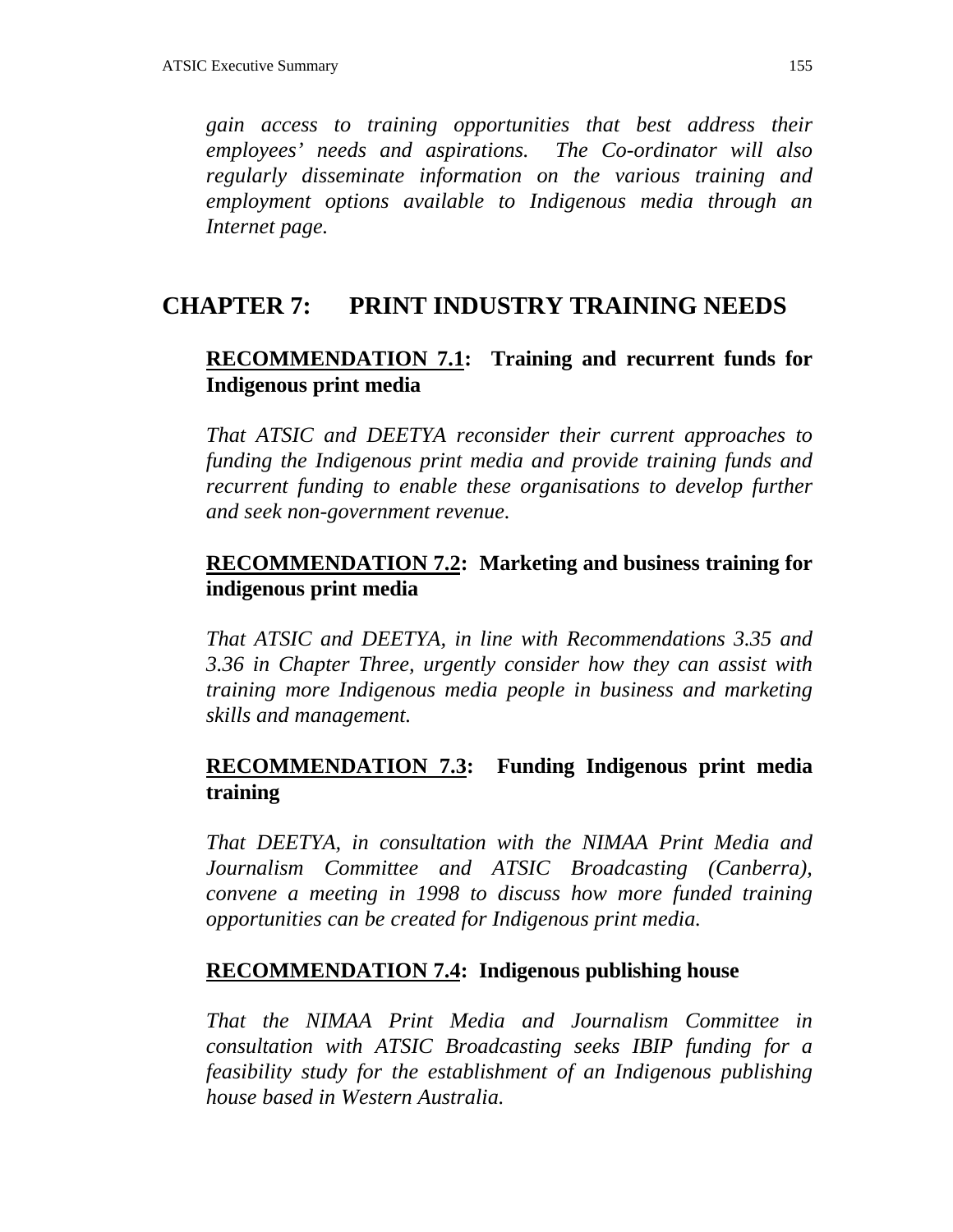# **CHAPTER 8: INDIGENOUS RADIO TRAINING**

### **RECOMMENDATION 8.1: Management mentor scheme**

*That ATSIC and DEETYA provide funds for all Indigenous media managers who do not possess formal qualifications in management to participate in a mentor scheme for three months. At the end of this period, the mentor shall provide a comprehensive written report to ATSIC and DEETYA outlining the manager's skill level and need for further development including appropriate strategies to meet those needs. This report shall also be provided to the manager and the Board of Directors of the media association.*

## **RECOMMENDATION 8.2: Non-Indigenous management training programs**

*That indigenous management training projects run by non-Indigenous managers contain clearly defined guidelines on content, performance indicators, learning outcomes, and the duration of training. That the non-Indigenous manager and the trainee manager both submit reports every six months to an independent management expert for comment and that these comments and reports are then forwarded to the funding agencies for consideration.*

## **RECOMMENDATION 8.3: Training strategies for new board members**

*That ATSIC, as part of its funding agreements, requires the management of all media associations to formulate their own training strategy for new board members and demonstrate to ATSIC in their annual report that such training has been carried out.*

## **RECOMMENDATION 8.4: BOCP qualifications**

*That DEETYA, ATSIC, NIMAA and [the ABC] urgently re-commence negotiations to provide training opportunities for Indigenous radio technicians to gain a BCOP qualification.*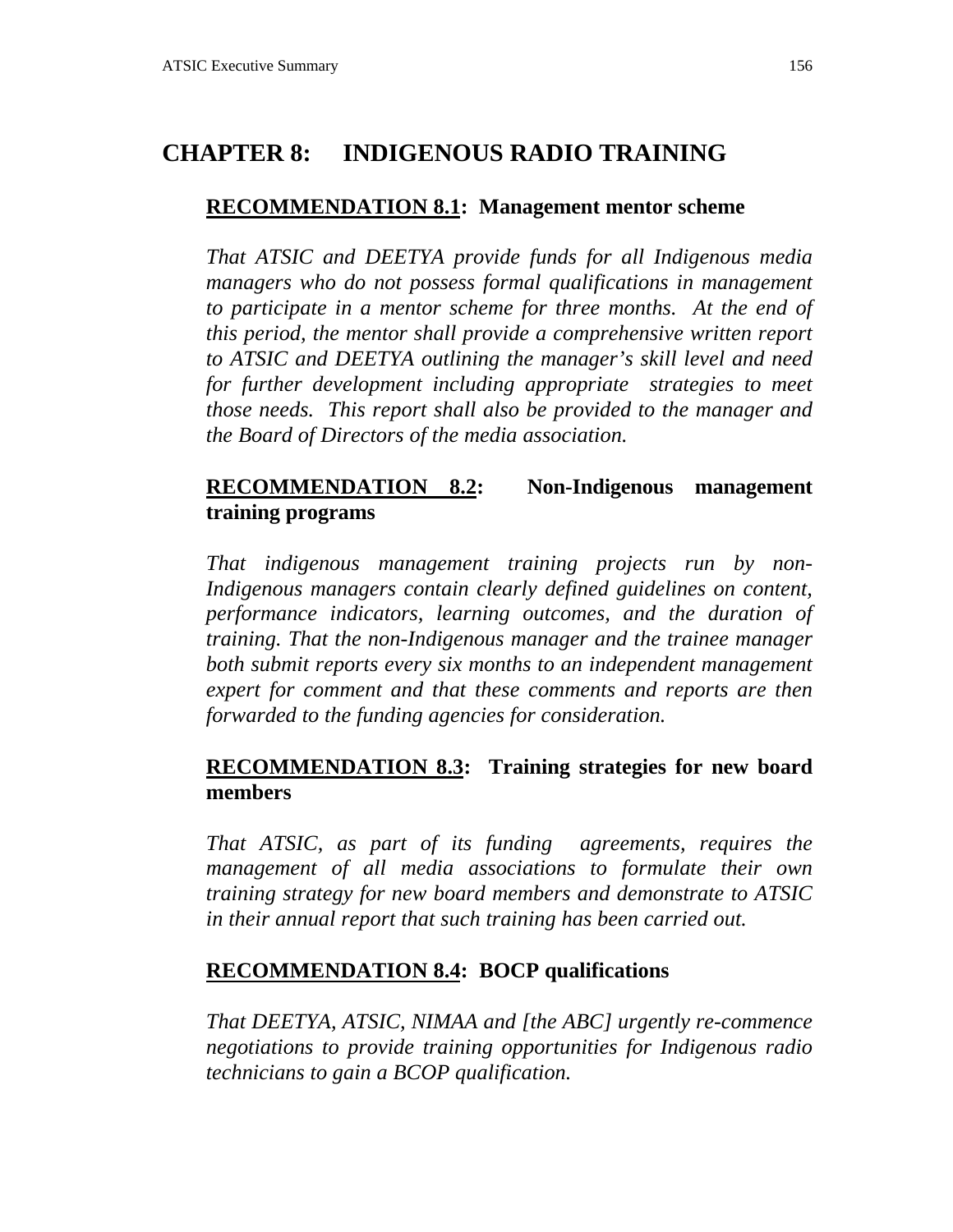## **RECOMMENDATION 8.5: Training program for archival management**

*That ATSIC seek advice from Indigenous organisations experienced in contemporary practice relating to the storage, use and sale of archival material with a view to developing a training program for archival management in Indigenous media associations.*

## **RECOMMENDATION 8.6: Archival management policy and funding**

*That ATSIC urgently provides each media association with the resources necessary to develop a policy on the storage, use and sale of archival material. Such a policy shall be relevant to that association and the people whose stories and voices are contained in the material. ATSIC and DCA should also disseminate information about the work they are doing on Indigenous cultural and intellectual property rights.*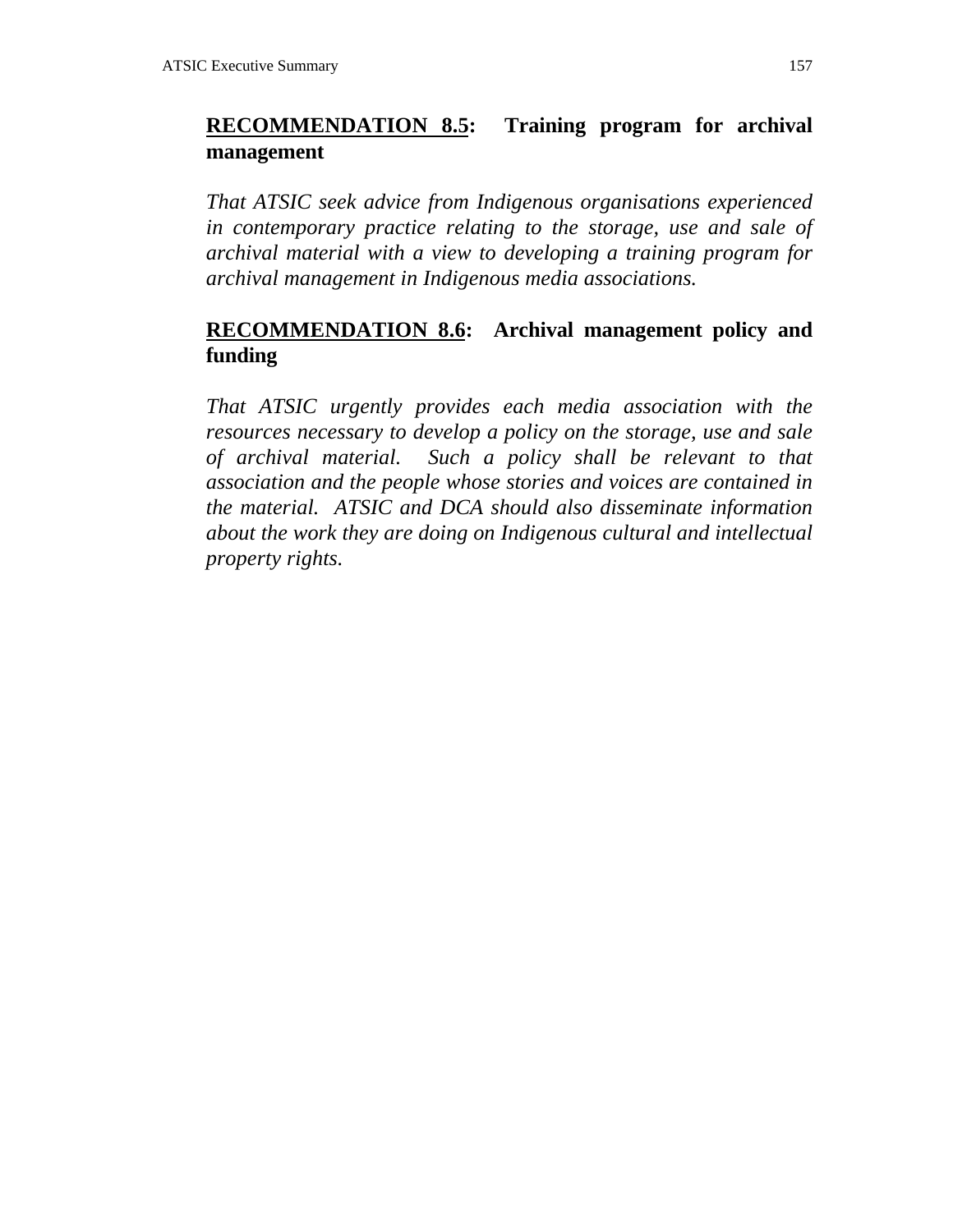**RECOMMENDATION 8.7: Managing program strategies** [*See also Recommendation 8.1*]

*That ATSIC, in consultation with NIMAA, devise strategies and provide funding for workshops for station management (manager, program manager, senior producer and marketing manager) which focus on issues such as programming mandates, program strategies, program diversification and how to achieve these. These workshops should be held every six months for a period of two years, with one two-day meeting timetabled as part of the NIMAA AGM. Media associations should also be encouraged to request funding to engage industry experts who could work as mentor/facilitators providing instation workshops over a period of two weeks annually for a period of two to three years.*

#### **RECOMMENDATION 8.8: Aspirant radio ABC course**

*That ATSIC and DEETYA work with the ABC's Indigenous Broadcasting Unit, in consultation with NIMAA, on the development and implementation of the equivalent of one year's full-time training in radio production, presentation and administration. That ATSIC recommend that this course be completed by aspirant groups prior to commencement of their own service, and as a condition of receiving ATSIC funding for the full service.*

## **RECOMMENDATION 8.9: Multi-media and radio reference group**

*That ATSIC work with NIMAA to establish an Indigenous multimedia and radio reference group to investigate current developments in radio, multi-media and on-line services, in order to investigate what training and equipment is required in the radio sector so that it can develop further in these areas.*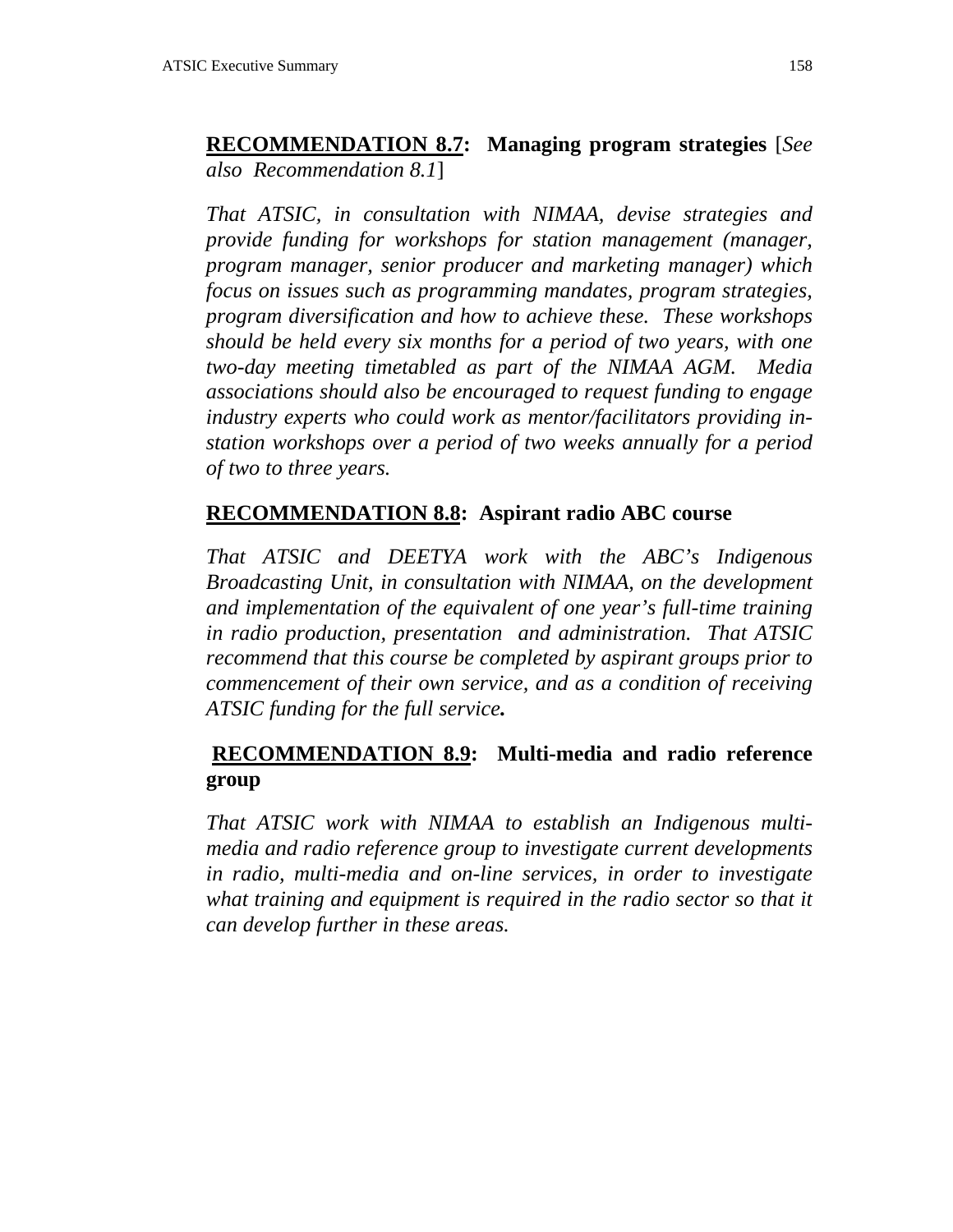# **CHAPTER 9: MULTIMEDIA TRAINING**

## **RECOMMENDATION 9.1: CAAMA Productions FTV trainees**

*That DEETYA gives consideration to funding up to four three-year entry-level FTV traineeships at CAAMA Productions, commencing in 1999 with a review at the end of this period.*

## **RECOMMENDATION 9.2: Indigenous FTV working party**

*That ATSIC convene an Indigenous FTV working party with representatives from DEETYA, DCA, the AFC, FA and the FFC and training institutions to address funding for entry-level training and traineeships. This working party should identify and negotiate an institutional framework for the national Indigenous television and video production course and ensure that the course and its implementation remain under Indigenous control.*

## **RECOMMENDATION 9.3: Funding for a national Indigenous television and video production course**

*That funding be provided to conduct a full-time national Indigenous television and video production course at three levels: entry-level, and two further levels of specialisation as students decide on their place in the industry. These course would be based on the preexisting courses taught with Metro [Television] and supported by [Enter] Arts Media. A register should be maintained on each of the graduate's careers to measure the success of these traineeships.*

## **RECOMMENDATION 9.4: Travel budget for Indigenous FTV trainees**

*That any training budget for Indigenous FTV make provision for travel allowances so that Indigenous FTV trainees can undertake the travel necessary to produce their work. This will also assist in the development of a show-reel for each of the students as they move up in the industry.*

## **RECOMMENDATION 9.5: Raising the profile of Indigenous FTV**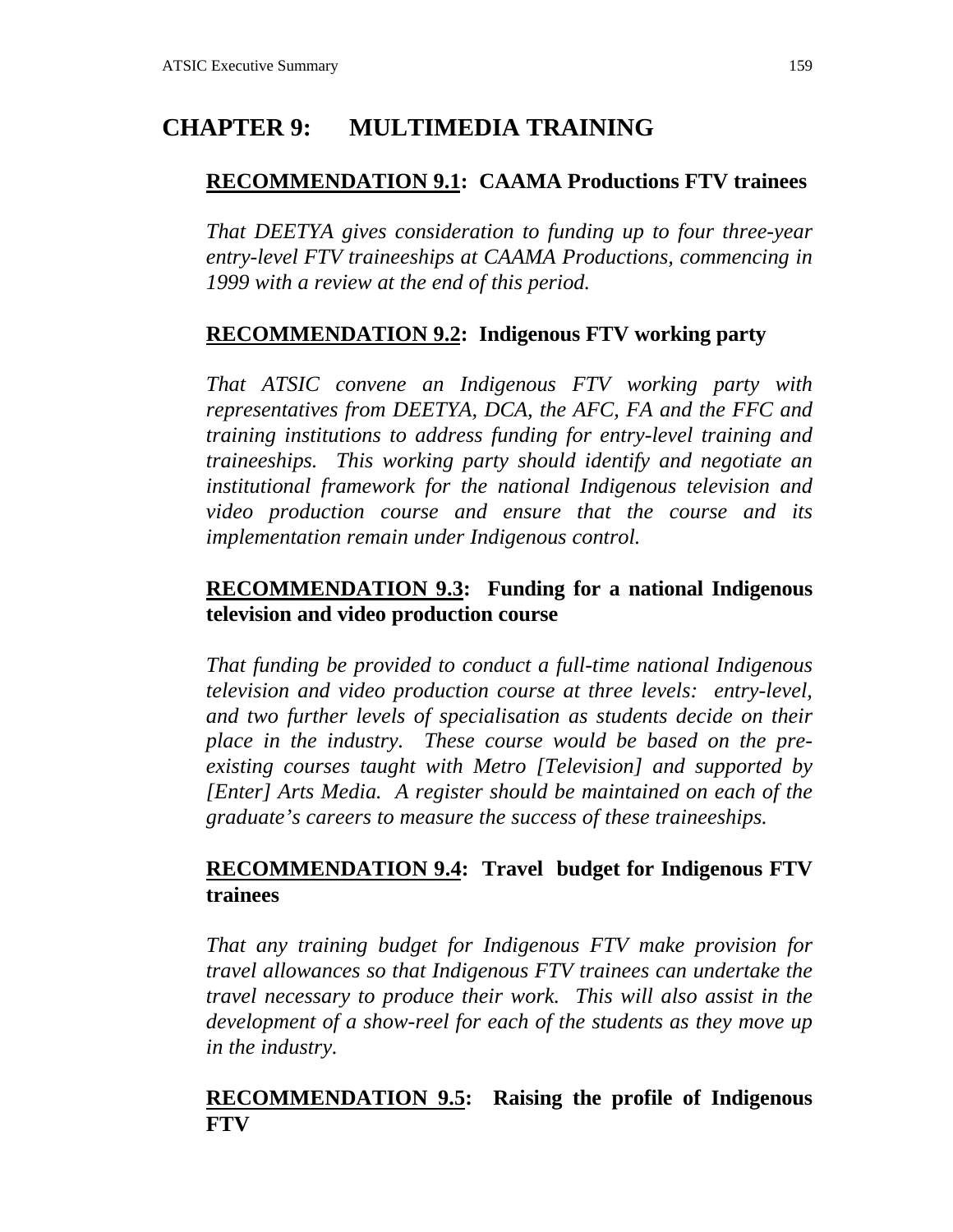*That the ATSIC Office of Public Affairs, ATSIC Broadcasting, the Indigenous Branch of the AFC, FA and relevant state film funding bodies such as Screen West and Film Queensland, promote the work of Indigenous production houses including CAAMA productions and Big Eye Productions; key regional production centres such as Murriimage, Ernabella TV (EVTV), the Warlpiri Media Association, BAMA and WAAMA; Indigenous film companies; and active videoproducing BRACS stations, in order to raise the profile of Indigenous film and television production in Australia. This publicity should be coordinated by the ATSIC Office of Public Affairs over a twelvemonth period. The primary aim is to attract interest in Indigenous film and television production and investment that will result in more productions, and therefore more training opportunities.*

## **RECOMMENDATION 9.6: FTV trainee attachments**

*That film financing bodies such as the AFC, FA, the FFC, state funding agencies and ATSIC Office of Public Affairs consider making the attachment of Indigenous trainees a condition of every grant to an Indigenous film-maker, so that Indigenous trainees can be attached to non-Indigenous crew, and that funding be sought from DEETYA and the film financing bodies listed above for this purpose.*

### **RECOMMENDATION 9.7: Scholarships for FTV producers**

*That DEETYA, DCA and AFTRS discuss strategies to increase the number of Indigenous film and television producers, and the provision of scholarships to the AFTRS Producer's Course. These strategies should aim to train at least three new Indigenous producers each year for a period of three years, when the training requirements will be reviewed.*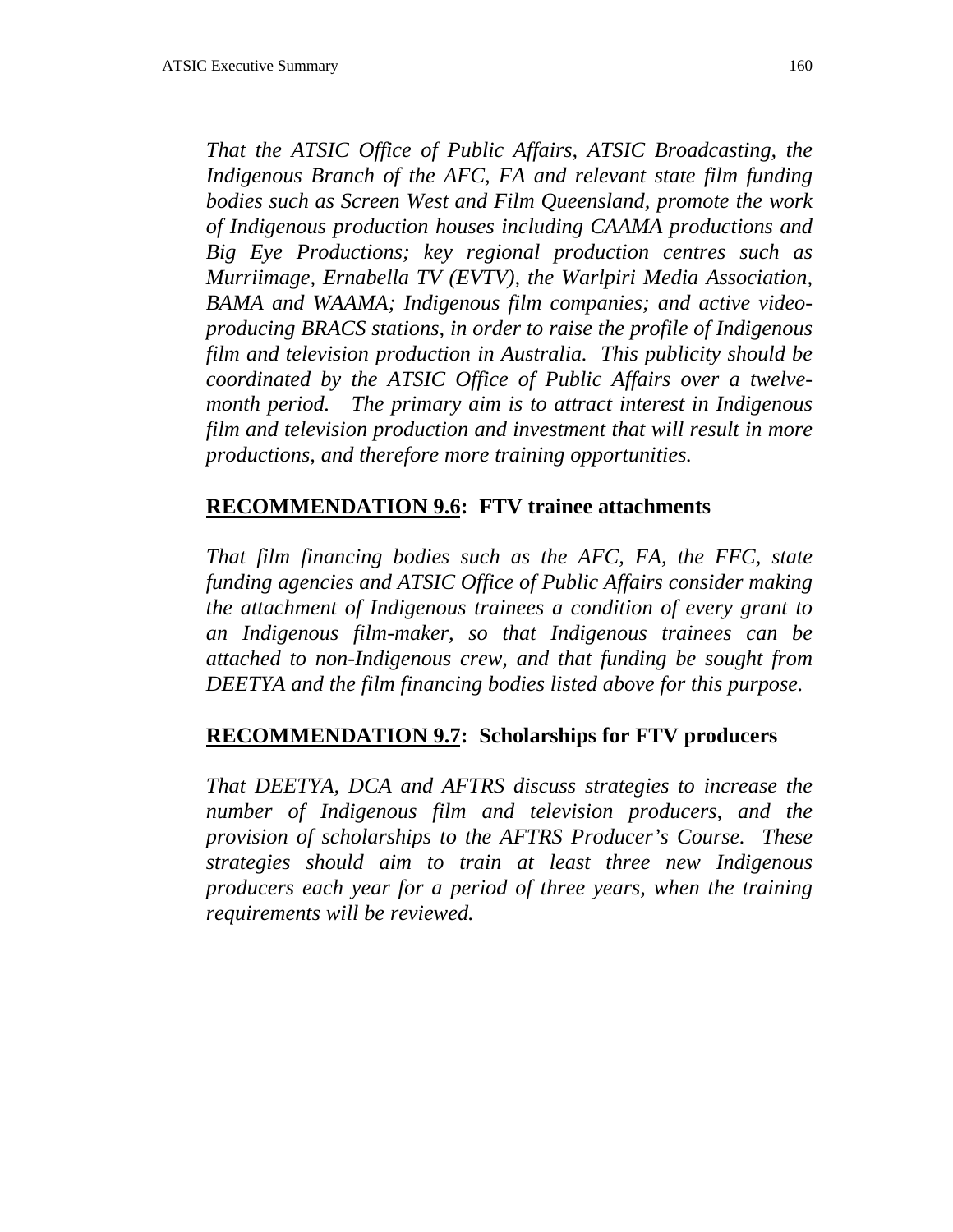## **RECOMMENDATION 9.8: National Indigenous FTV training strategy**

*That DEETYA, in consultation with the ATSIC-convened FTV Working Party, and a cross-section of Indigenous FTV makers, work on the strategies to fund, design and implement a national Indigenous Film, Television and Video training strategy in order to coordinate training activities across the sector and to provide stability. This strategy would ideally be structured in three- to fiveyear cycles.*

# **CHAPTER 10: FILM, TELEVISION AND VIDEO TRAINING**

### **RECOMMENDATION 10.1: Promotion of Indigenous multimedia**

*That Aboriginal Nations be acknowledged for the significant work it is doing in developing young Indigenous talent and that ATSIC and DEETYA promote companies like Aboriginal Nations and [IndigeNet] to raise their profiles further, encouraging more business and training opportunities for Indigenous people.*

#### **RECOMMENDATION 10.2: AFTRS on-line production course**

*That the NIMAA Multimedia committee investigate the on-line production course [which will be] piloted at AFTRS in 1998 and consider its potential as a model for remote course delivery and if considered appropriate consult with AFTRS and DEETYA about the development of this course for Indigenous people.*

### **RECOMMENDATION 10.3: Indigenous participants in AFTRS course**

*That NIMAA and ATSIC ask AFTRS to include Indigenous participants in the development of programs in multimedia such as the proposed on-line digital production course. This will [attempt to] ensure that multimedia courses are both culturally and*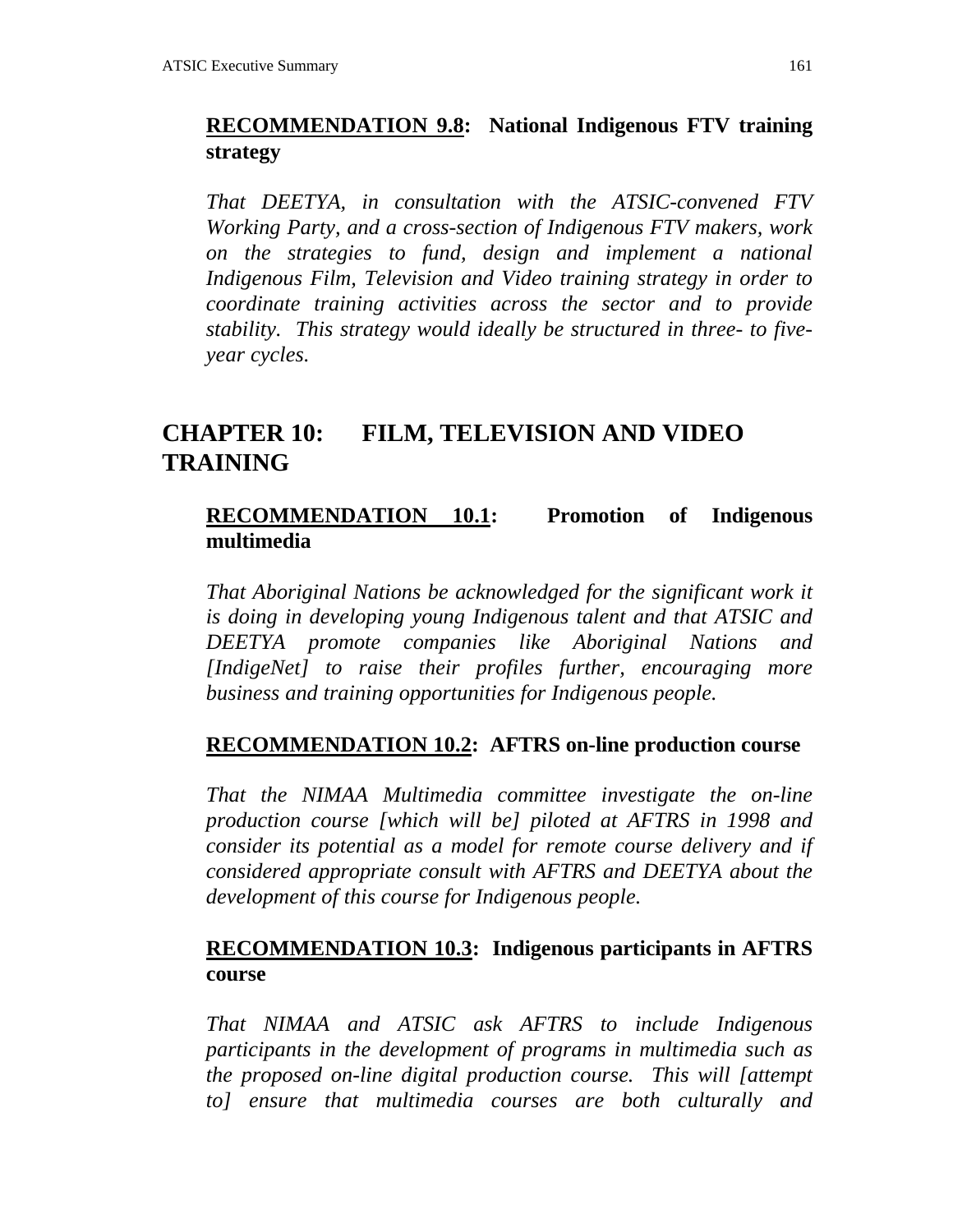*technically accessible to Indigenous artists in remote and metropolitan areas.*

## **RECOMMENDATION 10.4: Establishment of multimedia working party on training requirements**

*In line with Recommendation 8.9 in Chapter Eight, ATSIC and NIMAA should set up an Indigenous working party with representatives from all traditional media sectors and independent producers to investigate what the major multimedia and on-line training requirements are in each sector. These requirements should then be discussed with ATSIC, DEETYA, DCA, AFC, ABC AND AFTRS to determine how the training strategies could be funded and implemented.*

## **RECOMMENDATION 10.5: National multimedia training strategy**

*That a national multimedia training strategy be developed to coordinate multimedia and on-line training and to ensure that the available resources are used to maximum effect. This strategy should emerge from the work done by the NIMAA Multimedia Committee in consultation with ATSIC, DEETYA, DCA, AFC, ABC and AFTRS. It should take into account the range of possible uses of on-line technologies for the benefit of communities, and focus on hands-on and project based training. It should also include the Elders in planning, delivery and implementation of multimedia use in the community, then other community groups and the council; and provide on-going communication and advice to participants for twelve months after completion of the course whether in metropolitan, rural or remote areas. There should also be provision for follow-up courses and business training.*

## **RECOMMENDATION 10.6: Multimedia training for Indigenous people in custody**

*That a specific multimedia training program be established for Indigenous people in custody in line with the recommendations in ATSIC's Cultural Industry Strategy on prison art.*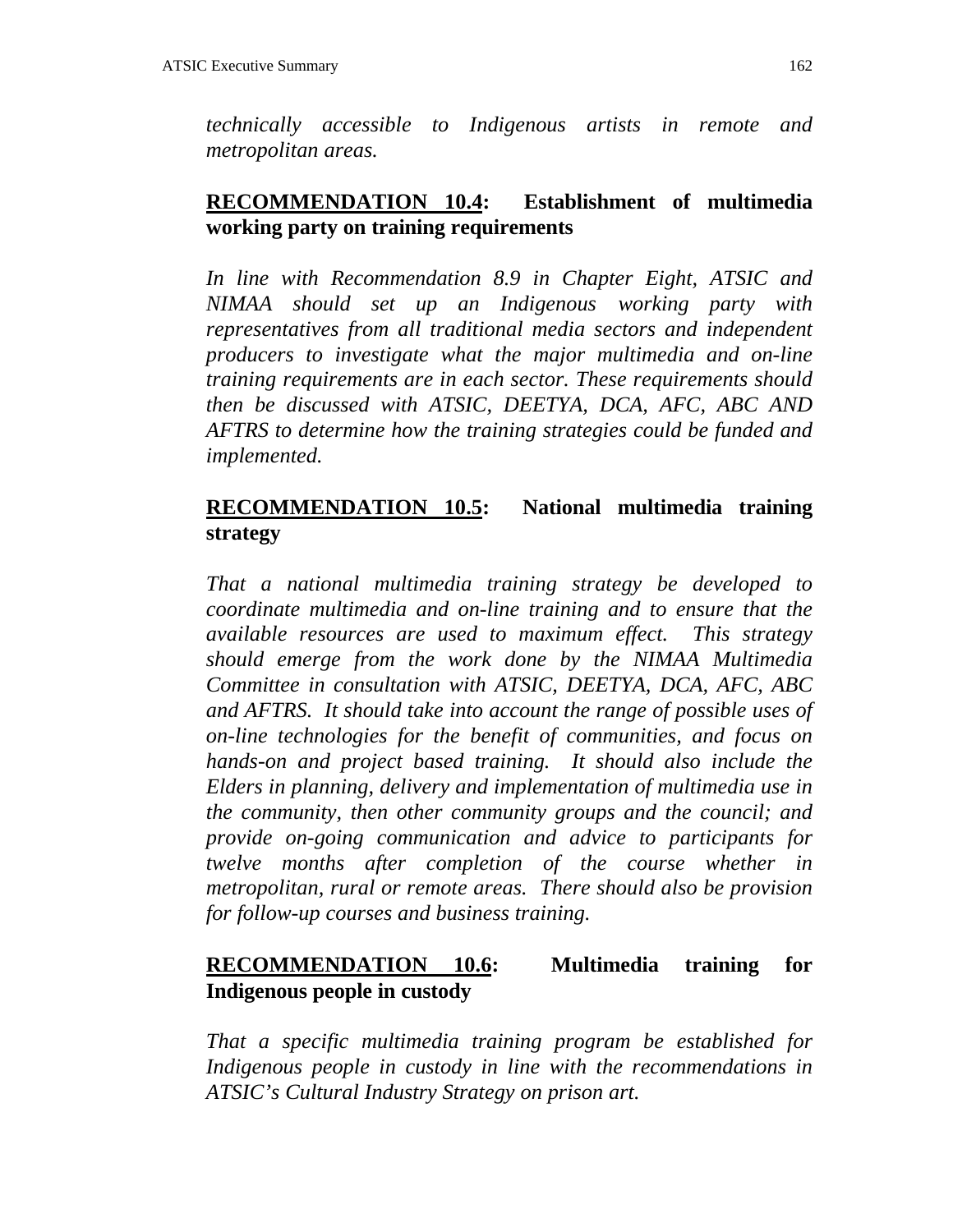## **RECOMMENDATION 10.7: Implementation of national multimedia training strategy**

*That the proposed NIMAA Employment and Training Officer oversee the implementation of the national multimedia training strategy in consultation with the NIMAA multimedia committee.*

# **CHAPTER 11: EMERGING TELEPHONY, ON-LINE SERVICES AND MULTIMEDIA DEVELOPMENTS**

### **RECOMMENDATION 11.1: Recognition of the value of new media for Indigenous cultural and economic goals**

*That ATSIC, DCA and DEETYA recognise the opportunities provided by new media to further Indigenous cultural and economic goals, and pursue policies, which will enable Indigenous communities to participate fully in economic development opportunities offered by new media and on-line services.*

## **RECOMMENDATION 11.2: ATSIC take lead in remote area service delivery**

*That ATSIC become involved with, and have a leading voice [in], whole-of-government approaches to information and services availability for remote area people.*

## **RECOMMENDATION 11.3: ATSIC, DCA, DEETYA new media Indigenous public awareness project**

*That ATSIC, in consultation with DCA and DEETYA, fund a comprehensive public awareness project to make Aboriginal and Torres Strait Islander businesses and communities aware of services available and issues surrounding new media and on-line services.*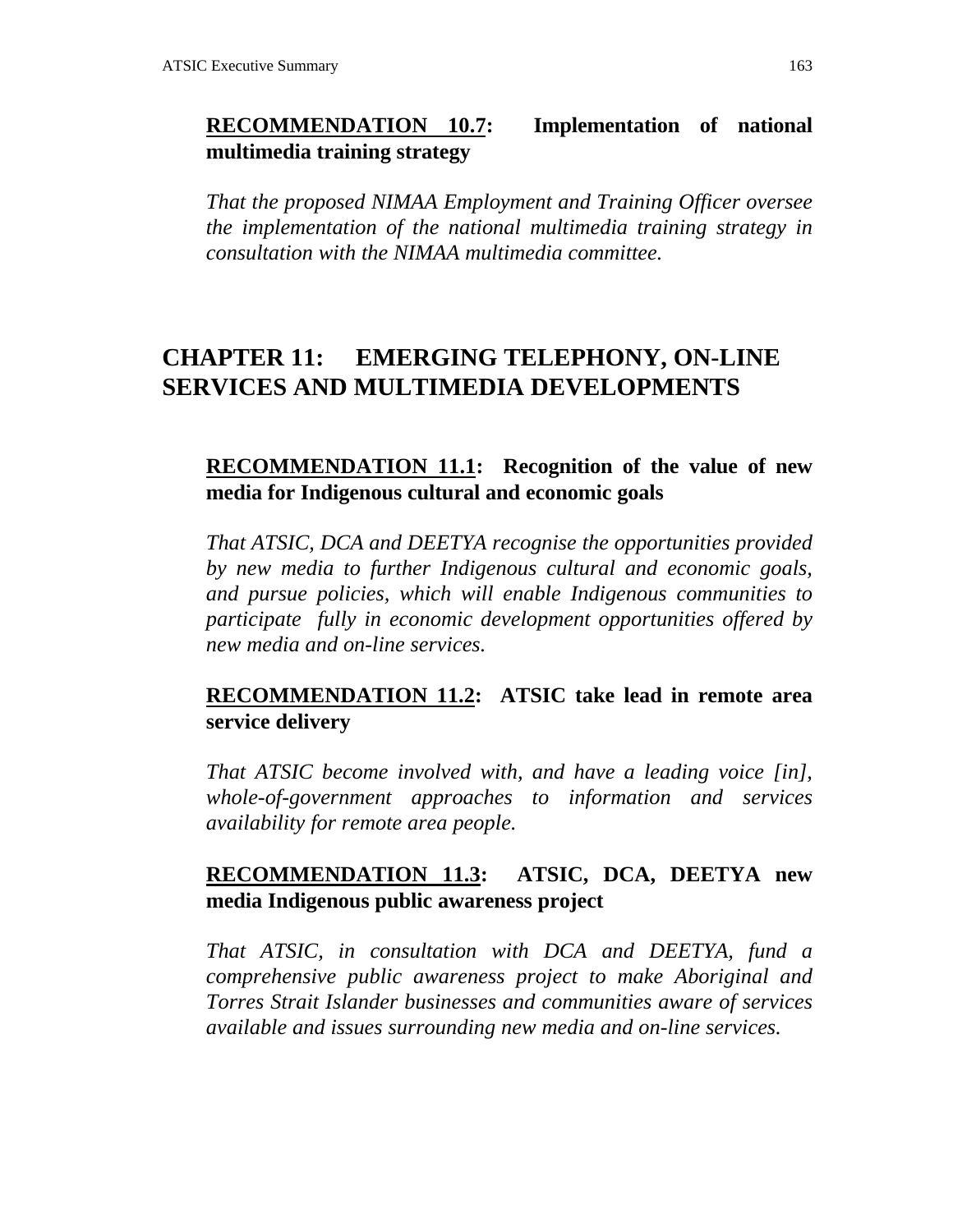## **RECOMMENDATION 11.4: Recognition of special needs of remote areas**

*That ATSIC media and telecommunications policies should recognise the special needs of remote communities for infrastructure development in telecommunications.*

## **RECOMMENDATION 11.5: Indigenous communications services in rural and metropolitan areas**

*That ATSIC and DCA address the special information and communications services needs of Aboriginal and Torres Strait Islander communities in rural and metropolitan areas, and do not simply recommend access to mainstream services.*

## **RECOMMENDATION 11.6: ATSIC support for Outback Digital Network**

*That ATSIC support the development of the proposal for an Outback Digital Network to provide comprehensive services development for remote communities in Northern Territory, South Australia, Queensland and Western Australia by taking an active role in the design and implementation of this network.*

## **RECOMMENDATION 11.7: Indigenous carrier or service provider**

*That if requested, ATSIC support investigation of a business case for an Indigenous carrier or service provider and an examination of the advantages this may have for Indigenous communities.*

### **RECOMMENDATION 11.8: Zone reform in remote areas**

*That ATSIC and DCA lobby Telstra for zone reform in remote areas to enable simpler provision of local call cost zones. They should also seek the provision of local call cost access to the Internet for all Aboriginal and Torres Strait Islander communities in rural and remote Australia.*

### **RECOMMENDATION 11.9: Indigenous Website**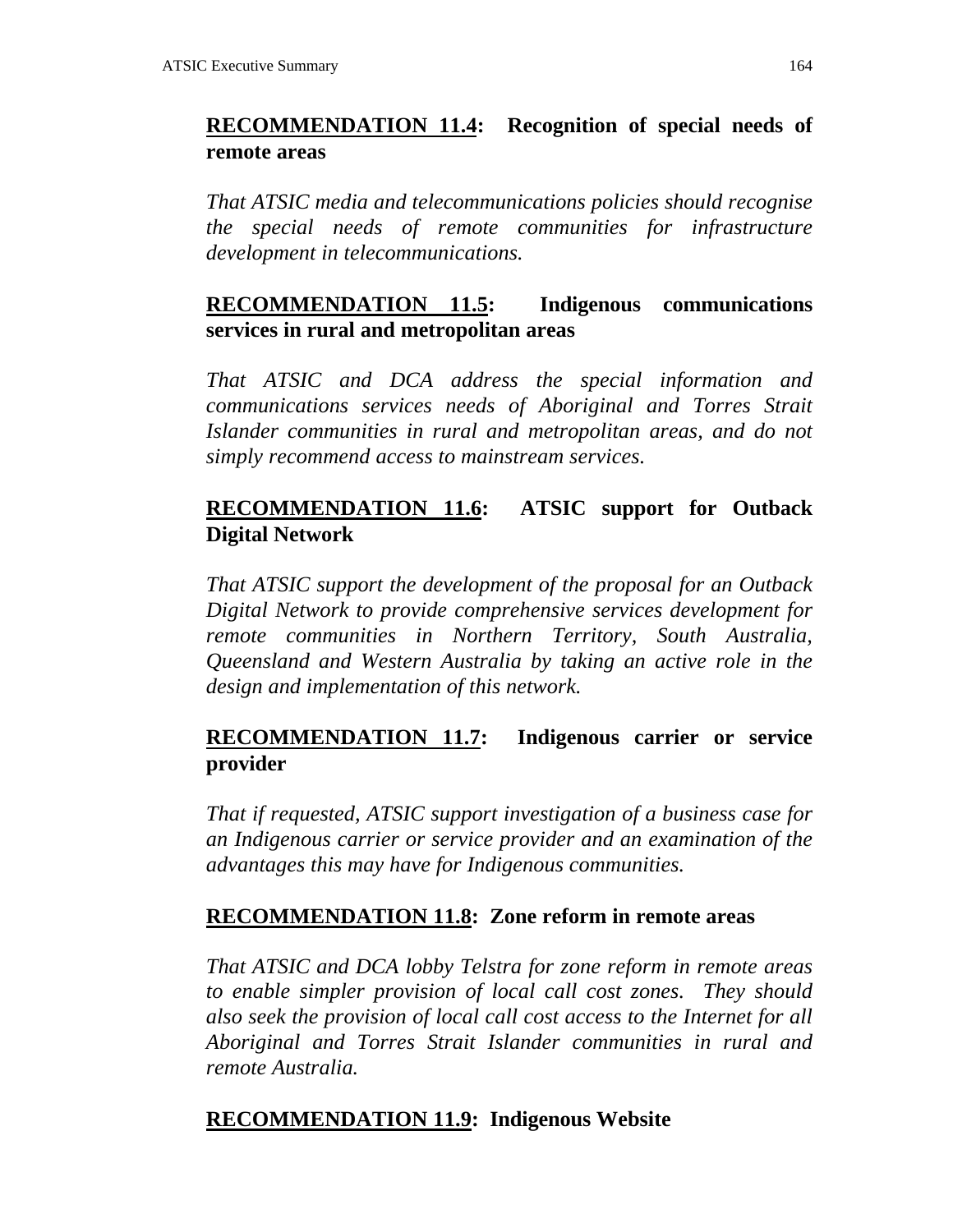*That ATSIC, as a matter of urgency, encourages the development of an Indigenous Website providing links to major Indigenous Websites already developed. The Website should be developed by an Indigenous company or Indigenous independent producer.*

## **RECOMMENDATION 11.10: Strategies for new media content generation**

*That ATSIC puts in place strategies and funding to ensure that adequate attention is paid to content generation and dissemination of specialised material for Aboriginal and Torres Strait Islander people in metropolitan, rural and remote Australia. This should apply to all 'networked' government service delivery, and includes giving Indigenous media organisations first option on ATSIC tenders which require the production of content (multimedia, on-line services) for Indigenous people.*

## **RECOMMENDATION 11.11: Digital archiving strategies**

*In line with Recommendations 8.5 and 8.6 ATSIC should, as a matter of urgency, put in place strategies and funding, in consultation with all Indigenous media organisations, for archiving material in a digital format. The historic and cultural significance of Indigenous audio, video, film and print material must be recognised before these valuable resources deteriorate and are lost to future generations.*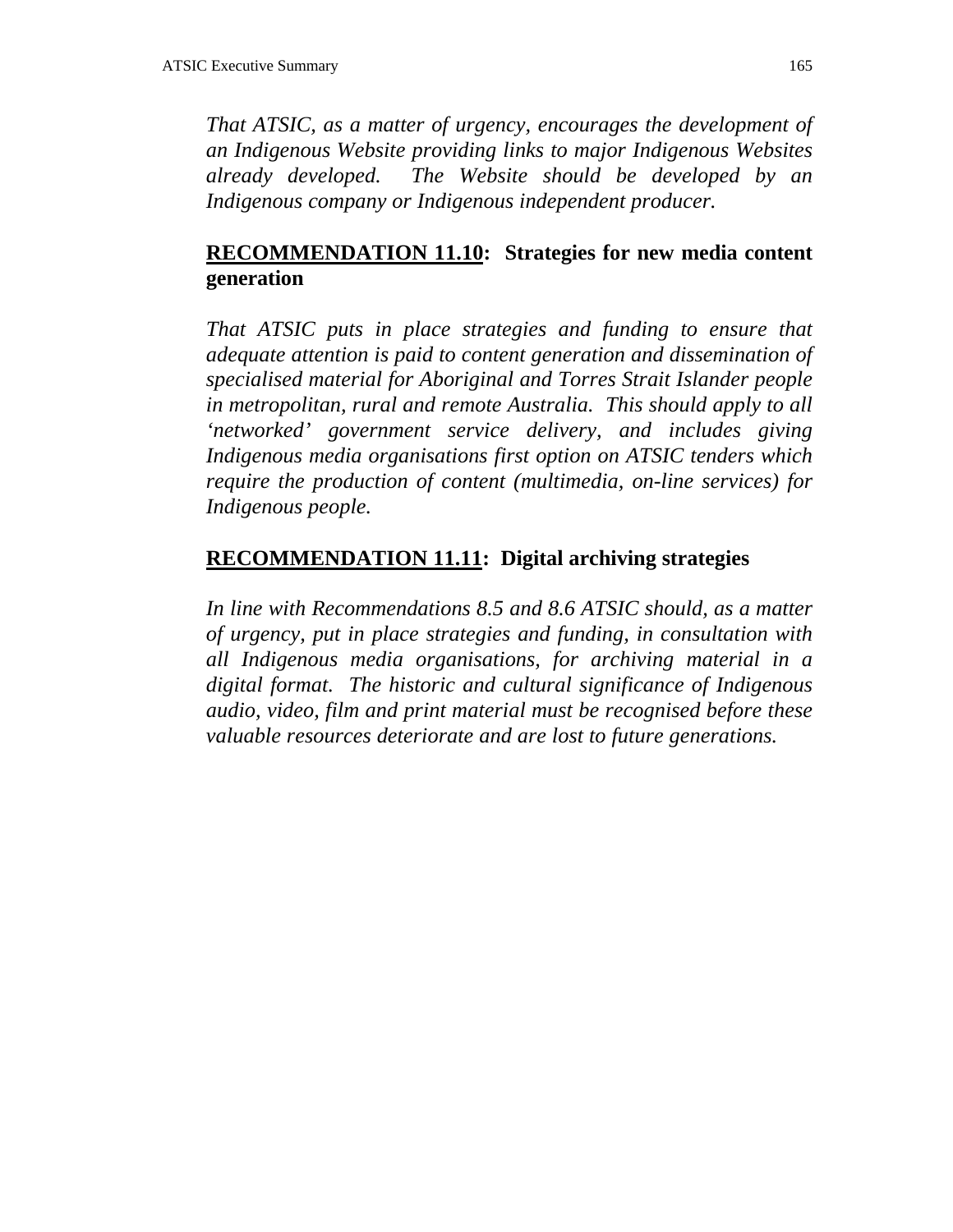# **CHAPTER 12: CONVERSION OF REMOTE AREA BROADCASTING SERVICES FROM ANALOGUE TO DIGITAL TECHNOLOGY**

## **RECOMMENDATION 12.1: NIRS and video consultancy**

*That ATSIC and DCA fund a short term consultancy to be coordinated by the NIMAA BRACS coordinator and the manager of the NIRS to assess the viability of using RABS technology and the NIRS to distribute Indigenous video material to BRACS communities.*

## **RECOMMENDATION 12.2: ATSIC to fund additional BRACS conversion cost**

*That ATSIC fund the additional costs of digital conversion of the BRACS [services] to make up for the shortfall in RTIF funds. And that ATSIC, in consultation with the NIMAA BRACS coordinator and the manager of NIRS, manages the conversion process and the RTIF subsidies in respect of BRACS services.*

# **CHAPER 13: BROADCASTING TECHNOLOGY-FUTURE DIRECTIONS, REMOTE NETWORKING, NIRS AND BRACS**

# **RECOMMENDATION 13.1: Indigenous DRB requirements**

*That the needs of Indigenous communities be taken into account in the Digital Radio Broadcasting (DRB) planning taking place over the next three to five years. And that in the initial phase of DRB, the existing capital city Indigenous radio services be provided with the opportunity to participate in DRB at the same level as the commercial and national radio stations.*

# **RECOMMENDATION 13.2: Indigenous DTTB services**

*That the needs of Indigenous communities, metropolitan, regional and remote, be taken into account in the planning for DTTB services.*

# **RECOMMENDATION 13.3: Indigenous Sixth Channel use**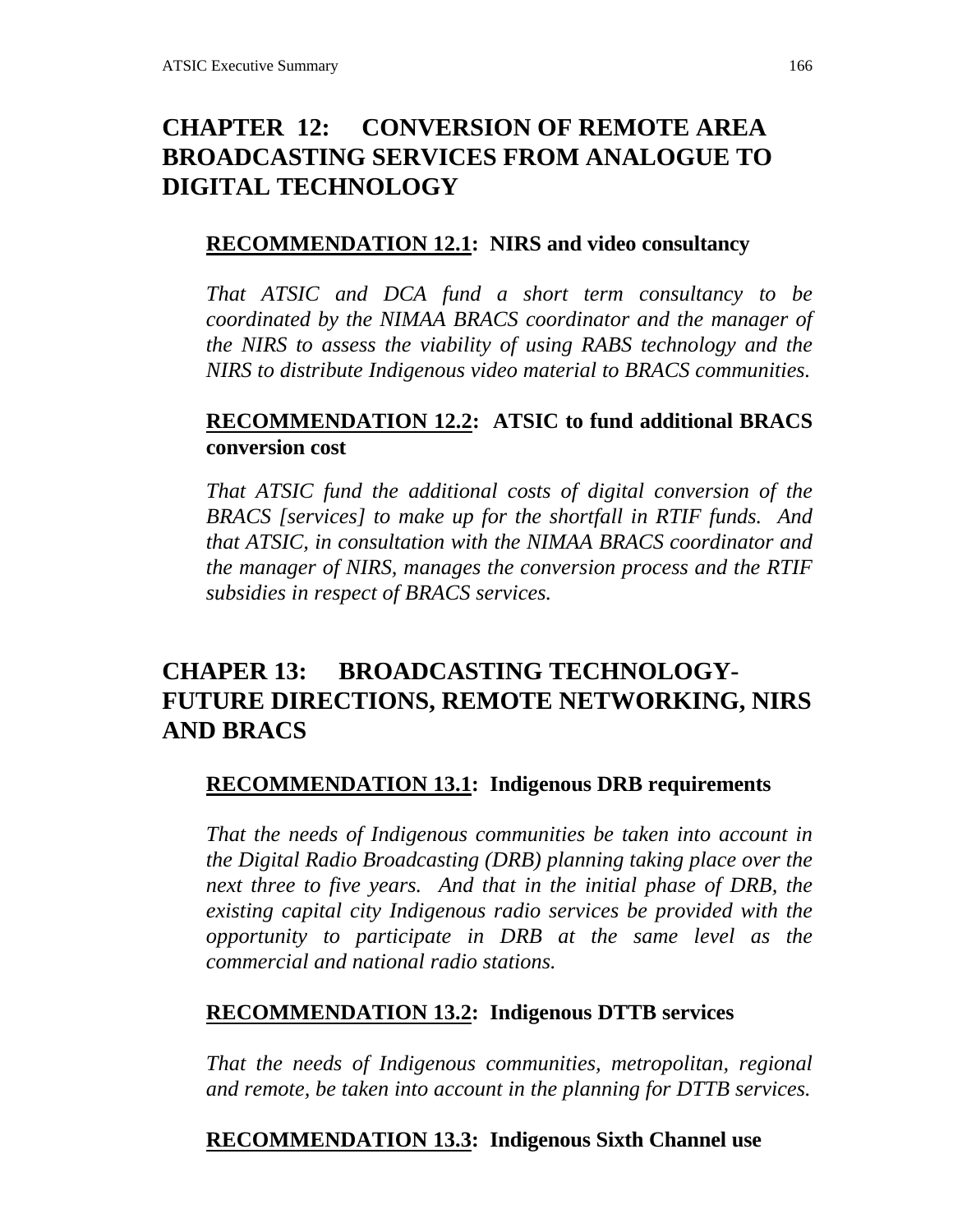*That if the sixth digital channel becomes available as a shared digital channel, ATSIC and NIMAA request that the ABA and DCA allocate a part of this for Indigenous television services in capital cities using perhaps about one-fifth of such a channel's capacity.*

## **RECOMMENDATION 13.4: Information services for BRACS**

*That over the next three to five years, ATSIC, DCA and NIMAA, in consultation with relevant state departments, seriously consider how to provide BRACS communities with greater access to information and potential program content through improved telecommunications facilities, notably including the Internet and ISDN.*

## **RECOMMENDATION 13.5: Multi-departmental digital technology committee**

*That ATSIC establish an internal multi-departmental committee which includes representatives from DCA, government departments involved in Indigenous affairs, key broadcasters, Optus and Telstra to monitor developments in digital technology, terrestrial, satellite and cable, and the implications these would have for Indigenous people in metropolitan, rural and remote Australia.*

*That this committee assesses and develops a co-ordinated response to the communications requirements of Indigenous people in all areas of Australia, paying particular attention to the accessibility of service delivery and government information to rural and remote areas.*

### **RECOMMENDATION 13.6: NIRS/BRACS reception**

*That ATSIC, DCA, NIRS and NIMAA give urgent consideration to the purchase of appropriate technical equipment to enable NIRS programming to be received at all BRACS sites as an additional source of relevant programming material.*

### **RECOMMENDATION 13.7: BRACS networking equipment consultancy**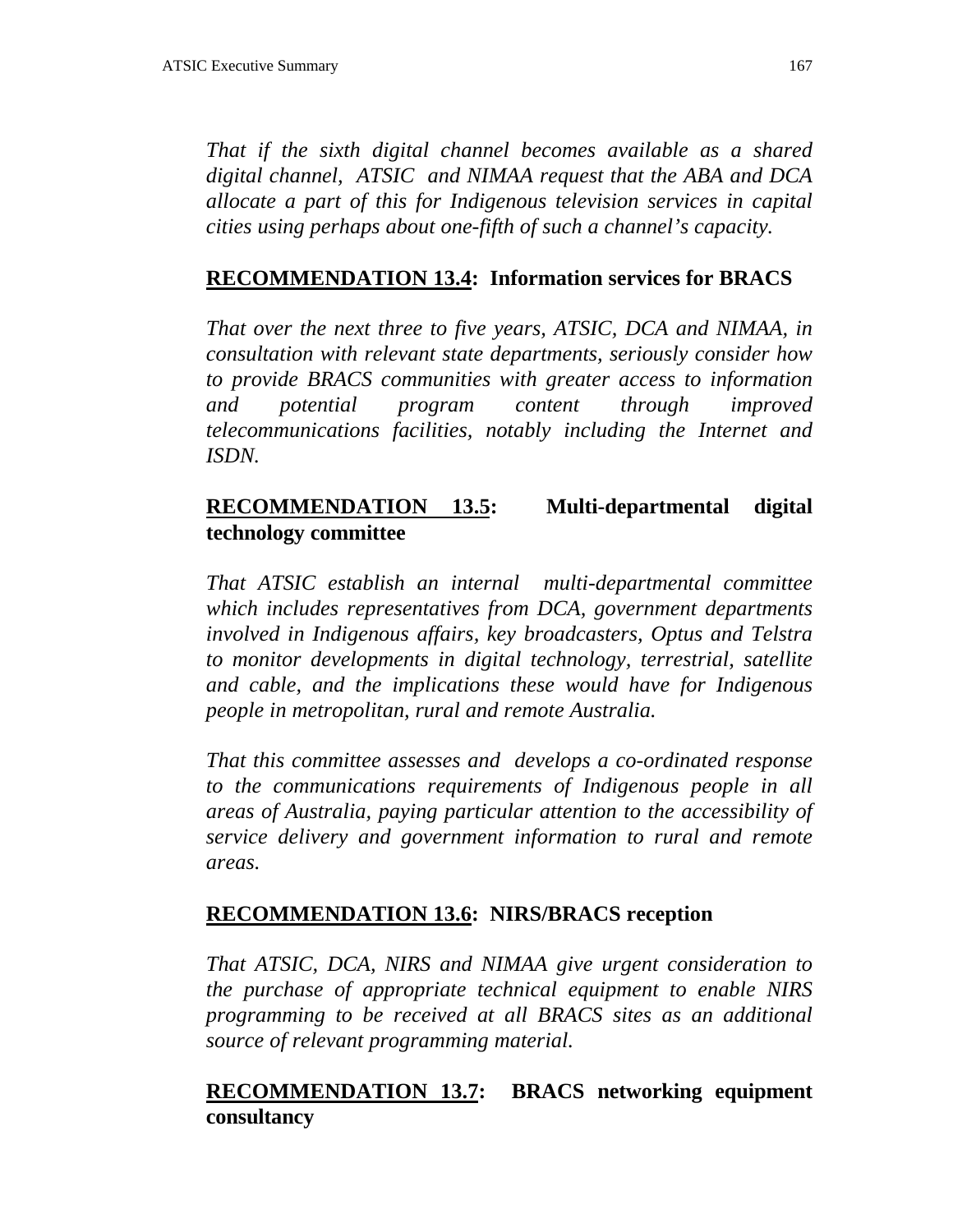*That in the short term, ATSIC and/or DCA through the CBF, fund a short term consultancy to be co-ordinated by NIRS to investigate what equipment is necessary for BRACS networking and the costs of purchasing and installing this equipment.*

## **RECOMMENDATION 13.8: BRACS program networking**

*That one of the objectives for BRACS development over the next three to five years is to increase the extent of networking of radio program material within regional BRACS groups. And that the NIMAA BRACS Working Party nominate one or two pilot schemes to explore the development of local networking between BRACS communities within a regional group. This should include both station-to-station networking and networking of program content to a hub site with distribution to all communities within the regional group. The funding for the pilot schemes should be coordinated by ATSIC in consultation with relevant state authorities, and comprise a mixture of ATSIC and state funds.*

#### **RECOMMENDATION 13.9: NIMAA technical coordinator**

*That ATSIC provides funds for an assistant to the NIRS manager at NIMAA, so that the manager can take on the role of the NIMAA technical coordinator. That these funds enable the coordinator to put together a technical data base which lists appropriate technical services for Indigenous media organisations and the associated costs and repair times; and develop a data base which provides information in an accessible way on current and future technical developments relevant to each Indigenous media sector – print, radio, TV, film, multimedia and on-line services. This information would be available on-line, and published in each NIMAA newsletter.*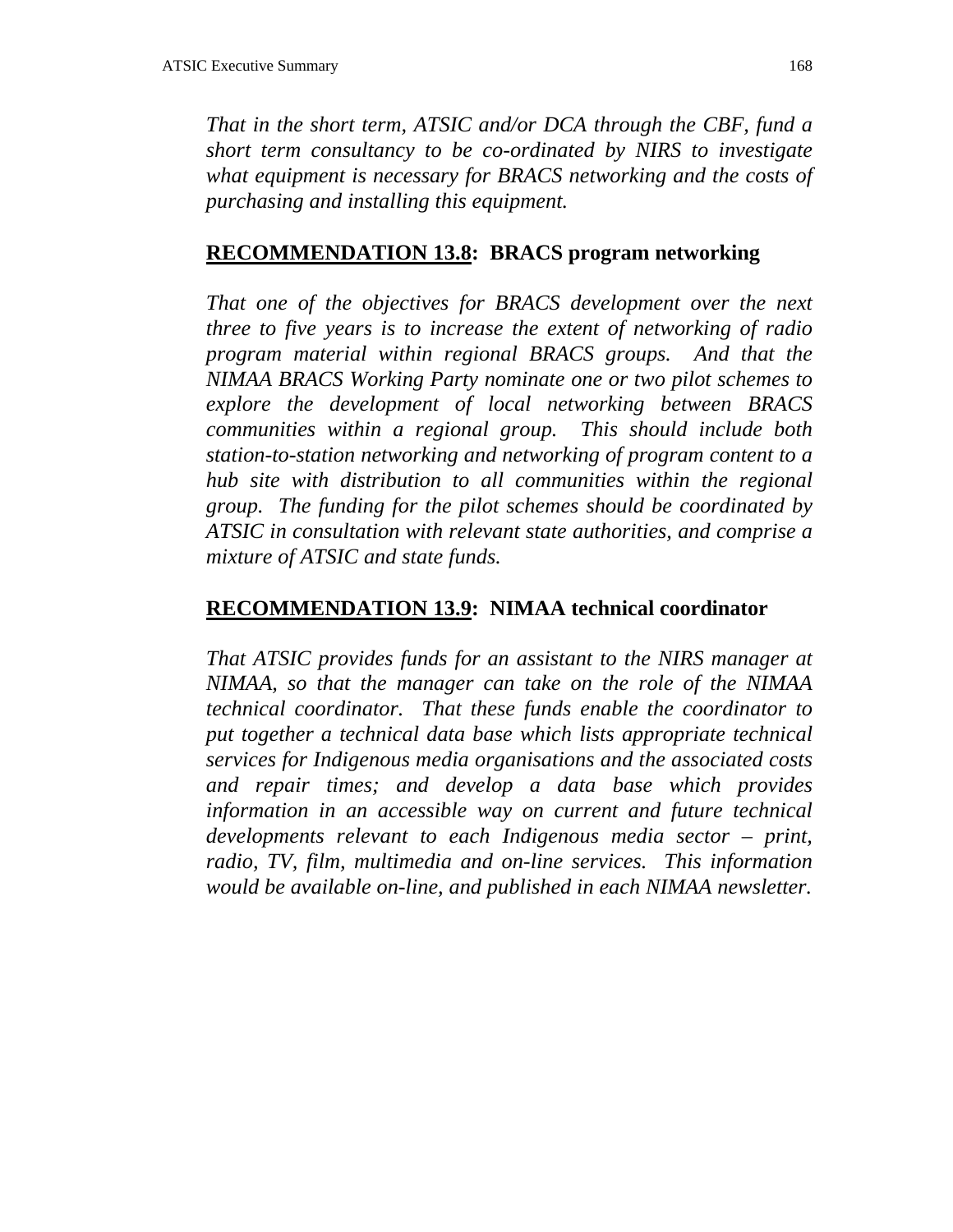# **CHAPTER 14: FUTURE DIRECTIONS**

## **RECOMMENDATION 14.1: Staged strategies for radio**

*That ATSIC fund a two day working meeting with key people from the NIMAA secretariat and the management of all Indigenous licensed community radio stations to formulate a staged series of funding and development strategies for the first five years of operation of Indigenous radio stations, and for the second five years. These strategies should also detail relevant Program Performance Indicators (PPIs) that provide ATSIC and the participants with transparent aims and objectives that can be clearly demonstrated in quantitative and qualitative terms.*

## **RECOMMENDATION 14.2: Staged strategies for print media**

*That ATSIC fund a two day meeting with the NIMAA Print Media and Journalism committee to discuss and detail funding and development strategies for the first five years of community press and educational press operations, along the relevant PPI's that provide ATSIC and the participants with transparent aims and objectives that can be clearly demonstrated in quantitative and qualitative terms.*

## **RECOMMENDATION 14.3: Staged strategies for film, television and multimedia**

*That ATSIC fund a two day meeting with the NIMAA Film, Television and Video committee and the Multimedia committee to discuss and detail what types of funding and development strategies are relevant for these sectors given their diversity, and how program performance can be measured.*

## **RECOMMENDATION 14.4: ATSIC Information Technology Unit**

*That as a priority, ATSIC establishes a unit within the Commission with access to ongoing expertise in information technology, telecommunications and on-line service delivery. And that all ATSIC departments, in consultation with this Unit, develop integrated strategies for the use of on-line service delivery, and that where*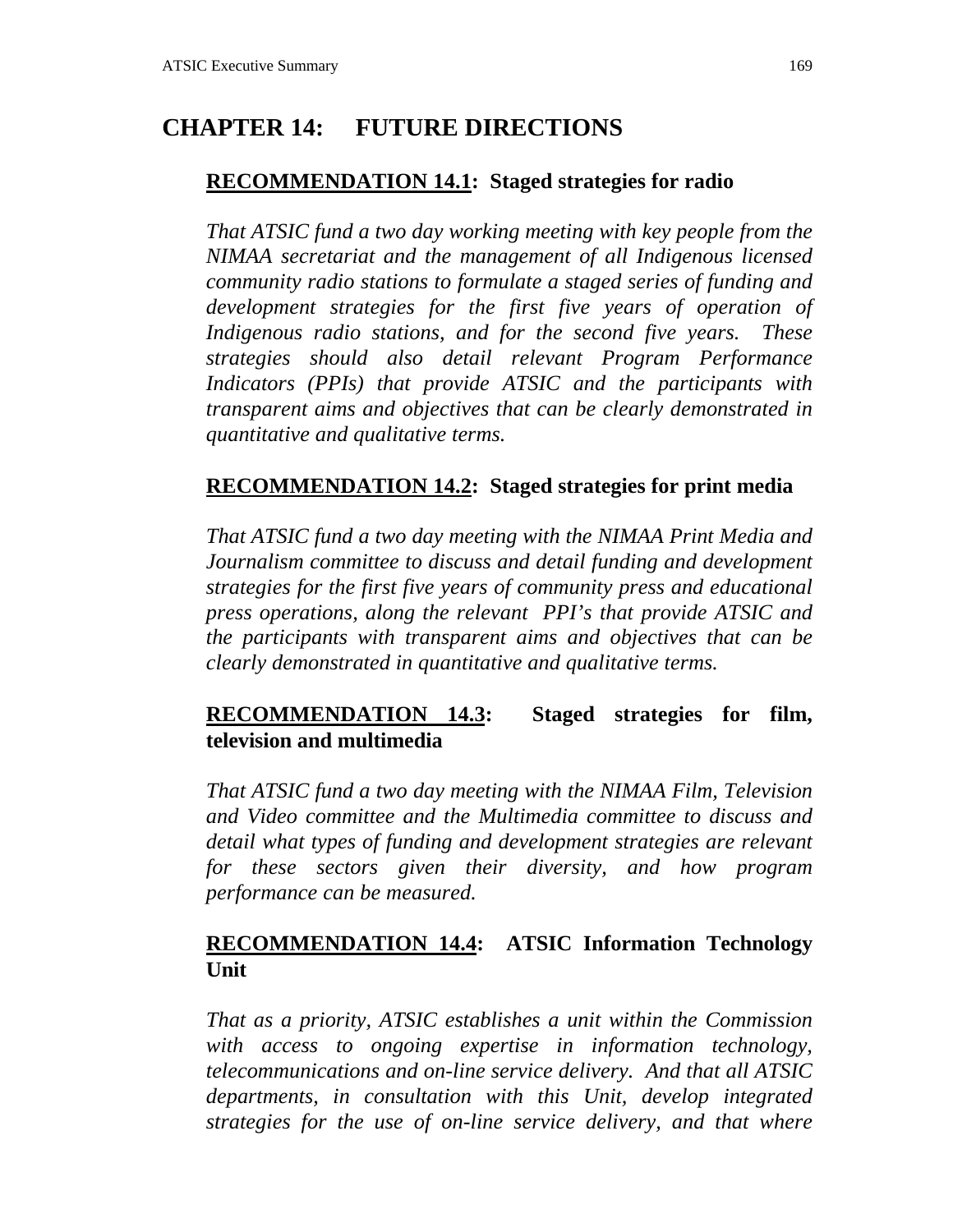*appropriate, other government departments be involved in these discussions in order to minimise duplication. These strategies need to include significant components for content development.*

### **RECOMMENDATION 14.5: Funding NIRS Manager**

*That ATSIC in consultation with DCA discuss the funding for the manager of the NIRS/Technical Coordinator with a view to ATSIC funding this position as part of NIMAA's operational grant, along with the technical assistant.*

### **RECOMMENDATION 14.6: Imparja satellite subsidy**

*That ATSIC and Imparja Television seek DCA funding for Imparja satellite subsidy from [1998/99] onwards.*

## **RECOMMENDATION 14.7: DCA funding for Indigenous media**

*That the Department of Communications and the Arts take responsibility for funding Indigenous media from 2001. The recommended funding level is a minimum of \$25 million annually (see calculations in Chapter 2). This would be allocated to the IMA for distribution to the Indigenous media and communications sectors.*

## **RECOMMENDATION 14.8: ATSIC Program Fund**

*That ATSIC set up an Indigenous Media and Communications Program Fund in 2001 which all Indigenous media can apply for. The fund should consist of at least \$6 million annually and be distributed to Indigenous media organisations for projects which further Indigenous cultural, social and economic objectives.*

## **RECOMMENDATION 14.9: DCA and ATSIC Aboriginal Grants to NIMAA**

*That DCA and ATSIC allocate their Aboriginal Grant Funds (currently with the CBF) to NIMAA if possible by 1998/99 so that the radio representatives of the IMA Working Party and the NIMAA Community Broadcasting and Radio Committee allocate these funds to Indigenous radio groups broadcasting on non-Indigenous radio*